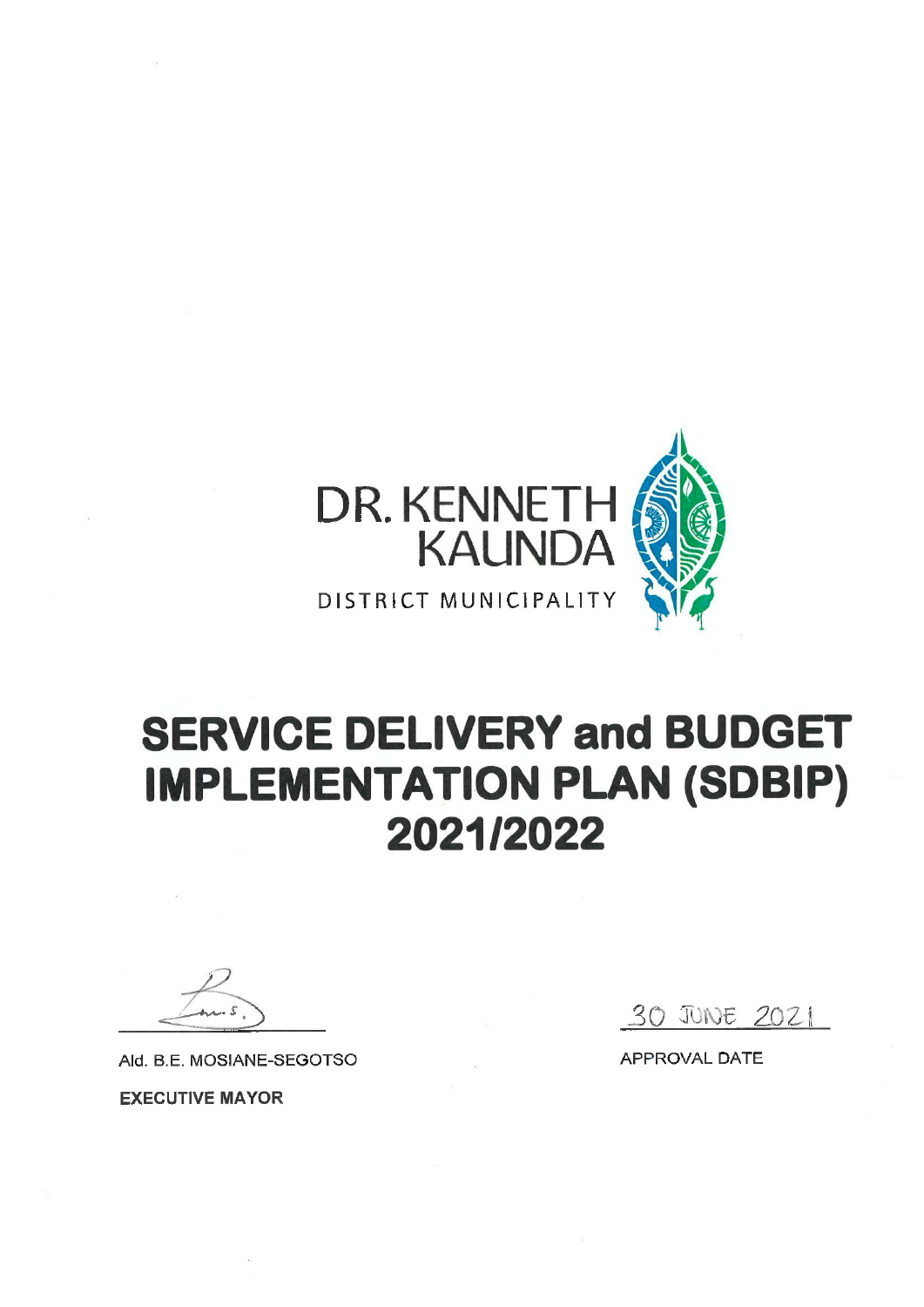# **Table of Contents**

| 1. |      |                                      |                                                                             |  |
|----|------|--------------------------------------|-----------------------------------------------------------------------------|--|
| 2. |      |                                      | <b>COMPONENTS OF SERVICE DELIVERY AND BUDGET IMPLEMENTATION PLAN 3</b>      |  |
|    | 2.1. | 2.1.1.<br>2.1.2.<br>2.1.3.<br>2.1.4. |                                                                             |  |
| 3. |      |                                      |                                                                             |  |
|    | a.   |                                      |                                                                             |  |
|    | b.   |                                      |                                                                             |  |
| 4. |      |                                      |                                                                             |  |
|    | a.   |                                      |                                                                             |  |
|    | b.   |                                      |                                                                             |  |
|    | c.   |                                      |                                                                             |  |
| 5. |      |                                      |                                                                             |  |
|    |      |                                      |                                                                             |  |
|    |      |                                      |                                                                             |  |
|    |      |                                      |                                                                             |  |
|    |      |                                      |                                                                             |  |
|    |      |                                      | 5.5. Monthly Projections of Capital Expenditure by each Vote/ Department 11 |  |
| 6. |      |                                      |                                                                             |  |
|    |      |                                      | KPA 1: BASIC SERVICE DELIVERY AND INFRASTRUCTURE DEVELOPMENT  13            |  |
|    |      |                                      | KPA 2: MUNICIPAL TRANSFORMATION AND INSTITUTIONAL DEVELOPMENT  22           |  |
|    |      |                                      |                                                                             |  |
|    |      |                                      |                                                                             |  |
|    |      |                                      |                                                                             |  |
|    |      |                                      |                                                                             |  |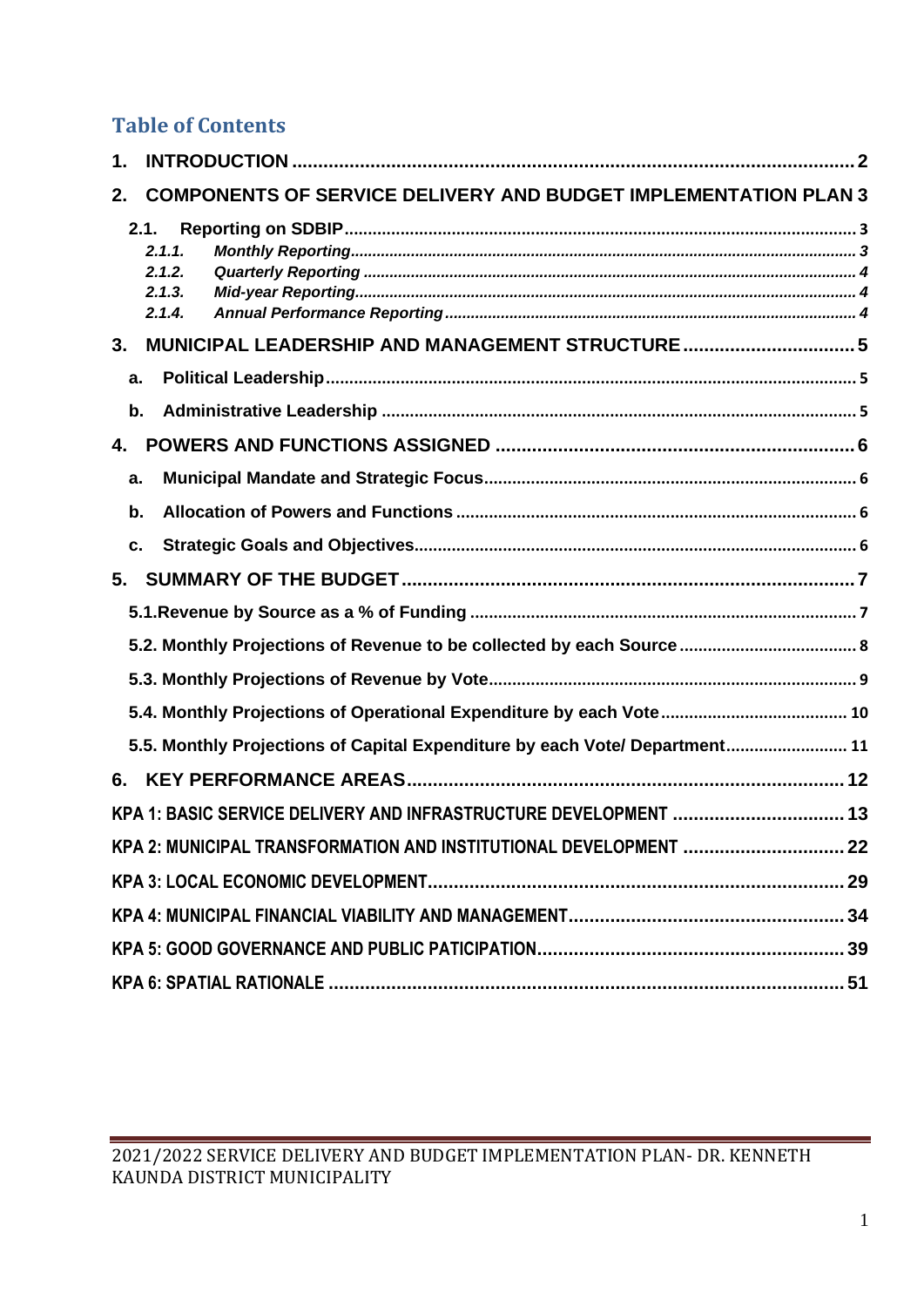#### <span id="page-2-0"></span>**1. INTRODUCTION**

The 2021/2022 Service Delivery and Budget Implementation Plan (SDBIP) entrusts Dr. Kenneth Kaunda District Municipality to ensure that the district delivers on objectives and targets which are aligned with the Integrated Development Plan (IDP) and budget (both capital and operational.

The SDBIP is essentially the management and implementation tool which sets in-year information, such as quarterly service delivery and monthly budget targets, and links each service delivery output to the budget of the municipality, thus providing credible management information and a detailed plan for how the municipality will provide such services and the inputs and financial resources to be used. The SDBIP indicates the responsibilities and outputs for each of the senior managers in the top management team, the inputs to be used, and the time deadlines for each output.

The SDBIP is also a vital monitoring tool for the mayor and council to monitor in-year performance of the municipal manager and for the municipal manager to monitor the performance of all managers in the municipality within the financial year. The SDBIP also serves as a contract between the administration, council and community, expressing the goals and objectives set by the council as quantifiable outcomes that can be implemented by the administration over the next twelve months. The figure below provides the basis for measuring performance in service delivery against end ofyear targets and implementing the budget.

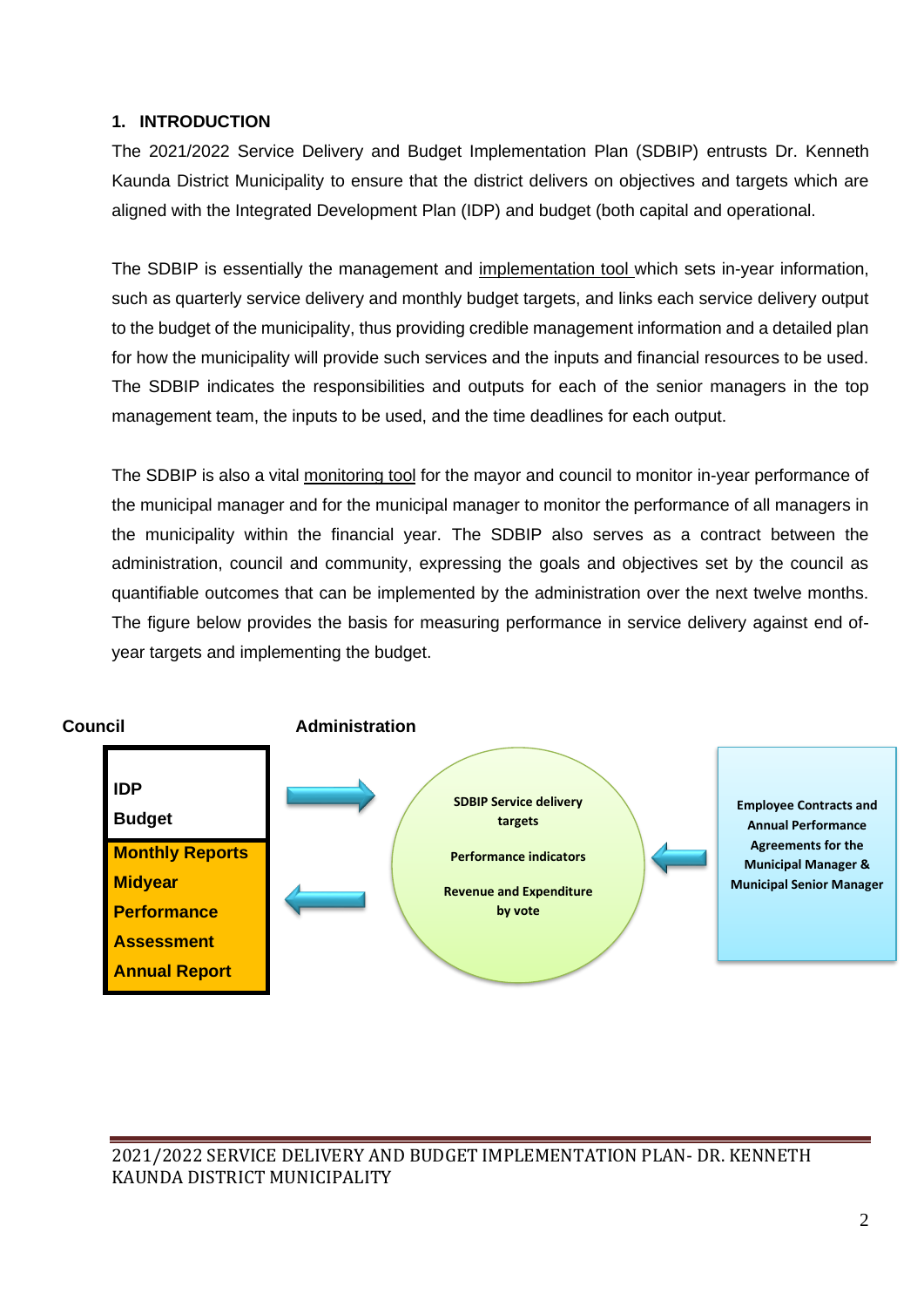#### <span id="page-3-0"></span>**2. COMPONENTS OF SERVICE DELIVERY AND BUDGET IMPLEMENTATION PLAN**

- 1. Monthly projections of revenue to be collected for each source
- 2. Monthly projections of expenditure (operating and capital) and revenue for each vote
- 3. Quarterly projections of service delivery targets and performance indicators for each vote
- 4. Ward information for expenditure and service delivery
- 5. Detailed capital works plan broken down by ward over three years

#### <span id="page-3-1"></span>**2.1. Reporting on SDBIP**

This section covers reporting on the SDBIP as a way of linking the SDBIP with the oversight and monitoring operations of the Municipal administration. Various reporting requirements are outlined in the MFMA. Both the Executive Mayor and the Accounting Officer have clear roles to play in preparing and presenting these reports. The SDBIP provides an excellent basis for generating the reports for which MFMA requires. The reports then allow the Dr. Kenneth Kaunda District Council to monitor the implementation of service delivery programs and initiatives across the District.

#### <span id="page-3-2"></span>**2.1.1.** *Monthly Reporting*

Section 71 of the MFMA stipulates that reporting on actual revenue targets and spending against the budget should occur on a monthly basis. This reporting must be conducted by the accounting officer of a municipality no later than 10 working days, after the end of each month. Reporting must include the following:

- I. Actual revenue, per source;
- II. Actual borrowings;
- III. Actual expenditure, per vote;
- IV. Actual capital expenditure, per vote;
- V. The amount of any allocations received

If necessary, explanation of the following must be included in the monthly reports: (a) any material variances from the municipality's projected revenue by source, and from the municipality's expenditure projections per vote (b) any material variances from the service delivery and budget implementation plan and; (c) any remedial or corrective steps taken or to be taken to ensure that the projected revenue and expenditure remain within the municipalities approved budget.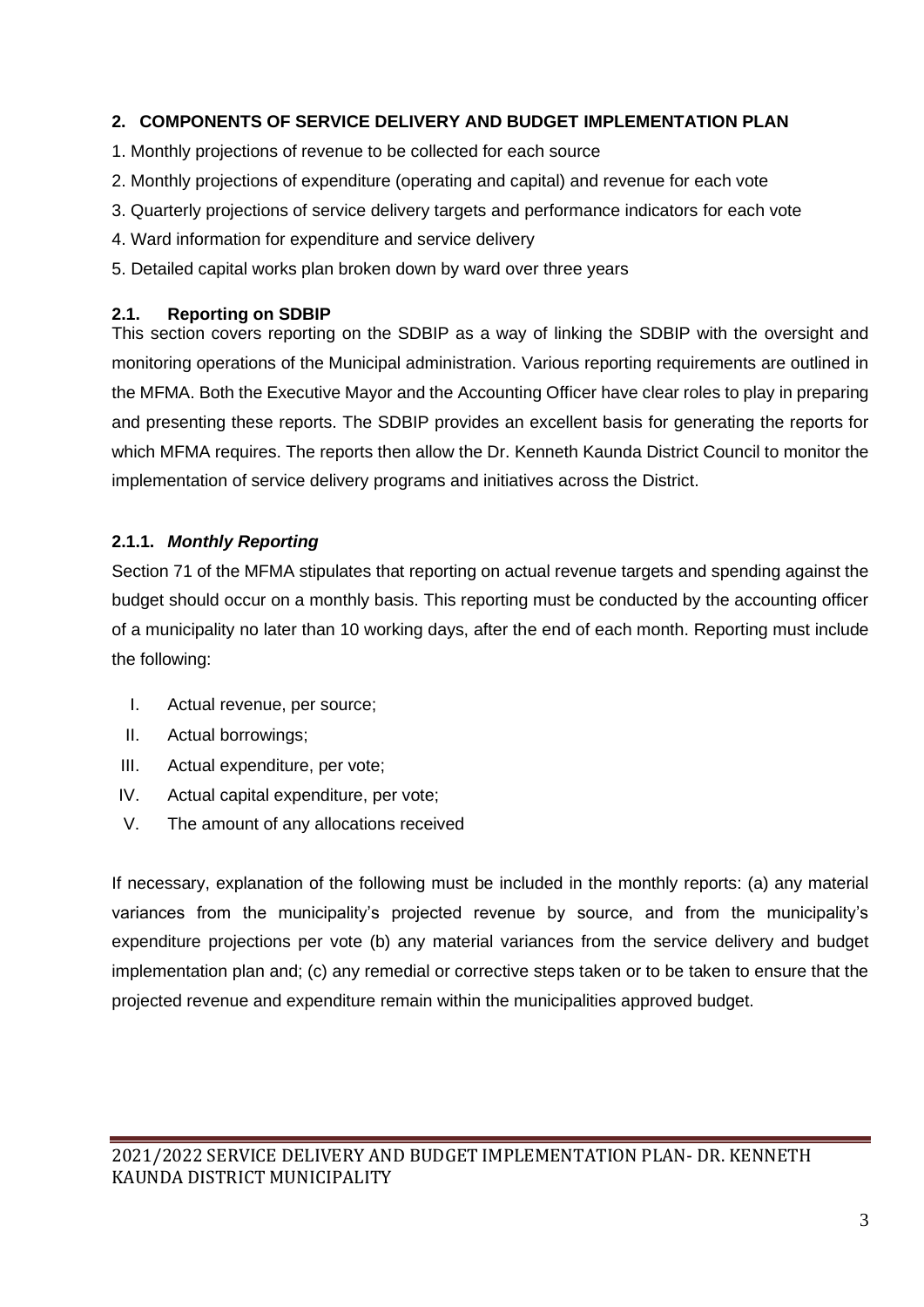### <span id="page-4-0"></span>**2.1.2.** *Quarterly Reporting*

Section 52 (d) of the MFMA compels the mayor to submit a report to the council on the implementation of the budget and the financial state of affairs of the municipality within 30 days of the end of each quarter. The quarterly performance projections captured in the SDBIP form the basis for the mayor's quarterly report.

#### <span id="page-4-1"></span>**2.1.3.** *Mid-year Reporting*

Section 72 (1) (a) of the MFMA outlines the requirements for mid-year budget and performance assessment reporting. The accounting officer is required by the 25th January of each year to assess the performance of the municipality during the first half of the year taking into account:

- (i) The monthly statements referred to in section 71 of the first half of the year
- (ii) the municipalities service delivery performance during the first half of the financial year, and the service delivery targets and performance indicators set in the service delivery and budget implementation plan;
- (iii) The past year's annual report, and progress on resolving problems identified in the annual report; and
- (iv) The performance of every municipal entity under the sole or shared control of the municipality, taking into account reports in terms of section 88 from any such entities.

Based on the outcomes of the mid-year budget and performance assessment report, an adjustments budget may be tabled if actual revenue or expenditure amounts are materially different from the projections contained in the budget or the SDBIP.

### <span id="page-4-2"></span>*2.1.4. Annual Performance Reporting*

In terms of Municipal Systems Act No. 32 of 2000, Section 46 requires municipality to prepare for each financial year a performance report reflecting:

- (a) The performance of the municipality and of each external service provider during that financial year
- (b) A comparison of the performances referred to in paragraph (a) with the targets set for and performances in previous financial year; and
- (c) Measures taken to improve performance

The annual performance report must form part of the municipality's annual report in terms of Chapter 12 of the Municipal Financial Management Act.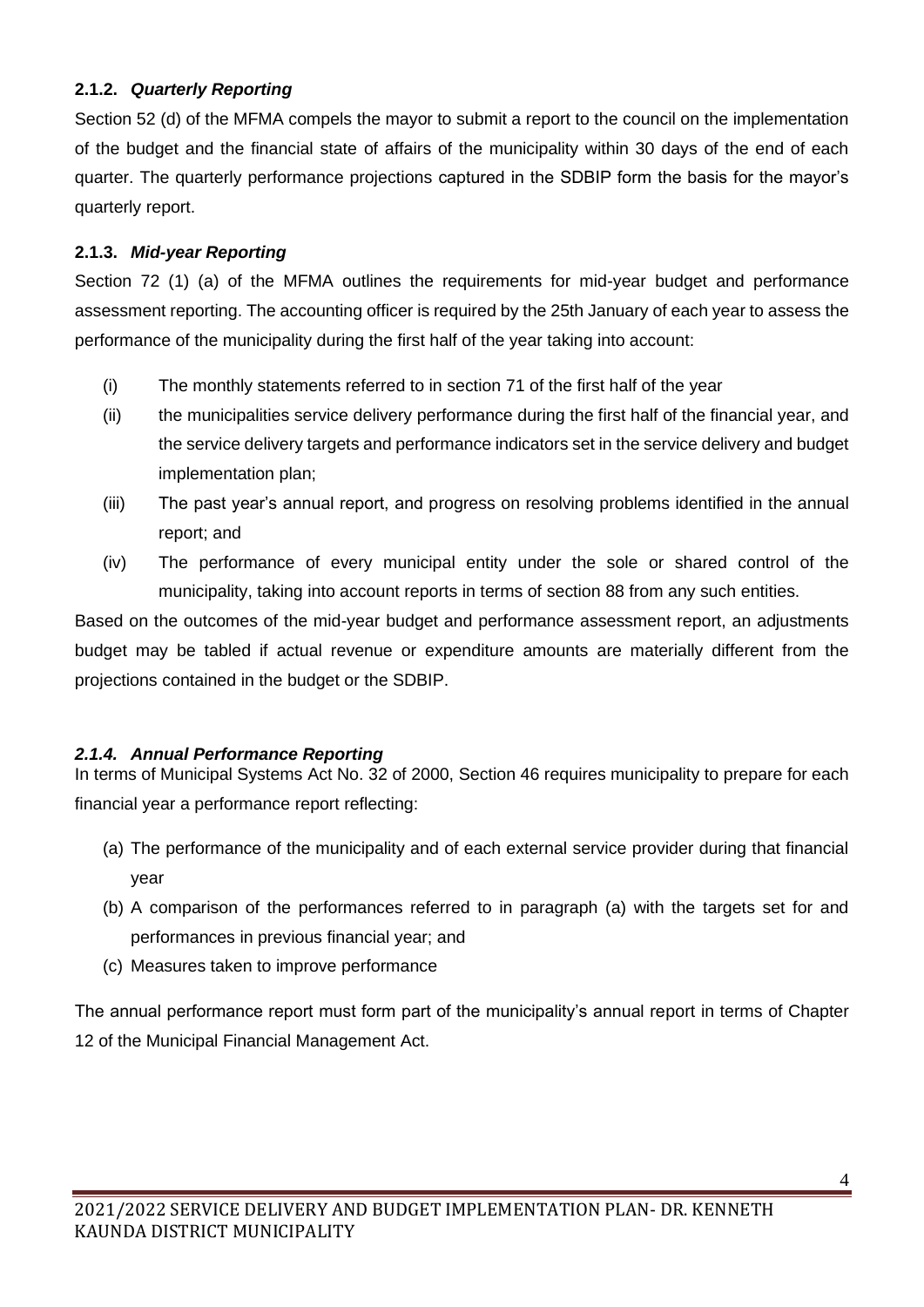## <span id="page-5-1"></span><span id="page-5-0"></span>**3. MUNICIPAL LEADERSHIP AND MANAGEMENT STRUCTURE**

#### **a. Political Leadership**

The following is the political leadership of the Dr Kenneth Kaunda DM:

| <b>PORTFOLIO</b>                                    | <b>LEADER</b>                  |
|-----------------------------------------------------|--------------------------------|
| Executive Mayor (BF)                                | Alderman. B.E. Segotso-Mosiane |
| Speaker (BM)                                        | Cllr. D.P. Masiu               |
| Single Whip (BF)                                    | Alderman. N.M. Koloti          |
| <b>LOCAL ECONOMIC DEVELOPMENT AND PLANNING</b>      |                                |
| <b>DEPARTMENT</b>                                   |                                |
| MMC Sports, Arts and Culture (BM)                   | Cllr. Z. Mphafudi              |
| MMC District Economic Development and Tourism (BF)  | Cllr. H. Mbele                 |
| MMC Technical Services (Infrastructure) (BM)        | Cllr. S. Valipathwa            |
| <b>COMMUNITY SERVICES DEPARTMENT (Disaster Risk</b> |                                |
| Management and Public Safety & Municipal Health and |                                |
| <b>Environment Management Services)</b>             |                                |
| <b>MMC Community Services (BF)</b>                  | Alderman. M. Martins           |
| <b>CORPORATE SERVICES DEPARTMENT</b>                |                                |
| MMC Corporate Services (BF)                         | Alderman. M. Mojahi            |
| <b>FINANCE DEPARTMENT</b>                           |                                |
| MMC Financial (BM)                                  | Cllr. M. Zephe                 |

#### <span id="page-5-2"></span>**b. Administrative Leadership**

The following top management (senior management) positions are on the basis of fixed term performance based contracts and presently the status is as indicated:

| <b>POSITION</b>                            | <b>NAME</b>           |
|--------------------------------------------|-----------------------|
| Municipal Manager (Acting)                 | T.M Rampedi           |
| Senior Manager: Corporate Support Services | S.C Abrams            |
| <b>Chief Financial Officer</b>             | L.P Steenkamp         |
| <b>Senior Manager: Community Services</b>  | <b>M.A Metswamere</b> |
| Senior Manager: LED and Planning (Acting)  | K.T Tshukudu          |
| <b>Chief Audit Executive</b>               | S.G Mtemekwana        |

The following managers report administratively to the municipal manager:

| <b>POSITION</b>                                            | <b>NAME</b>                 |
|------------------------------------------------------------|-----------------------------|
| Manager: Office of the Executive Mayor (Acting)            | X. Mndaweni                 |
| Manager: Office of the Speaker                             | F.Canga                     |
| Manager: Single Whip                                       | G. Qhele                    |
| Manager: MPAC                                              | <b>BJ. Roberts-Tebejane</b> |
| Manager: Strategic and Integrated Development Planning     | T. Mokatsane                |
| Manager: Performance Management Systems                    | O. Baloyi                   |
| <b>Chief Risk Officer</b>                                  | L. Motepe                   |
| Manager: Municipal Information Security Standards (Acting) | L. Motepe                   |
| <b>Manager: Communications</b>                             | X. Mndaweni                 |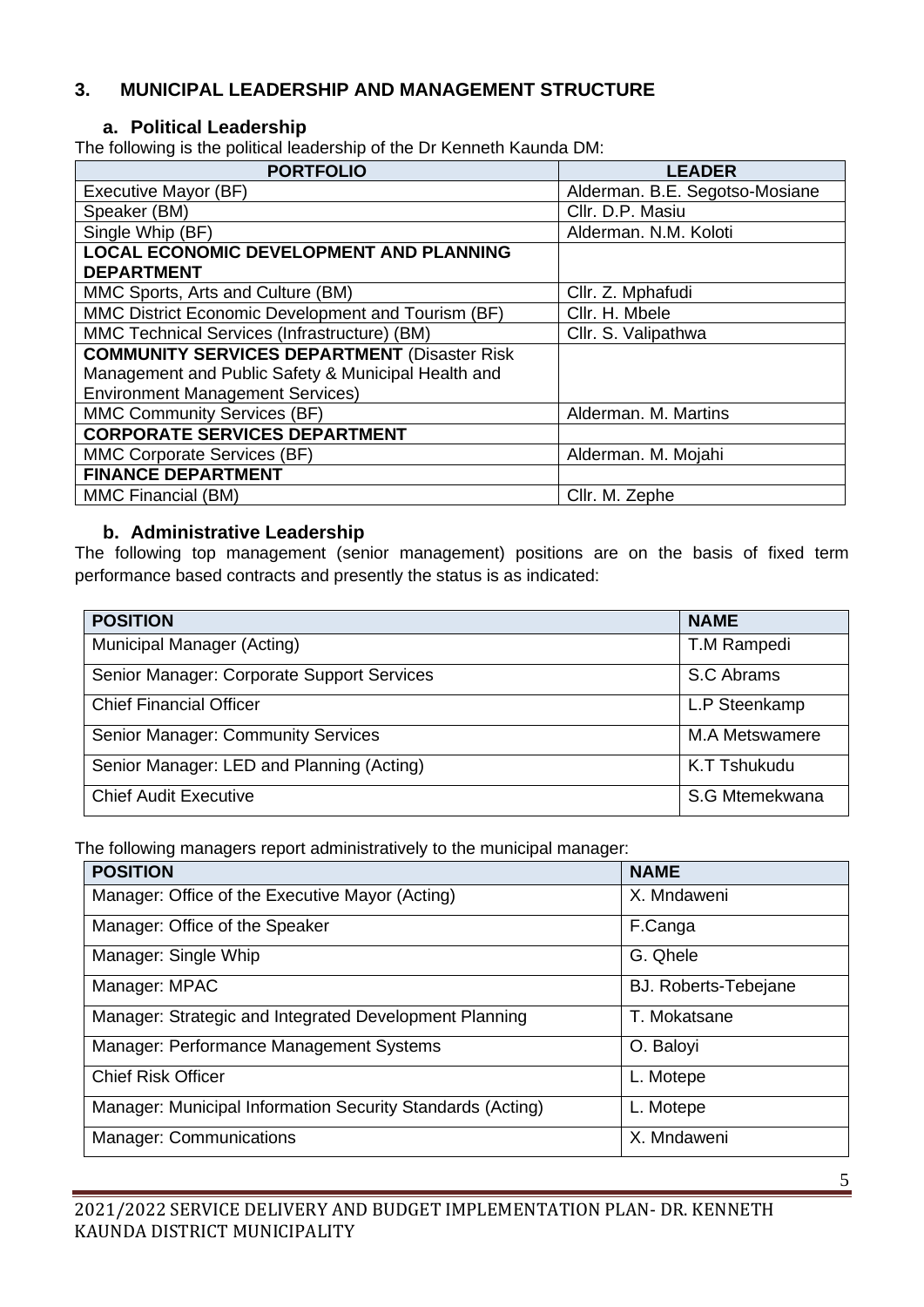# <span id="page-6-0"></span>**4. POWERS AND FUNCTIONS ASSIGNED**

## <span id="page-6-1"></span>**a. Municipal Mandate and Strategic Focus**

The mandate of the municipality, as contained in section 152 of the Constitution also serves as the municipal strategic focus areas,

- To provide democratic and accountable government for local communities;
- To ensure the provision of services to communities in a sustainable manner;
- To promote social and economic development;
- To promote a safe and healthy environment;
- To encourage the involvement of communities and community organizations in the matters of local government.

These policy statements guide the formulation and implementation of the integrated development plan and therefore every decision and action of the municipality.

# <span id="page-6-2"></span>**b. Allocation of Powers and Functions**

- Fire Fighting
- Regional Tourism
- Municipal Airport
- Municipal Planning
- Municipal Health Services
- Municipal Public Transport
- Cemeteries, Funeral Parlours and Crematoria
- **Markets**
- Municipal Abattoirs
- Disaster Management

# <span id="page-6-3"></span>**c. Strategic Goals and Objectives**

- To promote physical infrastructure development and services
- To promote socio-economic development
- To provide environmental health services
- To ensure disaster risk management
- To promote integrated transport services
- To promote community safety
- To ensure internal municipal excellence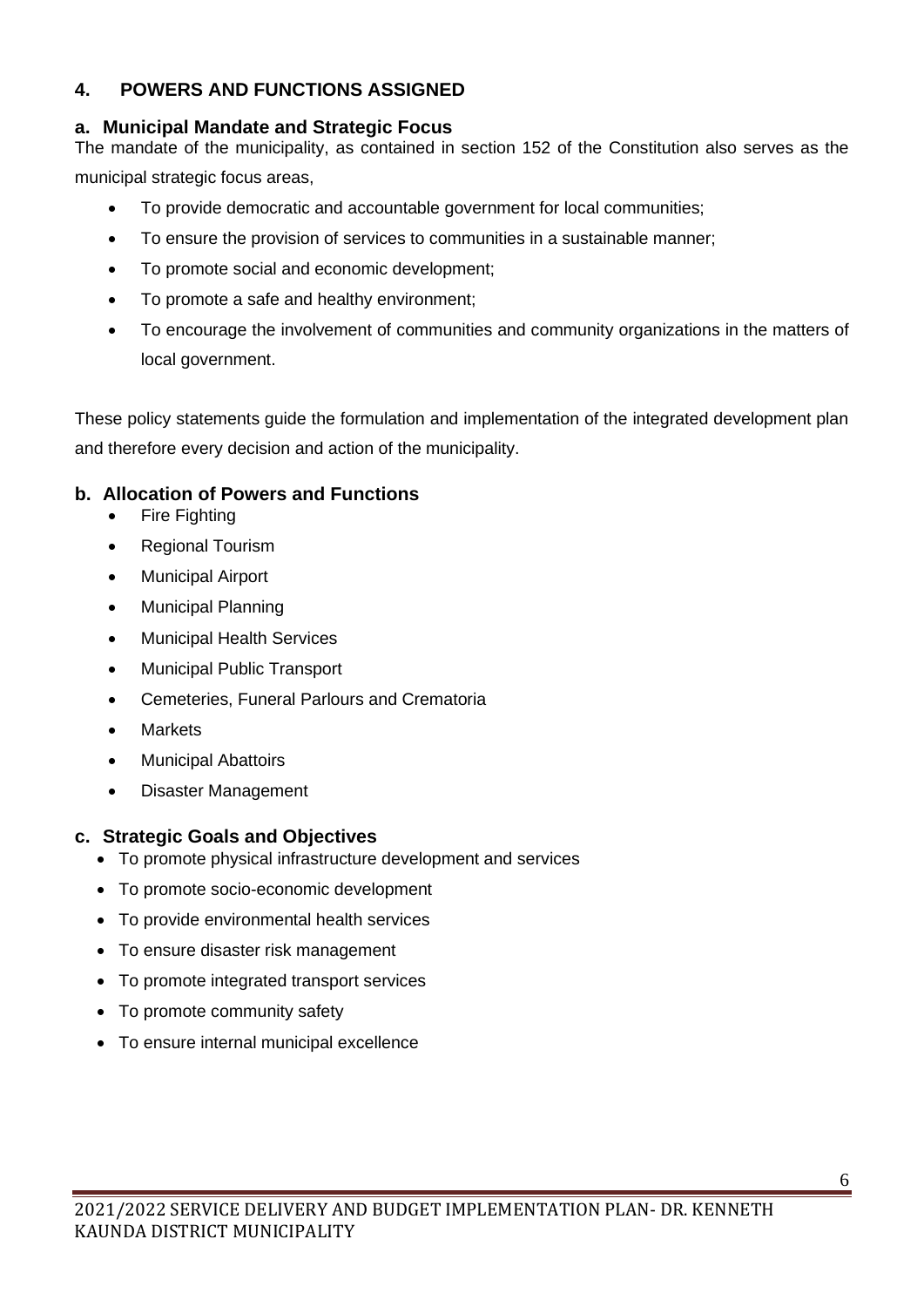### **5. SUMMARY OF THE BUDGET**





- <span id="page-7-1"></span><span id="page-7-0"></span>• The Grants and subsidies amount to R205.76 million which constitutes 97.2%.
- The grants and subsides consists of Equitable share and RSC Replacement Grant, EPWP Grant, Rural Roads Assets Management and FMG Grant.
- **The remaining 2.8% of the total revenue comprises of the following:**
	- 2.5% or R5.2 million from interest on investments and Bank accounts.
	- The 0.1% or R140 thousand of the total revenue comprises of tender deposits and Proceeds from sale of Assets.
	- 0.2% or R500 thousands is for Health certificates.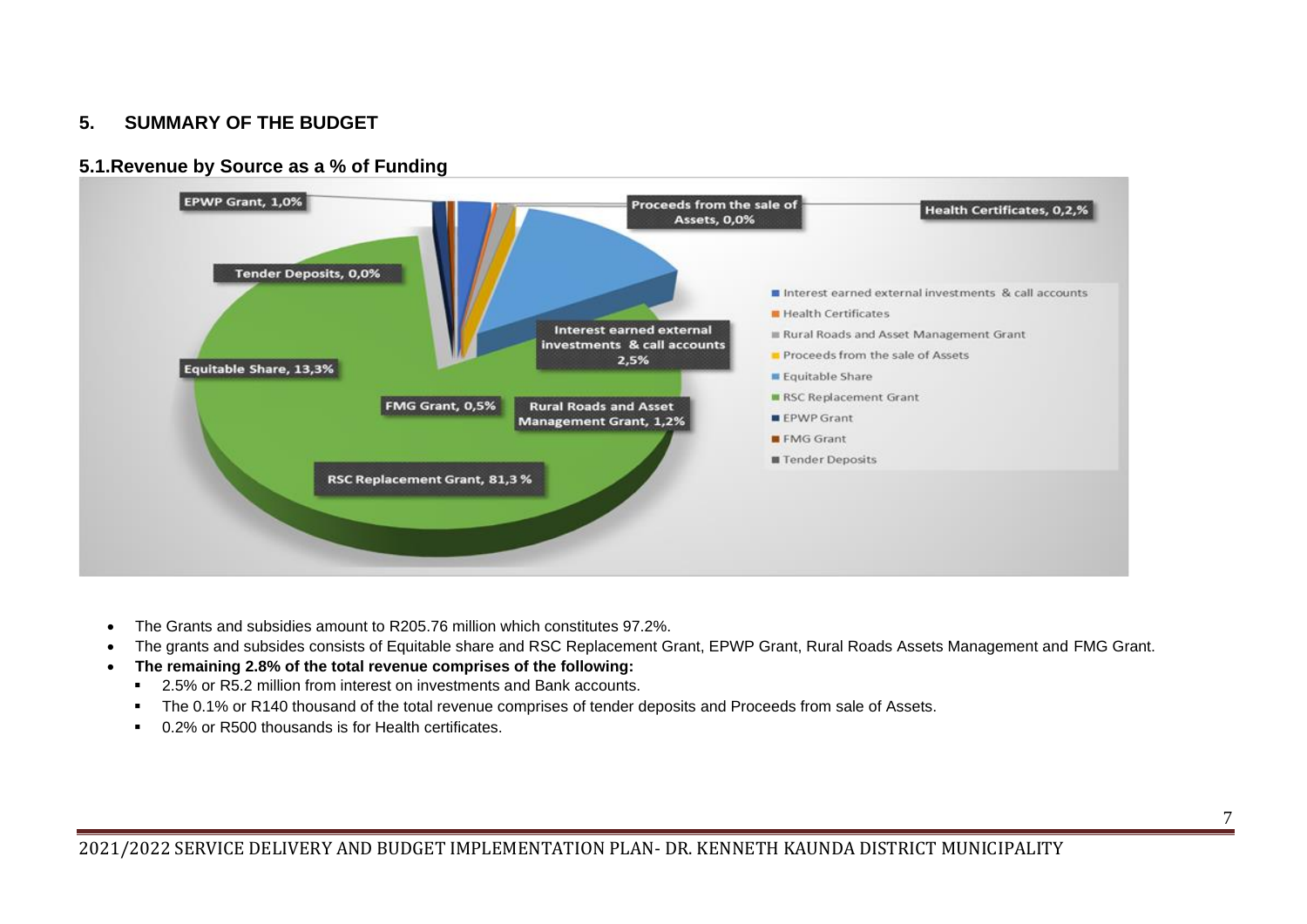<span id="page-8-0"></span>

| DC40 Dr Kenneth Kaunda - Supporting Table SA25 Budgeted monthly revenue and expenditure |                                                                             |          |                          |                          |                          |                          |                          |                          |                          |                          |                          |                          |                                                  |                                  |                                  |  |  |
|-----------------------------------------------------------------------------------------|-----------------------------------------------------------------------------|----------|--------------------------|--------------------------|--------------------------|--------------------------|--------------------------|--------------------------|--------------------------|--------------------------|--------------------------|--------------------------|--------------------------------------------------|----------------------------------|----------------------------------|--|--|
| Description                                                                             |                                                                             |          |                          |                          |                          |                          | Budget Year 2021/22      |                          |                          |                          |                          |                          | Medium Term Revenue and Expenditure<br>Framework |                                  |                                  |  |  |
| R thousand                                                                              | July                                                                        | August   | Sept.                    | October                  | November                 | December                 | January                  | February                 | March                    | April                    | May                      | June                     | <b>Budget Year</b><br>2021/22                    | <b>Budget Year</b><br>+1 2022/23 | <b>Budget Year</b><br>+2 2023/24 |  |  |
| <b>Revenue By Source</b>                                                                |                                                                             |          |                          |                          |                          |                          |                          |                          |                          |                          |                          |                          |                                                  |                                  |                                  |  |  |
| Property rates                                                                          |                                                                             |          |                          |                          |                          |                          |                          |                          |                          |                          |                          | $\overline{\phantom{a}}$ | $\overline{\phantom{a}}$                         | $\overline{\phantom{a}}$         | $\overline{\phantom{a}}$         |  |  |
| $\overline{\phantom{a}}$                                                                |                                                                             |          |                          |                          |                          |                          |                          |                          |                          |                          |                          |                          | $\overline{\phantom{a}}$                         | $\overline{\phantom{a}}$         | $\overline{\phantom{0}}$         |  |  |
| Service charges - water revenue                                                         | $\overline{\phantom{0}}$                                                    |          |                          |                          |                          |                          |                          |                          |                          |                          |                          |                          |                                                  | $\overline{\phantom{a}}$         | $\overline{\phantom{0}}$         |  |  |
| Service charges - sanitation revenue                                                    |                                                                             |          |                          |                          |                          |                          |                          |                          |                          |                          |                          | $\overline{\phantom{a}}$ | $\overline{\phantom{0}}$                         | $\overline{\phantom{a}}$         | $\overline{\phantom{a}}$         |  |  |
| Service charges - refuse revenue                                                        |                                                                             |          |                          |                          |                          |                          |                          |                          |                          |                          |                          | $\overline{\phantom{0}}$ | $\overline{\phantom{a}}$                         | $\overline{\phantom{a}}$         | $\overline{\phantom{0}}$         |  |  |
|                                                                                         |                                                                             |          |                          |                          |                          |                          |                          |                          |                          |                          |                          |                          |                                                  |                                  |                                  |  |  |
| Rental of facilities and equipment                                                      |                                                                             |          |                          |                          |                          |                          |                          |                          |                          |                          |                          | $\overline{\phantom{0}}$ | $\overline{\phantom{a}}$                         | $\overline{\phantom{a}}$         | $\overline{\phantom{a}}$         |  |  |
| Interest earned - external investments                                                  | 433                                                                         | 433      | 433                      | 433                      | 433                      | 433                      | 433                      | 433                      | 433                      | 433                      | 433                      | 433                      | 5 200                                            | 5418                             | 5657                             |  |  |
| Licences and permits                                                                    | 42                                                                          | 42       | 42                       | 42                       | 42                       | 42                       | 42                       | 42                       | 42                       | 42                       | 42                       | 42                       | 500                                              | 521                              | 544                              |  |  |
| Transfers and subsidies                                                                 | 17 147                                                                      | 17 147   | 17 147                   | 17 147                   | 17 147                   | 17 147                   | 17 147                   | 17 147                   | 17 147                   | 17 147                   | 17 147                   | 17 147                   | 205 766                                          | 209 510                          | 213 762                          |  |  |
| Other revenue                                                                           | 12<br>12<br>12<br>12<br>12 <sup>°</sup><br>12<br>12<br>12<br>12<br>12<br>12 |          |                          |                          |                          |                          |                          |                          |                          |                          |                          | 140                      | 146                                              | 152                              |                                  |  |  |
| Gains                                                                                   | $\overline{\phantom{0}}$                                                    | $\equiv$ | $\overline{\phantom{a}}$ | $\overline{\phantom{0}}$ | $\overline{\phantom{0}}$ | $\overline{\phantom{0}}$ | $\overline{\phantom{0}}$ | $\overline{\phantom{a}}$ | $\overline{\phantom{a}}$ | $\overline{\phantom{a}}$ | $\overline{\phantom{a}}$ |                          |                                                  |                                  |                                  |  |  |
| Total Revenue (excluding capital transfers and contributions)                           | 17 634                                                                      | 17 634   | 17634                    | 17 634                   | 17 634                   | 17 634                   | 17 634                   | 17 634                   | 17 634                   | 17 634                   | 17 634                   | 17 634                   | 211 606                                          | 215 595                          | 220 115                          |  |  |

#### **5.2. Monthly Projections of Revenue to be collected by each Source**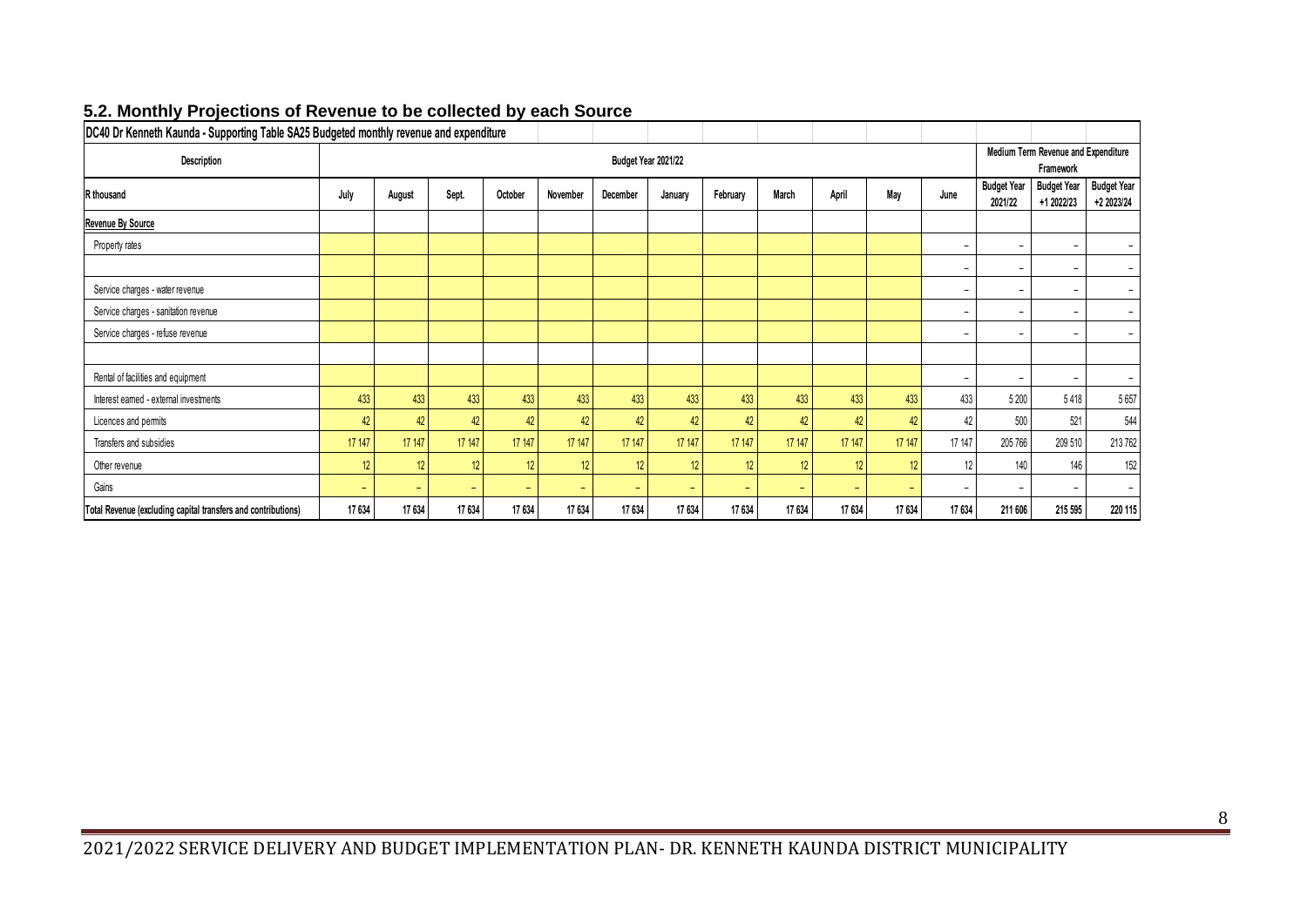### **5.3. Monthly Projections of Revenue by Vote**

<span id="page-9-0"></span>

| DC40 Dr Kenneth Kaunda - Supporting Table SA26 Budgeted monthly revenue and expenditure (municipal vote) |                          |                                                                                                                                                                 |        |        |                                                  |                                  |                                  |        |        |        |        |                          |                          |         |         |
|----------------------------------------------------------------------------------------------------------|--------------------------|-----------------------------------------------------------------------------------------------------------------------------------------------------------------|--------|--------|--------------------------------------------------|----------------------------------|----------------------------------|--------|--------|--------|--------|--------------------------|--------------------------|---------|---------|
| Description                                                                                              |                          |                                                                                                                                                                 |        |        | Medium Term Revenue and Expenditure<br>Framework |                                  |                                  |        |        |        |        |                          |                          |         |         |
| R thousand                                                                                               | July                     | August                                                                                                                                                          | Sept.  | June   | <b>Budget Year</b><br>2021/22                    | <b>Budget Year</b><br>+1 2022/23 | <b>Budget Year</b><br>+2 2023/24 |        |        |        |        |                          |                          |         |         |
| Revenue by Vote                                                                                          |                          |                                                                                                                                                                 |        |        |                                                  |                                  |                                  |        |        |        |        |                          |                          |         |         |
| Vote 01 - Executive Council                                                                              | $\overline{\phantom{a}}$ | $\overline{\phantom{a}}$<br>$\qquad \qquad =$<br>$\overline{\phantom{a}}$<br>$\overline{\phantom{a}}$<br>۰<br>$\sim$<br>-<br>-<br>-<br>$\overline{\phantom{0}}$ |        |        |                                                  |                                  |                                  |        |        |        |        |                          |                          |         |         |
| Vote 02 - Municipal Manager                                                                              | $\overline{\phantom{a}}$ |                                                                                                                                                                 |        | ۰      | ٠                                                | ۰.                               | $\overline{\phantom{a}}$         | -      | -      | -      |        | $\overline{\phantom{a}}$ | $\overline{\phantom{a}}$ |         |         |
| Vote 03 - Corporate Services                                                                             |                          |                                                                                                                                                                 |        |        |                                                  |                                  |                                  |        |        |        |        | -                        |                          |         |         |
| Vote 04 - Financial Services                                                                             | 17 206                   | 17 206                                                                                                                                                          | 17 206 | 17 206 | 17 206                                           | 17 206                           | 17 206                           | 17 206 | 17 206 | 17 206 | 17 206 | 17 206                   | 206 470                  | 212 501 | 216 930 |
| Vote 05 - Led & Planning                                                                                 | 386                      | 386                                                                                                                                                             | 386    | 386    | 386                                              | 386                              | 386                              | 386    | 386    | 386    | 386    | 386                      | 4636                     | 2573    | 2641    |
| Vote 06 - Community Services                                                                             | 42                       | 42<br>42<br>42<br>42<br>42<br>42<br>42<br>42<br>42<br>42<br>42                                                                                                  |        |        |                                                  |                                  |                                  |        |        |        |        |                          |                          |         | 544     |
| <b>Total Revenue by Vote</b>                                                                             | 17 634                   | 17 634                                                                                                                                                          | 17 634 | 17 634 | 17 634                                           | 17 634                           | 17 634                           | 17 634 | 17634  | 17634  | 17634  | 17 634                   | 211 606                  | 215 595 | 220 115 |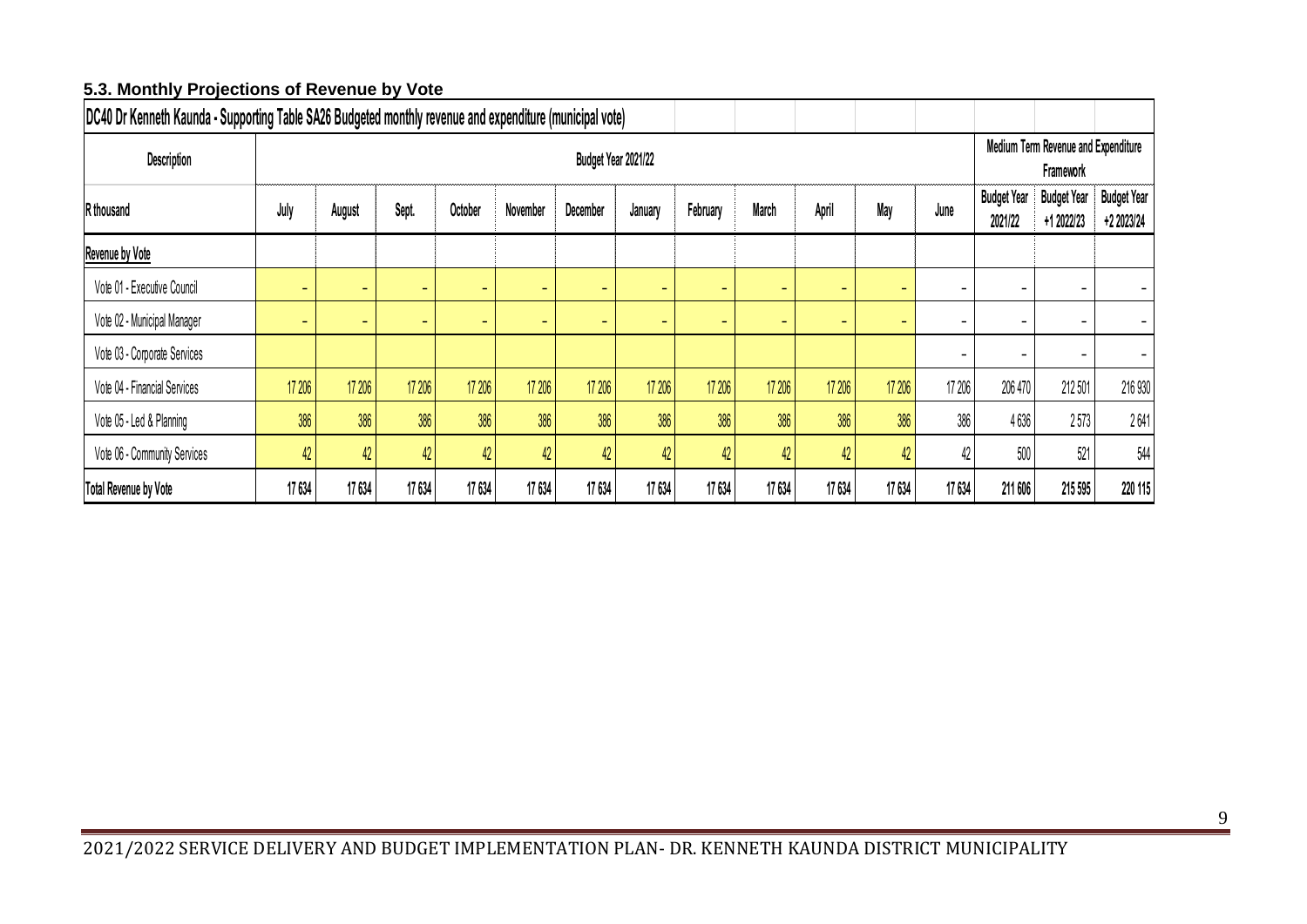<span id="page-10-0"></span>

| Description                  |        |         |        |         | Medium Term Revenue and Expenditure<br><b>Framework</b> |          |         |          |         |        |        |         |                               |                                  |                                  |
|------------------------------|--------|---------|--------|---------|---------------------------------------------------------|----------|---------|----------|---------|--------|--------|---------|-------------------------------|----------------------------------|----------------------------------|
| R thousand                   | July   | August  | Sept.  | October | November                                                | December | January | February | March   | April  | May    | June    | <b>Budget Year</b><br>2021/22 | <b>Budget Year</b><br>+1 2022/23 | <b>Budget Year</b><br>+2 2023/24 |
| <b>Expenditure by Vote</b>   |        |         |        |         |                                                         |          |         |          |         |        |        |         |                               |                                  |                                  |
| Vote 01 - Executive Council  | 1909   | 1909    | 1909   | 1909    | 1909                                                    | 1909     | 1909    | 1909     | 1909    | 1909   | 1909   | 1909    | 22 909                        | 24 274                           | 25 472                           |
| Vote 02 - Municipal Manager  | 3798   | 3798    | 3798   | 3798    | 3798                                                    | 3798     | 3798    | 3798     | 3798    | 3798   | 3798   | 3798    | 45571                         | 47 214                           | 49 552                           |
| Vote 03 - Corporate Services | 2755   | 2755    | 2755   | 2755    | 2755                                                    | 2755     | 2755    | 2755     | 2755    | 2755   | 2755   | 2755    | 33 061                        | 35 274                           | 35 463                           |
| Vote 04 - Financial Services | 2509   | 2509    | 2509   | 2509    | 2509                                                    | 2509     | 2509    | 2509     | 2509    | 2509   | 2509   | 2509    | 30 106                        | 30 007                           | 29 497                           |
| Vote 05 - Led & Planning     | 2 3 63 | 2 3 6 3 | 2 3 63 | 2 3 63  | 2 3 63                                                  | 2 3 63   | 2 3 63  | 2 3 63   | 2 3 6 3 | 2 3 63 | 2 3 63 | 2 3 6 3 | 28 35 3                       | 25 292                           | 25 032                           |
| Vote 06 - Community Services | 4 300  | 4 300   | 4300   | 4 300   | 4 300                                                   | 4 300    | 4300    | 4 300    | 4 300   | 4300   | 4 300  | 4 300   | 51603                         | 52 598                           | 54 890                           |
| Total Expenditure by Vote    | 17 634 | 17 634  | 17 634 | 17 634  | 17 634                                                  | 17 634   | 17 634  | 17 634   | 17 634  | 17 634 | 17 634 | 17 634  | 211 603                       | 214 659                          | 219 907                          |

#### **5.4. Monthly Projections of Operational Expenditure by each Vote**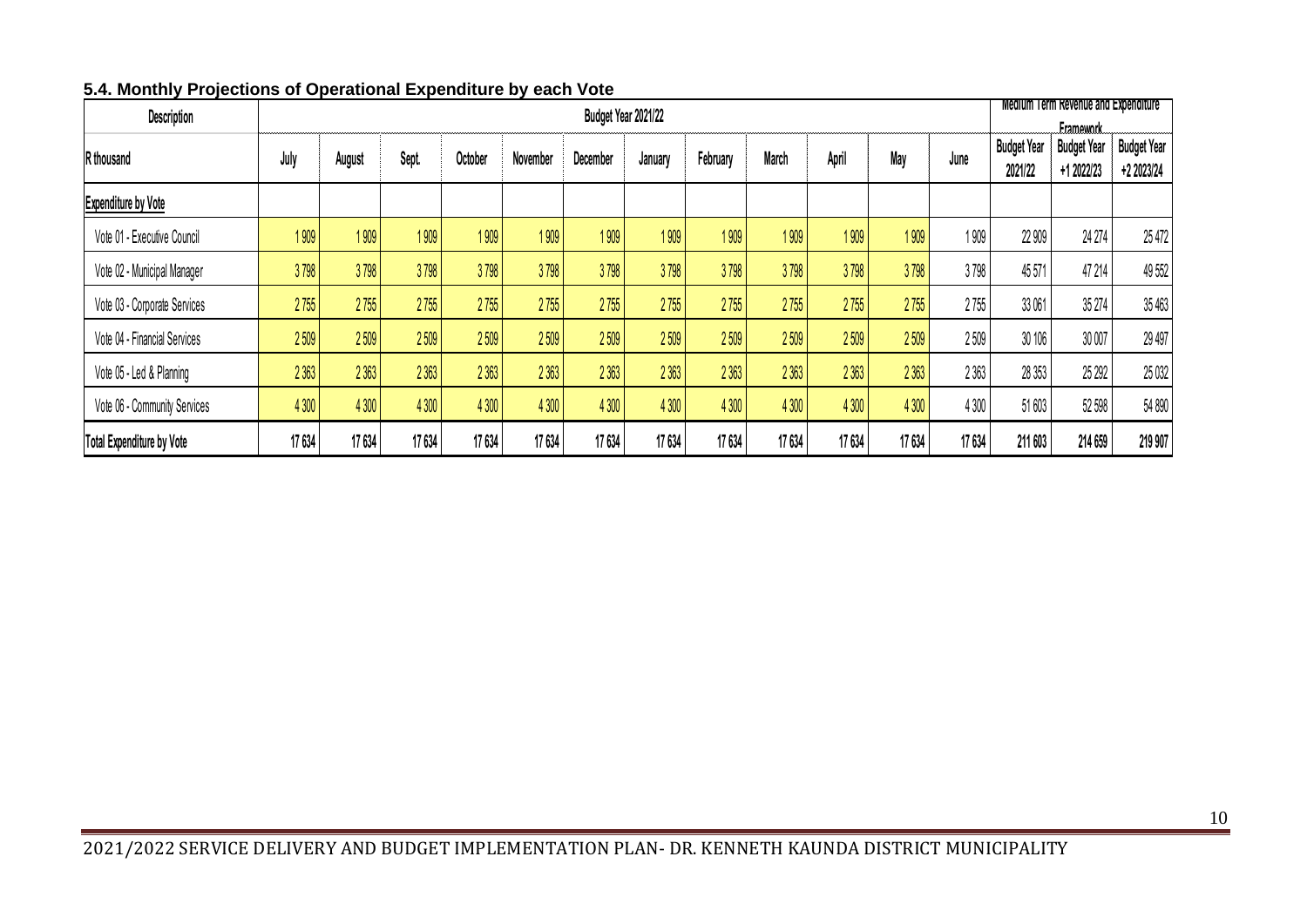<span id="page-11-0"></span>

| Description                                |                |                          |                          |                          | Medium Term Revenue and Expenditure<br>Framework |                          |                          |                          |                          |                          |                          |                          |                               |                                  |                                  |
|--------------------------------------------|----------------|--------------------------|--------------------------|--------------------------|--------------------------------------------------|--------------------------|--------------------------|--------------------------|--------------------------|--------------------------|--------------------------|--------------------------|-------------------------------|----------------------------------|----------------------------------|
| R thousand                                 | July           | August                   | Sept.                    | October                  | Nov.                                             | Dec.                     | January                  | Feb.                     | March                    | April                    | May                      | June                     | <b>Budget Year</b><br>2021/22 | <b>Budget Year</b><br>+1 2022/23 | <b>Budget Year</b><br>+2 2023/24 |
| Multi-year expenditure to be appropriated  |                |                          |                          |                          |                                                  |                          |                          |                          |                          |                          |                          |                          |                               |                                  |                                  |
| Vote 01 - Executive Council                | -              | $\overline{\phantom{0}}$ | $\equiv$                 | $\equiv$                 | $\equiv$                                         | $\overline{\phantom{a}}$ | $\overline{\phantom{0}}$ | $\overline{\phantom{0}}$ |                          | -                        | $\overline{\phantom{0}}$ | $\overline{\phantom{a}}$ | -                             | $\overline{\phantom{a}}$         | $\overline{\phantom{a}}$         |
| Vote 02 - Municipal Manager                | -              | ۰                        | ٠                        | $\overline{\phantom{m}}$ | $\overline{\phantom{a}}$                         | $\overline{\phantom{a}}$ | -                        | $\equiv$                 | $\overline{\phantom{0}}$ | $\overline{\phantom{0}}$ | $\overline{\phantom{a}}$ | $\overline{\phantom{a}}$ | -                             | $\overline{\phantom{a}}$         | $\overline{\phantom{a}}$         |
| Vote 03 - Corporate Services               | ۰              | $\overline{\phantom{0}}$ | $\equiv$                 | ٠                        | $\overline{\phantom{a}}$                         | $\overline{\phantom{0}}$ | -                        | $\overline{\phantom{0}}$ |                          | -                        | $\overline{\phantom{0}}$ | $\overline{\phantom{a}}$ | -                             | $\overline{\phantom{a}}$         | $\overline{\phantom{a}}$         |
| Vote 04 - Financial Services               | -              | ÷                        | $\overline{\phantom{a}}$ | $\equiv$                 | $\equiv$                                         | $\overline{\phantom{a}}$ | $\overline{\phantom{0}}$ | $\equiv$                 | $\overline{\phantom{0}}$ | $\overline{\phantom{0}}$ | $\overline{\phantom{0}}$ | $\overline{\phantom{a}}$ | $\overline{\phantom{0}}$      | $\overline{\phantom{a}}$         | $\overline{\phantom{a}}$         |
| Vote 05 - Led & Planning                   | $\equiv$       | $\overline{\phantom{0}}$ | $\equiv$                 | $\equiv$                 | $\overline{\phantom{a}}$                         | $\overline{\phantom{a}}$ | $\overline{\phantom{a}}$ | $\overline{\phantom{a}}$ | $\overline{\phantom{0}}$ | $\overline{\phantom{0}}$ | $\overline{\phantom{0}}$ | $\overline{\phantom{a}}$ | $\overline{\phantom{a}}$      | $\overline{\phantom{a}}$         | $\overline{\phantom{a}}$         |
| Vote 06 - Community Services               | ۰.             | ۰                        | $\equiv$                 | $\equiv$                 | $\overline{\phantom{a}}$                         | $\overline{\phantom{a}}$ | $\overline{\phantom{0}}$ | $\overline{\phantom{0}}$ | $\overline{\phantom{0}}$ | $\overline{\phantom{0}}$ | $\overline{\phantom{a}}$ | $\overline{\phantom{a}}$ | $\overline{\phantom{0}}$      | $\overline{\phantom{a}}$         | $\overline{\phantom{a}}$         |
| Capital multi-year expenditure sub-total   | $\blacksquare$ | $\overline{\phantom{0}}$ | $\blacksquare$           | $\blacksquare$           | $\blacksquare$                                   | $\overline{\phantom{0}}$ | -                        | $\overline{\phantom{0}}$ | $\overline{\phantom{0}}$ | -                        | $\blacksquare$           | $\overline{\phantom{0}}$ | -                             | $\blacksquare$                   | $\blacksquare$                   |
|                                            |                |                          |                          |                          |                                                  |                          |                          |                          |                          |                          |                          |                          |                               |                                  |                                  |
| Single-year expenditure to be appropriated |                |                          |                          |                          |                                                  |                          |                          |                          |                          |                          |                          |                          |                               |                                  |                                  |
| Vote 01 - Executive Council                |                |                          |                          |                          |                                                  |                          |                          |                          |                          |                          |                          |                          | 10 <sup>°</sup>               | 10                               | 11                               |
| Vote 02 - Municipal Manager                | 22             | 22                       | 22                       | 22                       | 22                                               | 22                       | 22                       | 22                       | 22                       | 22                       | 22                       | 22                       | 265                           | 257                              | 265                              |
| Vote 03 - Corporate Services               | 959            | 959                      | 959                      | 959                      | 959                                              | 959                      | 959                      | 959                      | 959                      | 959                      | 959                      | 959                      | 11 510                        | 5015                             | 3671                             |
| Vote 04 - Financial Services               | 13             | 13                       | 13                       | 13                       | 13                                               | 13                       | 13                       | 13                       | 13                       | 13                       | 13                       | 13                       | 150                           | 82                               | 79                               |
| Vote 05 - Led & Planning                   | 8 0 29         | 8029                     | 8029                     | 8029                     | 8029                                             | 8029                     | 8029                     | 8029                     | 8029                     | 8029                     | 8029                     | 8 0 2 9                  | 96 350                        | 12 052                           | 14 0 54                          |
| Vote 06 - Community Services               | 652            | 652                      | 652                      | 652                      | 652                                              | 652                      | 652                      | 652                      | 652                      | 652                      | 652                      | 1852                     | 9020                          | 1 2 9 6                          | 1 2 1 8                          |
| <b>Total Capital Expenditure</b>           | 9675           | 9675                     | 9675                     | 9675                     | 9675                                             | 9675                     | 9675                     | 9675                     | 9675                     | 9675                     | 9675                     | 10 875                   | 117 305                       | 18713                            | 19 298                           |

#### **5.5. Monthly Projections of Capital Expenditure by each Vote/ Department**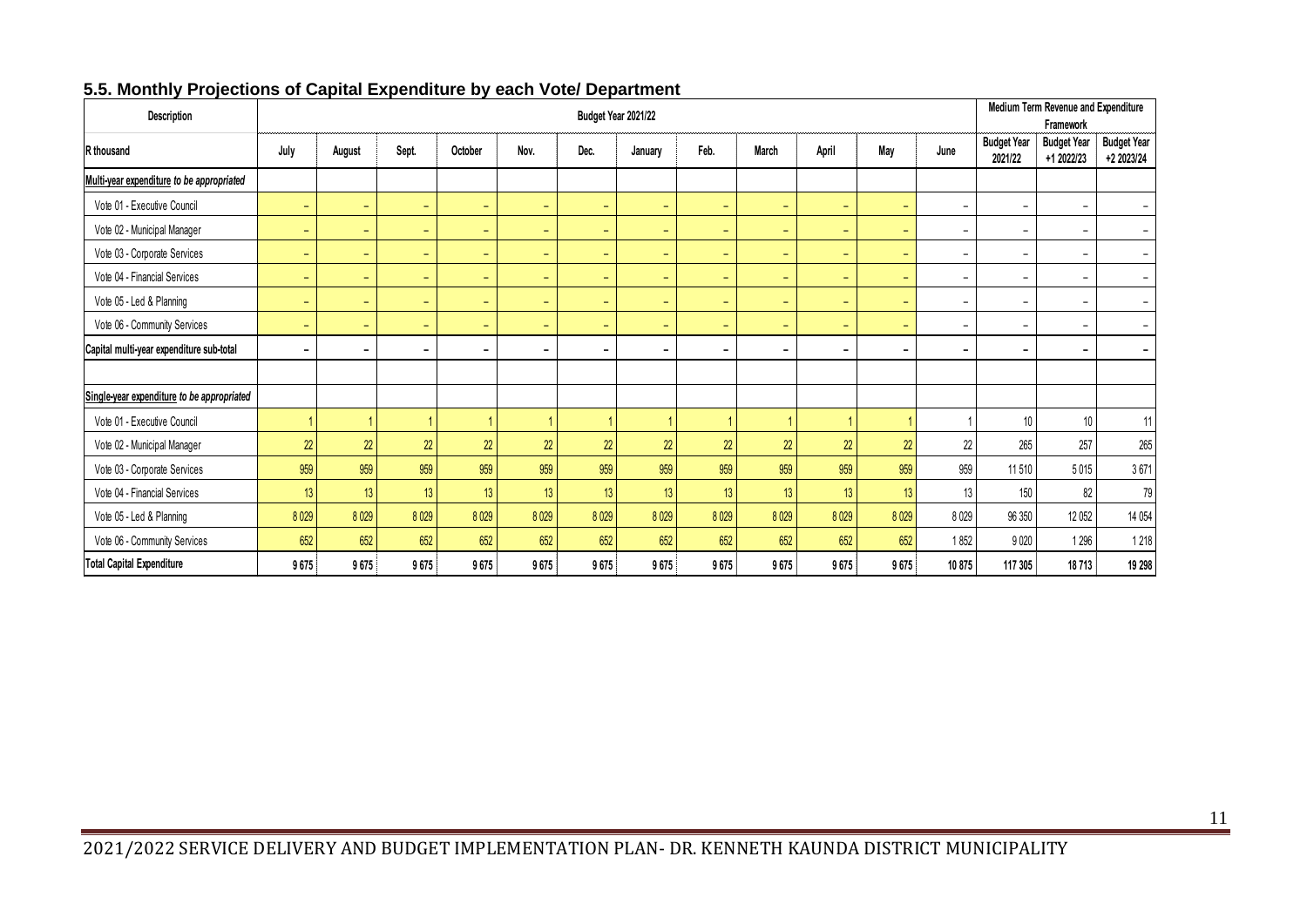# <span id="page-12-0"></span>**6. KEY PERFORMANCE AREAS**

- **KPA 1:** Basic Service Delivery and Infrastructure Development
- **KPA 2:** Municipal Transformation and Institutional Development
- **KPA 3:**Local Economic Development
- **KPA 4:** Municipal Financial Viability and Management
- **KPA 5:** Good Governance & Public Participation
- **KPA 6:** Spatial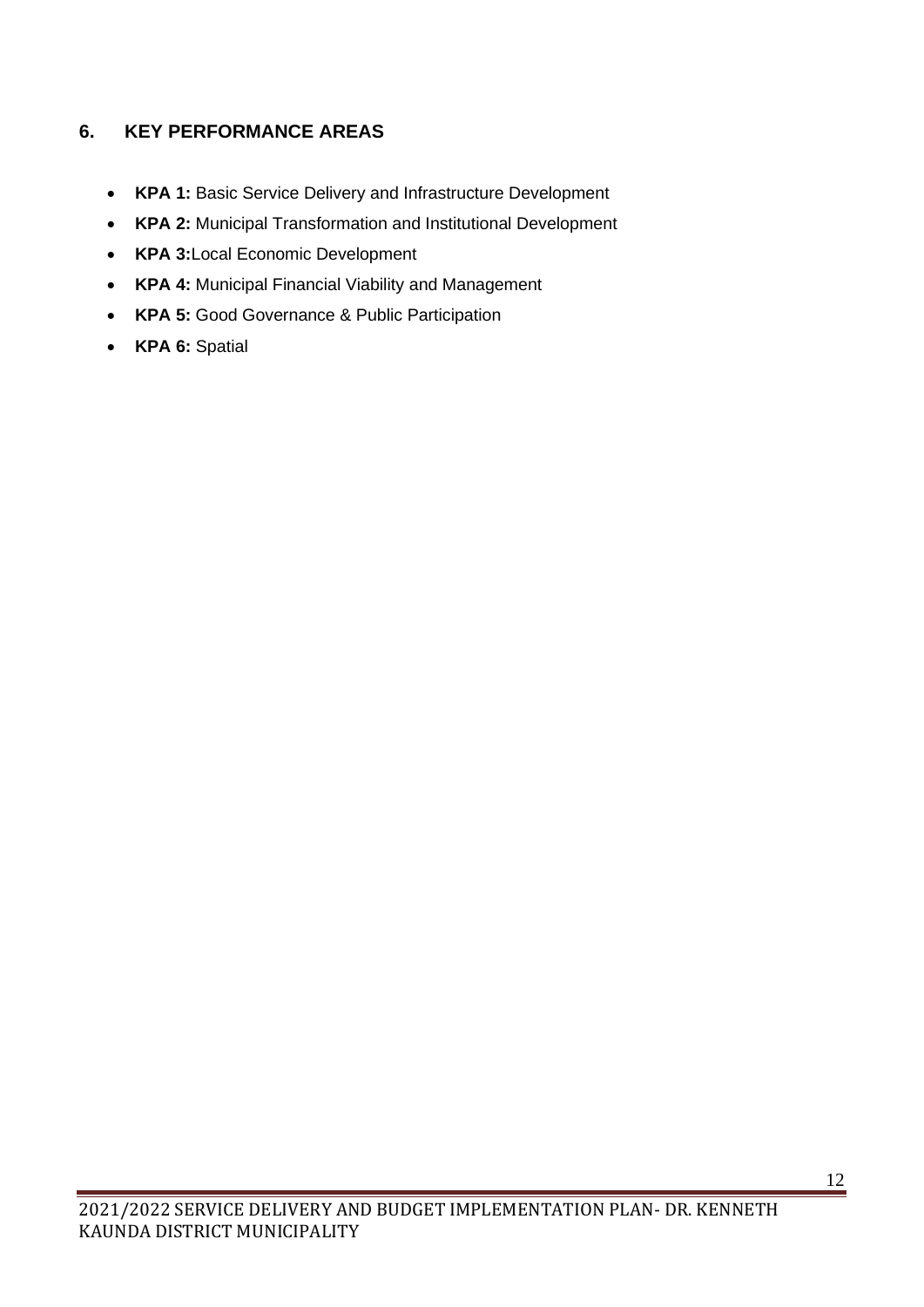# **KPA 1: BASIC SERVICE DELIVERY AND INFRASTRUCTURE DEVELOPMENT**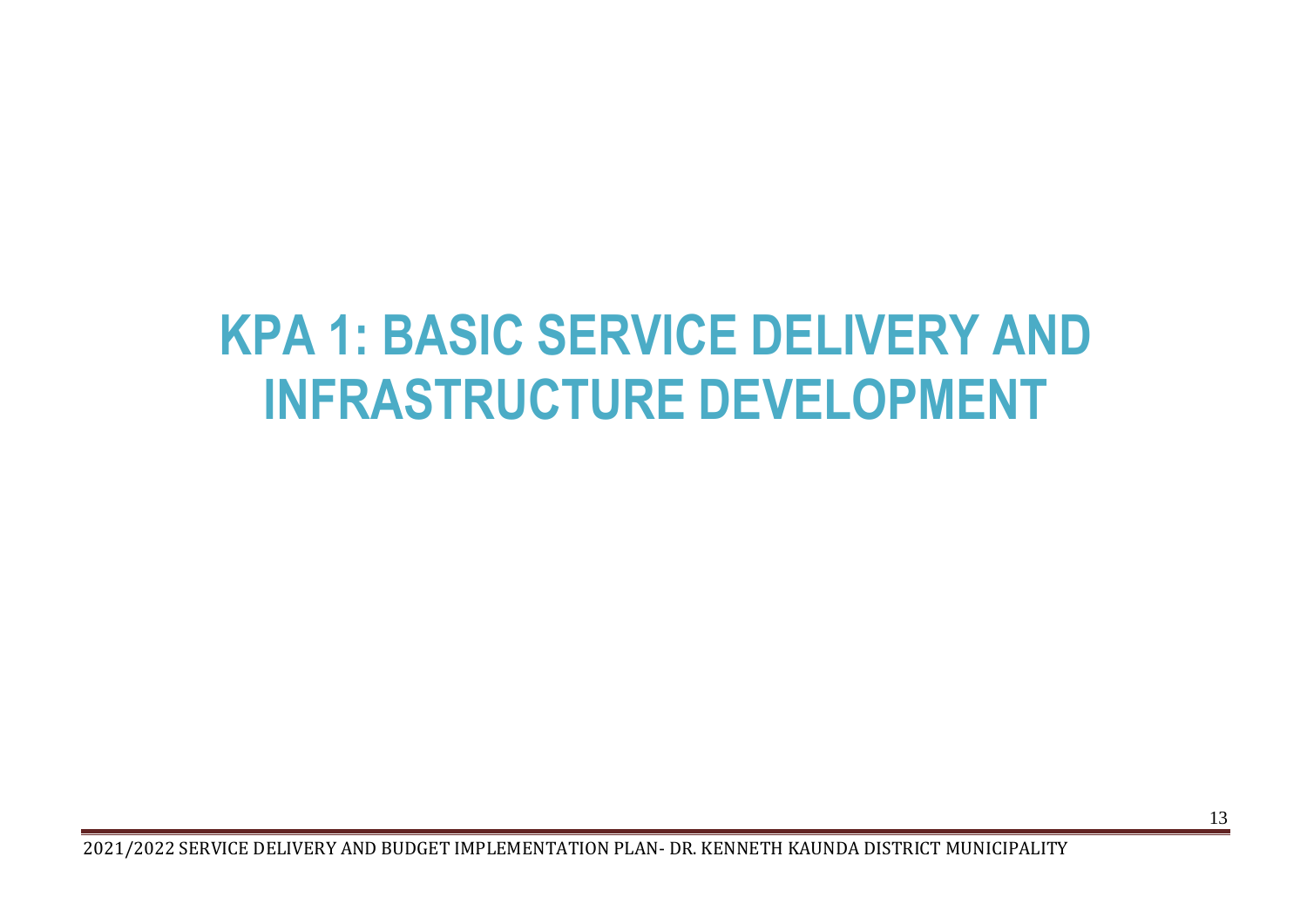#### **7. QUARTERLY PROJECTIONS OF SERVICE DELIVERY TARGETS AND PERFORMANCE INDICATORS FOR EACH VOTE**

#### **KPA 1: BASIC SERVICE DELIVERY AND INFRASTRUCTURE DEVELOPMENT**

#### **7.1. MUNICIPAL HEALTH SERVICES, TECHNICAL INFRASTRUCTURE SERVICES AND DISASTER RISK MANAGEMENT**

| <b>THEMATIC</b><br><b>AREAS</b> |                                                    |                                                |                                                    |                                                              |                                                   |                                                                                                                                                         |          | <b>BASIC SERVICES DELIVERY</b>                                                                                                                  |                                   |                                                                                                            |                            |                                                                                                                                                                                                                                                                                                                                                                                                                                                                                                                           |                                                                          |  |  |  |
|---------------------------------|----------------------------------------------------|------------------------------------------------|----------------------------------------------------|--------------------------------------------------------------|---------------------------------------------------|---------------------------------------------------------------------------------------------------------------------------------------------------------|----------|-------------------------------------------------------------------------------------------------------------------------------------------------|-----------------------------------|------------------------------------------------------------------------------------------------------------|----------------------------|---------------------------------------------------------------------------------------------------------------------------------------------------------------------------------------------------------------------------------------------------------------------------------------------------------------------------------------------------------------------------------------------------------------------------------------------------------------------------------------------------------------------------|--------------------------------------------------------------------------|--|--|--|
| <b>KPA</b>                      |                                                    |                                                |                                                    | <b>BASIC SERVICE DELIVERY AND INFRASTRUCTURE DEVELOPMENT</b> |                                                   |                                                                                                                                                         |          |                                                                                                                                                 |                                   |                                                                                                            |                            |                                                                                                                                                                                                                                                                                                                                                                                                                                                                                                                           |                                                                          |  |  |  |
| <b>OUTCOME 9</b>                | <b>OUTPUT 2</b>                                    |                                                |                                                    |                                                              |                                                   |                                                                                                                                                         |          | <b>IMPROVING ACCESS TO BASIC SERVICES</b>                                                                                                       |                                   |                                                                                                            |                            |                                                                                                                                                                                                                                                                                                                                                                                                                                                                                                                           |                                                                          |  |  |  |
|                                 | <b>OUTPUT 4</b>                                    |                                                |                                                    |                                                              |                                                   |                                                                                                                                                         |          | ACTIONS SUPPORTIVE OF THE HUMAN SETTLEMENT OUTCOME                                                                                              |                                   |                                                                                                            |                            |                                                                                                                                                                                                                                                                                                                                                                                                                                                                                                                           |                                                                          |  |  |  |
|                                 |                                                    |                                                | <b>BASELINE 2020/2021</b>                          |                                                              | <b>KEY</b>                                        |                                                                                                                                                         |          |                                                                                                                                                 |                                   |                                                                                                            |                            | <b>PORTFOLIO</b>                                                                                                                                                                                                                                                                                                                                                                                                                                                                                                          |                                                                          |  |  |  |
| FUNCTIONAL<br>AREA              | STRATEGIC<br>OBJECTIVE                             | <b>MUNICIPAL<br/>POWERS &amp;<br/>FUNCTION</b> | <b>Current</b><br>status<br>(Progress)<br>to date) | <b>Demand</b><br>(MFMA<br><b>Circular</b><br>63)             | <b>Backlog</b><br>(MFMA<br><b>Circular</b><br>63) | <b>PERFORMANCE</b><br><b>INDICATOR</b>                                                                                                                  | KPI TYPE | <b>ANNUAL</b><br><b>TARGET</b>                                                                                                                  | <b>BUDGET</b>                     | <b>MSCOA</b><br>DESCRIPTION                                                                                |                            | <b>QUARTERLY TARGETS</b>                                                                                                                                                                                                                                                                                                                                                                                                                                                                                                  | <b>OF</b><br><b>EVIDENCE</b>                                             |  |  |  |
| Community<br>Services           | To provide<br>environmenta<br>I health<br>services | Municipal<br>Health<br>Service                 | 32<br>environme<br>ntal<br>campaigns               | 32<br>environme<br>ntal<br>campaigns                         | Nil                                               | KPI <sub>1</sub><br>Number of<br>municipal health<br>services<br>awareness<br>campaigns<br>conducted within<br>Dr. Kenneth<br>Kaunda District<br>MH&EMS | Activity | 32 municipal<br>health services<br>awareness<br>campaigns<br>conducted<br>within Dr.<br>Kenneth<br><b>Kaunda District</b><br>by 30 June<br>2022 | R 150 000<br>R 300 000<br>R400000 | R 850 000 (Share Vote)<br>39052300120FL<br>P43ZZWD<br>39052300140FL<br>P43ZZWD<br>39052301870FL<br>P43ZZWD | Q <sub>1</sub><br>Q2<br>Q3 | 8 municipal health<br>services awareness<br>campaigns conducted by<br>30 September 2021: 3 at<br>Matlosana, 2 Maquassi<br>Hills and 3 JB Marks<br><b>Local Municipalities</b><br>8 municipal health<br>services awareness<br>campaigns by 31<br>December 2021: 3 at<br>Matlosana, 2 Maquassi<br>Hills and 3 JB Marks<br><b>Local Municipalities</b><br>8 municipal health<br>services awareness<br>campaigns conducted by<br>31 March 2022:<br>3 at Matlosana, 2<br>Maquassi Hills and 3 JB<br>Marks Local Municipalities | Municipal<br>Health<br>awareness<br>campaign<br>reports with<br>pictures |  |  |  |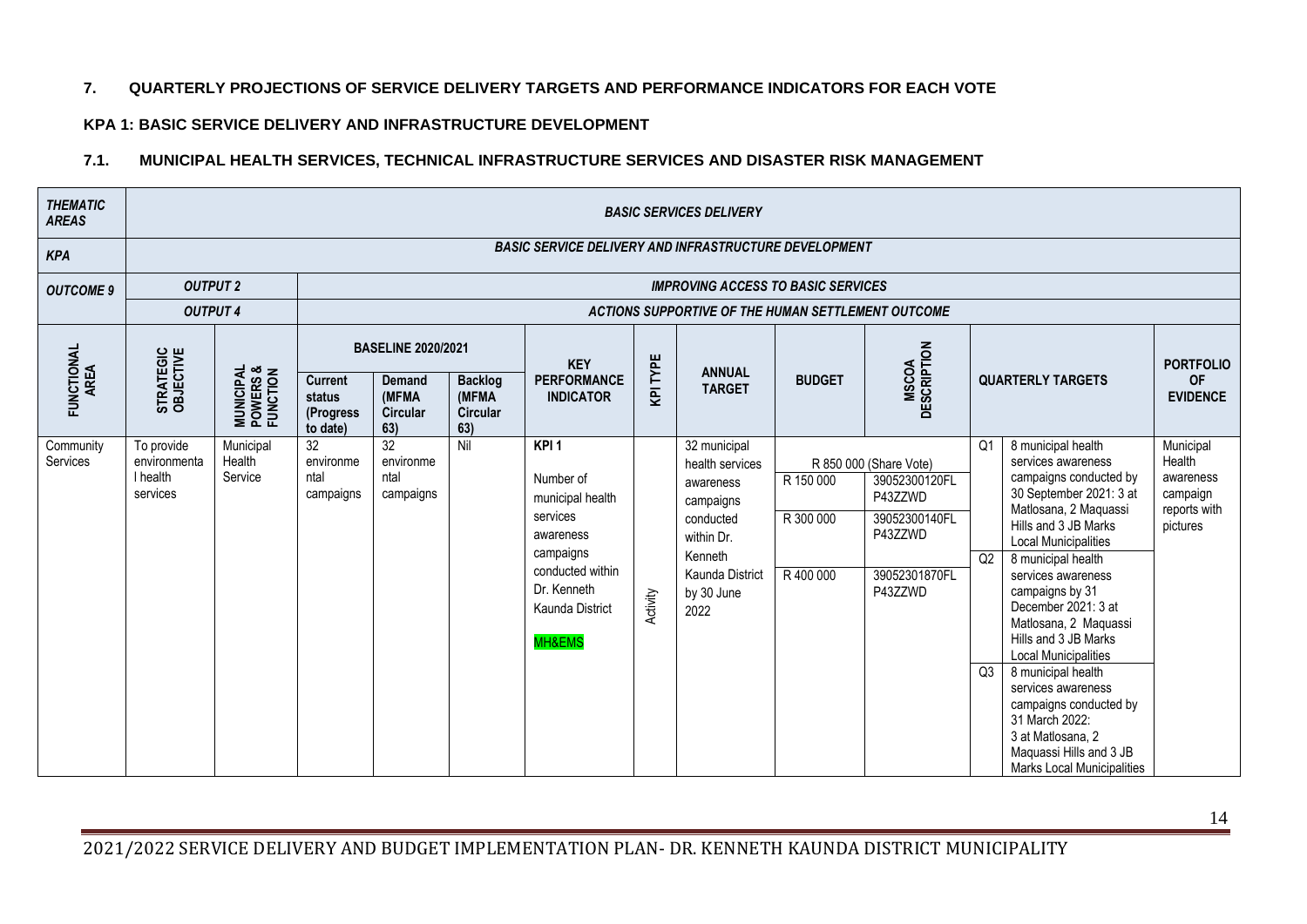| <b>THEMATIC</b><br><b>AREAS</b> |                                                    |                                                |                                                   |                                                       |                                             |                                                                                      |          | <b>BASIC SERVICES DELIVERY</b>                                                                                                           |                                     |                                                                                                             |                |                                                                                                                                                                                                                                                                                                                                                                                                        |                                                          |
|---------------------------------|----------------------------------------------------|------------------------------------------------|---------------------------------------------------|-------------------------------------------------------|---------------------------------------------|--------------------------------------------------------------------------------------|----------|------------------------------------------------------------------------------------------------------------------------------------------|-------------------------------------|-------------------------------------------------------------------------------------------------------------|----------------|--------------------------------------------------------------------------------------------------------------------------------------------------------------------------------------------------------------------------------------------------------------------------------------------------------------------------------------------------------------------------------------------------------|----------------------------------------------------------|
| <b>KPA</b>                      |                                                    |                                                |                                                   |                                                       |                                             | <b>BASIC SERVICE DELIVERY AND INFRASTRUCTURE DEVELOPMENT</b>                         |          |                                                                                                                                          |                                     |                                                                                                             |                |                                                                                                                                                                                                                                                                                                                                                                                                        |                                                          |
| <b>OUTCOME 9</b>                | <b>OUTPUT 2</b>                                    |                                                |                                                   |                                                       |                                             |                                                                                      |          | <b>IMPROVING ACCESS TO BASIC SERVICES</b>                                                                                                |                                     |                                                                                                             |                |                                                                                                                                                                                                                                                                                                                                                                                                        |                                                          |
|                                 | <b>OUTPUT 4</b>                                    |                                                |                                                   |                                                       |                                             |                                                                                      |          | ACTIONS SUPPORTIVE OF THE HUMAN SETTLEMENT OUTCOME                                                                                       |                                     |                                                                                                             |                |                                                                                                                                                                                                                                                                                                                                                                                                        |                                                          |
|                                 |                                                    |                                                |                                                   | <b>BASELINE 2020/2021</b>                             |                                             | <b>KEY</b>                                                                           |          |                                                                                                                                          |                                     |                                                                                                             |                |                                                                                                                                                                                                                                                                                                                                                                                                        | <b>PORTFOLIO</b>                                         |
| FUNCTIONAL<br>AREA              | STRATEGIC<br>OBJECTIVE                             | <b>MUNICIPAL<br/>POWERS &amp;<br/>FUNCTION</b> | <b>Current</b><br>status<br>(Progress<br>to date) | <b>Demand</b><br>(MFMA<br>Circular<br>63)             | <b>Backlog</b><br>(MFMA)<br>Circular<br>63) | <b>PERFORMANCE</b><br><b>INDICATOR</b>                                               | KPI TYPE | <b>ANNUAL</b><br><b>TARGET</b>                                                                                                           | <b>BUDGET</b>                       | <b>MSCOA</b><br>DESCRIPTION                                                                                 |                | <b>QUARTERLY TARGETS</b>                                                                                                                                                                                                                                                                                                                                                                               | <b>OF</b><br><b>EVIDENCE</b>                             |
|                                 |                                                    |                                                |                                                   |                                                       |                                             |                                                                                      |          |                                                                                                                                          |                                     |                                                                                                             | Q4             | 8 municipal health<br>awareness campaigns<br>conducted by 30 June<br>2022:<br>3 at Matlosana, 2<br>Maquassi Hills and 3 JB<br><b>Marks Local Municipalities</b>                                                                                                                                                                                                                                        |                                                          |
| Community<br>Services           | To provide<br>environmenta<br>I health<br>services | Environment<br>al<br>Managemen<br>t Services   | Nil                                               | 8<br>environme<br>ntal<br>manageme<br>nt<br>campaigns | Nil                                         | KPI2<br>Number of<br>environmental<br>management<br>campaigns<br>conducted<br>MH&EMS | Outcome  | 8<br>environmental<br>management<br>campaigns<br>conducted<br>within Dr<br>Kenneth<br>Kaunda District<br>Municipality by<br>30 June 2022 | R 150 000<br>R 300 000<br>R 400 000 | R 850 000 (Shared Vote)<br>39052300120FL<br>P43ZZWD<br>39052300140FL<br>P43ZZWD<br>39052301870FL<br>P43ZZWD | Q1<br>Q2<br>Q3 | 2 environmental<br>management campaigns<br>conducted within Dr<br>Kenneth Kaunda District<br>Municipality by 30<br>September 2021<br>2 environmental<br>management campaigns<br>conducted within Dr<br>Kenneth Kaunda District<br>Municipality by 31<br>December 2021<br>2 environmental<br>management campaigns<br>conducted within Dr<br>Kenneth Kaunda District<br>Municipality by 31 March<br>2022 | Environme<br>ntal<br>awareness<br>manageme<br>nt reports |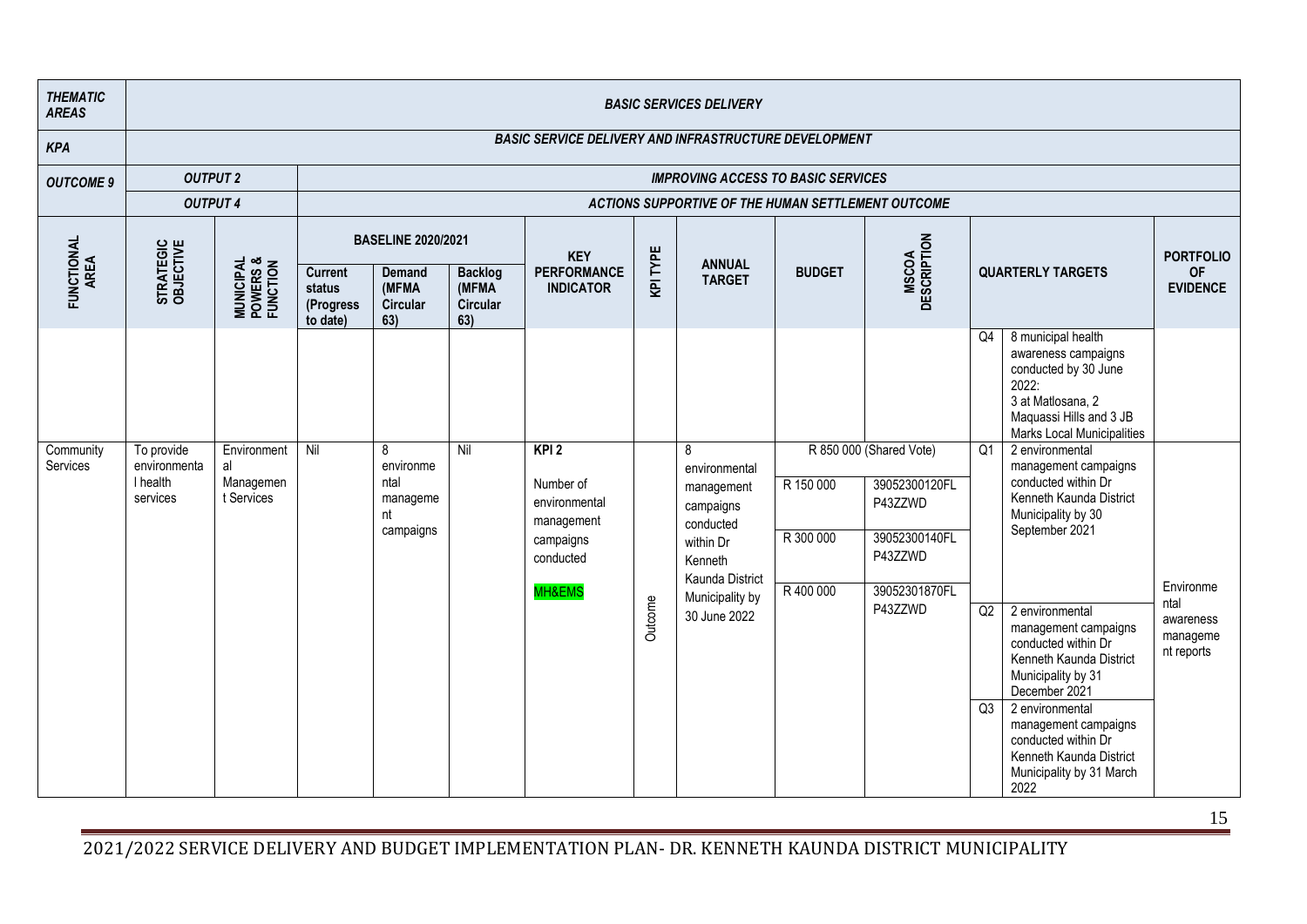| <b>THEMATIC</b><br><b>AREAS</b> |                                                    |                                                |                                                                                                |                                                                                                    |                                            |                                                                                                                                                                                                           |          | <b>BASIC SERVICES DELIVERY</b>                                                                                                                                                                      |                         |                             |                             |                                                                                                                                                                                                                                                                                                                                                                                                                                                                                                                                                  |                                                                                     |  |  |  |  |
|---------------------------------|----------------------------------------------------|------------------------------------------------|------------------------------------------------------------------------------------------------|----------------------------------------------------------------------------------------------------|--------------------------------------------|-----------------------------------------------------------------------------------------------------------------------------------------------------------------------------------------------------------|----------|-----------------------------------------------------------------------------------------------------------------------------------------------------------------------------------------------------|-------------------------|-----------------------------|-----------------------------|--------------------------------------------------------------------------------------------------------------------------------------------------------------------------------------------------------------------------------------------------------------------------------------------------------------------------------------------------------------------------------------------------------------------------------------------------------------------------------------------------------------------------------------------------|-------------------------------------------------------------------------------------|--|--|--|--|
| <b>KPA</b>                      |                                                    |                                                |                                                                                                |                                                                                                    |                                            | <b>BASIC SERVICE DELIVERY AND INFRASTRUCTURE DEVELOPMENT</b>                                                                                                                                              |          |                                                                                                                                                                                                     |                         |                             |                             |                                                                                                                                                                                                                                                                                                                                                                                                                                                                                                                                                  |                                                                                     |  |  |  |  |
| <b>OUTCOME 9</b>                | <b>OUTPUT 2</b>                                    |                                                |                                                                                                | <b>IMPROVING ACCESS TO BASIC SERVICES</b><br>ACTIONS SUPPORTIVE OF THE HUMAN SETTLEMENT OUTCOME    |                                            |                                                                                                                                                                                                           |          |                                                                                                                                                                                                     |                         |                             |                             |                                                                                                                                                                                                                                                                                                                                                                                                                                                                                                                                                  |                                                                                     |  |  |  |  |
|                                 | <b>OUTPUT 4</b>                                    |                                                |                                                                                                |                                                                                                    |                                            |                                                                                                                                                                                                           |          |                                                                                                                                                                                                     |                         |                             |                             |                                                                                                                                                                                                                                                                                                                                                                                                                                                                                                                                                  |                                                                                     |  |  |  |  |
|                                 |                                                    |                                                |                                                                                                | <b>BASELINE 2020/2021</b>                                                                          |                                            | <b>KEY</b>                                                                                                                                                                                                |          |                                                                                                                                                                                                     |                         |                             |                             |                                                                                                                                                                                                                                                                                                                                                                                                                                                                                                                                                  | <b>PORTFOLIO</b>                                                                    |  |  |  |  |
| FUNCTIONAL<br>AREA              | STRATEGIC<br>OBJECTIVE                             | <b>MUNICIPAL<br/>POWERS &amp;<br/>FUNCTION</b> | <b>Current</b><br>status<br>(Progress)<br>to date)                                             | <b>Demand</b><br>(MFMA<br><b>Circular</b><br>63)                                                   | <b>Backlog</b><br>(MFMA<br>Circular<br>63) | <b>PERFORMANCE</b><br><b>INDICATOR</b>                                                                                                                                                                    | KPI TYPE | <b>ANNUAL</b><br><b>TARGET</b>                                                                                                                                                                      | <b>BUDGET</b>           | <b>MSCOA</b><br>DESCRIPTION |                             | <b>QUARTERLY TARGETS</b>                                                                                                                                                                                                                                                                                                                                                                                                                                                                                                                         | <b>OF</b><br><b>EVIDENCE</b>                                                        |  |  |  |  |
|                                 |                                                    |                                                |                                                                                                |                                                                                                    |                                            |                                                                                                                                                                                                           |          |                                                                                                                                                                                                     |                         |                             | Q <sub>4</sub>              | 2 environmental<br>management campaigns<br>conducted within Dr<br>Kenneth Kaunda District<br>Municipality by 30 June<br>2022                                                                                                                                                                                                                                                                                                                                                                                                                     |                                                                                     |  |  |  |  |
| Community<br>Services           | To provide<br>environmenta<br>I health<br>services | Municipal<br>Health<br>Service                 | 12 <sup>°</sup><br>compliance<br>reports on<br>drinking<br>water<br>samples<br>taken<br>tested | 12 <sup>°</sup><br>compliance<br>reports on<br>drinking<br>water<br>samples<br>taken and<br>tested | Nil                                        | $KPI$ 3<br>Number of<br>compliance<br>reports on<br>drinking water<br>samples taken<br>and tested from<br>JB Marks,<br>Matlosana, and<br>Maquassi Hills<br>Local<br>Municipalities<br>submitted<br>MH&EMS | Output   | 12 compliance<br>reports on<br>drinking water<br>samples taken<br>and tested from<br>JB Marks,<br>Matlosana and<br>Maquassi Hills<br>Local<br>Municipalities<br>submitted by 30<br><b>June 2022</b> | R500 000<br>Shared Vote | 39052273330FL<br>P94ZZWD    | $\overline{Q1}$<br>Q2<br>Q3 | 3 compliance reports on<br>drinking water samples<br>taken and tested from JB<br>Marks, Matlosana and<br>Maquassi Hills Local<br>Municipalities submitted<br>by 30 September 2021<br>3 compliance reports on<br>drinking water samples<br>taken tested from JB<br>Marks, Matlosana, and<br>Maquassi Hills Local<br>Municipalities submitted<br>by 31 December 2021<br>3 compliance reports on<br>drinking water samples<br>taken tested from JB<br>Marks, Matlosana, and<br>Maquassi Hills Local<br>Municipalities submitted<br>by 31 March 2022 | Compliance<br>reports,<br>Sampling<br>points list,<br>Sample<br>analysis<br>results |  |  |  |  |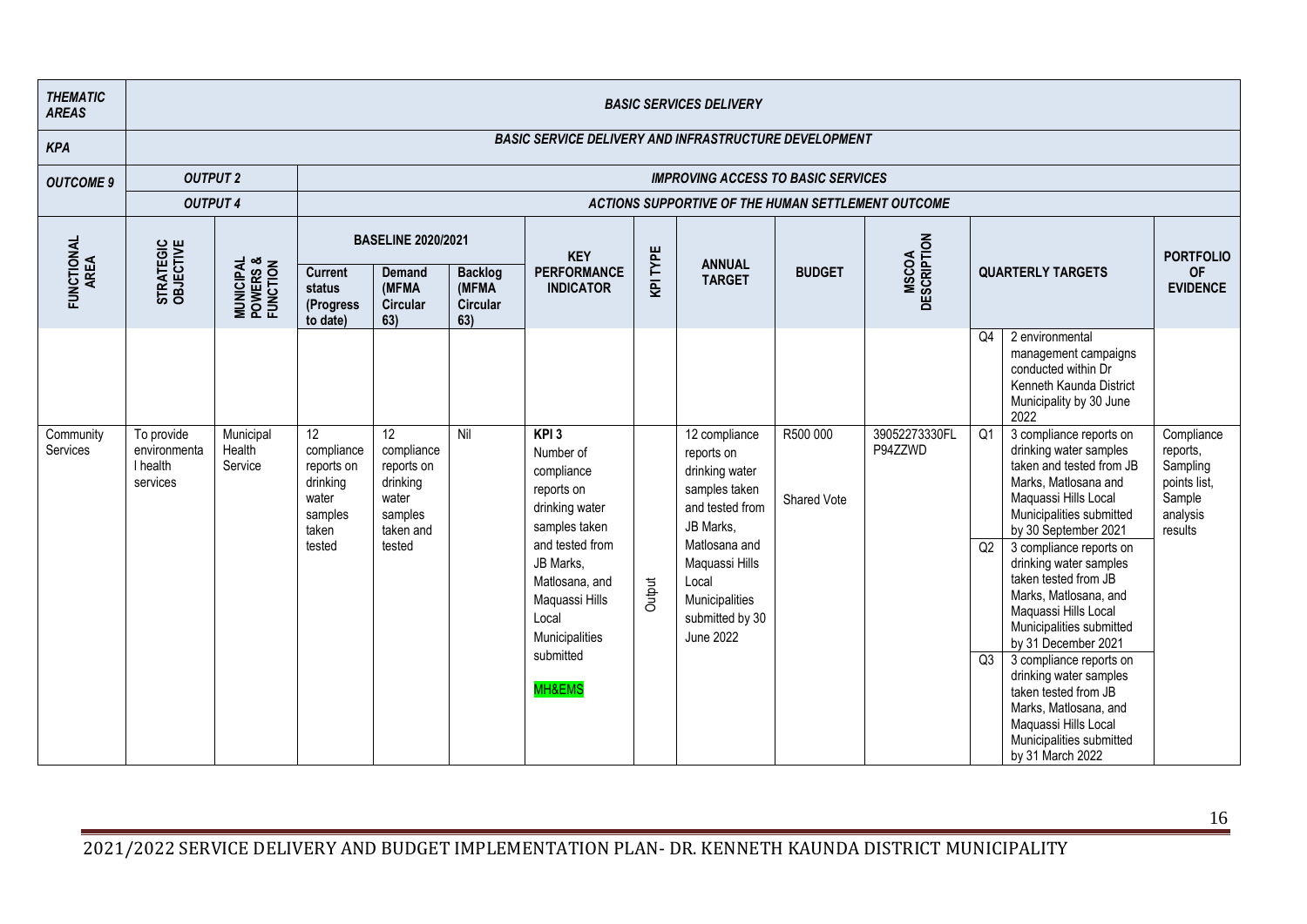| <b>THEMATIC</b><br><b>AREAS</b> |                                                    |                                                |                                                                                                                        |                                                              |                                            |                                                                                                                           |          | <b>BASIC SERVICES DELIVERY</b>                                                                            |               |                             |          |                                                                                                                                                                                                                                                                                                                                                     |                                               |  |  |  |  |
|---------------------------------|----------------------------------------------------|------------------------------------------------|------------------------------------------------------------------------------------------------------------------------|--------------------------------------------------------------|--------------------------------------------|---------------------------------------------------------------------------------------------------------------------------|----------|-----------------------------------------------------------------------------------------------------------|---------------|-----------------------------|----------|-----------------------------------------------------------------------------------------------------------------------------------------------------------------------------------------------------------------------------------------------------------------------------------------------------------------------------------------------------|-----------------------------------------------|--|--|--|--|
| <b>KPA</b>                      |                                                    |                                                |                                                                                                                        | <b>BASIC SERVICE DELIVERY AND INFRASTRUCTURE DEVELOPMENT</b> |                                            |                                                                                                                           |          |                                                                                                           |               |                             |          |                                                                                                                                                                                                                                                                                                                                                     |                                               |  |  |  |  |
| <b>OUTCOME 9</b>                | <b>OUTPUT 2</b>                                    |                                                |                                                                                                                        | <b>IMPROVING ACCESS TO BASIC SERVICES</b>                    |                                            |                                                                                                                           |          |                                                                                                           |               |                             |          |                                                                                                                                                                                                                                                                                                                                                     |                                               |  |  |  |  |
|                                 | <b>OUTPUT 4</b>                                    |                                                |                                                                                                                        | ACTIONS SUPPORTIVE OF THE HUMAN SETTLEMENT OUTCOME           |                                            |                                                                                                                           |          |                                                                                                           |               |                             |          |                                                                                                                                                                                                                                                                                                                                                     |                                               |  |  |  |  |
|                                 |                                                    |                                                |                                                                                                                        | <b>BASELINE 2020/2021</b>                                    |                                            | <b>KEY</b>                                                                                                                |          | <b>ANNUAL</b>                                                                                             |               |                             |          |                                                                                                                                                                                                                                                                                                                                                     | <b>PORTFOLIO</b>                              |  |  |  |  |
| FUNCTIONAL<br>AREA              | STRATEGIC<br>OBJECTIVE                             | <b>MUNICIPAL<br/>POWERS &amp;<br/>FUNCTION</b> | <b>Current</b><br>status<br>(Progress<br>to date)                                                                      | <b>Demand</b><br>(MFMA<br><b>Circular</b><br>63)             | <b>Backlog</b><br>(MFMA<br>Circular<br>63) | <b>PERFORMANCE</b><br><b>INDICATOR</b>                                                                                    | KPI TYPE | <b>TARGET</b>                                                                                             | <b>BUDGET</b> | <b>MSCOA</b><br>DESCRIPTION |          | <b>QUARTERLY TARGETS</b>                                                                                                                                                                                                                                                                                                                            | <b>OF</b><br><b>EVIDENCE</b>                  |  |  |  |  |
| Community<br>Services           | To provide<br>environmenta<br>I health<br>services | Municipal<br>Health<br>Service                 | 48 water<br>samples<br>taken                                                                                           | 48 water<br>samples<br>taken<br>tested at                    | Nil                                        | KPI <sub>4</sub><br>Number of water<br>samples taken                                                                      |          | 48 water<br>samples taken<br>tested at the                                                                | R500 000      | 39052273330FL<br>P94ZZWD    | Q4<br>Q1 | 3 compliance reports on<br>drinking water samples<br>taken tested from JB<br>Marks, Matlosana, and<br>Maquassi Hills Local<br>Municipalities submitted<br>by 30 June 2022<br>12 water samples taken<br>and tested at the<br>reservoirs in JB Marks,<br>Matlosana and Maquassi                                                                       | Sampling<br>point list,<br>sample<br>analysis |  |  |  |  |
|                                 |                                                    |                                                | tested at<br>the<br>reservoirs<br>in Tlokwe.<br>Ventersdor<br>p,<br>Matlosana<br>and<br>Maquassi<br><b>Hills Local</b> | the<br>reservoirs                                            |                                            | and tested at the<br>reservoirs in JB<br>Marks, Matlosana<br>and Maquassi<br><b>Hills Local</b><br>Municipality<br>MH&EMS | Output   | reservoirs in JB<br>Marks,<br>Matlosana and<br>Maquassi Hills<br>Local<br>Municipality by<br>30 June 2022 | Shared Vote   |                             | Q2<br>Q3 | Hills Local Municipality by<br>30 September 2021<br>12 water samples taken<br>tested at the reservoirs in<br>JB Marks, Matlosana and<br>Maquassi Hills Local<br>Municipality by 31<br>December 2021<br>12 water samples taken<br>tested at the reservoirs in<br>JB Marks, Matlosana and<br>Maquassi Hills Local<br>Municipality<br>by 31 March 2022 | results                                       |  |  |  |  |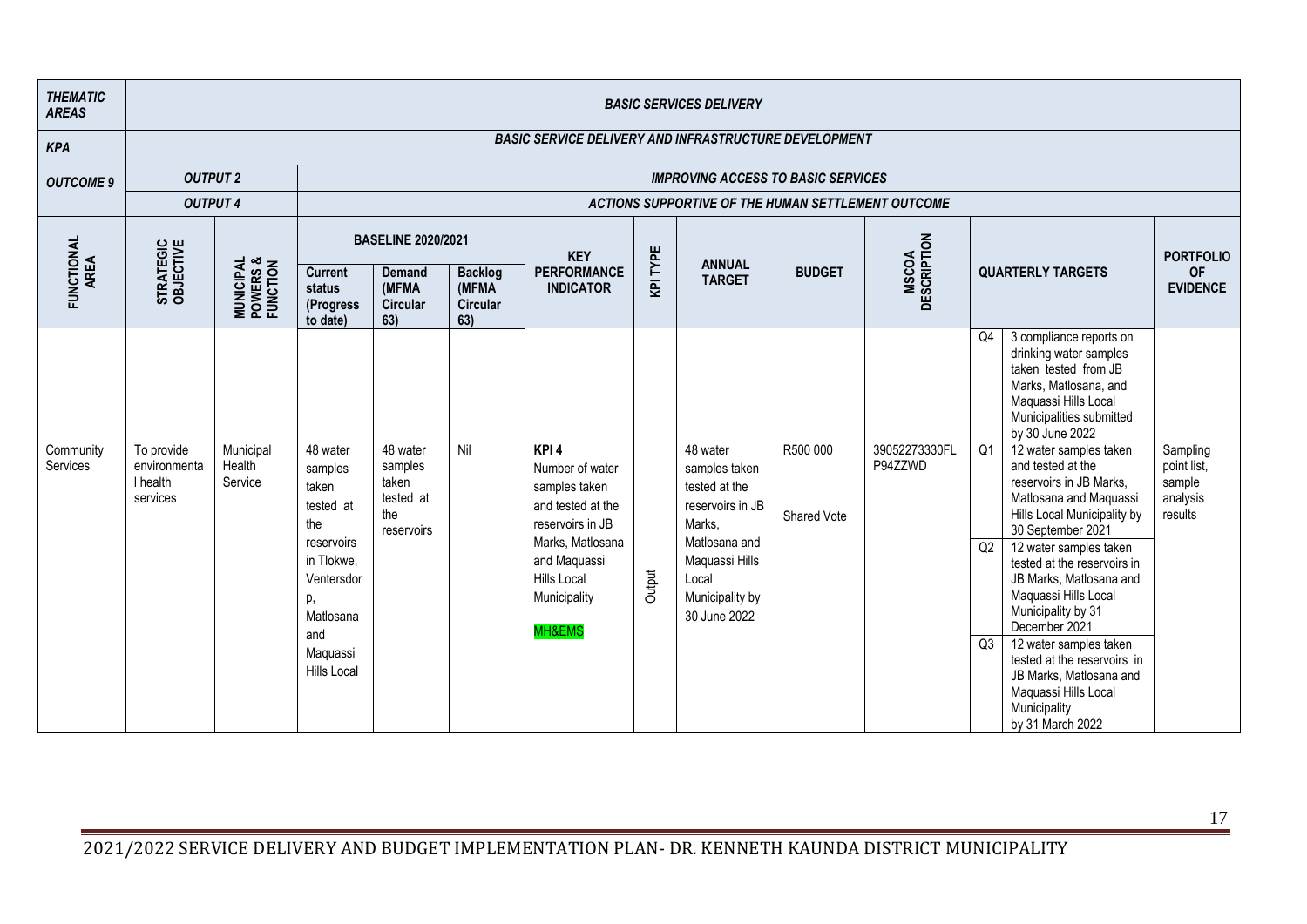| <b>THEMATIC</b><br><b>AREAS</b> |                                                    |                                                |                                                     |                                                     |                                                    |                                                                                                                                  |          | <b>BASIC SERVICES DELIVERY</b>                                                                                             |                    |                                                                  |                                  |                                                                                                                                                                                                                                                                                                                                                                                                                                 |                                                                 |
|---------------------------------|----------------------------------------------------|------------------------------------------------|-----------------------------------------------------|-----------------------------------------------------|----------------------------------------------------|----------------------------------------------------------------------------------------------------------------------------------|----------|----------------------------------------------------------------------------------------------------------------------------|--------------------|------------------------------------------------------------------|----------------------------------|---------------------------------------------------------------------------------------------------------------------------------------------------------------------------------------------------------------------------------------------------------------------------------------------------------------------------------------------------------------------------------------------------------------------------------|-----------------------------------------------------------------|
| <b>KPA</b>                      |                                                    |                                                |                                                     |                                                     |                                                    | <b>BASIC SERVICE DELIVERY AND INFRASTRUCTURE DEVELOPMENT</b>                                                                     |          |                                                                                                                            |                    |                                                                  |                                  |                                                                                                                                                                                                                                                                                                                                                                                                                                 |                                                                 |
| <b>OUTCOME 9</b>                | <b>OUTPUT 2</b>                                    |                                                |                                                     |                                                     |                                                    |                                                                                                                                  |          | <b>IMPROVING ACCESS TO BASIC SERVICES</b>                                                                                  |                    |                                                                  |                                  |                                                                                                                                                                                                                                                                                                                                                                                                                                 |                                                                 |
|                                 | <b>OUTPUT 4</b>                                    |                                                |                                                     |                                                     |                                                    |                                                                                                                                  |          | ACTIONS SUPPORTIVE OF THE HUMAN SETTLEMENT OUTCOME                                                                         |                    |                                                                  |                                  |                                                                                                                                                                                                                                                                                                                                                                                                                                 |                                                                 |
|                                 |                                                    |                                                |                                                     | <b>BASELINE 2020/2021</b>                           |                                                    | <b>KEY</b>                                                                                                                       |          |                                                                                                                            |                    |                                                                  |                                  |                                                                                                                                                                                                                                                                                                                                                                                                                                 | <b>PORTFOLIO</b>                                                |
| FUNCTIONAL<br>AREA              | STRATEGIC<br>OBJECTIVE                             | <b>MUNICIPAL<br/>POWERS &amp;<br/>FUNCTION</b> | <b>Current</b><br>status<br>(Progress<br>to date)   | <b>Demand</b><br>(MFMA<br>Circular<br>63)           | <b>Backlog</b><br>(MFMA)<br><b>Circular</b><br>63) | <b>PERFORMANCE</b><br><b>INDICATOR</b>                                                                                           | KPI TYPE | <b>ANNUAL</b><br><b>TARGET</b>                                                                                             | <b>BUDGET</b>      | <b>MSCOA</b><br>DESCRIPTION                                      |                                  | <b>QUARTERLY TARGETS</b>                                                                                                                                                                                                                                                                                                                                                                                                        | <b>OF</b><br><b>EVIDENCE</b>                                    |
|                                 |                                                    |                                                | Municipalit<br>$\mathsf{v}$                         |                                                     |                                                    |                                                                                                                                  |          |                                                                                                                            |                    |                                                                  | Q4                               | 12 water samples taken<br>tested at the reservoirs in<br>JB Marks, Matlosana and<br>Maquassi Hills Local<br>Municipality by 30 June<br>2022                                                                                                                                                                                                                                                                                     |                                                                 |
| Community<br>Services           | To provide<br>environmenta<br>I health<br>services | Environment<br>al<br>Managemen<br>t Services   | 5 activities<br>on Air<br>Quality<br>Manageme<br>nt | 4 activities<br>on Air<br>Quality<br>Manageme<br>nt | Nil                                                | $KPI$ 5<br>Number of Air<br>Quality<br>Management<br>inspections<br>conducted within<br>Dr. Kenneth<br>Kaunda District<br>MH&EMS | Activity | 24 Air Quality<br>Management<br>inspections<br>conducted<br>within Dr.<br>Kenneth<br>Kaunda District<br>by 30 June<br>2022 | R42 000<br>R10 000 | R 52 000<br>39052270310FL<br>P02ZZWD<br>39052260600FL<br>P02ZZWD | Q1<br>Q2<br>Q3<br>Q <sub>4</sub> | 6 Air Quality Management<br>inspections conducted<br>within Dr. Kenneth<br>Kaunda District by 30<br>September 2021<br>6 Air Quality Management<br>inspections conducted<br>within Dr. Kenneth<br>Kaunda District by 31<br>December<br>6 Air Quality Management<br>inspections conducted<br>within Dr. Kenneth<br>Kaunda District by 31<br>March 2022<br>6 Air Quality Management<br>inspections conducted<br>within Dr. Kenneth | <b>Air Quality</b><br>Inspection<br>Reports<br>with<br>pictures |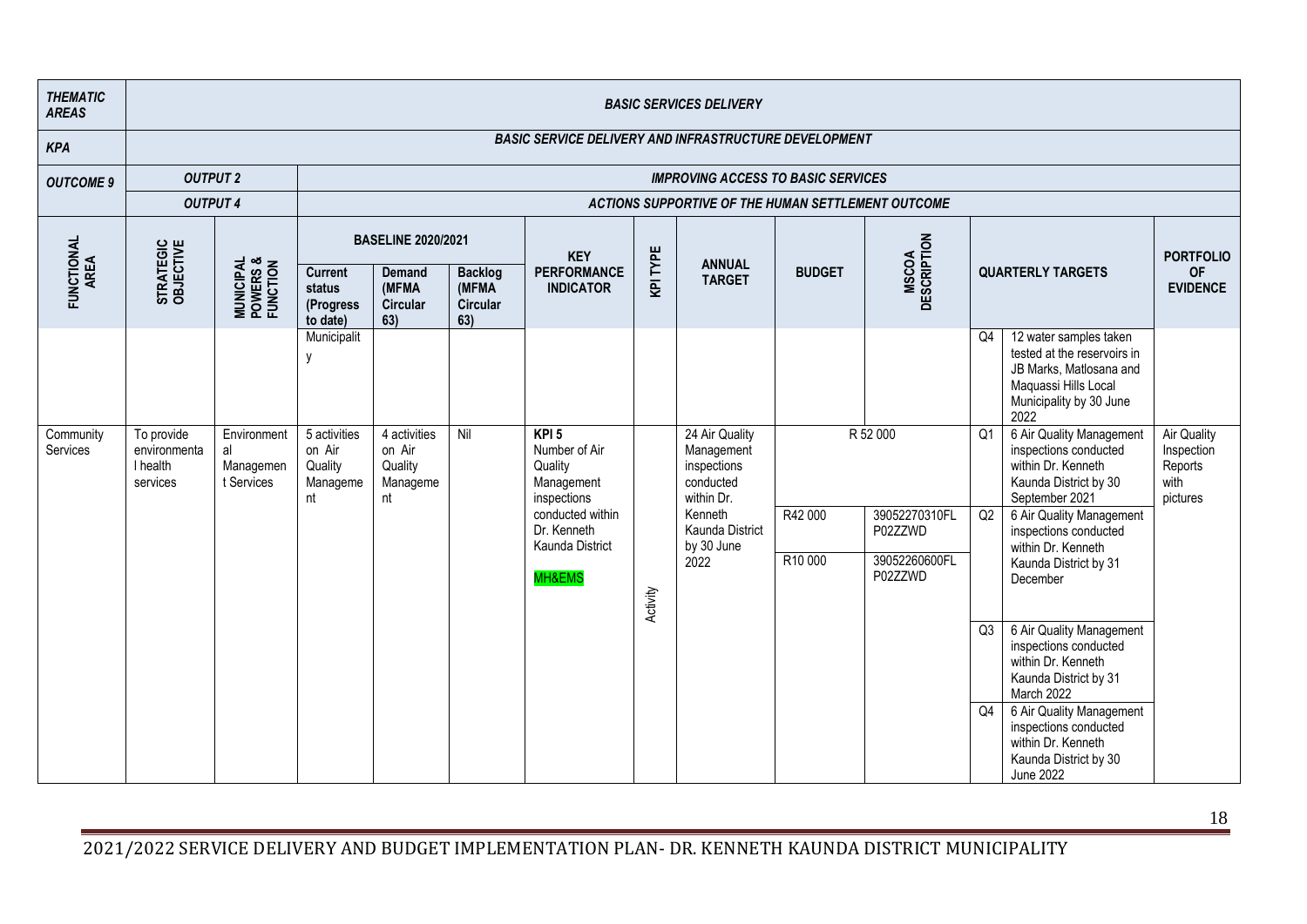| <b>THEMATIC</b><br><b>AREAS</b> |                                          |                                                |                                                    |                                           |                                                    |                                                                |          | <b>BASIC SERVICES DELIVERY</b>                                       |               |                             |                 |                                                                                                       |                                      |
|---------------------------------|------------------------------------------|------------------------------------------------|----------------------------------------------------|-------------------------------------------|----------------------------------------------------|----------------------------------------------------------------|----------|----------------------------------------------------------------------|---------------|-----------------------------|-----------------|-------------------------------------------------------------------------------------------------------|--------------------------------------|
| <b>KPA</b>                      |                                          |                                                |                                                    |                                           |                                                    | <b>BASIC SERVICE DELIVERY AND INFRASTRUCTURE DEVELOPMENT</b>   |          |                                                                      |               |                             |                 |                                                                                                       |                                      |
| <b>OUTCOME 9</b>                | <b>OUTPUT 2</b>                          |                                                |                                                    |                                           |                                                    |                                                                |          | <b>IMPROVING ACCESS TO BASIC SERVICES</b>                            |               |                             |                 |                                                                                                       |                                      |
|                                 | <b>OUTPUT 4</b>                          |                                                |                                                    |                                           |                                                    |                                                                |          | ACTIONS SUPPORTIVE OF THE HUMAN SETTLEMENT OUTCOME                   |               |                             |                 |                                                                                                       |                                      |
|                                 |                                          |                                                |                                                    | <b>BASELINE 2020/2021</b>                 |                                                    | <b>KEY</b>                                                     |          | <b>ANNUAL</b>                                                        |               |                             |                 |                                                                                                       | <b>PORTFOLIO</b>                     |
| FUNCTIONAL<br>AREA              | STRATEGIC<br>OBJECTIVE                   | <b>MUNICIPAL<br/>POWERS &amp;<br/>FUNCTION</b> | <b>Current</b><br>status<br>(Progress)<br>to date) | <b>Demand</b><br>(MFMA<br>Circular<br>63) | <b>Backlog</b><br>(MFMA)<br><b>Circular</b><br>63) | <b>PERFORMANCE</b><br><b>INDICATOR</b>                         | KPI TYPE | <b>TARGET</b>                                                        | <b>BUDGET</b> | <b>MSCOA</b><br>DESCRIPTION |                 | <b>QUARTERLY TARGETS</b>                                                                              | <b>OF</b><br><b>EVIDENCE</b>         |
| Planning                        | To<br>promote<br>physical                | Municipal<br>Planning                          | 250km of<br>unpaved                                | 609km of<br>Paved                         | Nil                                                | $KPI$ 6<br><b>Total kilometres</b>                             |          | 609km of<br>Paved Roads                                              | R 2 514 000   | 36052272560RU<br>P34ZZWD    | Q1              | None                                                                                                  | 1 Quarterly<br>Report on             |
|                                 | infrastructure<br>development            |                                                | Roads<br>Assessed                                  | Roads<br>Assessed                         |                                                    | of Paved Roads<br>Assessed within                              |          | Assessed<br>within JB Marks                                          |               |                             | Q2              | 300km of Paved Roads<br>Assessed within JB Marks<br>by 31 December 2021                               | the 609km<br>of assessed<br>paved    |
|                                 | services                                 |                                                | within<br>Matlosana                                | within<br><b>JB</b><br>Marks              |                                                    | <b>JB Marks</b><br><b>PLN</b>                                  | Output   | by 31 March<br>2022                                                  |               |                             | Q3              | 309km of Paved Roads<br>Assessed within JB Marks<br>by 31 March 2022                                  | roads                                |
|                                 |                                          |                                                |                                                    |                                           |                                                    |                                                                |          |                                                                      |               |                             | Q4              | None                                                                                                  |                                      |
| Planning                        | To promote<br>physical                   | Municipal<br>Planning                          | <b>Draft</b><br><b>District</b>                    | <b>DrKKDM</b><br><b>SDF</b>               | <b>DrKKDM</b><br><b>SDF</b>                        | KPI <sub>7</sub><br>Number of                                  |          | 1 District<br>Spatial                                                | R 300 000     | 36052272560<br>FLP96ZZWD    | $\overline{Q1}$ | None                                                                                                  | Adopted<br><b>District</b>           |
|                                 | infrastructure                           |                                                | <b>SDFs</b>                                        |                                           |                                                    | <b>District Spatial</b><br>Development                         |          | Development<br>Framework                                             |               |                             | Q2              | None                                                                                                  | Spatial<br>Developme                 |
|                                 |                                          |                                                |                                                    |                                           |                                                    | Framework<br>adopted by<br>Council                             | Output   | adopted by<br>Council by 31<br>March 2022                            |               |                             | Q3              | <b>District</b><br>Spatial<br>Development Framework<br>adopted by Council by 31<br>March 2022         | nt<br>Framework                      |
|                                 |                                          |                                                |                                                    |                                           |                                                    | <b>PLN</b>                                                     |          |                                                                      |               |                             | Q4              | None                                                                                                  |                                      |
| Planning                        | To promote<br>physical<br>infrastructure | Municipal<br>Planning                          | 1 Draft<br><b>District</b><br>Housing<br>Master    | 1 District<br>Housing<br>Master<br>Plan   | Nil                                                | $KPI$ 8<br>Number of<br><b>District Housing</b><br>Master Plan |          | 1 District<br><b>Housing Master</b><br>Plan adopted<br>by Council by | R 300 000     | 36052300120FL<br>Q49ZZWD    | Q <sub>1</sub>  | Draft District Housing<br>$\mathbf{1}$<br>Master Plan Developed by<br>Council by 30 September<br>2021 | Council<br>Resolution<br>Master Plan |
|                                 |                                          |                                                | Plan                                               | adopted by<br>Council by                  |                                                    | adopted by<br>Council                                          | Output   | 31 December<br>2021                                                  |               |                             | Q2              | 1 District Housing Master<br>Plan adopted by Council<br>by 31 December 2021                           |                                      |
|                                 |                                          |                                                |                                                    | June 2021                                 |                                                    | PLN                                                            |          |                                                                      |               |                             | Q3              | None                                                                                                  |                                      |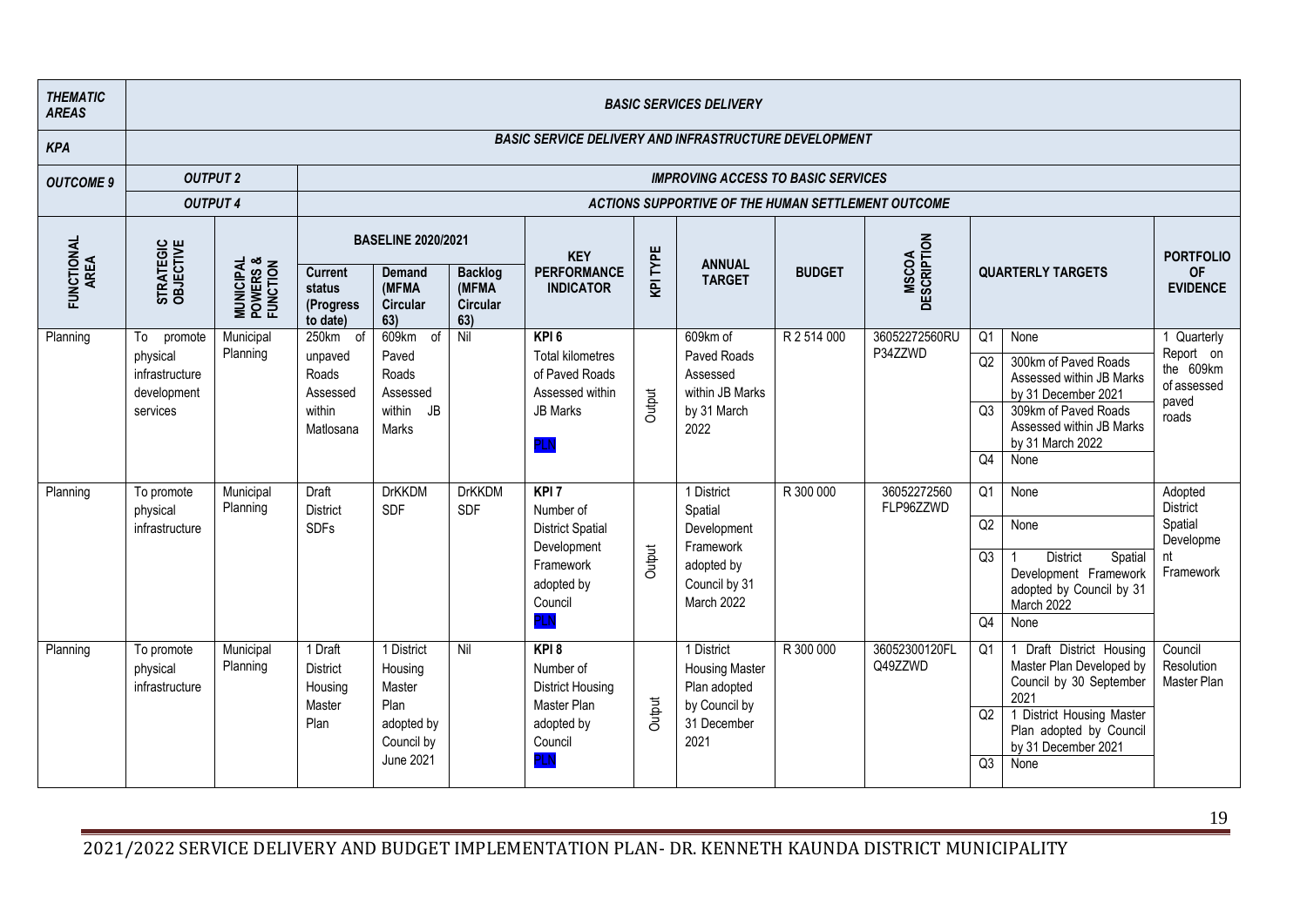| <b>THEMATIC</b><br><b>AREAS</b> |                                          |                                                |                                                   |                                                                                                                      |                                             |                                                                                                                                  |          | <b>BASIC SERVICES DELIVERY</b>                                                                                                                                                    |               |                             |                            |                                                                                                                                                                                                                                           |                                                                            |
|---------------------------------|------------------------------------------|------------------------------------------------|---------------------------------------------------|----------------------------------------------------------------------------------------------------------------------|---------------------------------------------|----------------------------------------------------------------------------------------------------------------------------------|----------|-----------------------------------------------------------------------------------------------------------------------------------------------------------------------------------|---------------|-----------------------------|----------------------------|-------------------------------------------------------------------------------------------------------------------------------------------------------------------------------------------------------------------------------------------|----------------------------------------------------------------------------|
| <b>KPA</b>                      |                                          |                                                |                                                   |                                                                                                                      |                                             | <b>BASIC SERVICE DELIVERY AND INFRASTRUCTURE DEVELOPMENT</b>                                                                     |          |                                                                                                                                                                                   |               |                             |                            |                                                                                                                                                                                                                                           |                                                                            |
| <b>OUTCOME 9</b>                | <b>OUTPUT 2</b>                          |                                                |                                                   |                                                                                                                      |                                             |                                                                                                                                  |          | <b>IMPROVING ACCESS TO BASIC SERVICES</b>                                                                                                                                         |               |                             |                            |                                                                                                                                                                                                                                           |                                                                            |
|                                 | <b>OUTPUT 4</b>                          |                                                |                                                   |                                                                                                                      |                                             |                                                                                                                                  |          | ACTIONS SUPPORTIVE OF THE HUMAN SETTLEMENT OUTCOME                                                                                                                                |               |                             |                            |                                                                                                                                                                                                                                           |                                                                            |
|                                 |                                          |                                                |                                                   | <b>BASELINE 2020/2021</b>                                                                                            |                                             | <b>KEY</b>                                                                                                                       | TYPE     |                                                                                                                                                                                   |               |                             |                            |                                                                                                                                                                                                                                           | <b>PORTFOLIO</b>                                                           |
| FUNCTIONAL<br>AREA              | STRATEGIC<br>OBJECTIVE                   | <b>MUNICIPAL<br/>POWERS &amp;<br/>FUNCTION</b> | <b>Current</b><br>status<br>(Progress<br>to date) | <b>Demand</b><br>(MFMA<br>Circular<br>63)                                                                            | <b>Backlog</b><br>(MFMA)<br>Circular<br>63) | <b>PERFORMANCE</b><br><b>INDICATOR</b>                                                                                           | <b>Q</b> | <b>ANNUAL</b><br><b>TARGET</b>                                                                                                                                                    | <b>BUDGET</b> | <b>MSCOA</b><br>DESCRIPTION |                            | <b>QUARTERLY TARGETS</b>                                                                                                                                                                                                                  | <b>OF</b><br><b>EVIDENCE</b>                                               |
|                                 |                                          |                                                |                                                   |                                                                                                                      |                                             |                                                                                                                                  |          |                                                                                                                                                                                   |               |                             | Q <sub>4</sub>             | None                                                                                                                                                                                                                                      |                                                                            |
| Planning                        | To promote<br>physical<br>infrastructure | Municipal<br>Planning                          | Nil                                               | 100 Dry<br>Sanitation<br>Units<br>installed for<br>Boskuil &<br>Oersonskr<br>aal Villages<br>in<br>Maquassi<br>Hills | Nil                                         | KPI9<br>Number of Dry<br><b>Sanitation Units</b><br>installed in<br>Boskuil and<br>Oersonskraal<br>Villages in<br>Maquassi Hills | Outcome  | 100 Dry<br><b>Sanitation Units</b><br>installed in<br>Boskuil and<br>Oersonskraal<br>Villages in<br>Maquassi Hills<br>by 30 June<br>2022<br>(50 Boskuil &<br>50<br>Oesrsonskraal) | R 2 800 000   | 36056449420O<br>RC92ZZWD    | Q1<br>Q2<br>Q3<br>Q4       | Appointment of service<br>provider by 30 September<br>2021<br>None<br>None<br>100 Dry Sanitation Units<br>installed in Boskuil and<br>Oersonskraal Villages in<br>Maquassi Hills by 30 June<br>2022<br>(50 Boskuil & 50<br>Oesrsonskraal) | Appointme<br>nt letter<br>Progress<br>reports<br>Completion<br>certificate |
| Planning                        | To promote<br>physical<br>infrastructure | Municipal<br>Planning                          | Nil                                               | 10 Rural<br>Settlement<br>s provided<br>with<br>portable<br>drinking<br>water                                        | Nil                                         | $KPI$ 10<br>Number of Rural<br><b>Settlements</b><br>provided with<br>portable drinking<br>water through<br>drilling and         | Outcome  | 10 Rural<br>Settlements<br>provided with<br>portable<br>drinking water<br>through drilling<br>and equipping                                                                       | R 3 000 000   | 36056447020O<br>RC99ZZWD-   | Q1<br>Q2<br>Q <sub>3</sub> | Appointment of service<br>provider by 30 September<br>2021<br>None<br>None                                                                                                                                                                | Appointme<br>nt letter<br>Progress<br>reports<br>Completion<br>certificate |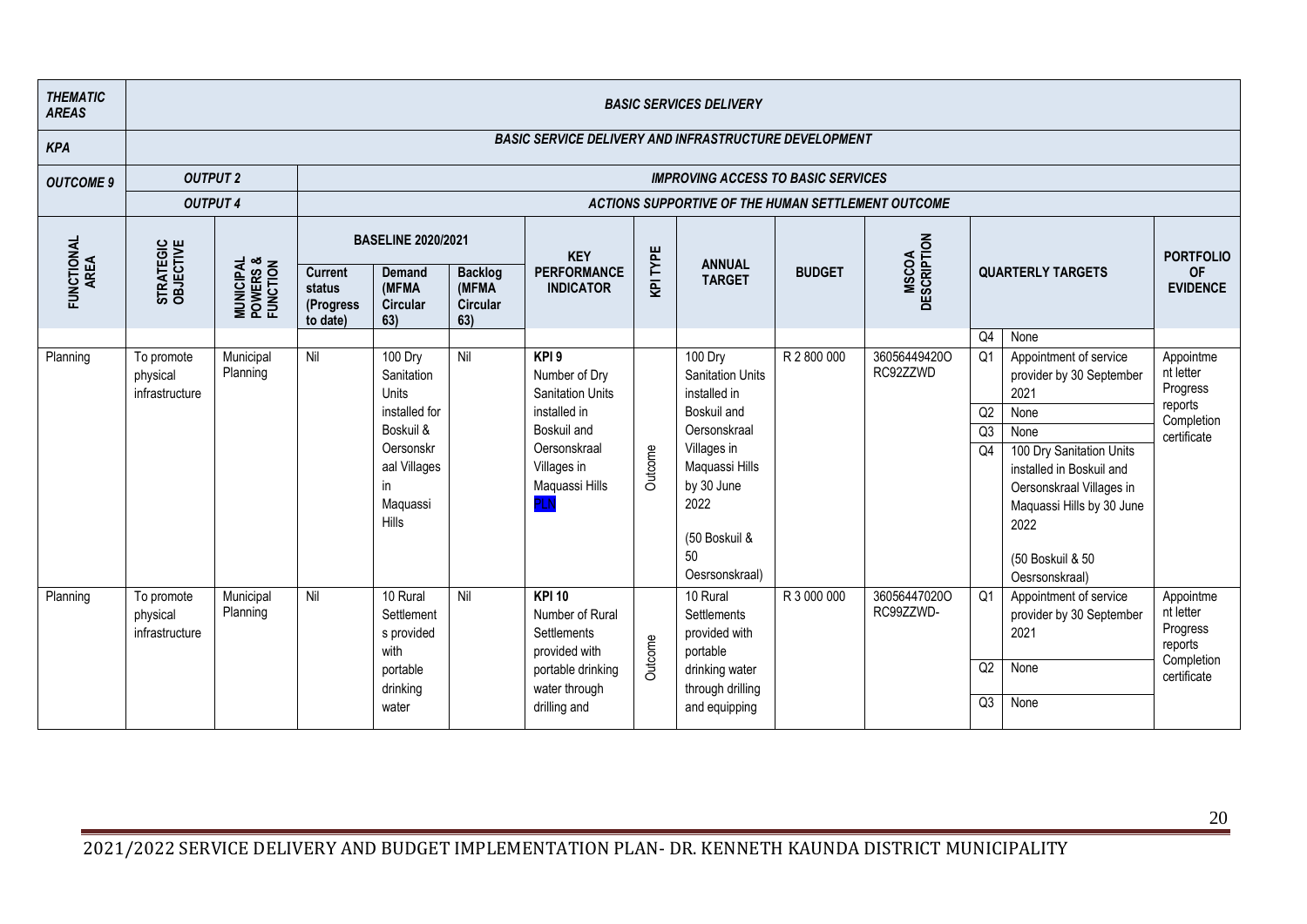| <b>THEMATIC</b><br><b>AREAS</b> |                                          |                                                |                                                   |                                                                  |                                                   |                                                                                                                        |          | <b>BASIC SERVICES DELIVERY</b>                                                                  |               |                             |                                  |                                                                                                                                                            |                                                         |
|---------------------------------|------------------------------------------|------------------------------------------------|---------------------------------------------------|------------------------------------------------------------------|---------------------------------------------------|------------------------------------------------------------------------------------------------------------------------|----------|-------------------------------------------------------------------------------------------------|---------------|-----------------------------|----------------------------------|------------------------------------------------------------------------------------------------------------------------------------------------------------|---------------------------------------------------------|
| <b>KPA</b>                      |                                          |                                                |                                                   |                                                                  |                                                   | <b>BASIC SERVICE DELIVERY AND INFRASTRUCTURE DEVELOPMENT</b>                                                           |          |                                                                                                 |               |                             |                                  |                                                                                                                                                            |                                                         |
| <b>OUTCOME 9</b>                | <b>OUTPUT 2</b>                          |                                                |                                                   |                                                                  |                                                   |                                                                                                                        |          | <b>IMPROVING ACCESS TO BASIC SERVICES</b>                                                       |               |                             |                                  |                                                                                                                                                            |                                                         |
|                                 | <b>OUTPUT 4</b>                          |                                                |                                                   |                                                                  |                                                   |                                                                                                                        |          | ACTIONS SUPPORTIVE OF THE HUMAN SETTLEMENT OUTCOME                                              |               |                             |                                  |                                                                                                                                                            |                                                         |
|                                 |                                          |                                                |                                                   | <b>BASELINE 2020/2021</b>                                        |                                                   | <b>KEY</b>                                                                                                             |          |                                                                                                 |               |                             |                                  |                                                                                                                                                            | <b>PORTFOLIO</b>                                        |
| FUNCTIONAL<br>AREA              | STRATEGIC<br>OBJECTIVE                   | <b>MUNICIPAL<br/>POWERS &amp;<br/>FUNCTION</b> | <b>Current</b><br>status<br>(Progress<br>to date) | <b>Demand</b><br>(MFMA<br><b>Circular</b><br>63)                 | <b>Backlog</b><br>(MFMA<br><b>Circular</b><br>63) | <b>PERFORMANCE</b><br><b>INDICATOR</b>                                                                                 | KPI TYPE | <b>ANNUAL</b><br><b>TARGET</b>                                                                  | <b>BUDGET</b> | <b>MSCOA</b><br>DESCRIPTION |                                  | <b>QUARTERLY TARGETS</b>                                                                                                                                   | <b>OF</b><br><b>EVIDENCE</b>                            |
|                                 |                                          |                                                |                                                   | through<br>drilling and<br>equipping<br>of<br>boreholes          |                                                   | equipping of<br>boreholes in<br>Maquassi Hills<br>PI N                                                                 |          | of boreholes in<br>Maquassi Hills<br>by 30 June<br>2022                                         |               |                             | Q <sub>4</sub>                   | 10 Rural Settlements<br>provided with portable<br>drinking water through<br>drilling and equipping of<br>boreholes in Maquassi<br>Hills by 30 June 2022    |                                                         |
| Planning                        | To promote<br>physical<br>infrastructure | Municipal<br>Planning                          | Nil                                               | Constructio<br>n of new<br><b>DrKKDM</b><br>Municipal<br>Offices | Nil                                               | <b>KPI 11</b><br>Percentage<br>Construction of<br>new DrKKDM<br><b>Municipal Offices</b><br>(Multi-Year)<br><b>PLN</b> |          | 20%<br>Construction of<br>new DrKKDM<br>Municipal<br>Offices by 30<br>June 2022<br>(Multi-Year) | R 90 000 000  | 36056447020O<br>RC99ZZWD    | Q <sub>1</sub><br>Q2<br>Q3<br>Q4 | None<br>Design phase by 31<br>December 2021<br>SCM processes by 31<br>March 2022<br>20% Construction of new<br>DrKKDM Municipal<br>Offices by 30 June 2022 | Technical<br>report,<br>drawings<br>Progress<br>reports |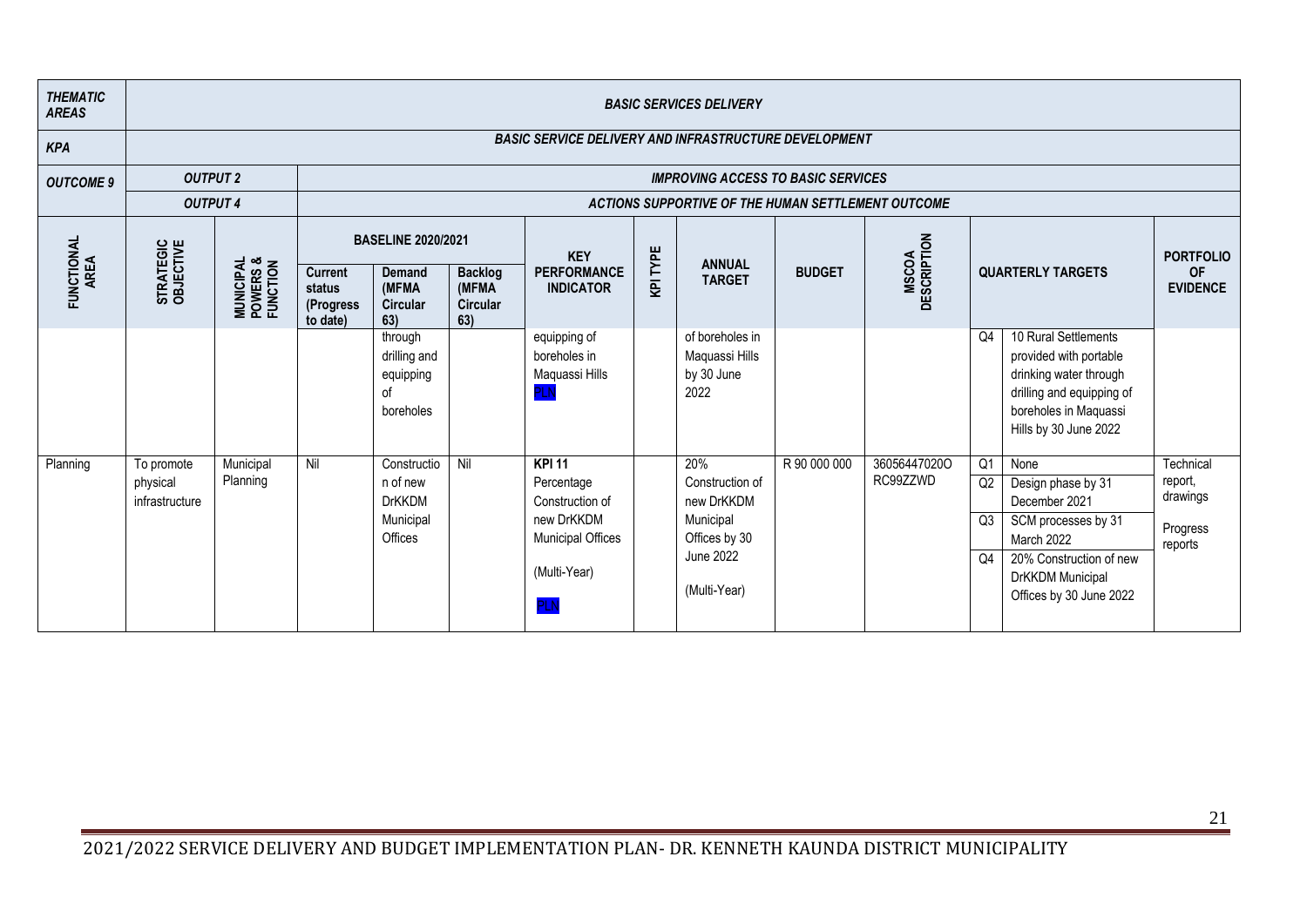# <span id="page-22-0"></span>**KPA 2: MUNICIPAL TRANSFORMATION AND INSTITUTIONAL DEVELOPMENT**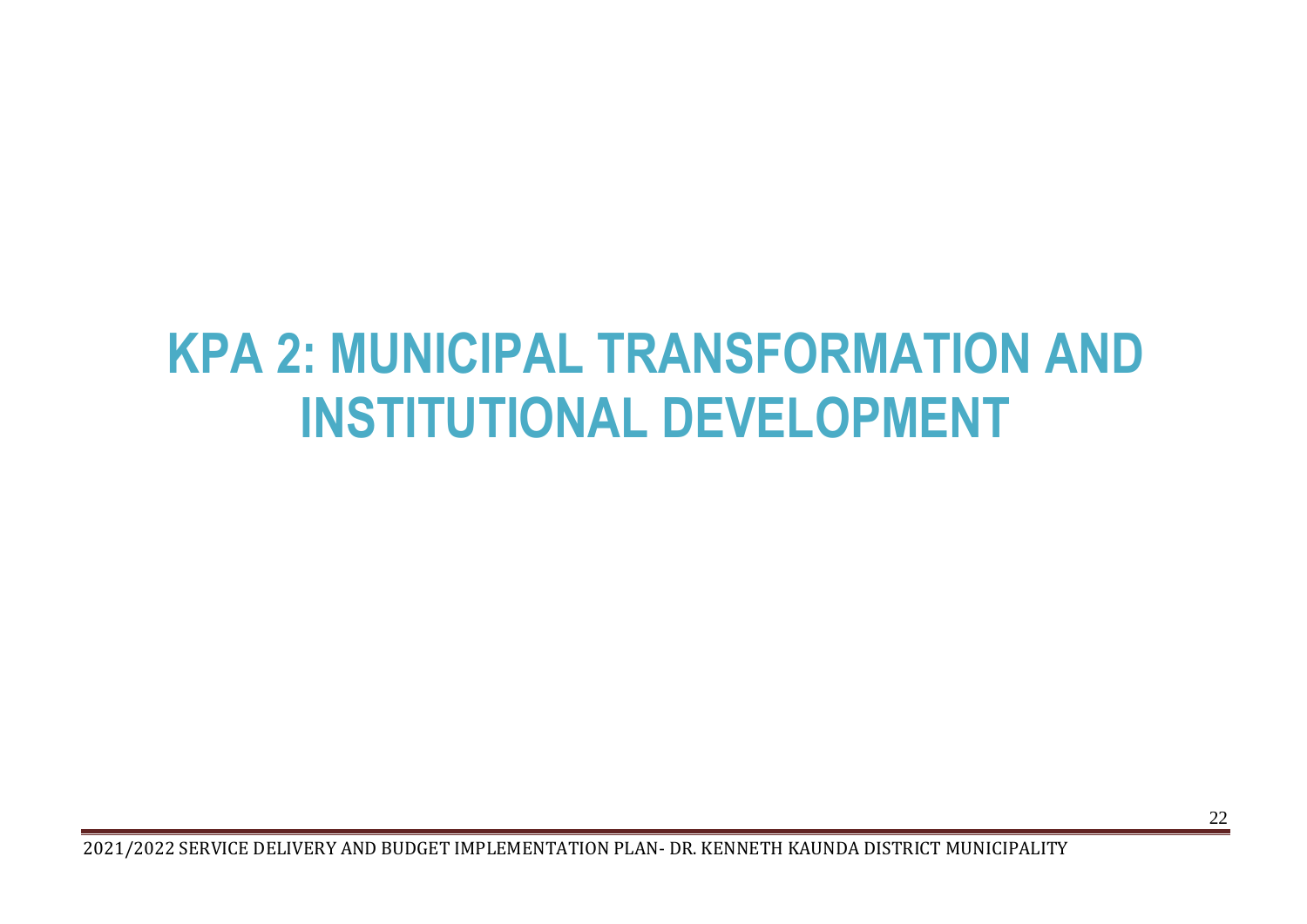| <b>NATIONAL</b><br>LG<br><b>PRIORITIES</b> |                        |                                                |                                                |                                 |                                         | <b>ECONOMIC DEVELOPMENT</b>                                                             |          |                                           |               |                             |                | LABOUR MATTERS, FINANCIAL AND ADMINISTRATIVE CAPACITY, SERVICE DELIVERY, FINANCIAL VIABILITY, GOOD GOVERNANCE, INSTITUTIONAL TRANSFORMATION AND DEVELOPMENT, |                                    |
|--------------------------------------------|------------------------|------------------------------------------------|------------------------------------------------|---------------------------------|-----------------------------------------|-----------------------------------------------------------------------------------------|----------|-------------------------------------------|---------------|-----------------------------|----------------|--------------------------------------------------------------------------------------------------------------------------------------------------------------|------------------------------------|
| <b>KPA</b>                                 |                        |                                                |                                                |                                 |                                         | MUNICIPAL TRANSFORMATIONS AND ORGANISATIONAL DEVELOPMENT                                |          |                                           |               |                             |                |                                                                                                                                                              |                                    |
| <b>OUTCOME 9</b>                           | <b>OUTPUT1</b>         |                                                |                                                |                                 |                                         | <b>IMPLEMENT A DIFFERENTIATED APPROACH TO MUNICIPAL FINANCING, PLANNING AND SUPPORT</b> |          |                                           |               |                             |                |                                                                                                                                                              |                                    |
|                                            | <b>OUTPUT 6</b>        |                                                |                                                |                                 |                                         |                                                                                         |          | ADMINISTRATIVE AND FINANCIAL CAPABILITY   |               |                             |                |                                                                                                                                                              |                                    |
|                                            |                        |                                                |                                                | <b>BASELINE 2020/2021</b>       |                                         |                                                                                         |          |                                           |               |                             |                |                                                                                                                                                              |                                    |
| FUNCTIONAL<br>AREA                         | STRATEGIC<br>OBJECTIVE | <b>MUNICIPAL<br/>POWERS &amp;<br/>FUNCTION</b> | <b>Current status</b><br>(Progress to<br>date) | Demand<br>(MFMA<br>Circular 63) | <b>Backlog</b><br>(MFMA<br>Circular 63) | <b>KEY</b><br><b>PERFORMANCE</b><br><b>INDICATOR</b>                                    | KPI TYPE | <b>ANNUAL</b><br><b>TARGET</b>            | <b>BUDGET</b> | <b>MSCOA</b><br>DESCRIPTION |                | <b>QUARTERLY</b><br><b>TARGETS</b>                                                                                                                           | PORTFOLIO OF<br><b>EVIDENCE</b>    |
| Human<br>Resources                         | To ensure<br>municipal | Municipal<br>Planning                          | 7 people from<br>employment                    | 4 people<br>from                | Nil                                     | <b>KPI 12</b><br>Number of people                                                       |          | $\overline{04}$ people from<br>employment | <b>OPEX</b>   |                             | Q1             | None                                                                                                                                                         | -Adverts<br><b>Interview Panel</b> |
|                                            | excellence             |                                                | equity target                                  | employment                      |                                         | from employment                                                                         |          | equity<br>target                          |               |                             | Q2             | None                                                                                                                                                         | Attendance                         |
|                                            |                        |                                                | groups                                         | equity target                   |                                         | equity target groups                                                                    |          | groups employed                           |               |                             | Q3<br>Q4       | None<br>04 people from                                                                                                                                       | Registers                          |
|                                            |                        |                                                | employed in<br>the three                       | groups<br>employed in           |                                         | employed in the                                                                         |          | the<br>three<br>in                        |               |                             |                | employment equity                                                                                                                                            | -Appointment<br>letters            |
|                                            |                        |                                                | highest levels                                 | the three                       |                                         | three highest levels                                                                    |          | highest levels of                         |               |                             |                | target groups                                                                                                                                                |                                    |
|                                            |                        |                                                | of management                                  | highest levels                  |                                         | of management in                                                                        |          | management in                             |               |                             |                | employed in the                                                                                                                                              |                                    |
|                                            |                        |                                                | in compliance<br>with a                        | of                              |                                         | compliance with a                                                                       | Output   | compliance with a                         |               |                             |                | three highest levels<br>of management in                                                                                                                     |                                    |
|                                            |                        |                                                | municipality's                                 | management<br>in                |                                         | municipality's<br>approved                                                              |          | municipality's                            |               |                             |                | compliance with a                                                                                                                                            |                                    |
|                                            |                        |                                                | approved                                       | compliance                      |                                         | employment equity                                                                       |          | approved<br>employment                    |               |                             |                | municipality's                                                                                                                                               |                                    |
|                                            |                        |                                                | employment                                     | with a                          |                                         | plan                                                                                    |          | equity plan by 30                         |               |                             |                | approved<br>employment equity                                                                                                                                |                                    |
|                                            |                        |                                                | equity plan                                    | municipality's<br>approved      |                                         | $\overline{\text{cs}}$                                                                  |          | June 2022                                 |               |                             |                | plan by 30 June                                                                                                                                              |                                    |
|                                            |                        |                                                |                                                | employment                      |                                         |                                                                                         |          |                                           |               |                             |                | 2022                                                                                                                                                         |                                    |
|                                            |                        |                                                |                                                | equity plan                     |                                         |                                                                                         |          |                                           |               |                             |                |                                                                                                                                                              |                                    |
| Human<br>Resources                         | To ensure<br>municipal | Municipal<br>Planning                          | Workplace<br>skills plan                       | Timeous<br>submission           | Nil                                     | <b>KPI 13</b><br>Number of                                                              |          | (1) Report on the<br>workplace skills     | OPEX          |                             | Q1             | None                                                                                                                                                         | Proof of submission<br>to LGSETA   |
|                                            | excellence             |                                                | submitted to                                   | report on the                   |                                         | workplace skills                                                                        |          | plan submitted to                         |               |                             | Q2             | None                                                                                                                                                         |                                    |
|                                            |                        |                                                | <b>LGSETA</b>                                  | workplace<br>skills plan        |                                         | plan submitted to                                                                       | Output   | LGSETA by 30                              |               |                             | Q3             | None                                                                                                                                                         | Workplace Skills<br>Plan           |
|                                            |                        |                                                |                                                | submitted to                    |                                         | <b>LGSETA</b><br>$\overline{\mathbf{c}}$ s                                              |          | April 2022                                |               |                             | Q <sub>4</sub> | Report<br>the<br>on<br>workplace<br>skills                                                                                                                   |                                    |
|                                            |                        |                                                |                                                | <b>LGSETA</b>                   |                                         |                                                                                         |          |                                           |               |                             |                | plan submitted to                                                                                                                                            |                                    |
|                                            |                        |                                                |                                                |                                 |                                         |                                                                                         |          |                                           |               |                             |                |                                                                                                                                                              | $\cap$                             |

#### **7.2 KPA 2: MUNICIPAL TRANSFORMATION AND INSTITUTIONAL DEVELOPMENT**

2021/2022 SERVICE DELIVERY AND BUDGET IMPLEMENTATION PLAN- DR. KENNETH KAUNDA DISTRICT MUNICIPALITY

23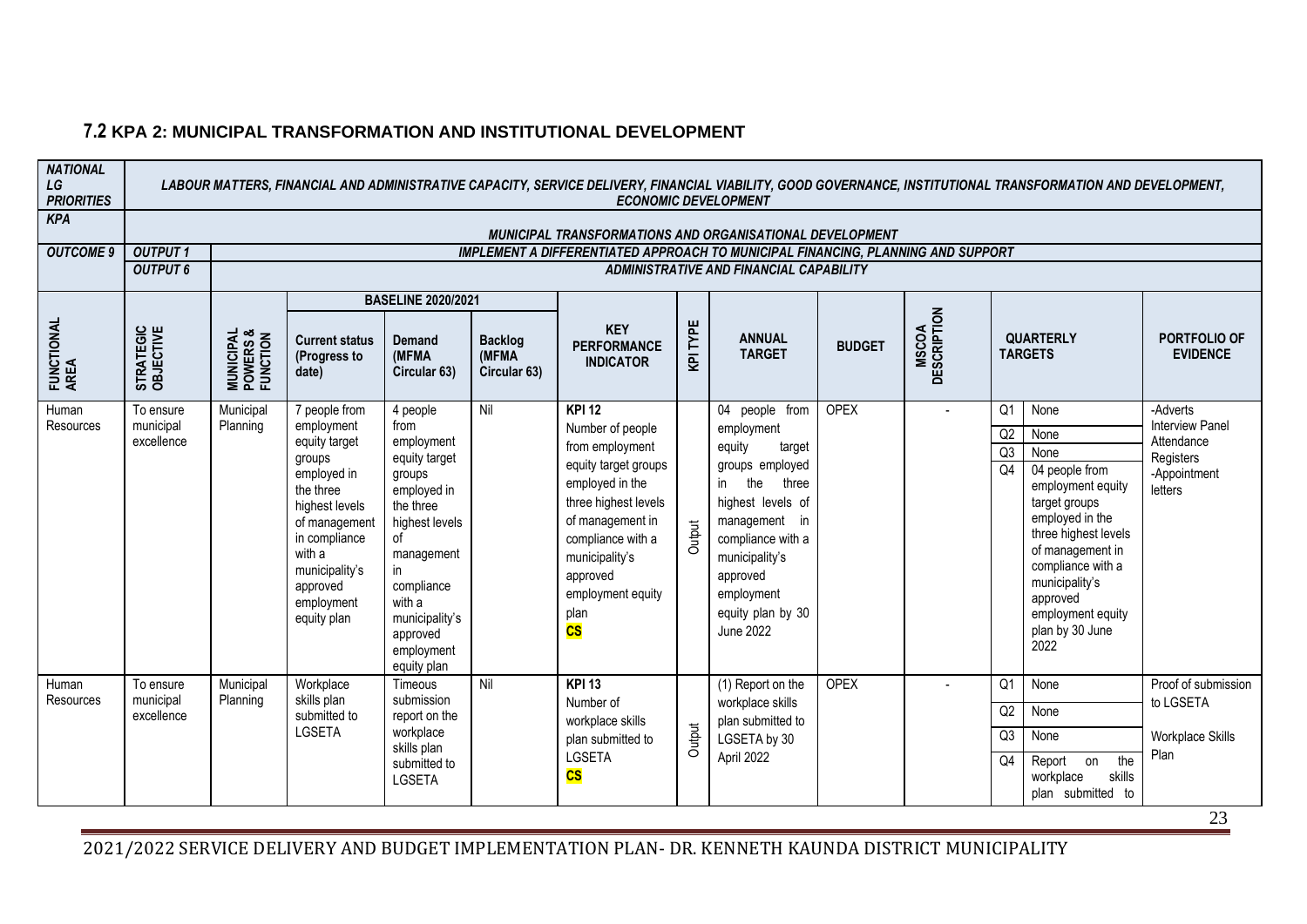| <b>NATIONAL</b><br>LG<br><b>PRIORITIES</b> |                                      |                                                |                                                |                                          |                                         | <b>ECONOMIC DEVELOPMENT</b>                                                      |          |                                                      |               |                             |                | LABOUR MATTERS, FINANCIAL AND ADMINISTRATIVE CAPACITY, SERVICE DELIVERY, FINANCIAL VIABILITY, GOOD GOVERNANCE, INSTITUTIONAL TRANSFORMATION AND DEVELOPMENT, |                                                 |
|--------------------------------------------|--------------------------------------|------------------------------------------------|------------------------------------------------|------------------------------------------|-----------------------------------------|----------------------------------------------------------------------------------|----------|------------------------------------------------------|---------------|-----------------------------|----------------|--------------------------------------------------------------------------------------------------------------------------------------------------------------|-------------------------------------------------|
| <b>KPA</b>                                 |                                      |                                                |                                                |                                          |                                         | MUNICIPAL TRANSFORMATIONS AND ORGANISATIONAL DEVELOPMENT                         |          |                                                      |               |                             |                |                                                                                                                                                              |                                                 |
| <b>OUTCOME 9</b>                           | <b>OUTPUT1</b>                       |                                                |                                                |                                          |                                         | IMPLEMENT A DIFFERENTIATED APPROACH TO MUNICIPAL FINANCING, PLANNING AND SUPPORT |          |                                                      |               |                             |                |                                                                                                                                                              |                                                 |
|                                            | <b>OUTPUT 6</b>                      |                                                |                                                |                                          |                                         |                                                                                  |          | ADMINISTRATIVE AND FINANCIAL CAPABILITY              |               |                             |                |                                                                                                                                                              |                                                 |
|                                            |                                      |                                                |                                                | <b>BASELINE 2020/2021</b>                |                                         |                                                                                  |          |                                                      |               |                             |                |                                                                                                                                                              |                                                 |
| FUNCTIONAL<br>AREA                         | STRATEGIC<br>OBJECTIVE               | <b>MUNICIPAL<br/>POWERS &amp;<br/>FUNCTION</b> | <b>Current status</b><br>(Progress to<br>date) | <b>Demand</b><br>(MFMA<br>Circular 63)   | <b>Backlog</b><br>(MFMA<br>Circular 63) | <b>KEY</b><br><b>PERFORMANCE</b><br><b>INDICATOR</b>                             | KPI TYPE | <b>ANNUAL</b><br><b>TARGET</b>                       | <b>BUDGET</b> | <b>MSCOA</b><br>DESCRIPTION |                | <b>QUARTERLY</b><br><b>TARGETS</b>                                                                                                                           | PORTFOLIO OF<br><b>EVIDENCE</b>                 |
|                                            |                                      |                                                |                                                |                                          |                                         |                                                                                  |          |                                                      |               |                             |                | LGSETA by 30 April<br>2022                                                                                                                                   |                                                 |
| Human<br>Resources                         | To ensure<br>municipal<br>excellence | Municipal<br>Planning                          | 4 training<br>committee<br>meetings held       | 4 training<br>committee<br>meeting to be | Nil                                     | <b>KPI 14</b><br>Number of training<br>committee                                 |          | 4 training<br>committee<br>meeting to be             | <b>OPEX</b>   | $\overline{a}$              | Q <sub>1</sub> | 1 training committee<br>meeting held by 30<br>September 2021                                                                                                 | Invitation, Minutes,<br>attendance<br>registers |
|                                            |                                      |                                                |                                                | held by 30<br>June 2021                  |                                         | meetings held<br>$\overline{\text{cs}}$                                          |          | held by 30 June<br>2022                              |               |                             | Q2             | 1 training committee<br>meeting held by 31<br>December 2021                                                                                                  |                                                 |
|                                            |                                      |                                                |                                                |                                          |                                         |                                                                                  | Output   |                                                      |               |                             | Q3             | 1 training<br>committee meeting<br>held by 31 March<br>2022                                                                                                  |                                                 |
|                                            |                                      |                                                |                                                |                                          |                                         |                                                                                  |          |                                                      |               |                             | Q4             | 1 training<br>committee meeting<br>held by 30 June<br>2022                                                                                                   |                                                 |
| Human<br><b>Resources</b>                  | To ensure<br>municipal<br>excellence | Municipal<br>Planning                          | Firefighters<br>debriefings<br>held            | 4 Firefighters<br>debriefings<br>held    | Nil                                     | <b>KPI 15</b><br>Number Firefighters<br>debriefings held                         |          | 4 Firefighters<br>debriefings held<br>by 31 December | <b>OPEX</b>   | $\overline{a}$              | Q1             | 1 Firefighters<br>debriefing held by<br>30 September 2021                                                                                                    | Invitations<br>Attendance<br>Registers          |
|                                            |                                      |                                                |                                                |                                          |                                         | $\overline{\text{cs}}$                                                           | Outcome  | 2021                                                 |               |                             | Q2             | 1 Firefighters<br>debriefing held by<br>31 December 2021                                                                                                     | Report                                          |
|                                            |                                      |                                                |                                                |                                          |                                         |                                                                                  |          |                                                      |               |                             | Q3             | Firefighters<br>debriefing held by<br>31 March 2022                                                                                                          |                                                 |
|                                            |                                      |                                                |                                                |                                          |                                         |                                                                                  |          |                                                      |               |                             | Q4             | Firefighters<br>debriefing held by<br>30 June 2022                                                                                                           |                                                 |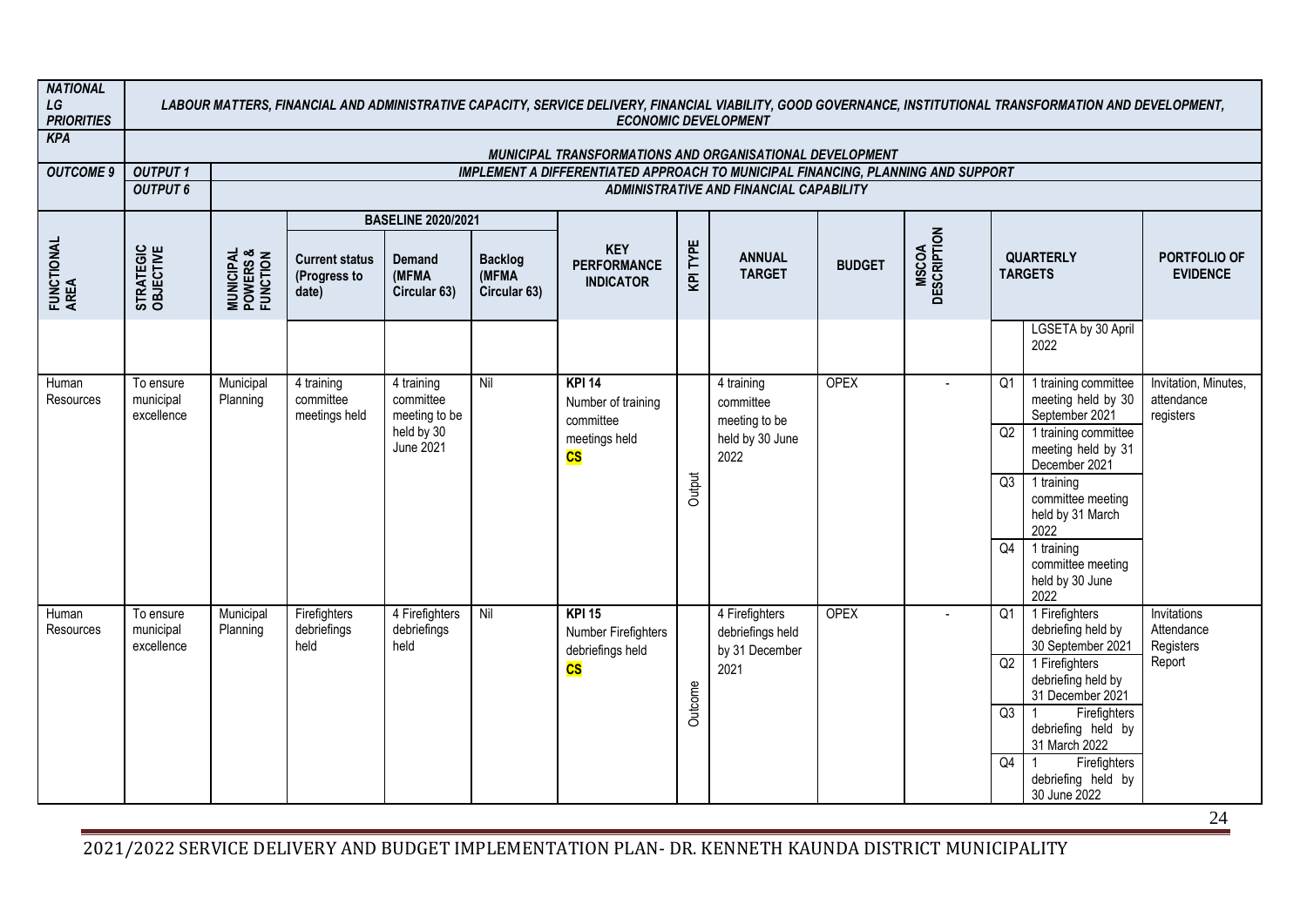| <b>NATIONAL</b><br>LG<br><b>PRIORITIES</b> |                                      |                                                |                                                                |                                                                                                       |                                         | LABOUR MATTERS, FINANCIAL AND ADMINISTRATIVE CAPACITY, SERVICE DELIVERY, FINANCIAL VIABILITY, GOOD GOVERNANCE, INSTITUTIONAL TRANSFORMATION AND DEVELOPMENT,<br><b>ECONOMIC DEVELOPMENT</b> |          |                                                                             |               |                             |                      |                                                                                                                                                                                                                                                                                                              |                                                     |
|--------------------------------------------|--------------------------------------|------------------------------------------------|----------------------------------------------------------------|-------------------------------------------------------------------------------------------------------|-----------------------------------------|---------------------------------------------------------------------------------------------------------------------------------------------------------------------------------------------|----------|-----------------------------------------------------------------------------|---------------|-----------------------------|----------------------|--------------------------------------------------------------------------------------------------------------------------------------------------------------------------------------------------------------------------------------------------------------------------------------------------------------|-----------------------------------------------------|
| <b>KPA</b>                                 |                                      |                                                |                                                                |                                                                                                       |                                         | MUNICIPAL TRANSFORMATIONS AND ORGANISATIONAL DEVELOPMENT                                                                                                                                    |          |                                                                             |               |                             |                      |                                                                                                                                                                                                                                                                                                              |                                                     |
| <b>OUTCOME 9</b>                           | <b>OUTPUT1</b>                       |                                                |                                                                |                                                                                                       |                                         | <b>IMPLEMENT A DIFFERENTIATED APPROACH TO MUNICIPAL FINANCING, PLANNING AND SUPPORT</b>                                                                                                     |          |                                                                             |               |                             |                      |                                                                                                                                                                                                                                                                                                              |                                                     |
|                                            | <b>OUTPUT 6</b>                      |                                                |                                                                |                                                                                                       |                                         |                                                                                                                                                                                             |          | ADMINISTRATIVE AND FINANCIAL CAPABILITY                                     |               |                             |                      |                                                                                                                                                                                                                                                                                                              |                                                     |
|                                            |                                      |                                                |                                                                | <b>BASELINE 2020/2021</b>                                                                             |                                         |                                                                                                                                                                                             |          |                                                                             |               |                             |                      |                                                                                                                                                                                                                                                                                                              |                                                     |
| FUNCTIONAL<br>AREA                         | STRATEGIC<br>OBJECTIVE               | <b>MUNICIPAL<br/>POWERS &amp;<br/>FUNCTION</b> | <b>Current status</b><br>(Progress to<br>date)                 | Demand<br>(MFMA<br>Circular 63)                                                                       | <b>Backlog</b><br>(MFMA<br>Circular 63) | <b>KEY</b><br><b>PERFORMANCE</b><br><b>INDICATOR</b>                                                                                                                                        | KPI TYPE | <b>ANNUAL</b><br><b>TARGET</b>                                              | <b>BUDGET</b> | <b>MSCOA</b><br>DESCRIPTION | <b>TARGETS</b>       | <b>QUARTERLY</b>                                                                                                                                                                                                                                                                                             | PORTFOLIO OF<br><b>EVIDENCE</b>                     |
| Human<br><b>Resources</b>                  | To ensure<br>municipal<br>excellence | Municipal<br>Planning                          | 4 Workshops<br>on developing<br>labour relations<br>or dispute | 2 Workshops<br>on<br>developing<br>labour<br>relations or<br>dispute<br>resolution by<br>30 June 2020 | Nil                                     | <b>KPI 16</b><br>Number of labour<br>relations and HR<br>related trainings<br>$\overline{\text{cs}}$                                                                                        | output   | 4 labour relations<br>and HR related<br>trainings by 30<br><b>June 2022</b> | <b>OPEX</b>   |                             | Q1<br>Q2<br>Q3<br>Q4 | 1 labour relations<br>and HR related<br>trainings<br>by 31<br>September 2021<br>1 labour relations<br>and HR related<br>trainings<br>by 31<br>December 2021<br>1 labour relations<br>and HR related<br>trainings by 31<br>March 2022<br>1 labour relations<br>and HR related<br>trainings by 30 June<br>2022 | Invitations<br>Attendance<br>Register<br>Assessment |
| Human<br>resources                         | To ensure<br>municipal<br>excellence | Municipal<br>Planning                          | 4 OHS<br>comprehensive<br>inspections                          | 4 OHS<br>comprehensi<br>ve<br>inspections                                                             | Nil                                     | <b>KPI 17</b><br>Number of<br>comprehensive<br>inspections on OHS<br>conducted<br>$\overline{\text{cs}}$                                                                                    | Activity | 4 comprehensive<br>inspections on<br>OHS conducted<br>by 30 June 2022       | OPEX          |                             | Q1<br>Q2<br>Q3       | 1 Comprehensive<br>inspection on OHS<br>conducted by 30<br>September 2021<br>1 Comprehensive<br>inspection on OHS<br>conducted by 31<br>December 2021<br>1 Comprehensive<br>inspection on OHS<br>conducted by 31<br>March 2022                                                                               | Inspection reports                                  |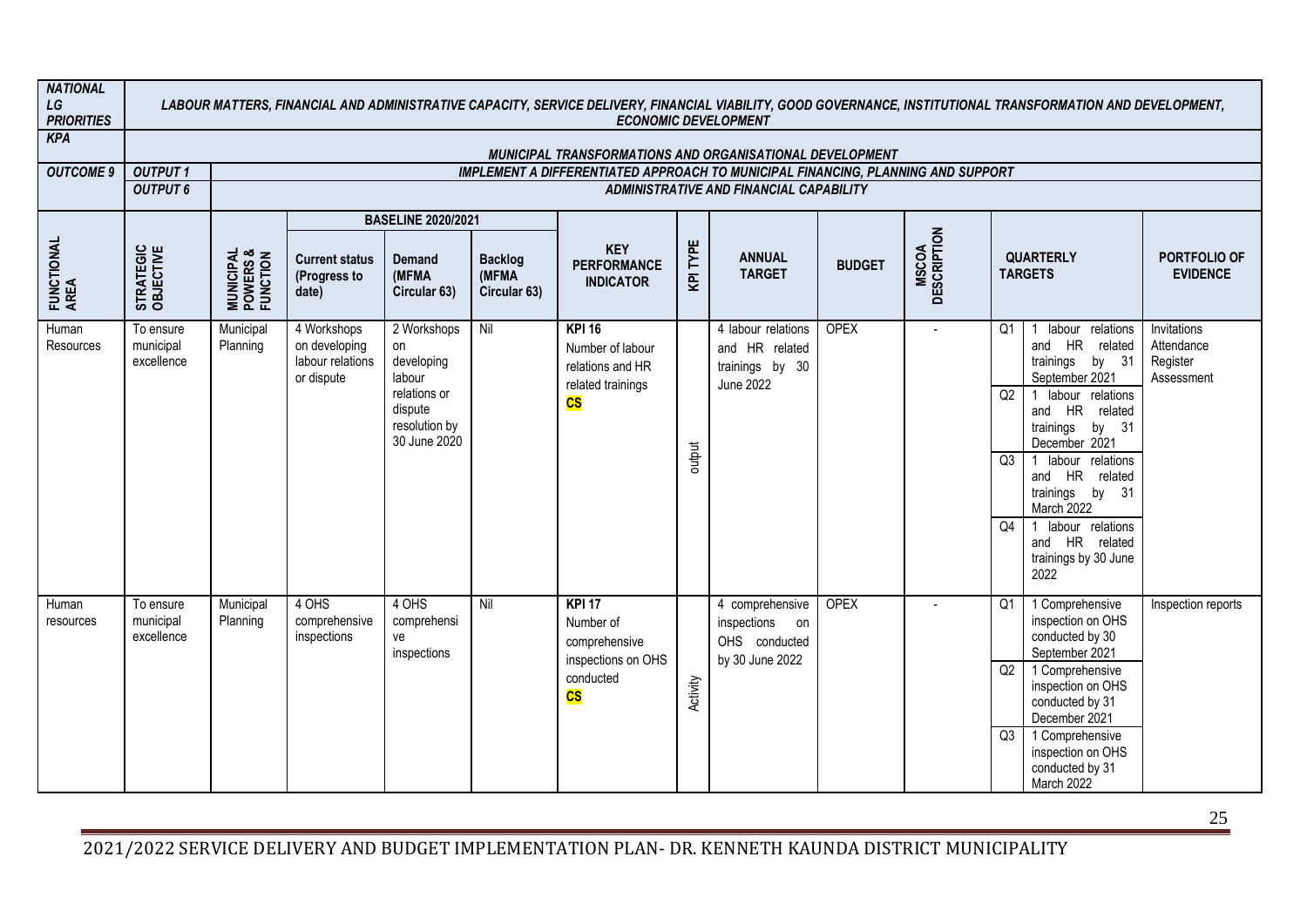| <b>NATIONAL</b><br>${\cal L} G$<br><b>PRIORITIES</b> |                                                  |                                                |                                                                            |                                                                                                    |                                         | <b>ECONOMIC DEVELOPMENT</b>                                                                                                      |          |                                                                                              |               |                              |                                  | LABOUR MATTERS, FINANCIAL AND ADMINISTRATIVE CAPACITY, SERVICE DELIVERY, FINANCIAL VIABILITY, GOOD GOVERNANCE, INSTITUTIONAL TRANSFORMATION AND DEVELOPMENT, |                                                                               |
|------------------------------------------------------|--------------------------------------------------|------------------------------------------------|----------------------------------------------------------------------------|----------------------------------------------------------------------------------------------------|-----------------------------------------|----------------------------------------------------------------------------------------------------------------------------------|----------|----------------------------------------------------------------------------------------------|---------------|------------------------------|----------------------------------|--------------------------------------------------------------------------------------------------------------------------------------------------------------|-------------------------------------------------------------------------------|
| <b>KPA</b>                                           |                                                  |                                                |                                                                            |                                                                                                    |                                         | MUNICIPAL TRANSFORMATIONS AND ORGANISATIONAL DEVELOPMENT                                                                         |          |                                                                                              |               |                              |                                  |                                                                                                                                                              |                                                                               |
| <b>OUTCOME 9</b>                                     | <b>OUTPUT1</b>                                   |                                                |                                                                            |                                                                                                    |                                         | IMPLEMENT A DIFFERENTIATED APPROACH TO MUNICIPAL FINANCING, PLANNING AND SUPPORT                                                 |          |                                                                                              |               |                              |                                  |                                                                                                                                                              |                                                                               |
|                                                      | <b>OUTPUT 6</b>                                  |                                                |                                                                            |                                                                                                    |                                         |                                                                                                                                  |          | ADMINISTRATIVE AND FINANCIAL CAPABILITY                                                      |               |                              |                                  |                                                                                                                                                              |                                                                               |
|                                                      |                                                  |                                                |                                                                            | <b>BASELINE 2020/2021</b>                                                                          |                                         |                                                                                                                                  |          |                                                                                              |               |                              |                                  |                                                                                                                                                              |                                                                               |
| FUNCTIONAL<br>AREA                                   | STRATEGIC<br>OBJECTIVE                           | <b>MUNICIPAL<br/>POWERS &amp;<br/>FUNCTION</b> | <b>Current status</b><br>(Progress to<br>date)                             | <b>Demand</b><br>(MFMA<br>Circular 63)                                                             | <b>Backlog</b><br>(MFMA<br>Circular 63) | <b>KEY</b><br><b>PERFORMANCE</b><br><b>INDICATOR</b>                                                                             | KPI TYPE | <b>ANNUAL</b><br><b>TARGET</b>                                                               | <b>BUDGET</b> | <b>MSCOA</b><br>DESCRIPTION  |                                  | <b>QUARTERLY</b><br><b>TARGETS</b>                                                                                                                           | PORTFOLIO OF<br><b>EVIDENCE</b>                                               |
|                                                      |                                                  |                                                |                                                                            |                                                                                                    |                                         |                                                                                                                                  |          |                                                                                              |               |                              | Q4                               | 1 Comprehensive<br>inspection on OHS<br>conducted by 30<br><b>June 2022</b>                                                                                  |                                                                               |
| Human<br>resources                                   | To ensure<br>municipal<br>excellence             | Municipal<br>Planning                          | Nil                                                                        | Covid-19<br>Isolation<br>Modular Unit<br>procured                                                  | Nil                                     | <b>KPI 18</b><br>Number Covid-19<br><b>Isolation Modular</b><br>Unit procured<br>$\overline{\text{cs}}$                          | Output   | Covid-19<br>Modular<br>Unit<br>procured by 31<br>March 2022                                  | R 500 000     | 330564560<br>200RC68Z<br>ZWD | Q <sub>1</sub><br>Q2<br>Q3<br>Q4 | None<br>None<br>1 Covid-19 Isolation<br>Modular Unit<br>procured by 31<br>March 2022<br>None                                                                 | Delivery Note<br>Pictures                                                     |
| Human<br>Resources                                   | To ensure<br>municipal<br>excellence             | Municipal<br>Planning                          | Nil                                                                        | Employment<br><b>Equity Plan</b><br>submitted to<br>Department<br>of Labour by<br><b>June 2021</b> | Nil                                     | <b>KPI 19</b><br>Number of<br><b>Employment Equity</b><br>Plan submitted to<br>Department of<br>Labour<br>$\overline{\text{cs}}$ | Output   | 1 Employment<br>Equity Plan<br>submitted to<br>Department of<br>Labour by 15<br>January 2022 | <b>OPEX</b>   |                              | Q1<br>Q2<br>Q3<br>Q4             | None<br>None<br><b>Employment Equity</b><br>Plan submitted to<br>Department of<br>Labour by 15<br>January 2022<br>None                                       | 1 Employment<br><b>Equity Plan</b>                                            |
| Corporate<br>Services                                | To ensure<br>internal<br>municipal<br>excellence | Municipal<br>planning                          | 98,75% of<br>municipality's<br>budget actually<br>spent on<br>implementing | 100% of<br>municipality's<br>budget<br>actually<br>spent on<br>implementing                        | Nil                                     | <b>KPI 20</b><br>Percentage of<br>municipality's<br>budget actually<br>spent on                                                  | Outcome  | 100% of<br>municipality's<br>budget actually<br>spent on<br>implementing its                 | R 1700 000    |                              | Q1                               | 25%<br>of<br>municipality's<br>budget<br>actually<br>spent<br>on<br>its<br>implementing<br>skills<br>workplace                                               | Workplace skills<br>plan detailed<br>Report<br>Training<br>expenditure report |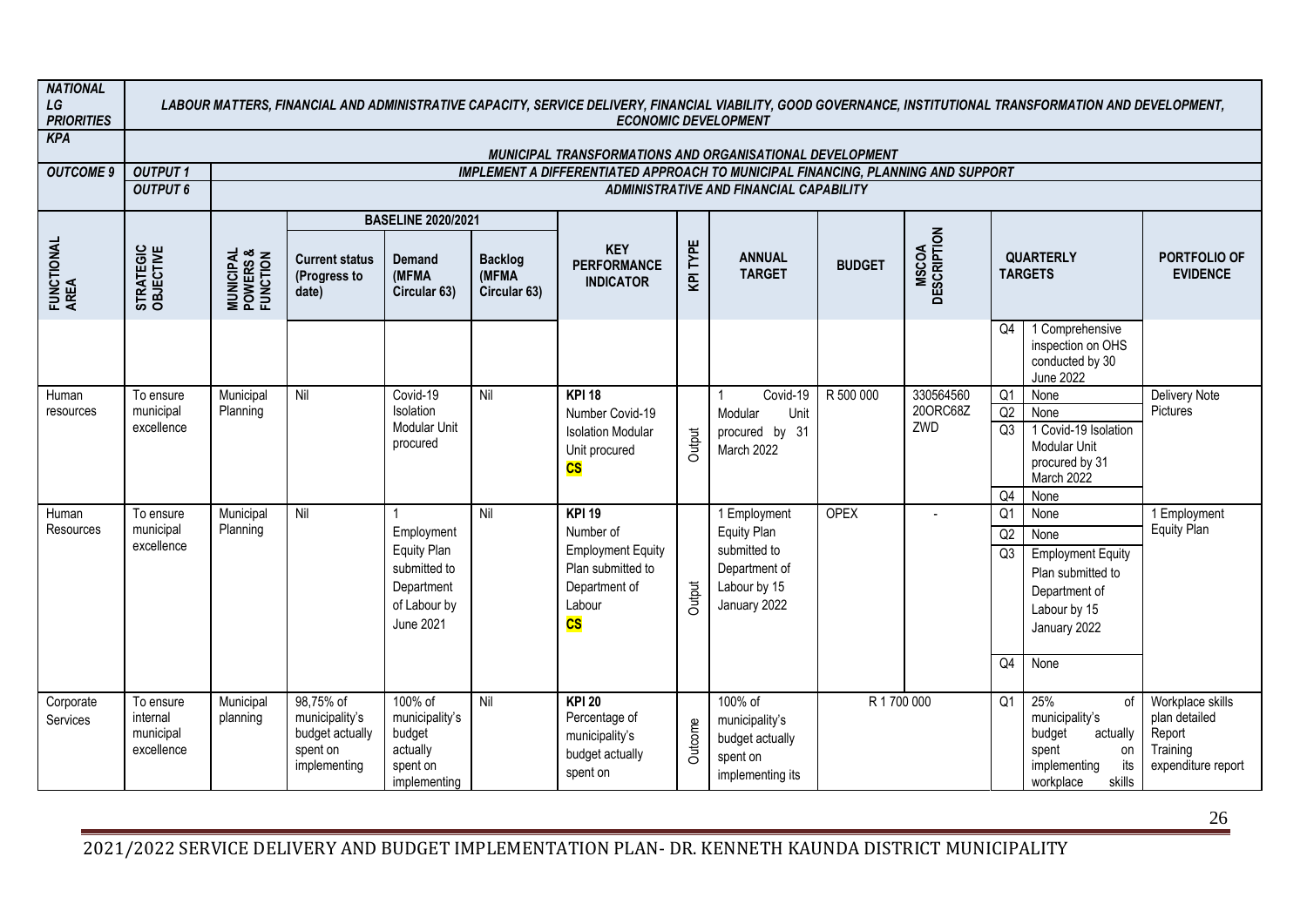| <b>NATIONAL</b><br>LG<br><b>PRIORITIES</b> |                                           |                                                |                                                |                                      |                                         |                                                                                         |          | <b>ECONOMIC DEVELOPMENT</b>                            |                        |                                                                     |          | LABOUR MATTERS, FINANCIAL AND ADMINISTRATIVE CAPACITY, SERVICE DELIVERY, FINANCIAL VIABILITY, GOOD GOVERNANCE, INSTITUTIONAL TRANSFORMATION AND DEVELOPMENT,                                                                                                                                                        |                                 |
|--------------------------------------------|-------------------------------------------|------------------------------------------------|------------------------------------------------|--------------------------------------|-----------------------------------------|-----------------------------------------------------------------------------------------|----------|--------------------------------------------------------|------------------------|---------------------------------------------------------------------|----------|---------------------------------------------------------------------------------------------------------------------------------------------------------------------------------------------------------------------------------------------------------------------------------------------------------------------|---------------------------------|
| <b>KPA</b>                                 |                                           |                                                |                                                |                                      |                                         | MUNICIPAL TRANSFORMATIONS AND ORGANISATIONAL DEVELOPMENT                                |          |                                                        |                        |                                                                     |          |                                                                                                                                                                                                                                                                                                                     |                                 |
| <b>OUTCOME 9</b>                           | <b>OUTPUT1</b>                            |                                                |                                                |                                      |                                         | <b>IMPLEMENT A DIFFERENTIATED APPROACH TO MUNICIPAL FINANCING, PLANNING AND SUPPORT</b> |          |                                                        |                        |                                                                     |          |                                                                                                                                                                                                                                                                                                                     |                                 |
|                                            | <b>OUTPUT 6</b>                           |                                                |                                                |                                      |                                         |                                                                                         |          | ADMINISTRATIVE AND FINANCIAL CAPABILITY                |                        |                                                                     |          |                                                                                                                                                                                                                                                                                                                     |                                 |
|                                            |                                           |                                                |                                                | <b>BASELINE 2020/2021</b>            |                                         |                                                                                         |          |                                                        |                        |                                                                     |          |                                                                                                                                                                                                                                                                                                                     |                                 |
| FUNCTIONAL<br>AREA                         | STRATEGIC<br>OBJECTIVE                    | <b>MUNICIPAL<br/>POWERS &amp;<br/>FUNCTION</b> | <b>Current status</b><br>(Progress to<br>date) | Demand<br>(MFMA<br>Circular 63)      | <b>Backlog</b><br>(MFMA<br>Circular 63) | <b>KEY</b><br><b>PERFORMANCE</b><br><b>INDICATOR</b>                                    | KPI TYPE | <b>ANNUAL</b><br><b>TARGET</b>                         | <b>BUDGET</b>          | <b>MSCOA</b><br>DESCRIPTION                                         |          | <b>QUARTERLY</b><br><b>TARGETS</b>                                                                                                                                                                                                                                                                                  | PORTFOLIO OF<br><b>EVIDENCE</b> |
|                                            |                                           |                                                | its workplace                                  | its workplace<br>skills              |                                         | implementing its                                                                        |          | workplace skills                                       |                        |                                                                     |          | 30<br>by<br>plan                                                                                                                                                                                                                                                                                                    |                                 |
|                                            |                                           |                                                | skills plan                                    |                                      |                                         | workplace skills<br>plan<br>$\overline{\text{CS}}$                                      |          | plan by 30 June<br>2022                                | R 300 000<br>R 300 000 | 330523033<br>00FLP78ZZ<br>HO<br>330523051<br>10FLP59ZZ<br><b>WD</b> | Q2<br>Q3 | September 2021<br>50%<br>of<br>municipality's<br>budget<br>actually<br>spent<br>on<br>implementing<br>its<br>workplace<br>skills<br>by<br>31<br>plan<br>December 2021<br>75%<br>of<br>municipality's<br>budget<br>actually<br>spent<br>on<br>implementing<br>its<br>workplace<br>skills<br>plan by 31 March<br>2022 |                                 |
|                                            |                                           |                                                |                                                |                                      |                                         |                                                                                         |          |                                                        | R 300 00<br>R 800 00   | 330523004<br>90FLP07ZZ<br><b>WD</b><br>330523051<br>10FLP78ZZ<br>HO | Q4       | 100%<br>0f<br>municipality's<br>budget<br>actually<br>spent<br>on<br>implementing<br>its<br>workplace<br>skills<br>plan by 30 June<br>2022                                                                                                                                                                          |                                 |
| Information,<br>Communicati                | To ensure IT<br>governance<br>environment | Municipal<br>Planning                          | IT policies<br>developed and<br>approved       | ICT charter<br>to be<br>submitted to | Nil                                     | <b>KPI 21</b><br>Number of ICT<br>charter to be                                         | Outpu    | 1 ICT charter to<br>be submitted and<br>workshopped to | <b>OPEX</b>            | $\overline{\phantom{a}}$                                            | Q1<br>Q2 | None<br>1 ICT charter to be<br>submitted and                                                                                                                                                                                                                                                                        | ICT charter                     |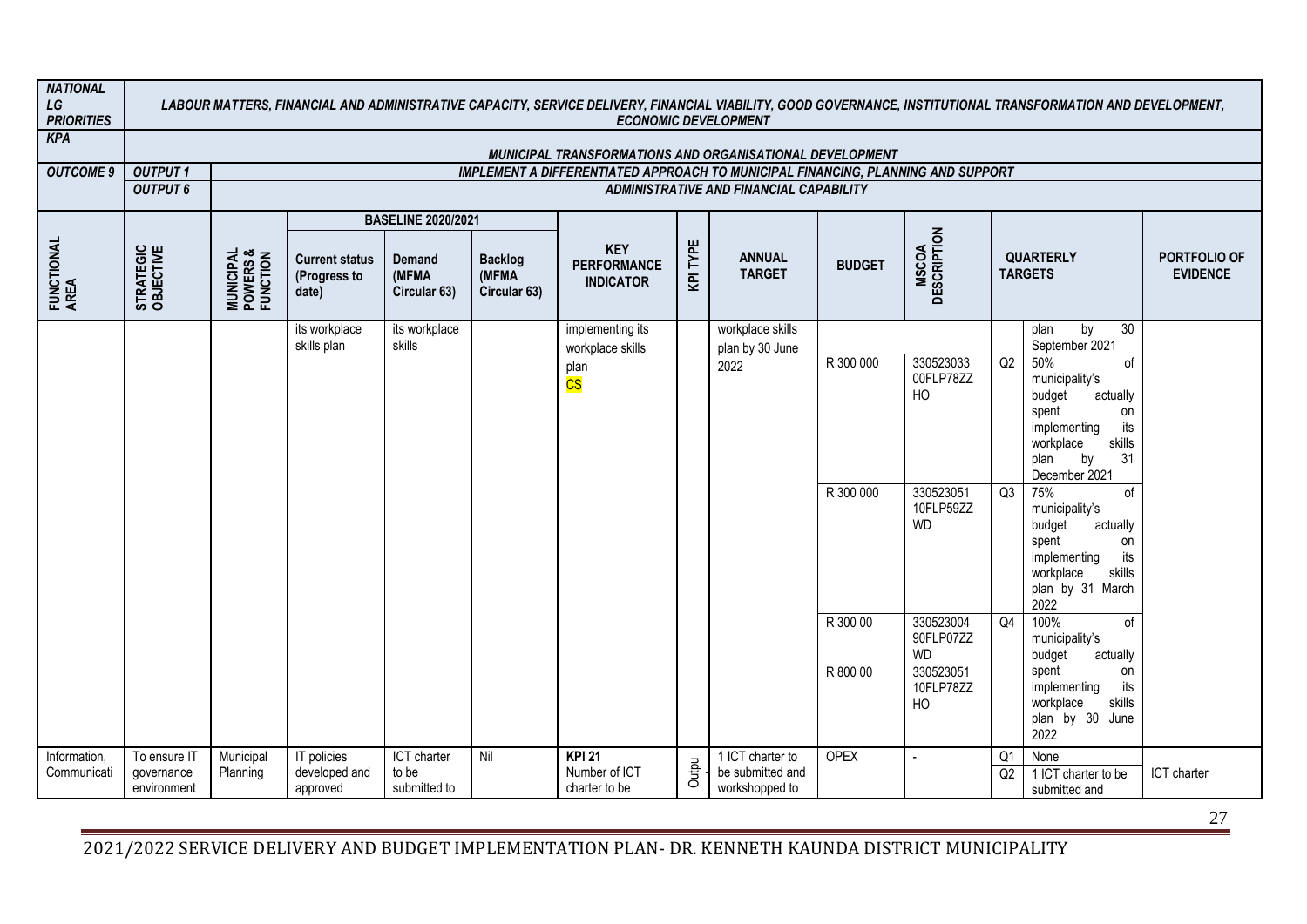| <b>NATIONAL</b><br>LG<br><b>PRIORITIES</b>           |                                                                           |                                                |                                                |                                                                                                                                                   |                                         |                                                                                                                                                                      |          | <b>ECONOMIC DEVELOPMENT</b>                                                                                                                                   |               |                             |                                  | LABOUR MATTERS, FINANCIAL AND ADMINISTRATIVE CAPACITY, SERVICE DELIVERY, FINANCIAL VIABILITY, GOOD GOVERNANCE, INSTITUTIONAL TRANSFORMATION AND DEVELOPMENT,                                   |                                                                                                 |
|------------------------------------------------------|---------------------------------------------------------------------------|------------------------------------------------|------------------------------------------------|---------------------------------------------------------------------------------------------------------------------------------------------------|-----------------------------------------|----------------------------------------------------------------------------------------------------------------------------------------------------------------------|----------|---------------------------------------------------------------------------------------------------------------------------------------------------------------|---------------|-----------------------------|----------------------------------|------------------------------------------------------------------------------------------------------------------------------------------------------------------------------------------------|-------------------------------------------------------------------------------------------------|
| <b>KPA</b>                                           |                                                                           |                                                |                                                |                                                                                                                                                   |                                         | <b>MUNICIPAL TRANSFORMATIONS AND ORGANISATIONAL DEVELOPMENT</b>                                                                                                      |          |                                                                                                                                                               |               |                             |                                  |                                                                                                                                                                                                |                                                                                                 |
| <b>OUTCOME 9</b>                                     | <b>OUTPUT1</b>                                                            |                                                |                                                |                                                                                                                                                   |                                         | <b>IMPLEMENT A DIFFERENTIATED APPROACH TO MUNICIPAL FINANCING, PLANNING AND SUPPORT</b>                                                                              |          |                                                                                                                                                               |               |                             |                                  |                                                                                                                                                                                                |                                                                                                 |
|                                                      | <b>OUTPUT 6</b>                                                           |                                                |                                                |                                                                                                                                                   |                                         |                                                                                                                                                                      |          | ADMINISTRATIVE AND FINANCIAL CAPABILITY                                                                                                                       |               |                             |                                  |                                                                                                                                                                                                |                                                                                                 |
|                                                      |                                                                           |                                                |                                                | <b>BASELINE 2020/2021</b>                                                                                                                         |                                         |                                                                                                                                                                      |          |                                                                                                                                                               |               |                             |                                  |                                                                                                                                                                                                |                                                                                                 |
| FUNCTIONAL<br>AREA                                   | STRATEGIC<br>OBJECTIVE                                                    | <b>MUNICIPAL<br/>POWERS &amp;<br/>FUNCTION</b> | <b>Current status</b><br>(Progress to<br>date) | <b>Demand</b><br>(MFMA<br>Circular 63)                                                                                                            | <b>Backlog</b><br>(MFMA<br>Circular 63) | <b>KEY</b><br><b>PERFORMANCE</b><br><b>INDICATOR</b>                                                                                                                 | KPI TYPE | <b>ANNUAL</b><br><b>TARGET</b>                                                                                                                                | <b>BUDGET</b> | <b>MSCOA</b><br>DESCRIPTION |                                  | <b>QUARTERLY</b><br><b>TARGETS</b>                                                                                                                                                             | PORTFOLIO OF<br><b>EVIDENCE</b>                                                                 |
| ons and<br>Technology                                | is established<br>at Dr KKDM<br>and Dr<br><b>KKDM</b>                     |                                                |                                                | Council by<br>June 2021                                                                                                                           |                                         | submitted and<br>workshopped to<br>Council<br><b>ICT</b>                                                                                                             |          | Council by 31<br>December 2021                                                                                                                                |               |                             | Q3<br>Q4                         | workshopped to<br>Council by 31<br>December 2021<br>None<br>None                                                                                                                               |                                                                                                 |
| Information,<br>Communicati<br>ons and<br>Technology | To ensure IT<br>qovernance<br>environment<br>is established<br>at Dr KKDM | Municipal<br>Planning                          | Nil                                            | <b>ICT Policies</b><br>developed<br>(Acceptable<br>use and<br>Incident<br>Policy &<br>Remote<br>Access and<br>bring your<br>own device<br>policy) | Nil                                     | <b>KPI 22</b><br>Number of ICT<br>Policies developed<br>(Acceptable use<br>and Incident Policy<br>& Remote Access<br>and bring your own<br>device policy) <b>ICT</b> |          | 2 ICT Policies<br>developed<br>(Acceptable use<br>and Incident<br>Policy & Remote<br>Access and bring<br>your own device<br>policy) by 30<br><b>June 2022</b> | <b>OPEX</b>   |                             | Q <sub>1</sub><br>Q2<br>Q3<br>Q4 | None<br>None<br>None<br>TCT<br>$2^{\circ}$<br>Policies<br>developed<br>(Acceptable<br>use<br>and Incident Policy<br>& Remote Access<br>and bring your own<br>device policy) by 30<br>June 2022 | Acceptable use and<br>Incident Policy &<br>Remote Access<br>and bring your own<br>device policy |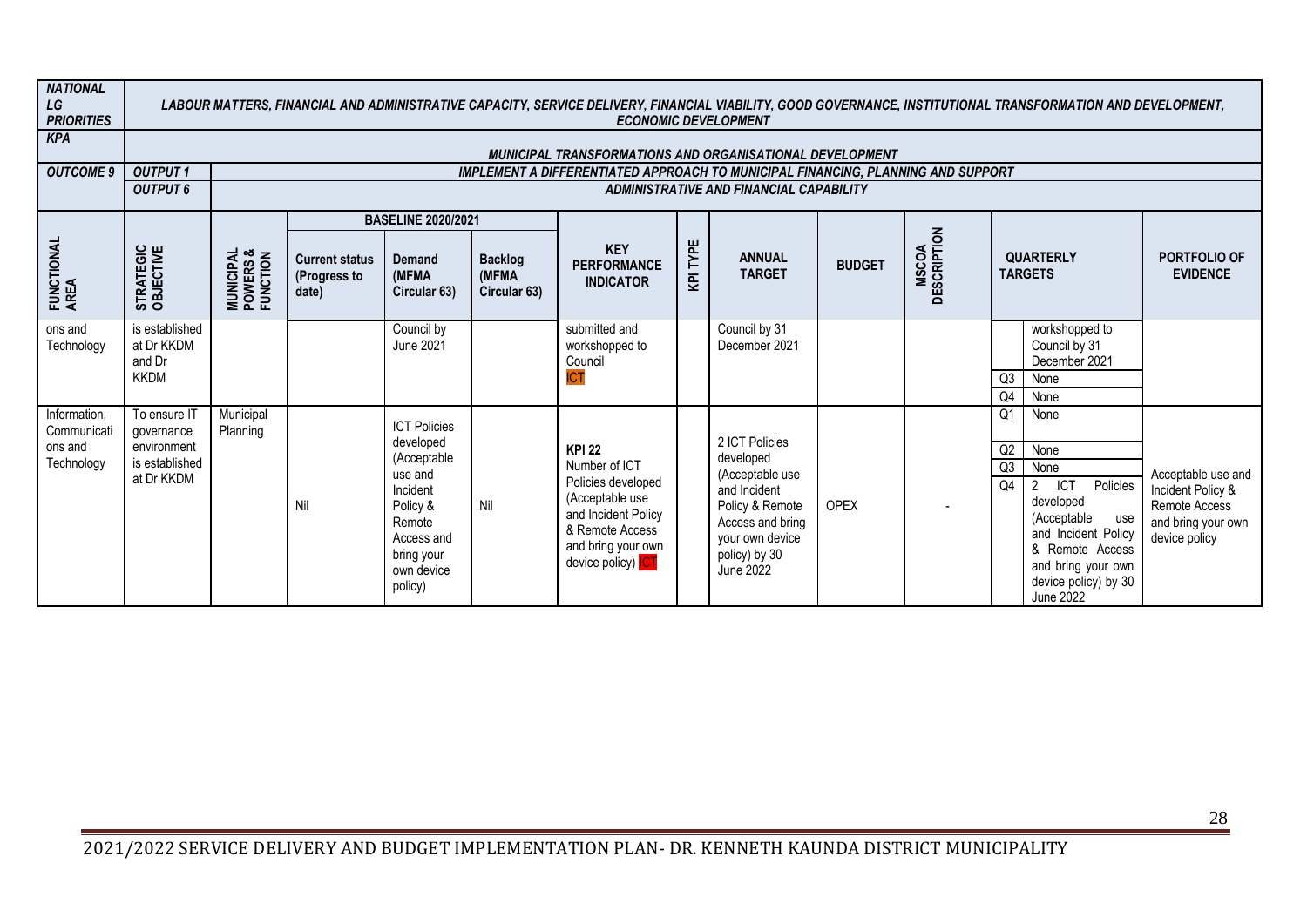# <span id="page-29-0"></span>**KPA 3: LOCAL ECONOMIC DEVELOPMENT**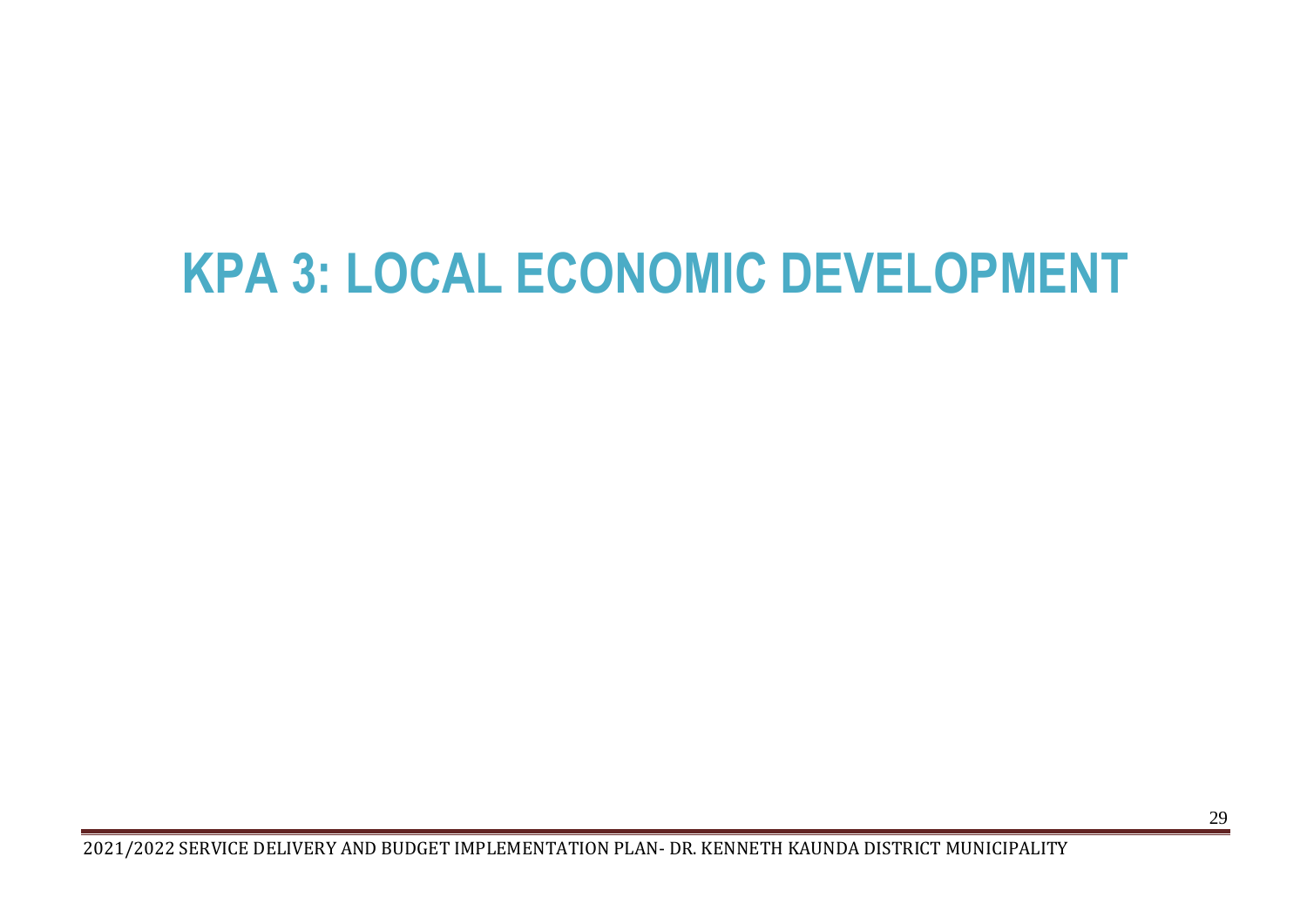#### **7.3 KPA 3: LOCAL ECONOMIC DEVELOPMENT**

| <b>NATIONAL LG</b><br><b>PRIORITIES</b> |                                |                                                                                                          |                                                                                |                                        |                                             |                                                                                                                                                                          |                | <b>ECONOMIC DEVELOPMENT</b>                                                                                                          |                                                                                           |                                                                                                                                                                                                                                                     |                | LABOUR MATTERS, FINANCIAL AND ADMINISTRATIVE CAPACITY, SERVICE DELIVERY, FINANCIAL VIABILITY, GOOD GOVERNANCE, INSTITUTIONAL TRANSFORMATION AND DEVELOPMENT,                                                                                        |                                                        |
|-----------------------------------------|--------------------------------|----------------------------------------------------------------------------------------------------------|--------------------------------------------------------------------------------|----------------------------------------|---------------------------------------------|--------------------------------------------------------------------------------------------------------------------------------------------------------------------------|----------------|--------------------------------------------------------------------------------------------------------------------------------------|-------------------------------------------------------------------------------------------|-----------------------------------------------------------------------------------------------------------------------------------------------------------------------------------------------------------------------------------------------------|----------------|-----------------------------------------------------------------------------------------------------------------------------------------------------------------------------------------------------------------------------------------------------|--------------------------------------------------------|
| <b>KPA</b>                              |                                |                                                                                                          |                                                                                |                                        |                                             | MUNICIPAL TRANSFORMATIONS AND ORGANISATIONAL DEVELOPMENT                                                                                                                 |                |                                                                                                                                      |                                                                                           |                                                                                                                                                                                                                                                     |                |                                                                                                                                                                                                                                                     |                                                        |
| <b>OUTCOME 9</b>                        | <b>OUTPUT1</b>                 |                                                                                                          |                                                                                |                                        |                                             |                                                                                                                                                                          |                |                                                                                                                                      |                                                                                           | <b>IMPLEMENT A DIFFERENTIATED APPROACH TO MUNICIPAL FINANCING, PLANNING AND SUPPORT</b>                                                                                                                                                             |                |                                                                                                                                                                                                                                                     |                                                        |
|                                         | <b>OUTPUT 6</b>                |                                                                                                          |                                                                                |                                        |                                             |                                                                                                                                                                          |                | <b>ADMINISTRATIVE AND FINANCIAL CAPABILITY</b>                                                                                       |                                                                                           |                                                                                                                                                                                                                                                     |                |                                                                                                                                                                                                                                                     |                                                        |
|                                         |                                |                                                                                                          |                                                                                | <b>BASELINE 2020/2021</b>              |                                             |                                                                                                                                                                          |                |                                                                                                                                      |                                                                                           |                                                                                                                                                                                                                                                     |                |                                                                                                                                                                                                                                                     | <b>PORTFOLIO</b>                                       |
| FUNCTIONA<br>L AREA                     | STRATEGIC<br>OBJECTIVE         | <b>MUNICIPAL<br/>POWERS &amp;<br/>FUNCTION</b>                                                           | <b>Current</b><br>status<br>(Progress to<br>date)                              | <b>Demand</b><br>(MFMA<br>Circular 63) | <b>Backlog</b><br>(MFMA)<br>Circular<br>63) | <b>KEY</b><br><b>PERFORMANCE</b><br><b>INDICATOR</b>                                                                                                                     | <b>KPITYPE</b> | <b>ANNUAL</b><br><b>TARGET</b>                                                                                                       | <b>BUDGET</b>                                                                             | <b>MSCOA</b><br>DESCRIPTION                                                                                                                                                                                                                         |                | <b>QUARTERLY TARGETS</b>                                                                                                                                                                                                                            | <b>OF</b><br><b>EVIDENCE</b>                           |
| Local                                   | To promote                     | Regional                                                                                                 | 215 Jobs                                                                       | 249 Jobs                               | Nil                                         | <b>KPI 23</b>                                                                                                                                                            |                | 342 Jobs                                                                                                                             |                                                                                           | R 8 132 000                                                                                                                                                                                                                                         | Q <sub>1</sub> | 242 Jobs created                                                                                                                                                                                                                                    | Signed                                                 |
| Economic<br>Development<br>and Tourism  | socio-economic<br>development  | Tourism<br>Municipal<br>Planning<br>Municipal<br>Health<br>Services<br><b>Disaster</b><br>Manageme<br>nt | created<br>through LED<br>Initiatives,<br>EPWP, CBP<br>and Capital<br>projects | created<br>through LED<br>Initiatives  |                                             | Number of Jobs<br>through<br>created<br>LED<br>initiatives,<br>& CBPs<br><b>EPWP</b><br>the<br>Dr<br>within<br>Kenneth Kaunda<br><b>District</b><br><mark>pln</mark> led | Output         | created<br>through LED<br>initiatives,<br>EPWP &<br>CBPs within<br>the Dr<br>Kenneth<br>Kaunda<br>District by 31<br>December<br>2021 | R 3 100 000<br>R 2 122 000<br>R 30 000<br>R 2 700 000<br>R 80 000<br>R 50 000<br>R 50 000 | R 5 222 000 (EPWP)<br>36052264500FL<br><b>MRCZZWD</b><br>36052599410FL<br>P47ZZWD<br>R 2 910 000 (CBPs)<br>31102260600FL<br>P13ZZWD<br>31102264500FL<br>P13ZZWD<br>31102305110FL<br>P13ZZWD<br>31102306100FL<br>P13ZZWD<br>31102320600FL<br>P13ZZWD | Q2             | through LED<br>initiatives, EPWP &<br>CBPs within the Dr<br>Kenneth Kaunda<br>District by 30<br>September 2021<br>100 Jobs created<br>through LED<br>initiatives, EPWP &<br>CBPs within the Dr<br>Kenneth Kaunda<br>District by 31<br>December 2021 | employment<br>contracts and<br>appointment<br>letters. |
|                                         |                                |                                                                                                          |                                                                                |                                        |                                             |                                                                                                                                                                          |                |                                                                                                                                      |                                                                                           |                                                                                                                                                                                                                                                     | Q3<br>Q4       | None<br>None                                                                                                                                                                                                                                        |                                                        |
| Local                                   | To promote                     | Regional                                                                                                 | 1 tourism /                                                                    | To                                     | Nil                                         | <b>KPI 24</b>                                                                                                                                                            |                | 2 tourism /                                                                                                                          |                                                                                           | R 950 000                                                                                                                                                                                                                                           | Q <sub>1</sub> | None                                                                                                                                                                                                                                                | Report on the                                          |
| Economic                                | socio-economic<br>development. | Tourism                                                                                                  | trade<br>marketing                                                             | host/participa<br>te in 3              |                                             | Number of<br>tourism / trade                                                                                                                                             | Activity       | trade<br>marketing                                                                                                                   | R 200 000                                                                                 | 36052260600FL<br>P71ZZWD                                                                                                                                                                                                                            | Q2             | None                                                                                                                                                                                                                                                | exhibition                                             |
|                                         |                                |                                                                                                          | exhibitions                                                                    | tourism /<br>trade                     |                                             | marketing<br>exhibitions                                                                                                                                                 |                | exhibitions<br>hosted/partici                                                                                                        | R 100 000                                                                                 | 36052280030FL<br>P71ZZWD                                                                                                                                                                                                                            | Q3             | 1 tourism / trade<br>exhibition attended by                                                                                                                                                                                                         |                                                        |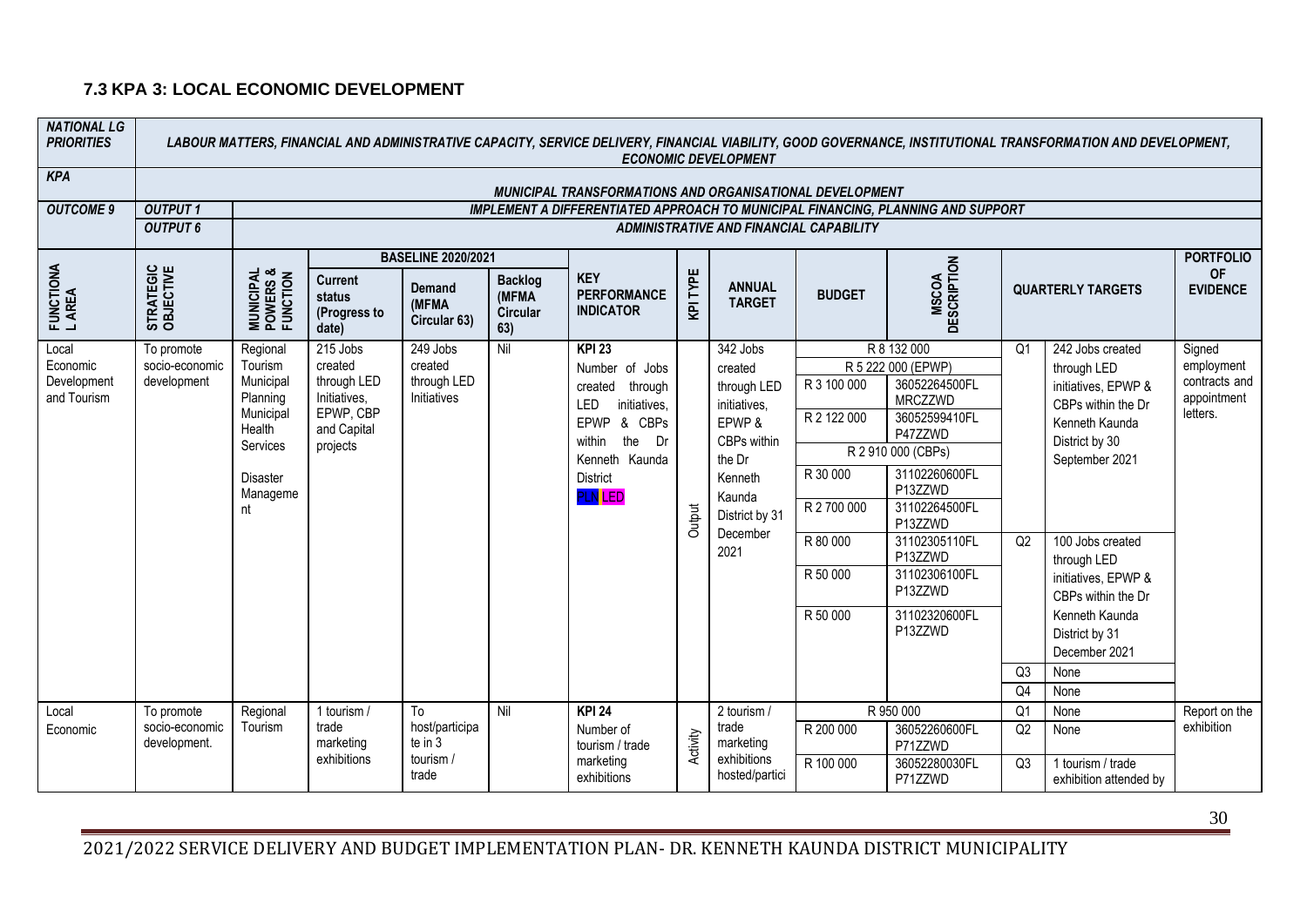| <b>NATIONAL LG</b><br><b>PRIORITIES</b> |                                                                                                                             |                                                |                                                   |                                        |                                            |                                                          |          | <b>ECONOMIC DEVELOPMENT</b>                                   |                       |                                                                                         |                | LABOUR MATTERS, FINANCIAL AND ADMINISTRATIVE CAPACITY, SERVICE DELIVERY, FINANCIAL VIABILITY, GOOD GOVERNANCE, INSTITUTIONAL TRANSFORMATION AND DEVELOPMENT,      |                              |
|-----------------------------------------|-----------------------------------------------------------------------------------------------------------------------------|------------------------------------------------|---------------------------------------------------|----------------------------------------|--------------------------------------------|----------------------------------------------------------|----------|---------------------------------------------------------------|-----------------------|-----------------------------------------------------------------------------------------|----------------|-------------------------------------------------------------------------------------------------------------------------------------------------------------------|------------------------------|
| <b>KPA</b>                              |                                                                                                                             |                                                |                                                   |                                        |                                            | MUNICIPAL TRANSFORMATIONS AND ORGANISATIONAL DEVELOPMENT |          |                                                               |                       |                                                                                         |                |                                                                                                                                                                   |                              |
| <b>OUTCOME 9</b>                        | <b>OUTPUT1</b>                                                                                                              |                                                |                                                   |                                        |                                            |                                                          |          |                                                               |                       | <b>IMPLEMENT A DIFFERENTIATED APPROACH TO MUNICIPAL FINANCING, PLANNING AND SUPPORT</b> |                |                                                                                                                                                                   |                              |
|                                         | <b>OUTPUT 6</b>                                                                                                             |                                                |                                                   |                                        |                                            |                                                          |          | ADMINISTRATIVE AND FINANCIAL CAPABILITY                       |                       |                                                                                         |                |                                                                                                                                                                   |                              |
|                                         |                                                                                                                             |                                                |                                                   | <b>BASELINE 2020/2021</b>              |                                            |                                                          |          |                                                               |                       |                                                                                         |                |                                                                                                                                                                   | <b>PORTFOLIO</b>             |
| FUNCTIONA<br>LAREA                      | STRATEGIC<br>OBJECTIVE                                                                                                      | <b>MUNICIPAL<br/>POWERS &amp;<br/>FUNCTION</b> | <b>Current</b><br>status<br>(Progress to<br>date) | <b>Demand</b><br>(MFMA<br>Circular 63) | <b>Backlog</b><br>(MFMA<br>Circular<br>63) | <b>KEY</b><br><b>PERFORMANCE</b><br><b>INDICATOR</b>     | KPI TYPE | <b>ANNUAL</b><br><b>TARGET</b>                                | <b>BUDGET</b>         | <b>MSCOA</b><br>DESCRIPTION                                                             |                | <b>QUARTERLY TARGETS</b>                                                                                                                                          | <b>OF</b><br><b>EVIDENCE</b> |
| Development<br>Tourism                  | To grow an<br>inclusive and                                                                                                 |                                                | hosted /<br>participated                          | marketing<br>exhibitions               |                                            | hosted/participate<br>d                                  |          | pated by 30<br><b>June 2022</b>                               | R 300 000             | 36052300120FL<br>P71ZZWD                                                                |                | 31 March 2022 #<br>DrKKDM Tourism,                                                                                                                                |                              |
|                                         | sustainable<br>tourism<br>economy, as                                                                                       |                                                |                                                   |                                        |                                            | <b>LED</b>                                               |          |                                                               | R 250 000             | 36052301870FL<br>P71ZZWD                                                                |                | Arts & Culture<br>Festival (TAC)                                                                                                                                  |                              |
|                                         | well as promote<br>inward and<br>outward trade<br>investment and<br>participation.                                          |                                                |                                                   |                                        |                                            |                                                          |          |                                                               | R 100 000             | 36052305980FL<br>P71ZZWD                                                                | Q4             | 1 tourism / trade<br>exhibitions attended<br>by 30 June 2021 #<br>Durban Tourism<br>Indaba                                                                        |                              |
| Local<br>Economic                       | To transform<br>the delivery of                                                                                             | Regional<br>Tourism                            | 3 sports, arts<br>and culture                     | 4 sports, arts<br>and culture          | Nil                                        | $KPI$ 25<br>Number of sports,                            |          | 4 sports, arts<br>and culture                                 |                       | R 400 000                                                                               | Q <sub>1</sub> | None                                                                                                                                                              | Report on<br>sports and      |
| Development:<br>sports, arts,           | sports &<br>recreation by                                                                                                   |                                                | initiatives<br>supported                          | initiatives<br>supported               |                                            | arts and culture<br>initiatives within                   |          | initiatives<br>within Dr.                                     | R 100 000             | 36052260600FL<br>P82ZZWD                                                                | Q2             | None                                                                                                                                                              | recreation<br>initiatives    |
| culture and<br>heritage.                | ensuring<br>equitable<br>access and<br>development at<br>all levels, as<br>well as<br>develop,<br>preserve,<br>protect, and |                                                |                                                   |                                        |                                            | Dr. Kenneth<br>Kaunda District<br>supported<br>LED       | Activity | Kenneth<br>Kaunda<br>District<br>supported by<br>30 June 2022 | R 100 000<br>R 50 000 | 36052265720FL<br>Q43ZZWD<br>36052280030FL<br>P82ZZWD                                    | Q3             | 2 Sports, arts, culture<br>and heritage<br>initiatives within Dr.<br>Kenneth<br>Kaunda District<br>supported by 31<br>March 2022 #<br>DrKKDM Soccer<br>Tournament | supported                    |
|                                         | promote arts,<br>culture &<br>heritage.                                                                                     |                                                |                                                   |                                        |                                            |                                                          |          |                                                               |                       |                                                                                         |                | #DrKKDM Dance<br>Teachers Workshop                                                                                                                                |                              |
|                                         |                                                                                                                             |                                                |                                                   |                                        |                                            |                                                          |          |                                                               | R 100 000             | 36052300140FL<br>P82ZZWD                                                                | Q <sub>4</sub> | 2 sport, arts and<br>culture initiative within<br>Dr. Kenneth                                                                                                     |                              |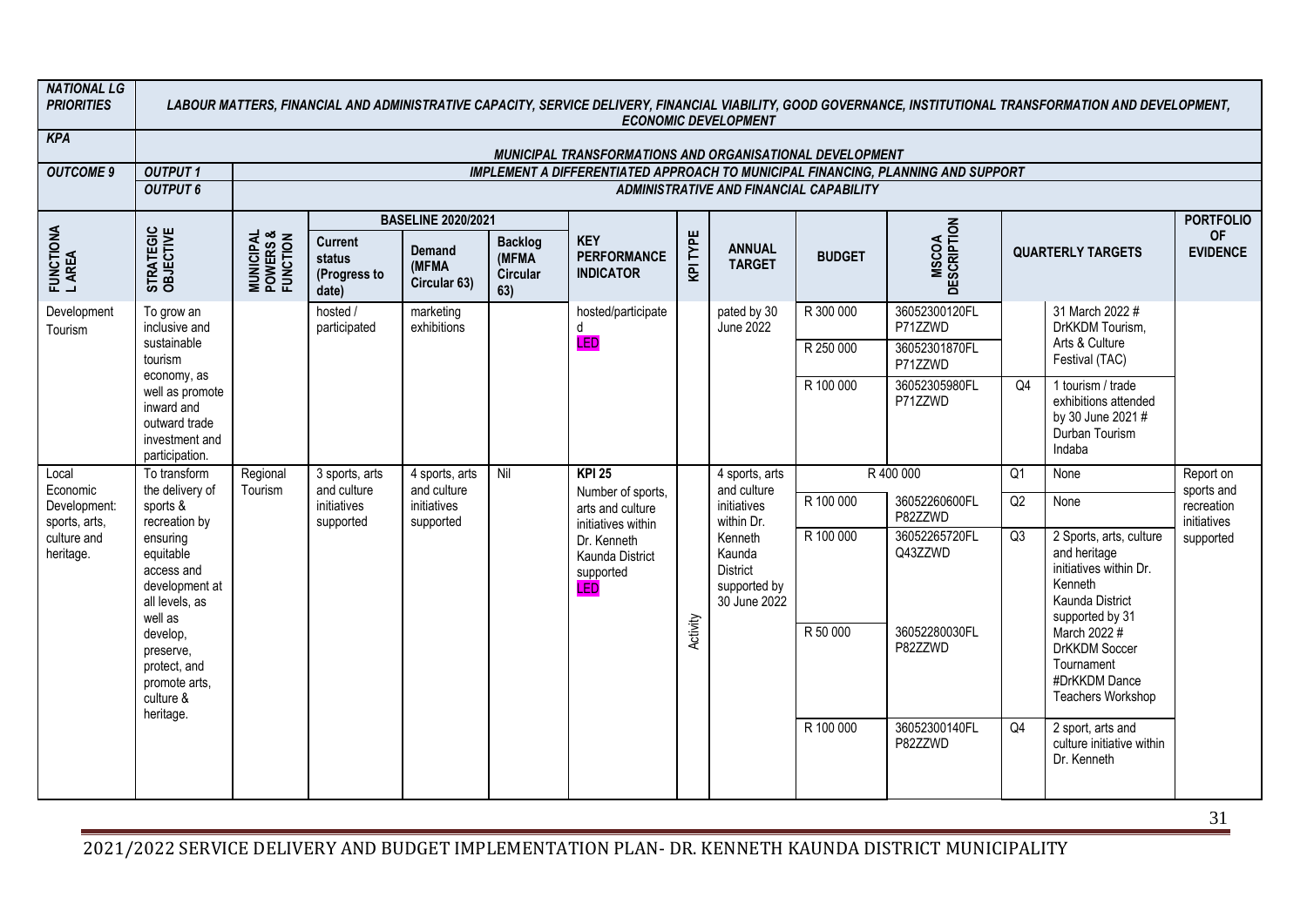| <b>NATIONAL LG</b><br><b>PRIORITIES</b> |                                                                                                                            |                                                |                                                         |                                                      |                                             |                                                                                                                             |          | <b>ECONOMIC DEVELOPMENT</b>                                                                                 |                                                  |                                                                                                                            |                      | LABOUR MATTERS, FINANCIAL AND ADMINISTRATIVE CAPACITY, SERVICE DELIVERY, FINANCIAL VIABILITY, GOOD GOVERNANCE, INSTITUTIONAL TRANSFORMATION AND DEVELOPMENT,                                   |                                                                                               |
|-----------------------------------------|----------------------------------------------------------------------------------------------------------------------------|------------------------------------------------|---------------------------------------------------------|------------------------------------------------------|---------------------------------------------|-----------------------------------------------------------------------------------------------------------------------------|----------|-------------------------------------------------------------------------------------------------------------|--------------------------------------------------|----------------------------------------------------------------------------------------------------------------------------|----------------------|------------------------------------------------------------------------------------------------------------------------------------------------------------------------------------------------|-----------------------------------------------------------------------------------------------|
| <b>KPA</b>                              |                                                                                                                            |                                                |                                                         |                                                      |                                             | MUNICIPAL TRANSFORMATIONS AND ORGANISATIONAL DEVELOPMENT                                                                    |          |                                                                                                             |                                                  |                                                                                                                            |                      |                                                                                                                                                                                                |                                                                                               |
| <b>OUTCOME 9</b>                        | <b>OUTPUT1</b>                                                                                                             |                                                |                                                         |                                                      |                                             |                                                                                                                             |          |                                                                                                             |                                                  | <b>IMPLEMENT A DIFFERENTIATED APPROACH TO MUNICIPAL FINANCING, PLANNING AND SUPPORT</b>                                    |                      |                                                                                                                                                                                                |                                                                                               |
|                                         | <b>OUTPUT 6</b>                                                                                                            |                                                |                                                         |                                                      |                                             |                                                                                                                             |          |                                                                                                             | <b>ADMINISTRATIVE AND FINANCIAL CAPABILITY</b>   |                                                                                                                            |                      |                                                                                                                                                                                                |                                                                                               |
|                                         |                                                                                                                            |                                                |                                                         |                                                      |                                             |                                                                                                                             |          |                                                                                                             |                                                  |                                                                                                                            |                      |                                                                                                                                                                                                |                                                                                               |
|                                         |                                                                                                                            |                                                |                                                         | <b>BASELINE 2020/2021</b>                            |                                             |                                                                                                                             |          |                                                                                                             |                                                  |                                                                                                                            |                      |                                                                                                                                                                                                | <b>PORTFOLIO</b>                                                                              |
| FUNCTIONA<br>L AREA                     | STRATEGIC<br>OBJECTIVE                                                                                                     | <b>MUNICIPAL<br/>POWERS &amp;<br/>FUNCTION</b> | <b>Current</b><br>status<br>(Progress to<br>date)       | <b>Demand</b><br>(MFMA<br>Circular 63)               | <b>Backlog</b><br>(MFMA)<br>Circular<br>63) | <b>KEY</b><br><b>PERFORMANCE</b><br><b>INDICATOR</b>                                                                        | KPI TYPE | <b>ANNUAL</b><br><b>TARGET</b>                                                                              | <b>BUDGET</b>                                    | <b>MSCOA</b><br>DESCRIPTION                                                                                                |                      | <b>QUARTERLY TARGETS</b>                                                                                                                                                                       | <b>OF</b><br><b>EVIDENCE</b>                                                                  |
|                                         |                                                                                                                            |                                                |                                                         |                                                      |                                             |                                                                                                                             |          |                                                                                                             | R 50 000                                         | 36052305370FL<br>P82ZZWD                                                                                                   |                      | Kaunda District<br>supported by 30 June<br>2022.#DrKKDM<br>Theater Week #Music<br>Workshop                                                                                                     |                                                                                               |
| Local<br>Economic<br>Development        | To promote<br>socio-economic<br>development                                                                                | Regional<br>economic<br>developme              | Approved 100<br>SMME <sub>s</sub> /<br>Cooperatives     | 60 SMMEs /<br>Cooperatives<br><b>Businesses</b>      | 30 SMMEs /<br>Cooperative<br>$\mathsf{s}$   | <b>KPI 26</b><br>Number of                                                                                                  |          | 60<br>SMMEs/Coo<br>peratives                                                                                | R4 000 000                                       | 36052699410FL<br>P77ZZWD                                                                                                   | Q <sub>1</sub><br>Q2 | Advertisement by 30<br>September 2021<br>60 SMMEs/                                                                                                                                             | Report on<br>SMME <sub>s</sub> /<br>Cooperatives                                              |
|                                         | To develop.<br>support and aid<br>SMMEs and<br>Cooperatives<br>with Start-up<br>and Business                               | nt                                             | Businesses to<br>be supported                           | supported                                            | <b>Businesses</b><br>supported              | SMMEs/Cooperat<br>ives Businesses<br>supported<br>through<br>conditional grants<br>within Dr.<br>Kenneth                    | Output   | <b>Businesses</b><br>supported<br>through<br>conditional<br>grants within<br>Dr. Kenneth<br>Kaunda          |                                                  |                                                                                                                            |                      | Cooperatives<br>Businesses supported<br>through conditional<br>grants within Dr.<br>Kenneth<br>Kaunda District by 31<br>December 2021.                                                         | <b>Business</b><br>development<br>initiatives<br>supported<br>List of<br>beneficiaries        |
|                                         | Expansion<br>Grants.                                                                                                       |                                                |                                                         |                                                      |                                             | Kaunda District<br>LED                                                                                                      |          | District by 31<br>December                                                                                  |                                                  |                                                                                                                            | Q3<br>Q <sub>4</sub> | None                                                                                                                                                                                           |                                                                                               |
|                                         |                                                                                                                            |                                                |                                                         |                                                      |                                             |                                                                                                                             |          | 2021                                                                                                        |                                                  |                                                                                                                            |                      | None                                                                                                                                                                                           |                                                                                               |
| Local<br>Economic<br>Development        | To promote<br>socio-economic<br>development<br>To design<br>innovative<br>initiatives<br>focusing on<br>macro-<br>economic | Regional<br>economic<br>developme<br>nt        | 1 economic<br>development<br>initiatives<br>implemented | 5 Economic<br>development<br>initiatives<br>programs | Nil                                         | <b>KPI 27</b><br>Number of<br>Economic<br>Development<br>Initiatives<br>supported /<br>implemented<br>within Dr.<br>Kenneth | Activity | 5 District<br>economic<br>development<br>initiatives<br>supported /<br>implemented<br>within Dr.<br>Kenneth | R 400 000<br>R 200 000<br>R 100 000<br>R 500 000 | R 1 500 000<br>36052300120FL<br>P28ZZR3<br>3605230187FLP<br>28ZZWD<br>36052305730FL<br>P28ZZWD<br>36056473520OR<br>D03ZZWD | Q <sub>1</sub>       | 2 district economic<br>initiative within Dr.<br>Kenneth<br>Kaunda District<br>supported /<br>implemented by 30<br>September 2021#<br>Coop 2020#<br>Automotive Sector<br>Development Initiative | Report on<br>Economic<br>Development<br>initiatives<br>programs<br>supported /<br>implemented |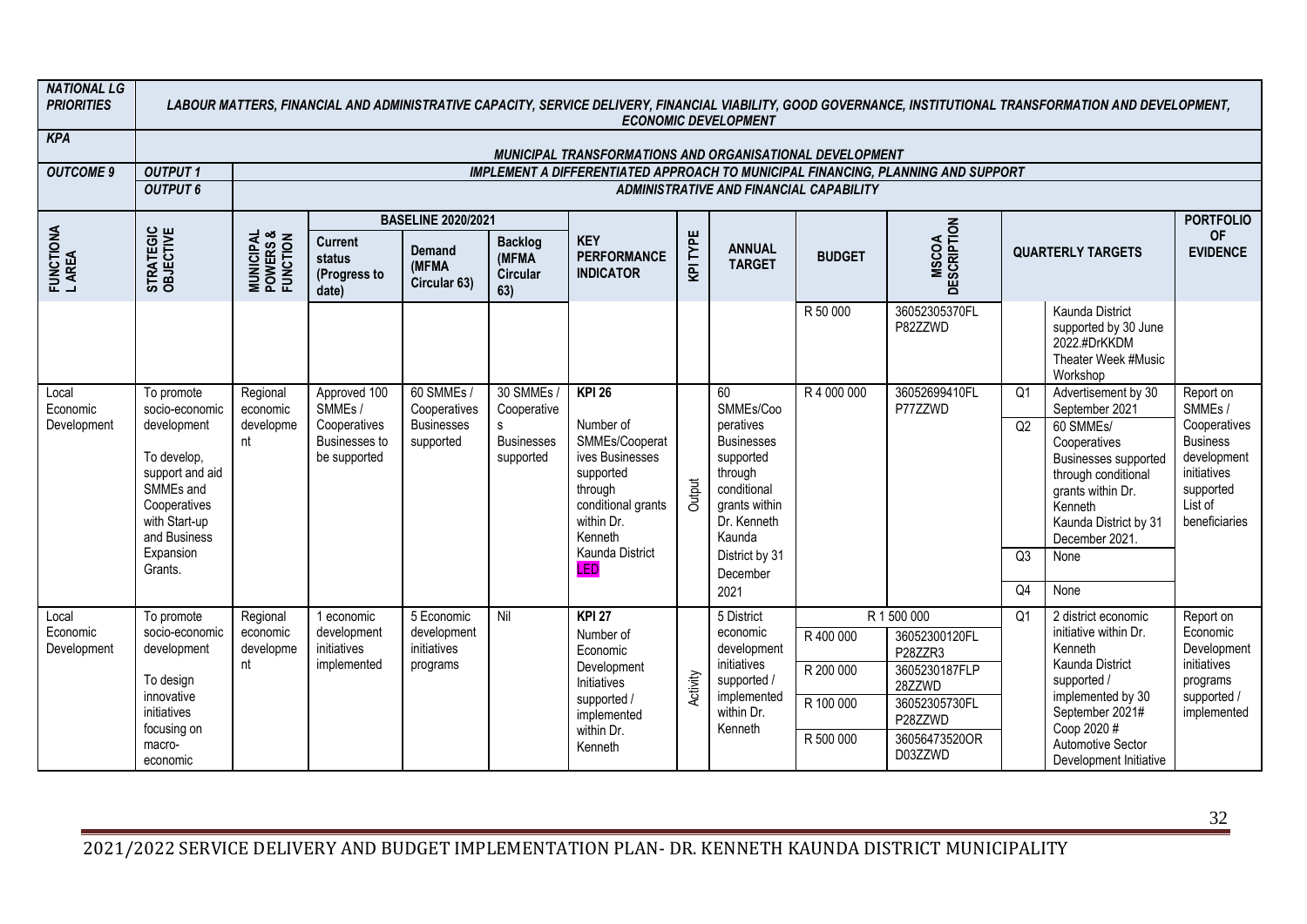| <b>NATIONAL LG</b><br><b>PRIORITIES</b> |                                                                                                                                                                     |                                                |                                                   |                                        |                                            |                                                          |          | <b>ECONOMIC DEVELOPMENT</b>                       |                                                |                                                                                         |                            | LABOUR MATTERS, FINANCIAL AND ADMINISTRATIVE CAPACITY, SERVICE DELIVERY, FINANCIAL VIABILITY, GOOD GOVERNANCE, INSTITUTIONAL TRANSFORMATION AND DEVELOPMENT,                                                                                                                                                                                                                    |                              |
|-----------------------------------------|---------------------------------------------------------------------------------------------------------------------------------------------------------------------|------------------------------------------------|---------------------------------------------------|----------------------------------------|--------------------------------------------|----------------------------------------------------------|----------|---------------------------------------------------|------------------------------------------------|-----------------------------------------------------------------------------------------|----------------------------|---------------------------------------------------------------------------------------------------------------------------------------------------------------------------------------------------------------------------------------------------------------------------------------------------------------------------------------------------------------------------------|------------------------------|
| <b>KPA</b>                              |                                                                                                                                                                     |                                                |                                                   |                                        |                                            | MUNICIPAL TRANSFORMATIONS AND ORGANISATIONAL DEVELOPMENT |          |                                                   |                                                |                                                                                         |                            |                                                                                                                                                                                                                                                                                                                                                                                 |                              |
| <b>OUTCOME 9</b>                        | <b>OUTPUT1</b>                                                                                                                                                      |                                                |                                                   |                                        |                                            |                                                          |          |                                                   |                                                | <b>IMPLEMENT A DIFFERENTIATED APPROACH TO MUNICIPAL FINANCING, PLANNING AND SUPPORT</b> |                            |                                                                                                                                                                                                                                                                                                                                                                                 |                              |
|                                         | <b>OUTPUT 6</b>                                                                                                                                                     |                                                |                                                   |                                        |                                            |                                                          |          |                                                   | <b>ADMINISTRATIVE AND FINANCIAL CAPABILITY</b> |                                                                                         |                            |                                                                                                                                                                                                                                                                                                                                                                                 |                              |
|                                         |                                                                                                                                                                     |                                                |                                                   | <b>BASELINE 2020/2021</b>              |                                            |                                                          |          |                                                   |                                                |                                                                                         |                            |                                                                                                                                                                                                                                                                                                                                                                                 | <b>PORTFOLIO</b>             |
| FUNCTIONA<br>L AREA                     | STRATEGIC<br>OBJECTIVE                                                                                                                                              | <b>MUNICIPAL<br/>POWERS &amp;<br/>FUNCTION</b> | <b>Current</b><br>status<br>(Progress to<br>date) | <b>Demand</b><br>(MFMA<br>Circular 63) | <b>Backlog</b><br>(MFMA<br>Circular<br>63) | <b>KEY</b><br><b>PERFORMANCE</b><br><b>INDICATOR</b>     | KPI TYPE | <b>ANNUAL</b><br><b>TARGET</b>                    | <b>BUDGET</b>                                  | MSCOA<br>DESCRIPTION                                                                    |                            | <b>QUARTERLY TARGETS</b>                                                                                                                                                                                                                                                                                                                                                        | <b>OF</b><br><b>EVIDENCE</b> |
|                                         | growth through<br>increased<br>employment<br>creation and<br>developmental<br>initiatives that<br>has a potential<br>for catalytic<br>effect and<br>sustainability. |                                                |                                                   |                                        |                                            | Kaunda District<br>LED                                   |          | Kaunda<br>Districtimple<br>mented 30<br>June 2022 |                                                |                                                                                         | Q2<br>Q3<br>Q <sub>4</sub> | 2 district economic<br>initiative within Dr.<br>Kenneth<br>Kaunda District<br>supported /<br>implemented by 31<br>December 2021#<br><b>Waste Recycling</b><br>Project # Automotive<br>Sector Development<br>Initiative<br>1 district economic<br>initiative within Dr.<br>Kenneth<br>Kaunda District<br>supported /<br>implemented by 31<br>March 2022 # Agri-<br>Parks<br>None |                              |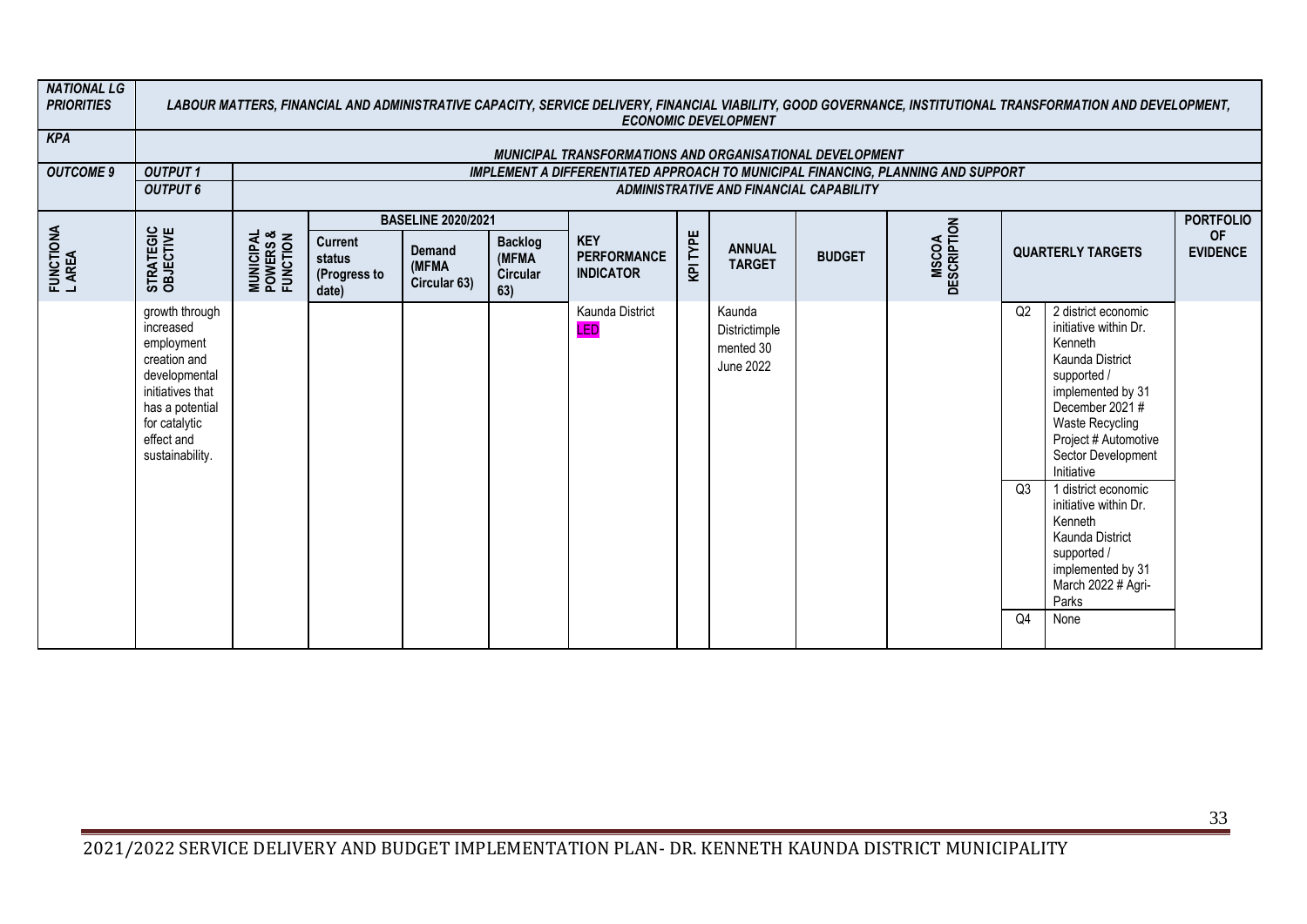# <span id="page-34-0"></span>**KPA 4: MUNICIPAL FINANCIAL VIABILITY AND MANAGEMENT**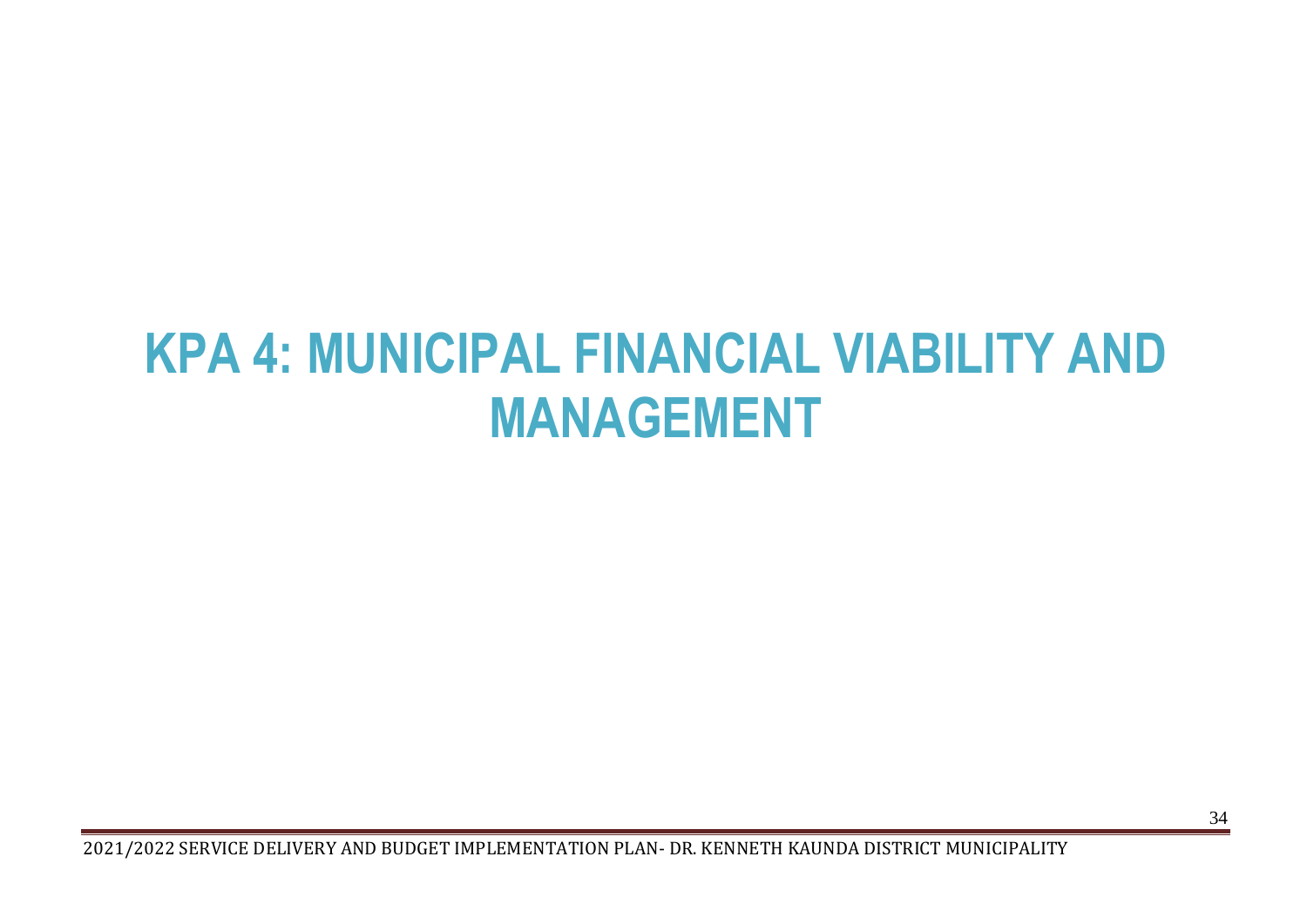#### **7.4 KPA 4: MUNICIPAL FINANCIAL VIABILITY AND MANAGEMENT**

| <b>NATIONAL LG</b><br><b>PRIORITIES</b> |                                                  |                                                 |                                                   |                                                                                    |                                         | <b>ENSURE SUSTAINABLE RESOURCE MANAGEMENT AND USE.</b>                                                                |          |                                                                 |                                                                  |                          |                                                    |                                                                                                                                                                                |                                                                                    |
|-----------------------------------------|--------------------------------------------------|-------------------------------------------------|---------------------------------------------------|------------------------------------------------------------------------------------|-----------------------------------------|-----------------------------------------------------------------------------------------------------------------------|----------|-----------------------------------------------------------------|------------------------------------------------------------------|--------------------------|----------------------------------------------------|--------------------------------------------------------------------------------------------------------------------------------------------------------------------------------|------------------------------------------------------------------------------------|
| <b>KPA</b>                              |                                                  |                                                 |                                                   |                                                                                    |                                         | <b>MUNICIPAL FINANCIAL VIABILITY AND MANAGEMENT</b>                                                                   |          |                                                                 |                                                                  |                          |                                                    |                                                                                                                                                                                |                                                                                    |
| <b>OUTCOME 9</b>                        | <b>OUTPUT1</b>                                   |                                                 |                                                   |                                                                                    |                                         |                                                                                                                       |          |                                                                 |                                                                  |                          |                                                    | A POLICY FRAMEWORK THAT PROVIDES FOR A DIFFERENTIATED APPROACH TO MUNICIPAL FINANCING, PLANNING AND SUPPORT IS IMPLEMENTED                                                     |                                                                                    |
|                                         | <b>OUTPUT 6</b>                                  |                                                 |                                                   |                                                                                    |                                         | ADMINISTRATIVE AND FINANCIAL CAPABILITIES OF MUNICIPALITIES ARE ENHANCED                                              |          |                                                                 |                                                                  |                          |                                                    |                                                                                                                                                                                |                                                                                    |
|                                         |                                                  |                                                 |                                                   | <b>BASELINE 2020/2021</b>                                                          |                                         | <b>KEY</b><br><b>PERFORMANCE</b>                                                                                      | KPI TYPE | <b>ANNUAL</b>                                                   | <b>BUDGET</b>                                                    |                          |                                                    | <b>QUARTERLY TARGETS</b>                                                                                                                                                       | PORTFOLIO OF                                                                       |
| FUNCTIONAL AREA                         | STRATEGIC<br>OBJECTIVE                           | <b>MUNICIPAL<br/>POWERS &amp;<br/>FUNCTIONS</b> | <b>Current</b><br>status<br>(Progress to<br>date) | Demand<br>(MFMA<br>Circular 63)                                                    | <b>Backlog</b><br>(MFMA<br>Circular 63) | <b>INDICATOR</b>                                                                                                      |          | <b>TARGET</b>                                                   |                                                                  | <b>MSCOA DESCRIPTION</b> |                                                    |                                                                                                                                                                                | <b>EVIDENCE</b>                                                                    |
| <b>Budget and</b><br>Treasury           | To ensure<br>internal<br>municipal<br>excellence | Municipal<br>Planning                           | 8 MFMA<br>section 71<br>reports<br>submitted      | 8 MFMA<br>section 71<br>reports<br>submitted<br>within<br>legislative<br>timeframe | Nil                                     | <b>KPI 28</b><br>Number of MFMA<br>section 71 reports<br>submitted within<br>legislative time-<br>frame<br><b>BTC</b> | Output   | 8 MFMA<br>section 71<br>reports<br>submitted by<br>30 June 2022 | <b>OPEX</b>                                                      |                          | Q <sub>1</sub><br>Q <sub>2</sub><br>Q <sub>3</sub> | 2 MFMA section 71<br>reports submitted by 30<br>September 2021<br>2 MFMA section 71<br>reports submitted by 31<br>December2021<br>2 MFMA section 71<br>reports submitted by 31 | 8 Monthly budget<br>statements<br>(section 71<br>reports) signed off<br>by the CFO |
|                                         |                                                  |                                                 |                                                   |                                                                                    |                                         |                                                                                                                       |          |                                                                 |                                                                  |                          | Q <sub>4</sub>                                     | March 2022<br>2 MFMA section 71<br>reports submitted by 30<br><b>June 2022</b>                                                                                                 |                                                                                    |
| Budget and<br>Treasury<br><b>PMS</b>    | To ensure<br>internal<br>municipal<br>excellence | Municipal<br>Planning                           | 3 MFMA<br>section 52<br>reports<br>submitted      | 4 MFMA<br>section 52<br>reports                                                    | Nil                                     | <b>KPI 29</b><br>Number of MFMA<br>section 52 reports<br>submitted<br><b>BTC</b>                                      | Output   | 4 MFMA<br>section 52<br>reports<br>submitted by<br>30 June 2022 | <b>OPEX</b><br>4 quarterly<br>reports<br>(section 52<br>reports) |                          | Q <sub>1</sub><br>Q2                               | 1 MFMA section 52<br>reports submitted by 30<br>September 2021<br>1 MFMA section 52<br>reports submitted by 31<br>December 2021                                                | 4 quarterly<br>reports (section<br>52 reports) signed<br>off by the CFO            |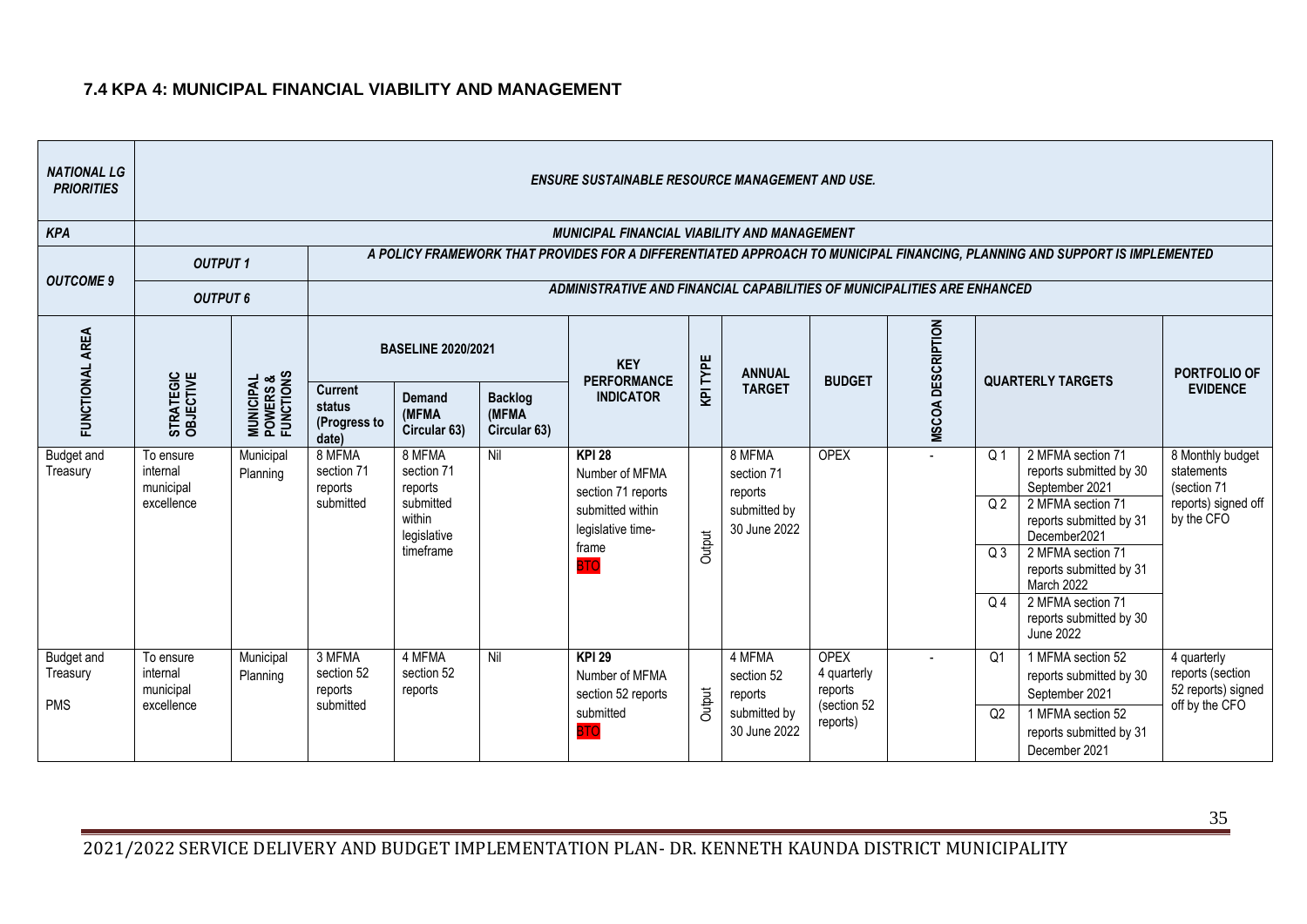| <b>NATIONAL LG</b><br><b>PRIORITIES</b> |                                                  |                                                 |                                                                |                                                                                                                                                                                                                                                  |              | <b>ENSURE SUSTAINABLE RESOURCE MANAGEMENT AND USE.</b>                            |        |                                                                                    |                          |  |                                                                                        |                                                                                                                            |                                                                     |
|-----------------------------------------|--------------------------------------------------|-------------------------------------------------|----------------------------------------------------------------|--------------------------------------------------------------------------------------------------------------------------------------------------------------------------------------------------------------------------------------------------|--------------|-----------------------------------------------------------------------------------|--------|------------------------------------------------------------------------------------|--------------------------|--|----------------------------------------------------------------------------------------|----------------------------------------------------------------------------------------------------------------------------|---------------------------------------------------------------------|
| <b>KPA</b>                              |                                                  |                                                 |                                                                |                                                                                                                                                                                                                                                  |              | <b>MUNICIPAL FINANCIAL VIABILITY AND MANAGEMENT</b>                               |        |                                                                                    |                          |  |                                                                                        |                                                                                                                            |                                                                     |
| <b>OUTCOME 9</b>                        | <b>OUTPUT1</b>                                   |                                                 |                                                                |                                                                                                                                                                                                                                                  |              |                                                                                   |        |                                                                                    |                          |  |                                                                                        | A POLICY FRAMEWORK THAT PROVIDES FOR A DIFFERENTIATED APPROACH TO MUNICIPAL FINANCING, PLANNING AND SUPPORT IS IMPLEMENTED |                                                                     |
|                                         | <b>OUTPUT 6</b>                                  |                                                 |                                                                |                                                                                                                                                                                                                                                  |              | ADMINISTRATIVE AND FINANCIAL CAPABILITIES OF MUNICIPALITIES ARE ENHANCED          |        |                                                                                    |                          |  |                                                                                        |                                                                                                                            |                                                                     |
| FUNCTIONAL AREA                         |                                                  |                                                 |                                                                | MSCOA DESCRIPTION<br><b>BASELINE 2020/2021</b><br>KPI TYPE<br><b>KEY</b><br><b>ANNUAL</b><br><b>PERFORMANCE</b><br><b>BUDGET</b><br><b>QUARTERLY TARGETS</b><br><b>TARGET</b><br><b>INDICATOR</b><br>Demand<br><b>Backlog</b><br>(MFMA<br>(MFMA) |              |                                                                                   |        |                                                                                    |                          |  |                                                                                        |                                                                                                                            | PORTFOLIO OF                                                        |
|                                         | STRATEGIC<br>OBJECTIVE                           | <b>MUNICIPAL<br/>POWERS &amp;<br/>FUNCTIONS</b> | <b>Current</b><br>status<br>(Progress to<br>date)              | Circular 63)                                                                                                                                                                                                                                     | Circular 63) |                                                                                   |        |                                                                                    |                          |  |                                                                                        |                                                                                                                            | <b>EVIDENCE</b>                                                     |
|                                         |                                                  |                                                 |                                                                |                                                                                                                                                                                                                                                  |              |                                                                                   |        |                                                                                    | signed off<br>by the CFO |  | Q3                                                                                     | 1 MFMA section 52<br>reports submitted by 31<br>March 2022                                                                 |                                                                     |
|                                         |                                                  |                                                 |                                                                |                                                                                                                                                                                                                                                  |              |                                                                                   |        |                                                                                    |                          |  | Q4                                                                                     | 1 MFMA section 52<br>reports submitted by 30<br><b>June 2021</b>                                                           |                                                                     |
| <b>Budget and</b><br>Treasury           | To ensure<br>internal<br>municipal<br>excellence | Municipal<br>Planning                           | 2019/20<br>adjustment<br>budget<br>tabled                      | 2020/21<br>adjustment<br>budget<br>tabled                                                                                                                                                                                                        | Nil          | <b>KPI 30</b><br>2021/22 adjustment<br>budget developed<br>approved<br><b>BTO</b> | Output | 2021/22<br>adjustment<br>budget<br>developed<br>approved by<br>28 February<br>2022 | <b>OPEX</b>              |  | Q <sub>1</sub><br>Q <sub>2</sub><br>Q3                                                 | None<br>None<br>2021/22 adjustment<br>budget developed<br>approved by 28<br>February 2022                                  | Council resolution<br>and<br>2021/22<br>Adjustment<br><b>Budget</b> |
| <b>Budget and</b><br>Treasury           | To ensure<br>internal<br>municipal<br>excellence | Municipal<br>Planning                           | 2020/21<br>budget<br>compiled<br>approved<br>(MFMA, Sec<br>25) | 2021/22<br>budget<br>compiled<br>approved                                                                                                                                                                                                        | Nil          | $KPI$ 31<br>2022/23 budget<br>compiled approved<br><b>BTC</b>                     | Output | Compiled<br>2022/23<br>budget<br>compiled<br>approved by<br>30 May 2022            | <b>OPEX</b>              |  | Q <sub>4</sub><br>Q <sub>1</sub><br>Q <sub>2</sub><br>Q <sub>3</sub><br>Q <sub>4</sub> | None<br>None<br>None<br>None<br><b>Compiled 2022/23</b><br>budget compiled<br>approved by 30 May<br>2022                   | Council<br>Resolution and<br>Approved<br>2022/23 budget             |

36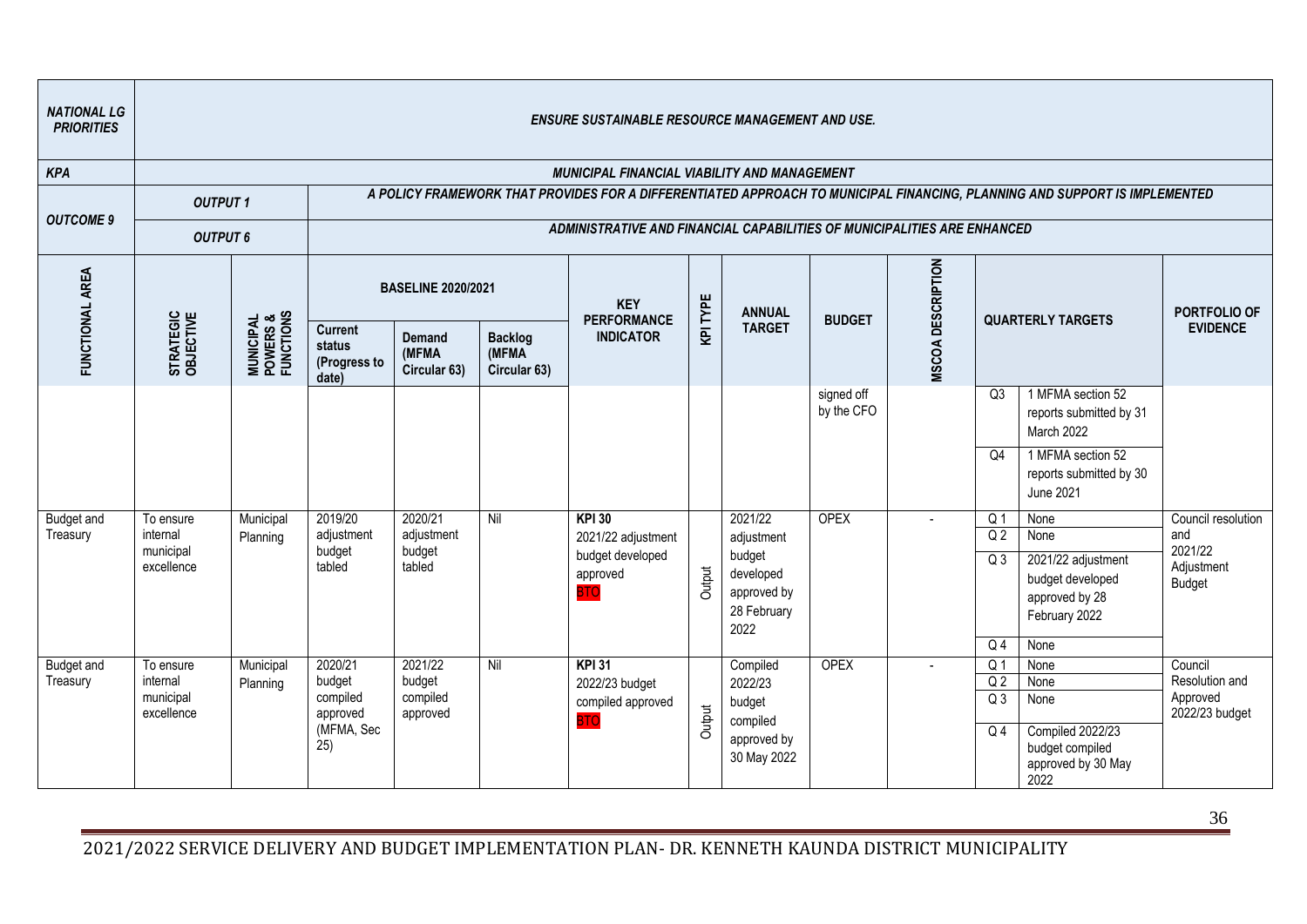| <b>NATIONAL LG</b><br><b>PRIORITIES</b> |                                                  |                                                 |                                                                                                      |                                                                                               |                                          | <b>ENSURE SUSTAINABLE RESOURCE MANAGEMENT AND USE.</b>                                                                                                                           |          |                                                                                                                                                                                                                 |               |                   |                      |                                                                                                                                                                                                                                                                                                                                                                                                        |                                         |
|-----------------------------------------|--------------------------------------------------|-------------------------------------------------|------------------------------------------------------------------------------------------------------|-----------------------------------------------------------------------------------------------|------------------------------------------|----------------------------------------------------------------------------------------------------------------------------------------------------------------------------------|----------|-----------------------------------------------------------------------------------------------------------------------------------------------------------------------------------------------------------------|---------------|-------------------|----------------------|--------------------------------------------------------------------------------------------------------------------------------------------------------------------------------------------------------------------------------------------------------------------------------------------------------------------------------------------------------------------------------------------------------|-----------------------------------------|
| <b>KPA</b>                              |                                                  |                                                 |                                                                                                      |                                                                                               |                                          | <b>MUNICIPAL FINANCIAL VIABILITY AND MANAGEMENT</b>                                                                                                                              |          |                                                                                                                                                                                                                 |               |                   |                      |                                                                                                                                                                                                                                                                                                                                                                                                        |                                         |
| <b>OUTCOME 9</b>                        | <b>OUTPUT1</b>                                   |                                                 |                                                                                                      |                                                                                               |                                          |                                                                                                                                                                                  |          |                                                                                                                                                                                                                 |               |                   |                      | A POLICY FRAMEWORK THAT PROVIDES FOR A DIFFERENTIATED APPROACH TO MUNICIPAL FINANCING, PLANNING AND SUPPORT IS IMPLEMENTED                                                                                                                                                                                                                                                                             |                                         |
|                                         | <b>OUTPUT 6</b>                                  |                                                 |                                                                                                      |                                                                                               |                                          | ADMINISTRATIVE AND FINANCIAL CAPABILITIES OF MUNICIPALITIES ARE ENHANCED                                                                                                         |          |                                                                                                                                                                                                                 |               |                   |                      |                                                                                                                                                                                                                                                                                                                                                                                                        |                                         |
| FUNCTIONAL AREA                         |                                                  |                                                 |                                                                                                      | <b>BASELINE 2020/2021</b>                                                                     |                                          | <b>KEY</b><br><b>PERFORMANCE</b>                                                                                                                                                 | KPI TYPE | <b>ANNUAL</b>                                                                                                                                                                                                   | <b>BUDGET</b> | MSCOA DESCRIPTION |                      | <b>QUARTERLY TARGETS</b>                                                                                                                                                                                                                                                                                                                                                                               | PORTFOLIO OF                            |
|                                         | STRATEGIC<br>OBJECTIVE                           | <b>MUNICIPAL<br/>POWERS &amp;<br/>FUNCTIONS</b> | <b>Current</b><br>status<br>(Progress to<br>date)                                                    | Demand<br>(MFMA<br>Circular 63)                                                               | <b>Backlog</b><br>(MFMA)<br>Circular 63) | <b>INDICATOR</b>                                                                                                                                                                 |          | <b>TARGET</b>                                                                                                                                                                                                   |               |                   |                      |                                                                                                                                                                                                                                                                                                                                                                                                        | <b>EVIDENCE</b>                         |
| <b>Budget and</b><br>Treasury           | To ensure<br>internal<br>municipal<br>excellence | Municipal<br>Planning                           | Acceptable<br>norm of<br>financial<br>viability as<br>expressed by<br>the ratios<br><b>June 2020</b> | Acceptable<br>norm of<br>financial<br>viability as<br>expressed by<br>the ratios<br>June 2021 | Nil                                      | <b>KPI 32</b><br>Financial viability as<br>expressed by the<br>ratios (debt<br>coverage ratio,<br>outstanding service<br>debtors to revenue.<br>Cost coverage age)<br><b>BTO</b> | Output   | Acceptable<br>norm of<br>financial<br>viability as<br>expressed by<br>the ratios<br>(debt<br>coverage<br>ratio,<br>outstanding<br>service<br>debtors to<br>revenue, Cost<br>coverage<br>age) by 30<br>June 2022 | <b>OPEX</b>   |                   | Q1<br>Q2<br>Q3<br>Q4 | None<br>Acceptable norm of<br>financial viability as<br>expressed by the ratios<br>(debt coverage ratio,<br>outstanding service<br>debtors to revenue, Cost<br>coverage age) by 31<br>December 2021<br>None<br>Acceptable norm of<br>financial viability as<br>expressed by the ratios<br>(debt coverage ratio,<br>outstanding service<br>debtors to revenue, Cost<br>coverage age) by 30<br>June 2022 | financial<br>viability ratios<br>report |
| <b>Budget and</b><br>treasury           | To ensure<br>internal<br>municipal<br>excellence | Municipal<br>Planning                           | 4 assets<br>verification<br>report<br>submitted                                                      | 2 assets<br>verification<br>report<br>submitted                                               | Nil                                      | <b>KPI 33</b><br>Number of assets<br>verification report<br>submitted<br><b>BTC</b>                                                                                              | Output   | 2 assets<br>verification<br>report                                                                                                                                                                              | <b>OPEX</b>   |                   | Q1<br>Q2<br>Q3       | None<br>1 assets verification<br>report submitted by 31<br>December 2021<br>None                                                                                                                                                                                                                                                                                                                       | Assets verification<br>reports          |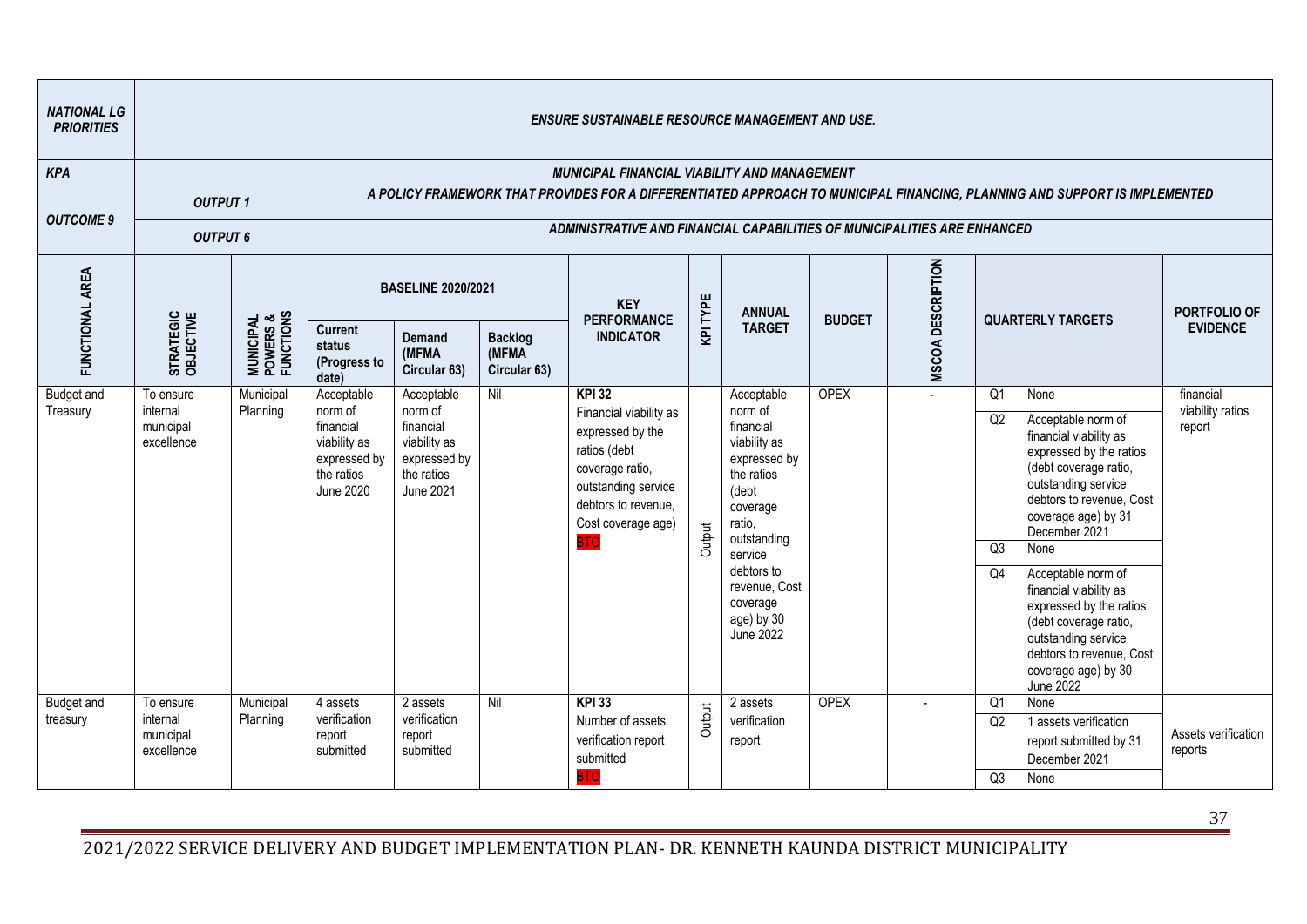| <b>NATIONAL LG</b><br><b>PRIORITIES</b> |                                      |                                                 |                                                   |                                                                                                                                                                                                                                      |                       | <b>ENSURE SUSTAINABLE RESOURCE MANAGEMENT AND USE.</b>                           |        |                                                                    |             |                |    |                                                                                                                            |                                      |  |
|-----------------------------------------|--------------------------------------|-------------------------------------------------|---------------------------------------------------|--------------------------------------------------------------------------------------------------------------------------------------------------------------------------------------------------------------------------------------|-----------------------|----------------------------------------------------------------------------------|--------|--------------------------------------------------------------------|-------------|----------------|----|----------------------------------------------------------------------------------------------------------------------------|--------------------------------------|--|
| <b>KPA</b>                              |                                      |                                                 |                                                   |                                                                                                                                                                                                                                      |                       | <b>MUNICIPAL FINANCIAL VIABILITY AND MANAGEMENT</b>                              |        |                                                                    |             |                |    |                                                                                                                            |                                      |  |
| <b>OUTCOME 9</b>                        | <b>OUTPUT1</b>                       |                                                 |                                                   |                                                                                                                                                                                                                                      |                       | ADMINISTRATIVE AND FINANCIAL CAPABILITIES OF MUNICIPALITIES ARE ENHANCED         |        |                                                                    |             |                |    | A POLICY FRAMEWORK THAT PROVIDES FOR A DIFFERENTIATED APPROACH TO MUNICIPAL FINANCING, PLANNING AND SUPPORT IS IMPLEMENTED |                                      |  |
|                                         | <b>OUTPUT 6</b>                      |                                                 |                                                   |                                                                                                                                                                                                                                      |                       |                                                                                  |        |                                                                    |             |                |    |                                                                                                                            |                                      |  |
| FUNCTIONAL AREA                         |                                      |                                                 |                                                   | MSCOA DESCRIPTION<br><b>BASELINE 2020/2021</b><br>KPI TYPE<br><b>KEY</b><br><b>ANNUAL</b><br><b>PERFORMANCE</b><br><b>BUDGET</b><br><b>QUARTERLY TARGETS</b><br><b>TARGET</b><br><b>INDICATOR</b><br><b>Demand</b><br><b>Backlog</b> |                       |                                                                                  |        |                                                                    |             |                |    |                                                                                                                            |                                      |  |
|                                         | STRATEGIC<br>OBJECTIVE               | <b>MUNICIPAL<br/>POWERS &amp;<br/>FUNCTIONS</b> | <b>Current</b><br>status<br>(Progress to<br>date) | (MFMA<br>Circular 63)                                                                                                                                                                                                                | (MFMA<br>Circular 63) |                                                                                  |        |                                                                    |             |                |    |                                                                                                                            | <b>EVIDENCE</b>                      |  |
|                                         |                                      |                                                 |                                                   |                                                                                                                                                                                                                                      |                       |                                                                                  |        | submitted by<br>30 June 2022                                       |             |                | Q4 | 1 assets verification<br>report submitted by 30<br><b>June 2022</b>                                                        |                                      |  |
| <b>Budget and</b><br>Treasury           | To ensure<br>municipal<br>excellence | Municipal<br>Planning                           | 2018/19<br>Contract<br>registers<br>updated       | 2019/20<br>Contract<br>registers<br>updated                                                                                                                                                                                          | Nil                   | <b>KPI 34</b><br>Number of updated<br>Contract registers<br>submitted to Council |        | $\overline{4}$<br>updated<br>Contract<br>registers<br>submitted to | <b>OPEX</b> | $\overline{a}$ | Q1 | 1 updated Contract<br>registers submitted to<br>Council by 30<br>September 2021                                            | <b>Updated Contract</b><br>registers |  |
|                                         |                                      |                                                 |                                                   |                                                                                                                                                                                                                                      |                       | <b>BTO</b>                                                                       | Output | Council by 30<br><b>June 2022</b>                                  |             |                | Q2 | 1 updated Contract<br>registers submitted to<br>Council by 31 December<br>2021                                             |                                      |  |
|                                         |                                      |                                                 |                                                   |                                                                                                                                                                                                                                      |                       |                                                                                  |        |                                                                    |             |                | Q3 | 1 updated Contract<br>registers submitted to<br>Council by 31 March<br>2022                                                |                                      |  |
|                                         |                                      |                                                 |                                                   |                                                                                                                                                                                                                                      |                       |                                                                                  |        |                                                                    |             |                | Q4 | 1 updated Contract<br>registers submitted to<br>Council by 30 June 2022                                                    |                                      |  |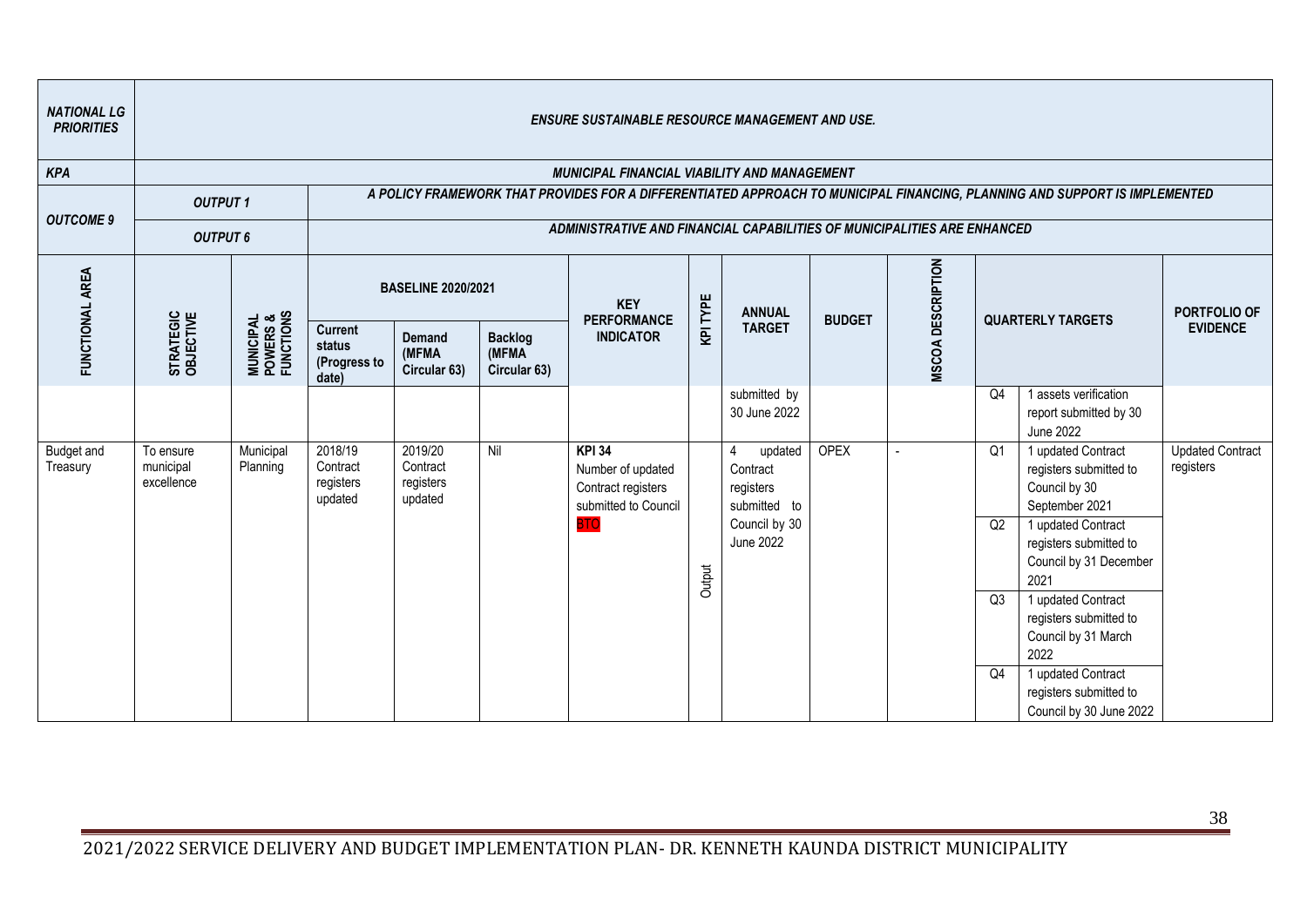# <span id="page-39-0"></span>**KPA 5: GOOD GOVERNANCE AND PUBLIC PATICIPATION**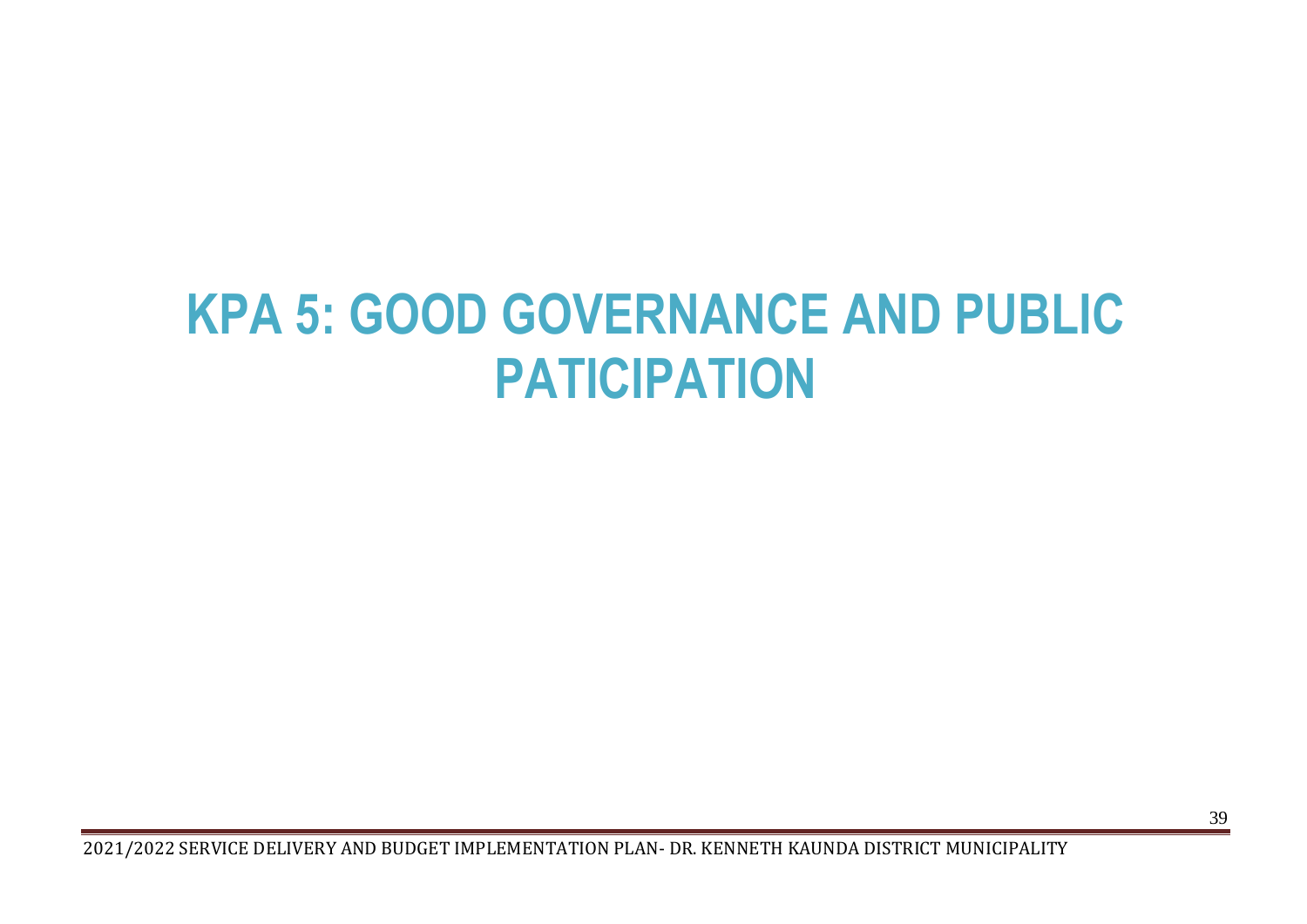#### **7.5 KPA 5: GOOD GOVERNANCE AND PUBLIC PARTICIPATION**

**Municipal Manager's Office: Internal Audit, Corporate Communications, Strategic Planning, Performance Management System, MISS- Municipal Information Security Standards, Speakers Office and Executive Mayor's Office**

| <b>NATIONAL</b><br>LG                |                                                  |                                                 |                                                                  |                                                                 |                                                   | BUILD A DEVLOPMENTAL STATE, IMPROVE PUBLIC SERVICE AND STRENGTHEN DEMOCRATIC INSTITUTION |          |                                                              |               |                             |                          |                                                                                                                     |                                                                                 |
|--------------------------------------|--------------------------------------------------|-------------------------------------------------|------------------------------------------------------------------|-----------------------------------------------------------------|---------------------------------------------------|------------------------------------------------------------------------------------------|----------|--------------------------------------------------------------|---------------|-----------------------------|--------------------------|---------------------------------------------------------------------------------------------------------------------|---------------------------------------------------------------------------------|
| <b>PRIORITIES</b>                    |                                                  |                                                 |                                                                  |                                                                 |                                                   | <b>ENSURE SUSTAINABLE RESOURCE MANAGEMENT AND USE</b>                                    |          |                                                              |               |                             |                          |                                                                                                                     |                                                                                 |
| KPA <sub>2</sub>                     |                                                  |                                                 |                                                                  |                                                                 |                                                   |                                                                                          |          | TO PROMOTE GOOD GOVERNANCE                                   |               |                             |                          |                                                                                                                     |                                                                                 |
| <b>OUTCOME</b><br>9                  |                                                  |                                                 |                                                                  |                                                                 |                                                   | <b>OUTPUT 5: TO STRENGTHEN PARTICIPATORY GOVERNANCE</b>                                  |          |                                                              |               |                             |                          |                                                                                                                     |                                                                                 |
|                                      |                                                  |                                                 |                                                                  | <b>BASELINE</b><br>2020/2021                                    |                                                   | <b>KEY</b>                                                                               |          |                                                              |               |                             |                          |                                                                                                                     | <b>PORTFOLIO</b>                                                                |
| FUNCTIONAL<br>AREA                   | STRATEGIC<br>OBJECTIVE                           | <b>MUNICIPAL<br/>POWERS &amp;<br/>FUNCTIONS</b> | <b>Current</b><br>status<br>(Progress to<br>date)                | <b>Demand</b><br>(MFMA<br>Circular 63)                          | <b>Backlog</b><br>(MFMA<br><b>Circular</b><br>63) | <b>PERFORMANCE</b><br><b>INDICATOR</b>                                                   | KPI TYPE | <b>ANNUAL</b><br><b>TARGET</b>                               | <b>BUDGET</b> | <b>MSCOA</b><br>DESCRIPTION |                          | <b>QUARTERLY TARGETS</b>                                                                                            | <b>OF</b><br><b>EVIDENCE</b>                                                    |
| <b>Budget and</b><br><b>Treasury</b> | To ensure<br>internal                            | Municipa                                        | Nil                                                              | 2022/23 (8)<br>budget                                           | Nil                                               | <b>KPI 35</b><br>Number of budget                                                        |          | $(8)$ 2022/23<br><b>Budget</b>                               | <b>OPEX</b>   |                             | Q                        | None                                                                                                                | Council<br><b>Resolutions</b>                                                   |
|                                      | municipal                                        | Planning                                        |                                                                  | related                                                         |                                                   | related policies                                                                         |          | related                                                      |               |                             | Q                        | None                                                                                                                | and                                                                             |
|                                      | excellence                                       |                                                 |                                                                  | policies<br>developed<br>and                                    |                                                   | workshopped<br>adopted                                                                   | Output   | policies<br>workshopped<br>adopted by                        |               |                             | $\overline{2}$<br>Q<br>3 | None                                                                                                                | budget<br>related<br>policies                                                   |
|                                      |                                                  |                                                 |                                                                  | reviewed                                                        |                                                   | <b>BTO</b>                                                                               |          | 30 May 2022                                                  |               |                             | Q<br>$\overline{4}$      | (8) 2022/23 Budget<br>related policies<br>workshopped adopted by<br>30 May 2022                                     |                                                                                 |
| Internal<br>Audit                    | To ensure<br>internal<br>municipal<br>excellence | Municipa<br>Planning                            | 2 approved<br>strategic risk<br>based Audit<br>Plans<br>(DRKKDM- | 2 approved<br>risk based<br>strategic<br>audit plans<br>for the | Nil                                               | <b>KPI 36</b><br>Number of<br>approved risk-<br>based audit plans                        |          | 2 approved<br>risk-based<br>audit plans for<br>the shared IA | <b>OPEX</b>   |                             | Q <sub>1</sub>           | 2 approved risk-based<br>audit plans for the shared<br>IA service developed by<br>31 July 2021 (District &<br>MHLM) | 2 Approved<br><b>Risk Based</b><br><b>Audit Plans</b><br>(District &<br>MHLM)   |
|                                      |                                                  |                                                 | 2020/21)                                                         | shared IA                                                       |                                                   | for the shared IA<br>service developed                                                   | Output   | service<br>developed by                                      |               |                             | Q2                       | None                                                                                                                | Minutes of                                                                      |
|                                      |                                                  |                                                 |                                                                  | service                                                         |                                                   | IA                                                                                       |          | 31 July 2021<br>(District &<br>MHLM)                         |               |                             | Q3<br>Q <sub>4</sub>     | None<br>None                                                                                                        | the Audit<br>Committee<br>Management<br>Minutes/<br>Email<br>Corresponde<br>nce |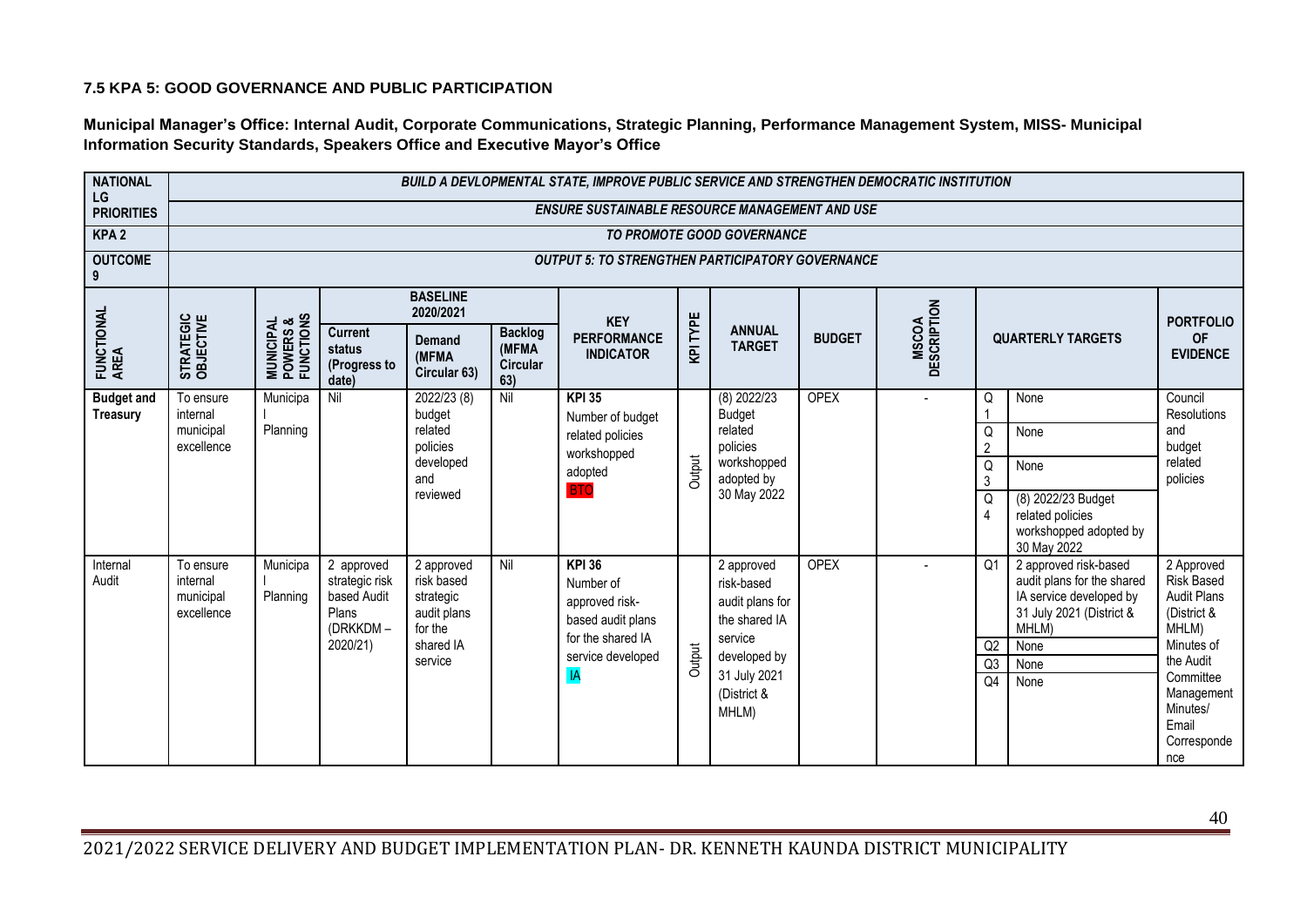| <b>NATIONAL</b><br>LG                      |                                                                                                      |                                                 |                                                        |                                                             |                                                        | BUILD A DEVLOPMENTAL STATE, IMPROVE PUBLIC SERVICE AND STRENGTHEN DEMOCRATIC INSTITUTION                                                                                                    |                  |                                                                                                                                                                            |                            |                             |                                                          |                                                                                                                                                                                                                                                                                                                                                                |                                                                                            |
|--------------------------------------------|------------------------------------------------------------------------------------------------------|-------------------------------------------------|--------------------------------------------------------|-------------------------------------------------------------|--------------------------------------------------------|---------------------------------------------------------------------------------------------------------------------------------------------------------------------------------------------|------------------|----------------------------------------------------------------------------------------------------------------------------------------------------------------------------|----------------------------|-----------------------------|----------------------------------------------------------|----------------------------------------------------------------------------------------------------------------------------------------------------------------------------------------------------------------------------------------------------------------------------------------------------------------------------------------------------------------|--------------------------------------------------------------------------------------------|
| <b>PRIORITIES</b>                          |                                                                                                      |                                                 |                                                        |                                                             |                                                        | <b>ENSURE SUSTAINABLE RESOURCE MANAGEMENT AND USE</b>                                                                                                                                       |                  |                                                                                                                                                                            |                            |                             |                                                          |                                                                                                                                                                                                                                                                                                                                                                |                                                                                            |
| KPA <sub>2</sub>                           |                                                                                                      |                                                 |                                                        |                                                             |                                                        |                                                                                                                                                                                             |                  | TO PROMOTE GOOD GOVERNANCE                                                                                                                                                 |                            |                             |                                                          |                                                                                                                                                                                                                                                                                                                                                                |                                                                                            |
| <b>OUTCOME</b><br>9                        |                                                                                                      |                                                 |                                                        |                                                             |                                                        | <b>OUTPUT 5: TO STRENGTHEN PARTICIPATORY GOVERNANCE</b>                                                                                                                                     |                  |                                                                                                                                                                            |                            |                             |                                                          |                                                                                                                                                                                                                                                                                                                                                                |                                                                                            |
|                                            |                                                                                                      |                                                 |                                                        | <b>BASELINE</b><br>2020/2021                                |                                                        | <b>KEY</b>                                                                                                                                                                                  |                  |                                                                                                                                                                            |                            |                             |                                                          |                                                                                                                                                                                                                                                                                                                                                                | <b>PORTFOLIO</b>                                                                           |
| FUNCTIONAL<br>AREA                         | STRATEGIC<br>OBJECTIVE                                                                               | <b>MUNICIPAL<br/>POWERS &amp;<br/>FUNCTIONS</b> | <b>Current</b><br>status<br>(Progress to<br>date)      | Demand<br>(MFMA<br>Circular 63)                             | <b>Backlog</b><br>(MFMA<br><b>Circular</b><br>63)      | <b>PERFORMANCE</b><br><b>INDICATOR</b>                                                                                                                                                      | KPITYPE          | <b>ANNUAL</b><br><b>TARGET</b>                                                                                                                                             | <b>BUDGET</b>              | <b>MSCOA</b><br>DESCRIPTION |                                                          | <b>QUARTERLY TARGETS</b>                                                                                                                                                                                                                                                                                                                                       | <b>OF</b><br><b>EVIDENCE</b>                                                               |
| Internal<br>Audit<br>Strategic<br>Planning | To ensure<br>internal<br>municipal<br>excellence<br>To ensure<br>internal<br>municipal<br>excellence | Municipa<br>Planning<br>Municipa<br>Planning    | Nil<br>2019/20 Risk<br>Assessment                      | Combined<br>assurance<br>plan<br>2020/21 Risk<br>Assessment | Nil<br>Nil                                             | <b>KPI 37</b><br>Combined<br>assurance plan<br>developed and<br>approved<br><b>KPI 38</b><br>Number of Strategic<br><b>Risk Assessment</b><br>conducted for<br><b>DRKKDM</b><br><b>RISK</b> | Output<br>Output | Combined<br>assurance<br>plan<br>developed<br>and approved<br>by 31<br>December<br>2021<br>1 Strategic<br>Risk<br>Assessment<br>conducted for<br>DRKKDM by<br>30 June 2022 | <b>OPEX</b><br><b>OPEX</b> | $\sim$                      | O <sub>1</sub><br>Q2<br>Q3<br>Q4<br>Q1<br>Q2<br>Q3<br>Q4 | Combined assurance<br>Framework developed<br>and approved<br>by 30 September 2021<br>Combined assurance plan<br>developed and approved<br>by 31 December 2021<br>None<br>None<br>1 Strategic Risk<br>Assessment conducted<br>for (2021/22) DRKDM by<br>30 September 2021<br>None<br>None<br>1 Strategic Risk<br>Assessment conducted<br>(2022/23) for DRKDM by | -Combined<br>Assurance<br>Framework<br>-Combined<br>Assurance<br>Plan<br>Risk<br>Registers |
| Communicati<br>ons                         | To ensure<br>internal<br>municipal<br>excellence                                                     | Municipa<br>Planning                            | Approved of<br>reviewed<br>Communicati<br>ons Strategy | Approval of<br>reviewed<br>Communicati<br>ons Strategy      | Approved<br>reviewed<br>Communi<br>cations<br>Strategy | <b>KPI 39</b><br>Number of reviewed<br>Communication<br>Strategy adopted                                                                                                                    | Output           | 1 reviewed<br>Communicati<br>ons Strategy<br>adopted by<br>31 March<br>2022                                                                                                | <b>OPEX</b>                |                             | Q1<br>Q2<br>Q3<br>Q4                                     | 30 June 2022<br>None<br>None<br>1 reviewed<br><b>Communication Strategy</b><br>adopted by 31 March<br>2022<br>None                                                                                                                                                                                                                                             | Council<br>resolution<br>and<br>approved<br>Communic<br>ations<br>Strategy                 |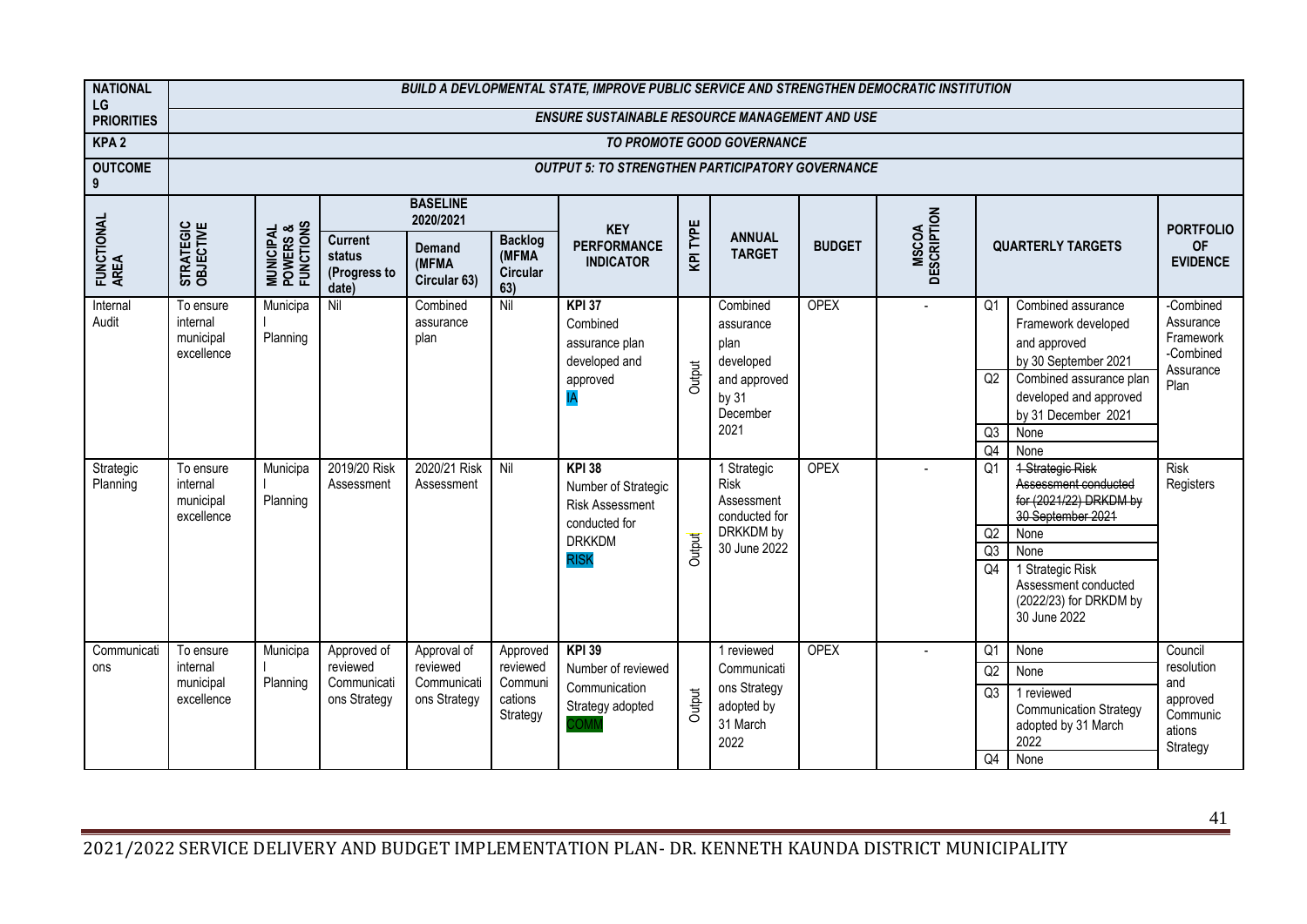| <b>NATIONAL</b><br>LG |                                    |                                                 |                                                   |                                        |                                                   | BUILD A DEVLOPMENTAL STATE, IMPROVE PUBLIC SERVICE AND STRENGTHEN DEMOCRATIC INSTITUTION |           |                                           |               |                             |                 |                                                          |                              |
|-----------------------|------------------------------------|-------------------------------------------------|---------------------------------------------------|----------------------------------------|---------------------------------------------------|------------------------------------------------------------------------------------------|-----------|-------------------------------------------|---------------|-----------------------------|-----------------|----------------------------------------------------------|------------------------------|
| <b>PRIORITIES</b>     |                                    |                                                 |                                                   |                                        |                                                   | <b>ENSURE SUSTAINABLE RESOURCE MANAGEMENT AND USE</b>                                    |           |                                           |               |                             |                 |                                                          |                              |
| KPA <sub>2</sub>      |                                    |                                                 |                                                   |                                        |                                                   |                                                                                          |           | TO PROMOTE GOOD GOVERNANCE                |               |                             |                 |                                                          |                              |
| <b>OUTCOME</b><br>9   |                                    |                                                 |                                                   |                                        |                                                   | <b>OUTPUT 5: TO STRENGTHEN PARTICIPATORY GOVERNANCE</b>                                  |           |                                           |               |                             |                 |                                                          |                              |
|                       |                                    |                                                 |                                                   | <b>BASELINE</b><br>2020/2021           |                                                   | <b>KEY</b>                                                                               |           |                                           |               |                             |                 |                                                          | <b>PORTFOLIO</b>             |
| FUNCTIONAL<br>AREA    | STRATEGIC<br>OBJECTIVE             | <b>MUNICIPAL<br/>POWERS &amp;<br/>FUNCTIONS</b> | <b>Current</b><br>status<br>(Progress to<br>date) | Demand<br>(MFMA<br>Circular 63)        | <b>Backlog</b><br>(MFMA<br><b>Circular</b><br>63) | <b>PERFORMANCE</b><br><b>INDICATOR</b>                                                   | KPITYPE   | <b>ANNUAL</b><br><b>TARGET</b>            | <b>BUDGET</b> | <b>MSCOA</b><br>DESCRIPTION |                 | <b>QUARTERLY TARGETS</b>                                 | <b>OF</b><br><b>EVIDENCE</b> |
| Communicati<br>ons    | To ensure<br>internal<br>municipal | Municipa<br>Planning                            | 3 of<br><b>Newsletters</b><br>produced in         | 4 of<br><b>Newsletters</b><br>produced | $\overline{N}$                                    | $KPI$ 40<br>Number of District<br><b>Newsletters</b>                                     |           | 4 of<br><b>Newsletters</b><br>produced by | R300 000      | 32052300150F<br>LMRCZZWD    | Q <sub>1</sub>  | 1 of Newsletters produced<br>by end 30 September<br>2021 | Newsletters                  |
|                       | excellence                         |                                                 | 2020/21                                           |                                        |                                                   | produced                                                                                 | Output    | end 30 June<br>2022                       |               |                             | Q2              | 1 of Newsletters produced<br>by end 31 December<br>2021  |                              |
|                       |                                    |                                                 |                                                   |                                        |                                                   |                                                                                          |           |                                           |               |                             | Q <sub>3</sub>  | 1 of Newsletters produced<br>by end 31 March 2022        |                              |
|                       |                                    |                                                 |                                                   |                                        |                                                   |                                                                                          |           |                                           |               |                             | $\overline{Q4}$ | 1 of Newsletters produced<br>by end 30 June 2022         |                              |
| Strategic<br>Planning | To ensure<br>internal              | Municipa                                        | Nil                                               | 1 IDP<br>Representati                  | Nil                                               | <b>KPI 41</b><br>Number of IDP                                                           |           | 1 IDP<br>Representativ                    | <b>OPEX</b>   |                             | Q1<br>Q2        | None<br>None                                             | Report on<br>IDP             |
|                       | municipal                          | Planning                                        |                                                   | ve Forum                               |                                                   | Representative                                                                           |           | e Forum                                   |               |                             | Q3              | None                                                     | Representa                   |
|                       | excellence                         |                                                 |                                                   | Meeting                                |                                                   | Forum Meetings                                                                           | Activity  | Meeting<br>conducted by                   |               |                             | Q <sub>4</sub>  | 1 IDP Representative                                     | tive Forum                   |
|                       |                                    |                                                 |                                                   |                                        |                                                   | conducted                                                                                |           | 30 June<br>2022                           |               |                             |                 | Forum Meeting conducted<br>by 30 June 2022               | Advertisem<br>ents           |
| Strategic             | To ensure                          | Municipa                                        | 5-year plan                                       | 2022/23 IDP                            | Nil                                               | <b>KPI 42</b>                                                                            |           | 2022/23 IDP                               | <b>OPEX</b>   |                             | Q1              | None                                                     | Council                      |
| Planning              | internal<br>municipal              | Planning                                        | <b>IDP</b><br>Document for                        | reviewed<br>and                        |                                                   | Number of 2022/23<br><b>IDP</b> Amendments                                               |           | Amendments<br>adopted by                  |               |                             | Q2<br>Q3        | None<br>(1) 2022/23 IDP draft                            | Resolution<br>and            |
|                       | excellence                         |                                                 | approved                                          | amended                                |                                                   | adopted by Council<br><b>STRP</b>                                                        | Output    | Council by 30<br>June 2022                |               |                             |                 | amendments tabled by 31<br>March 2022                    | 2022/23<br><b>IDP</b>        |
|                       |                                    |                                                 |                                                   |                                        |                                                   |                                                                                          |           |                                           |               |                             | Q <sub>4</sub>  | (1) 2022/23 IDP<br>amendments adopted by<br>30 June 2022 | amendmen                     |
|                       | To ensure                          |                                                 | 2021/2022                                         |                                        | $\overline{N}$                                    | <b>KPI 43</b>                                                                            | $\vec{c}$ |                                           | <b>OPEX</b>   |                             | Q <sub>1</sub>  | None                                                     | Approved                     |
|                       | internal                           |                                                 | Top layer                                         |                                        |                                                   |                                                                                          |           |                                           |               |                             | Q2              | None                                                     | 2022/23                      |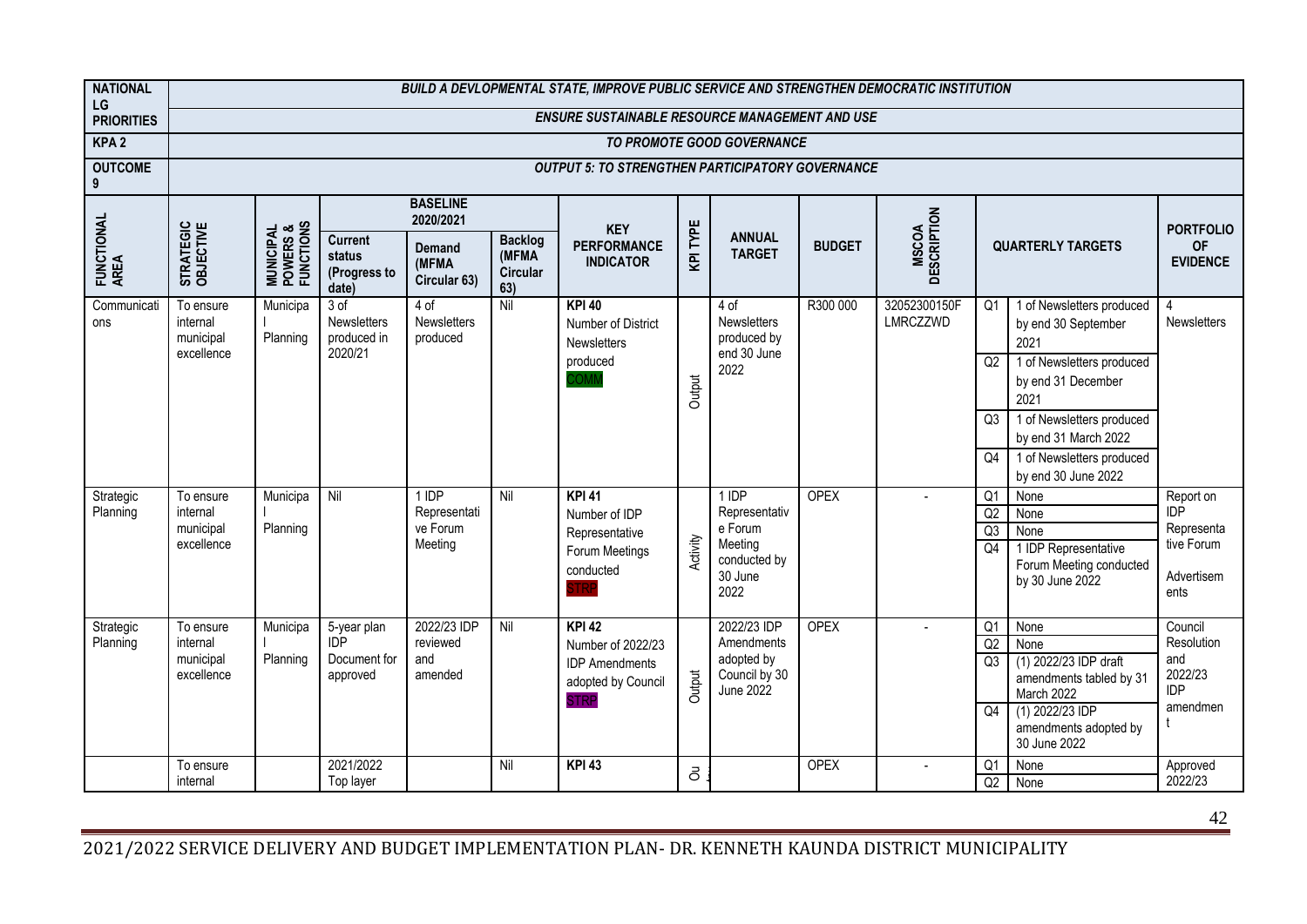| <b>NATIONAL</b>                      |                                                  |                                                 |                                                                                                         |                                                                                                         |                                            | BUILD A DEVLOPMENTAL STATE, IMPROVE PUBLIC SERVICE AND STRENGTHEN DEMOCRATIC INSTITUTION                                                    |                    |                                                                                                                         |               |                             |                                              |                                                                                                                              |                                                                                                             |
|--------------------------------------|--------------------------------------------------|-------------------------------------------------|---------------------------------------------------------------------------------------------------------|---------------------------------------------------------------------------------------------------------|--------------------------------------------|---------------------------------------------------------------------------------------------------------------------------------------------|--------------------|-------------------------------------------------------------------------------------------------------------------------|---------------|-----------------------------|----------------------------------------------|------------------------------------------------------------------------------------------------------------------------------|-------------------------------------------------------------------------------------------------------------|
| LG<br><b>PRIORITIES</b>              |                                                  |                                                 |                                                                                                         |                                                                                                         |                                            | <b>ENSURE SUSTAINABLE RESOURCE MANAGEMENT AND USE</b>                                                                                       |                    |                                                                                                                         |               |                             |                                              |                                                                                                                              |                                                                                                             |
| KPA <sub>2</sub>                     |                                                  |                                                 |                                                                                                         |                                                                                                         |                                            |                                                                                                                                             |                    | TO PROMOTE GOOD GOVERNANCE                                                                                              |               |                             |                                              |                                                                                                                              |                                                                                                             |
| <b>OUTCOME</b><br>9                  |                                                  |                                                 |                                                                                                         |                                                                                                         |                                            | <b>OUTPUT 5: TO STRENGTHEN PARTICIPATORY GOVERNANCE</b>                                                                                     |                    |                                                                                                                         |               |                             |                                              |                                                                                                                              |                                                                                                             |
|                                      |                                                  |                                                 |                                                                                                         | <b>BASELINE</b><br>2020/2021                                                                            |                                            | <b>KEY</b>                                                                                                                                  |                    |                                                                                                                         |               |                             |                                              |                                                                                                                              | <b>PORTFOLIO</b>                                                                                            |
| FUNCTIONAL<br>AREA                   | STRATEGIC<br>OBJECTIVE                           | <b>MUNICIPAL<br/>POWERS &amp;<br/>FUNCTIONS</b> | <b>Current</b><br>status<br>(Progress to<br>date)                                                       | <b>Demand</b><br>(MFMA<br>Circular 63)                                                                  | <b>Backlog</b><br>(MFMA<br>Circular<br>63) | <b>PERFORMANCE</b><br><b>INDICATOR</b>                                                                                                      | <b>KPITYPE</b>     | <b>ANNUAL</b><br><b>TARGET</b>                                                                                          | <b>BUDGET</b> | <b>MSCOA</b><br>DESCRIPTION |                                              | <b>QUARTERLY TARGETS</b>                                                                                                     | <b>OF</b><br><b>EVIDENCE</b>                                                                                |
| Performance<br>Management<br>Systems | municipal<br>excellence                          | Municipa<br>Planning                            | <b>SDBIP</b><br>approved                                                                                | 2022/2023<br>Top layer<br><b>SDBIP</b>                                                                  |                                            | Number of Top<br>layer SDBIP<br>approved by<br>Executive Mayor<br><b>PMS</b>                                                                |                    | 2022/23 Top<br>layer SDBIP<br>approved by<br>Executive<br>Mayor by 30<br><b>June 2022</b>                               |               |                             | Q <sub>3</sub><br>$\overline{04}$            | None<br>2022/23 Top layer SDBIP<br>approved by Executive<br>Mayor by 30 June 2022                                            | Top layer<br><b>SDBIP</b>                                                                                   |
| Performance<br>Management<br>System  | To ensure<br>internal<br>municipal<br>excellence | Municipa<br>planning                            | 2020/2021<br>Mid-Year<br>Term<br>Performance<br>Reports<br>compiled                                     | 2021/22 Mid-<br>Year<br>Performance<br>Assessment<br>Report                                             | Nil                                        | <b>KPI 44</b><br>Number of Mid-<br>Year Performance<br>Assessment<br>Report compiled<br><b>BTO</b> PMS                                      | Output             | 2021/22 Mid-<br>Year<br>Performance<br>Assessment<br>Report<br>compiled by<br>31 January<br>2022                        | <b>OPEX</b>   |                             | Q <sub>1</sub><br>Q2<br>Q3<br>Q <sub>4</sub> | None<br>None<br>2021/22 Mid-Year<br>Performance Assessment<br>Report compiled by 31<br>January 2022<br>None                  | Council<br>Resolution<br>and<br>2021/22<br>Mid-Year<br>Performanc<br>e<br>Assessmen<br>t Report<br>compiled |
| Performance<br>Management<br>Systems | To ensure<br>internal<br>municipal<br>excellence | Municipa<br>Planning                            | 2019/20<br>annual<br>performance<br>report and<br><b>AFS</b><br>submitted to<br><b>AGSA</b><br>compiled | 2020/21<br>annual<br>performance<br>report and<br><b>AFS</b><br>submitted to<br><b>AGSA</b><br>compiled | Nil                                        | $KPI$ 45<br>Timeous<br>submission of<br>2020/21 Annual<br>Performance<br>Report and AFS<br>submitted to Auditor<br>General<br><b>PMSBTO</b> | Output             | 2020/21<br>annual<br>performance<br>report and<br><b>AFS</b><br>submitted to<br>Auditor<br>General by 31<br>August 2021 | <b>OPEX</b>   |                             | Q <sub>1</sub><br>Q2<br>Q3<br>Q4             | 2020/21 Annual<br>Performance Report and<br>AFS submitted to Auditor<br>General by 31 August<br>2021<br>None<br>None<br>None | -AFS<br>-Annual<br>performanc<br>e report                                                                   |
| Speaker                              | To ensure<br>internal                            |                                                 |                                                                                                         | 6 council<br>meetings                                                                                   | Nil                                        | <b>KPI 46</b>                                                                                                                               | $rac{c}{\sqrt{2}}$ |                                                                                                                         | <b>OPEX</b>   |                             | Q <sub>1</sub>                               | 2 council meetings held<br>by 30 September 2021                                                                              | -Meeting<br>Notices                                                                                         |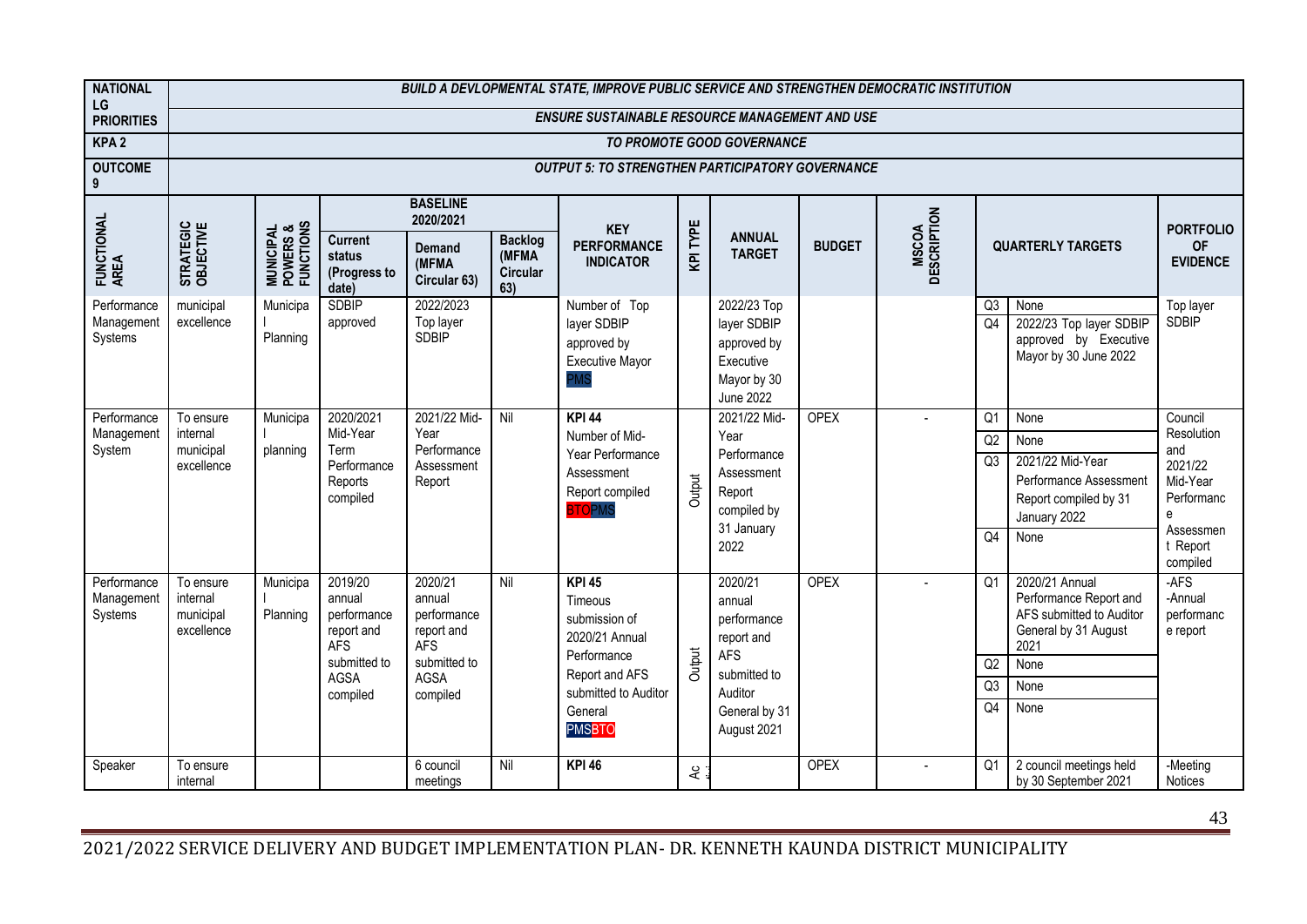| <b>NATIONAL</b><br>LG |                                                  |                                                 |                                                                                             |                                                                                                |                                                   | BUILD A DEVLOPMENTAL STATE, IMPROVE PUBLIC SERVICE AND STRENGTHEN DEMOCRATIC INSTITUTION         |          |                                                                                             |                                  |                                                                                              |                                              |                                                                                                         |                                              |
|-----------------------|--------------------------------------------------|-------------------------------------------------|---------------------------------------------------------------------------------------------|------------------------------------------------------------------------------------------------|---------------------------------------------------|--------------------------------------------------------------------------------------------------|----------|---------------------------------------------------------------------------------------------|----------------------------------|----------------------------------------------------------------------------------------------|----------------------------------------------|---------------------------------------------------------------------------------------------------------|----------------------------------------------|
| <b>PRIORITIES</b>     |                                                  |                                                 |                                                                                             |                                                                                                |                                                   | <b>ENSURE SUSTAINABLE RESOURCE MANAGEMENT AND USE</b>                                            |          |                                                                                             |                                  |                                                                                              |                                              |                                                                                                         |                                              |
| KPA <sub>2</sub>      |                                                  |                                                 |                                                                                             |                                                                                                |                                                   |                                                                                                  |          | TO PROMOTE GOOD GOVERNANCE                                                                  |                                  |                                                                                              |                                              |                                                                                                         |                                              |
| <b>OUTCOME</b><br>9   |                                                  |                                                 |                                                                                             |                                                                                                |                                                   | <b>OUTPUT 5: TO STRENGTHEN PARTICIPATORY GOVERNANCE</b>                                          |          |                                                                                             |                                  |                                                                                              |                                              |                                                                                                         |                                              |
|                       |                                                  |                                                 |                                                                                             | <b>BASELINE</b><br>2020/2021                                                                   |                                                   | <b>KEY</b>                                                                                       |          |                                                                                             |                                  |                                                                                              |                                              |                                                                                                         | <b>PORTFOLIO</b>                             |
| FUNCTIONAL<br>AREA    | STRATEGIC<br>OBJECTIVE                           | <b>MUNICIPAL<br/>POWERS &amp;<br/>FUNCTIONS</b> | <b>Current</b><br>status<br>(Progress to<br>date)                                           | <b>Demand</b><br>(MFMA<br>Circular 63)                                                         | <b>Backlog</b><br>(MFMA<br><b>Circular</b><br>63) | <b>PERFORMANCE</b><br><b>INDICATOR</b>                                                           | KPITYPE  | <b>ANNUAL</b><br><b>TARGET</b>                                                              | <b>BUDGET</b>                    | <b>MSCOA</b><br>DESCRIPTION                                                                  |                                              | <b>QUARTERLY TARGETS</b>                                                                                | <b>OF</b><br><b>EVIDENCE</b>                 |
|                       | municipal<br>excellence                          | Municipa                                        | 9 council<br>meetings                                                                       |                                                                                                |                                                   | Number of council<br>meetings                                                                    |          | 6 council<br>meetings                                                                       |                                  |                                                                                              | Q2                                           | 1 council meeting held by<br>31 December 2021                                                           | Attendance                                   |
|                       |                                                  | Planning                                        | coordinated                                                                                 |                                                                                                |                                                   | <b>SP</b>                                                                                        |          | coordinate by<br>30 June 2022                                                               |                                  |                                                                                              | Q <sub>3</sub>                               | 2 council meetings held<br>by 31 March 2022                                                             | Registers                                    |
|                       |                                                  |                                                 |                                                                                             |                                                                                                |                                                   |                                                                                                  |          |                                                                                             |                                  |                                                                                              | Q4                                           | 1 council meeting<br>held by 30 June 2022                                                               |                                              |
| Speaker               | To ensure<br>internal<br>municipal<br>excellence | Municipa<br>Planning                            | 2019/20<br>Municipal<br>oversight<br>report<br>submitted to<br>Council                      | 2020/21<br>Municipal<br>oversight<br>report<br>submitted to<br>Council                         | Nil                                               | <b>KPI 47</b><br>Number Municipal<br>oversight report<br>submitted to<br>Council<br><b>SP</b>    | Output   | 1 Municipal<br>oversight<br>report<br>submitted to<br>Council<br>by end 31<br>March 2022    | <b>OPEX</b>                      |                                                                                              | Q1<br>Q2<br>Q3<br>Q4                         | None<br>None<br>1 Municipal oversight<br>report submitted to<br>Council<br>by end 31 March 2022<br>None | Oversight<br>Report                          |
| Executive<br>Mayor    | To promote<br>socio-<br>economic<br>development  | None                                            | Celebrated<br>with elderly<br>during<br>Mandela Day<br>in Matlosana<br>recreational<br>Hall | 1 Mandela<br>Day<br>celebrations<br>held in<br>Maquassi<br>Hills<br>by 30<br>September<br>2021 | Nil                                               | <b>KPI 48</b><br>Number of Mandela<br>Day celebrations<br>held in Maquassi<br>Hills<br><b>EM</b> | Activity | 1 Mandela<br>Day<br>celebrations<br>held in<br>Maquassi<br>Hills by 30<br>September<br>2021 | R 100 000<br>R 20 000<br>R30 000 | R150 000<br>31052300140F<br>LP61ZZWD<br>31052305730<br>FLP61ZZWD<br>31052260600<br>FLP61ZZWD | Q <sub>1</sub><br>Q2<br>Q3<br>Q <sub>4</sub> | 1 Mandela Day<br>celebrations held in<br>Maquassi Hills by 30<br>September 2021<br>None<br>None<br>None | Report on<br>Mandela<br>Activity<br>Pictures |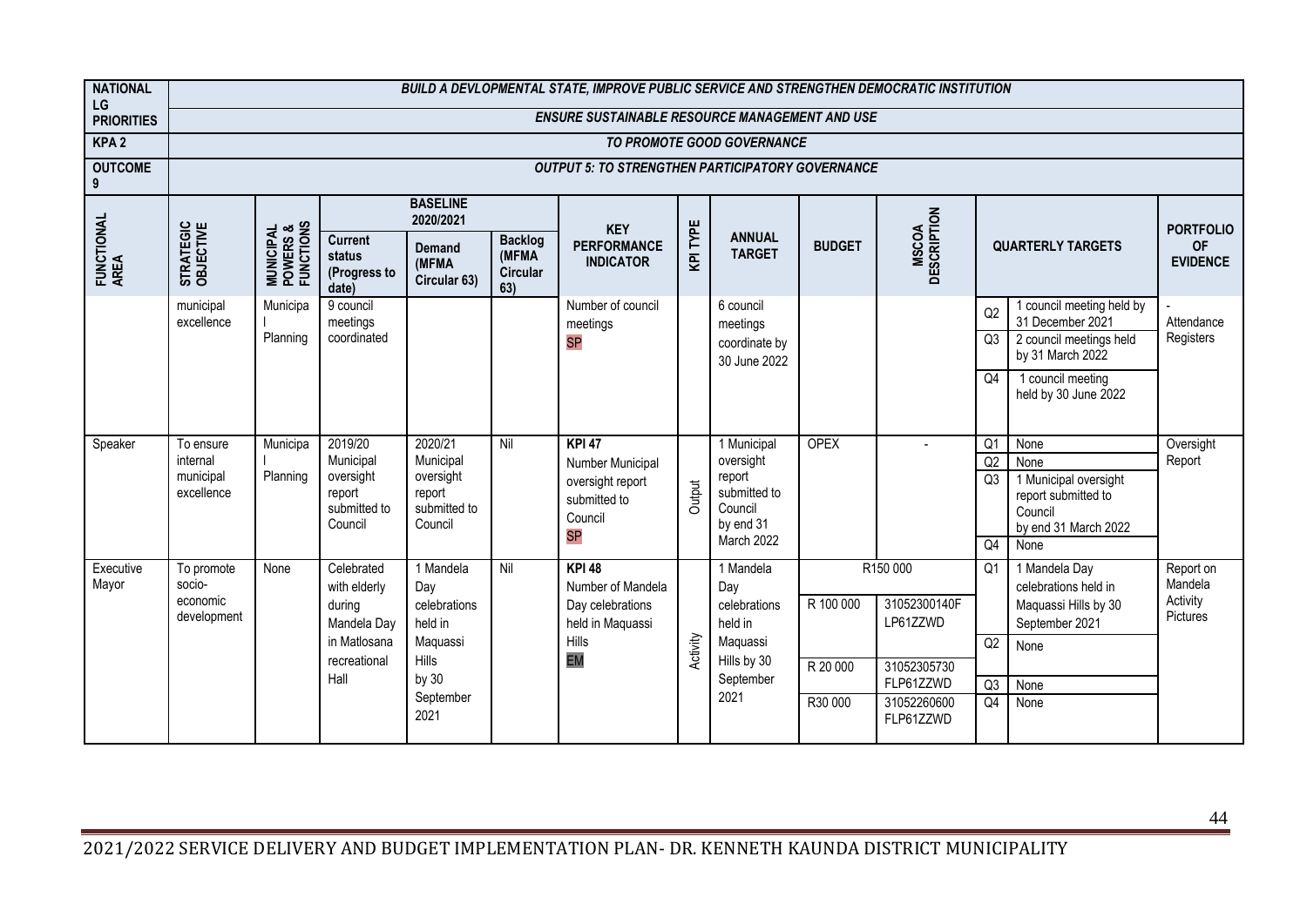| <b>NATIONAL</b><br>LG |                                                 |                                                 |                                                                                                                                                          |                                                                                                                                                             |                                            | BUILD A DEVLOPMENTAL STATE, IMPROVE PUBLIC SERVICE AND STRENGTHEN DEMOCRATIC INSTITUTION                                                                                                |             |                                                                                                                                                                                                                 |               |                             |                                              |                                                                                                                                                                                                                                                                                                                                                 |                                                                                          |
|-----------------------|-------------------------------------------------|-------------------------------------------------|----------------------------------------------------------------------------------------------------------------------------------------------------------|-------------------------------------------------------------------------------------------------------------------------------------------------------------|--------------------------------------------|-----------------------------------------------------------------------------------------------------------------------------------------------------------------------------------------|-------------|-----------------------------------------------------------------------------------------------------------------------------------------------------------------------------------------------------------------|---------------|-----------------------------|----------------------------------------------|-------------------------------------------------------------------------------------------------------------------------------------------------------------------------------------------------------------------------------------------------------------------------------------------------------------------------------------------------|------------------------------------------------------------------------------------------|
| <b>PRIORITIES</b>     |                                                 |                                                 |                                                                                                                                                          |                                                                                                                                                             |                                            | <b>ENSURE SUSTAINABLE RESOURCE MANAGEMENT AND USE</b>                                                                                                                                   |             |                                                                                                                                                                                                                 |               |                             |                                              |                                                                                                                                                                                                                                                                                                                                                 |                                                                                          |
| KPA <sub>2</sub>      |                                                 |                                                 |                                                                                                                                                          |                                                                                                                                                             |                                            |                                                                                                                                                                                         |             | TO PROMOTE GOOD GOVERNANCE                                                                                                                                                                                      |               |                             |                                              |                                                                                                                                                                                                                                                                                                                                                 |                                                                                          |
| <b>OUTCOME</b><br>9   |                                                 |                                                 |                                                                                                                                                          |                                                                                                                                                             |                                            | <b>OUTPUT 5: TO STRENGTHEN PARTICIPATORY GOVERNANCE</b>                                                                                                                                 |             |                                                                                                                                                                                                                 |               |                             |                                              |                                                                                                                                                                                                                                                                                                                                                 |                                                                                          |
|                       |                                                 |                                                 |                                                                                                                                                          | <b>BASELINE</b><br>2020/2021                                                                                                                                |                                            | <b>KEY</b>                                                                                                                                                                              |             |                                                                                                                                                                                                                 |               |                             |                                              |                                                                                                                                                                                                                                                                                                                                                 | <b>PORTFOLIO</b>                                                                         |
| FUNCTIONAL<br>AREA    | STRATEGIC<br>OBJECTIVE                          | <b>MUNICIPAL<br/>POWERS &amp;<br/>FUNCTIONS</b> | <b>Current</b><br>status<br>(Progress to<br>date)                                                                                                        | <b>Demand</b><br>(MFMA<br>Circular 63)                                                                                                                      | <b>Backlog</b><br>(MFMA<br>Circular<br>63) | <b>PERFORMANCE</b><br><b>INDICATOR</b>                                                                                                                                                  | KPITYPE     | <b>ANNUAL</b><br><b>TARGET</b>                                                                                                                                                                                  | <b>BUDGET</b> | <b>MSCOA</b><br>DESCRIPTION |                                              | <b>QUARTERLY TARGETS</b>                                                                                                                                                                                                                                                                                                                        | <b>OF</b><br><b>EVIDENCE</b>                                                             |
| Executive<br>Mayor    | To promote<br>socio-<br>economic<br>development | None                                            | 95% of<br>students<br>validated for<br>assistance<br>awarded with<br>financial<br>assistance in<br>Higher<br>learning<br>institutions by<br>30 June 2020 | 100% of<br>students<br>validated for<br>assistance<br>awarded with<br>financial<br>assistance in<br>Higher<br>learning<br>institutions<br>by 30June<br>2021 | Nil                                        | <b>KPI 49</b><br>% of students within<br>Dr. Kenneth<br>Kaunda District<br>validated for<br>assistance awarded<br>with financial<br>assistance in<br>Higher learning<br>institutions EM | Output      | 100% of<br>students<br>within Dr.<br>Kenneth<br>Kaunda<br><b>District</b><br>validated for<br>assistance<br>awarded with<br>financial<br>assistance in<br>Higher<br>learning<br>institutions by<br>30 June 2022 | R1 500 000    | 31052599400F<br>LP63ZZWD    | Q <sub>1</sub><br>Q2<br>Q3<br>Q <sub>4</sub> | Preparations for the<br>placement of an advert for<br>financial assistance in<br>Higher learning<br>institutions by 30<br>September 2021<br>None<br>None<br>100% of students within<br>Dr. Kenneth Kaunda<br>District validated for<br>assistance awarded with<br>financial assistance in<br>Higher learning<br>institutions by 30 June<br>2022 | Reports on<br>students<br>awarded<br>financial                                           |
| Executive<br>Mayor    | To promote<br>socio-<br>economic<br>development | None                                            | 7 Supported<br>students that<br>applied for<br>financial<br>assistance                                                                                   | Support of 6<br>educational<br>request                                                                                                                      | Nil                                        | <b>KPI 50</b><br>Number of<br>educational request<br>supported<br>EM                                                                                                                    | Output<br>Ō | 6 educational<br>request<br>supported by<br>31 March<br>2022                                                                                                                                                    | R100 000      | 31052549400F<br>LP36ZZWD    | Q1<br>Q2<br>Q <sub>3</sub><br>Q4             | None<br>3 Educational requests by<br>31 December 2021<br>3 educational request<br>supported by 31 March<br>2022<br>None                                                                                                                                                                                                                         | Report on<br>students<br>/institutions<br>offered<br>financial<br>assistance/<br>support |
|                       |                                                 | None                                            |                                                                                                                                                          |                                                                                                                                                             | Nil                                        |                                                                                                                                                                                         |             |                                                                                                                                                                                                                 |               |                             | Q <sub>1</sub>                               | None                                                                                                                                                                                                                                                                                                                                            |                                                                                          |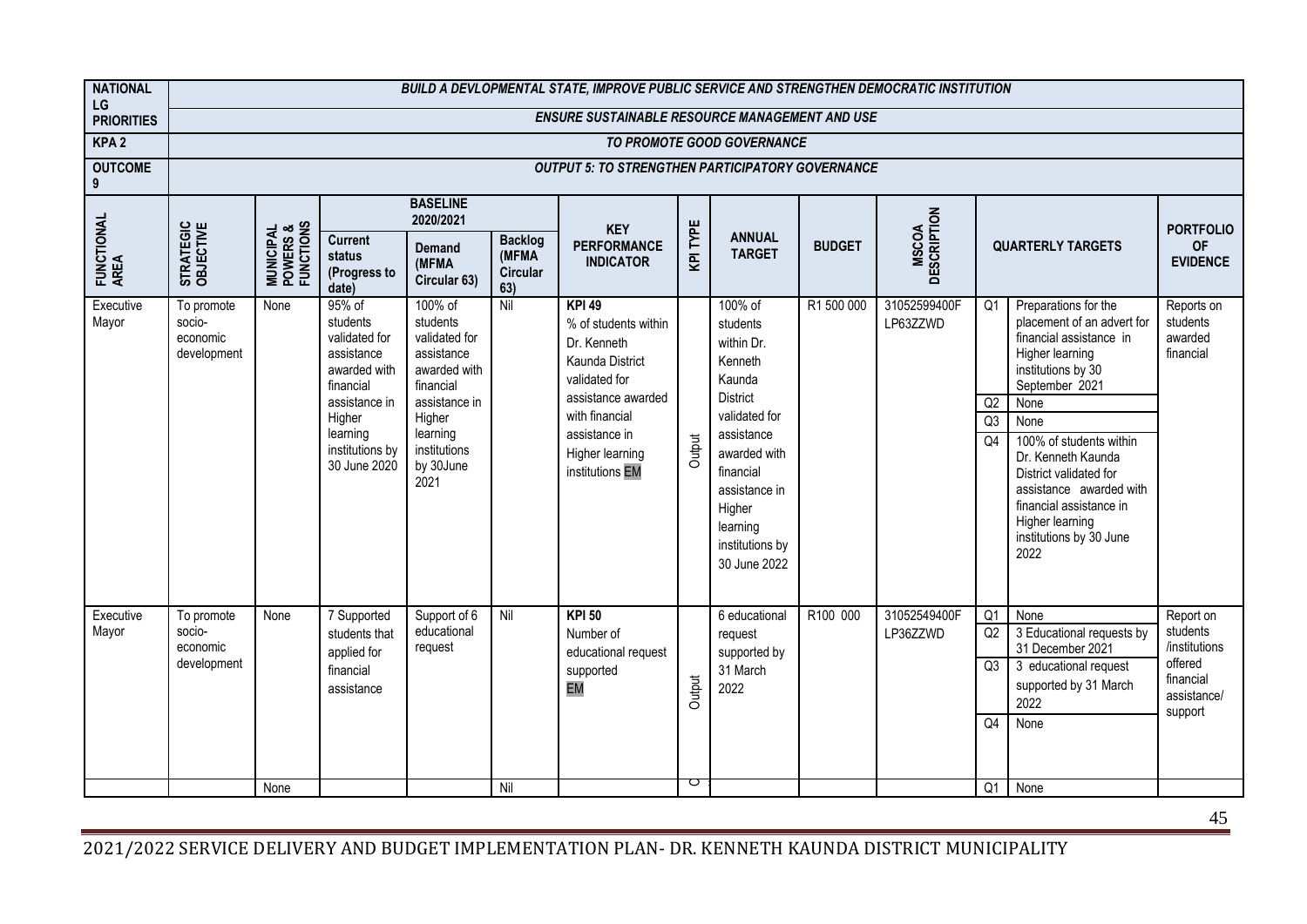| <b>NATIONAL</b><br>LG | BUILD A DEVLOPMENTAL STATE, IMPROVE PUBLIC SERVICE AND STRENGTHEN DEMOCRATIC INSTITUTION<br><b>ENSURE SUSTAINABLE RESOURCE MANAGEMENT AND USE</b> |                                                 |                                                   |                                                               |                                            |                                                                               |                |                                                            |                      |                                          |    |                                                                                                                                |                              |
|-----------------------|---------------------------------------------------------------------------------------------------------------------------------------------------|-------------------------------------------------|---------------------------------------------------|---------------------------------------------------------------|--------------------------------------------|-------------------------------------------------------------------------------|----------------|------------------------------------------------------------|----------------------|------------------------------------------|----|--------------------------------------------------------------------------------------------------------------------------------|------------------------------|
| <b>PRIORITIES</b>     |                                                                                                                                                   |                                                 |                                                   |                                                               |                                            |                                                                               |                |                                                            |                      |                                          |    |                                                                                                                                |                              |
| KPA <sub>2</sub>      |                                                                                                                                                   |                                                 |                                                   |                                                               |                                            |                                                                               |                | TO PROMOTE GOOD GOVERNANCE                                 |                      |                                          |    |                                                                                                                                |                              |
| <b>OUTCOME</b><br>9   |                                                                                                                                                   |                                                 |                                                   |                                                               |                                            | <b>OUTPUT 5: TO STRENGTHEN PARTICIPATORY GOVERNANCE</b>                       |                |                                                            |                      |                                          |    |                                                                                                                                |                              |
|                       |                                                                                                                                                   |                                                 |                                                   | <b>BASELINE</b><br>2020/2021                                  |                                            | <b>KEY</b>                                                                    |                |                                                            |                      |                                          |    |                                                                                                                                | <b>PORTFOLIO</b>             |
| FUNCTIONAL<br>AREA    | STRATEGIC<br>OBJECTIVE                                                                                                                            | <b>MUNICIPAL<br/>POWERS &amp;<br/>FUNCTIONS</b> | <b>Current</b><br>status<br>(Progress to<br>date) | Demand<br>(MFMA<br>Circular 63)                               | <b>Backlog</b><br>(MFMA<br>Circular<br>63) | <b>PERFORMANCE</b><br><b>INDICATOR</b>                                        | <b>KPITYPE</b> | <b>ANNUAL</b><br><b>TARGET</b>                             | <b>BUDGET</b>        | <b>MSCOA</b><br>DESCRIPTION              |    | <b>QUARTERLY TARGETS</b>                                                                                                       | <b>OF</b><br><b>EVIDENCE</b> |
| Executive<br>Mayor    | To promote<br>socio-<br>economic<br>development                                                                                                   |                                                 | 200 food<br>parcels<br>supplied to<br>distressed  | Supply of<br>200 food<br>parcels to<br>distressed<br>families |                                            | <b>KPI 51</b><br>Number of food<br>parcels supplied to<br>distressed families |                | 200 food<br>parcels<br>supplied to<br>distressed           | R200 000             | 31052699400F<br>LP69ZZWD                 | Q2 | 100 food parcels supplied<br>to distressed families<br>within Dr. Kenneth<br>Kaunda District identified<br>by 31 December 2021 | List of<br>Beneficiarie<br>s |
|                       |                                                                                                                                                   |                                                 | families<br>identified                            | identified                                                    |                                            | within Dr. Kenneth<br>Kaunda District                                         |                | families within<br>Dr. Kenneth                             |                      |                                          | Q3 | None                                                                                                                           |                              |
|                       |                                                                                                                                                   |                                                 |                                                   |                                                               |                                            | identified<br>EM                                                              |                | Kaunda<br><b>District</b><br>identified by<br>30 June 2022 |                      |                                          | Q4 | 100 food parcels supplied<br>to distressed families<br>within Dr. Kenneth<br>Kaunda District identified<br>by 30 June 2022     |                              |
| Executive<br>Mayor    | To promote<br>socio-                                                                                                                              | None                                            | 3 gender<br>workshops                             | Hold 3<br>Gender                                              | Nil                                        | <b>KPI 52</b><br>Number of Gender                                             |                | 3 Gender<br>activity                                       |                      | R 210 000                                | Q1 | 1 Gender activity program<br>within Dr. Kenneth                                                                                | Report on<br>Gender          |
|                       | economic<br>development                                                                                                                           |                                                 | held                                              | workshops                                                     |                                            | activity programs<br>held within Dr.<br>Kenneth Kaunda                        |                | programs<br>held within<br>Dr. Kenneth                     | R100 000<br>R 30 000 | 31052300140<br>FLP53ZZWD<br>31052260600F |    | Kaunda District held by<br>30 September 2021                                                                                   | workshops<br>held            |
|                       |                                                                                                                                                   |                                                 |                                                   |                                                               |                                            | <b>District</b><br>EM                                                         |                | Kaunda<br>District by 30                                   |                      | LP53ZZWD                                 | Q2 | None                                                                                                                           |                              |
|                       |                                                                                                                                                   |                                                 |                                                   |                                                               |                                            |                                                                               | Activity       | <b>June 2022</b>                                           | R60 000              | 31052301870F<br>LP53ZZWD                 |    |                                                                                                                                |                              |
|                       |                                                                                                                                                   |                                                 |                                                   |                                                               |                                            |                                                                               |                |                                                            | R20 000              | 31052305730F<br>LP53ZZWD                 | Q3 | 1 Gender activity                                                                                                              |                              |
|                       |                                                                                                                                                   |                                                 |                                                   |                                                               |                                            |                                                                               |                |                                                            |                      |                                          |    | programs within Dr.<br>Kenneth Kaunda District<br>held by 31 March 2022                                                        |                              |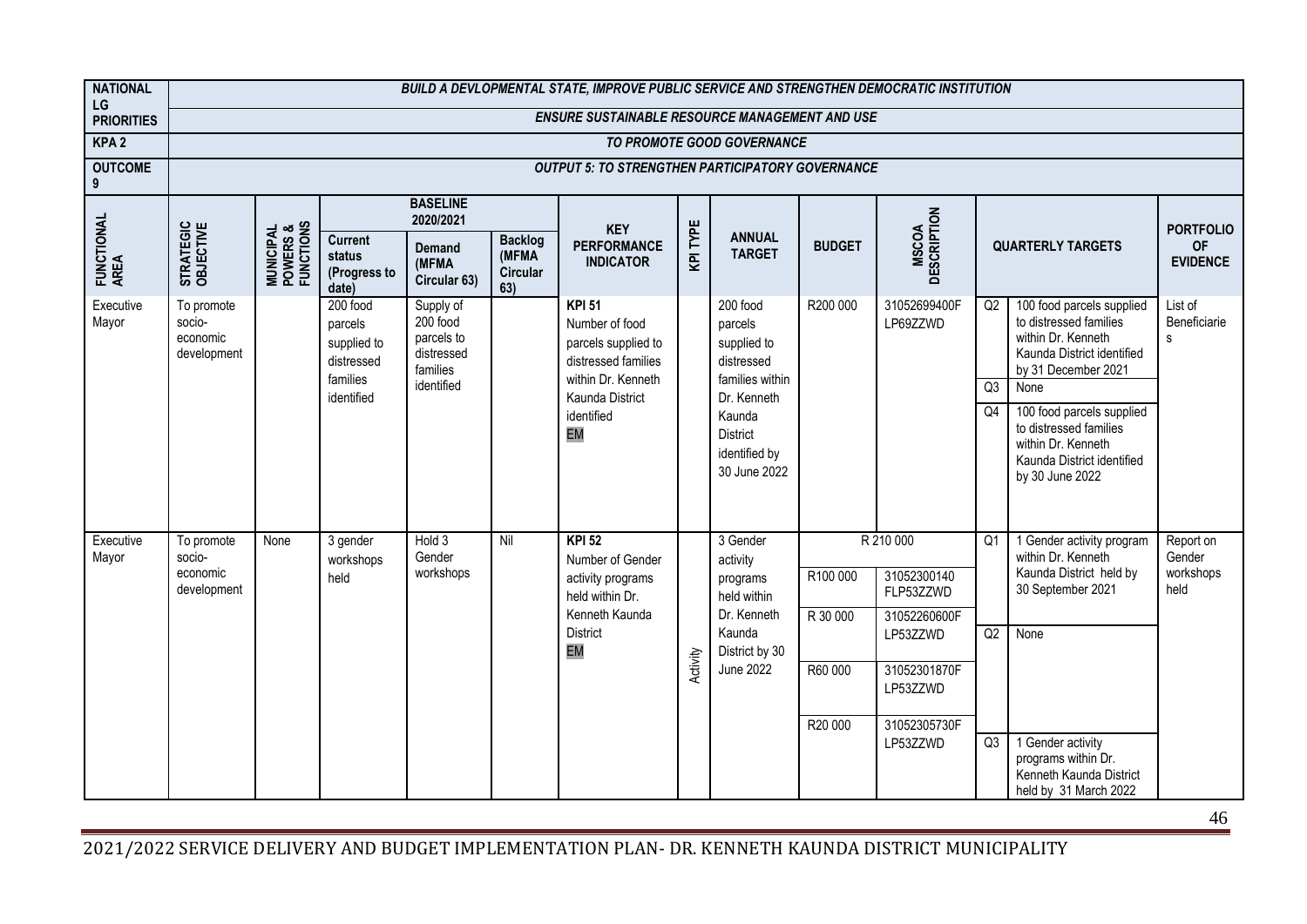| <b>NATIONAL</b><br>LG | BUILD A DEVLOPMENTAL STATE, IMPROVE PUBLIC SERVICE AND STRENGTHEN DEMOCRATIC INSTITUTION |                                                 |                                                   |                                        |                                                   |                                                         |           |                                        |               |                             |                 |                                                                                             |                              |
|-----------------------|------------------------------------------------------------------------------------------|-------------------------------------------------|---------------------------------------------------|----------------------------------------|---------------------------------------------------|---------------------------------------------------------|-----------|----------------------------------------|---------------|-----------------------------|-----------------|---------------------------------------------------------------------------------------------|------------------------------|
| <b>PRIORITIES</b>     |                                                                                          |                                                 |                                                   |                                        |                                                   | <b>ENSURE SUSTAINABLE RESOURCE MANAGEMENT AND USE</b>   |           |                                        |               |                             |                 |                                                                                             |                              |
| KPA <sub>2</sub>      |                                                                                          |                                                 |                                                   |                                        |                                                   |                                                         |           | TO PROMOTE GOOD GOVERNANCE             |               |                             |                 |                                                                                             |                              |
| <b>OUTCOME</b><br>9   |                                                                                          |                                                 |                                                   |                                        |                                                   | <b>OUTPUT 5: TO STRENGTHEN PARTICIPATORY GOVERNANCE</b> |           |                                        |               |                             |                 |                                                                                             |                              |
|                       |                                                                                          |                                                 |                                                   | <b>BASELINE</b><br>2020/2021           |                                                   | <b>KEY</b>                                              |           |                                        |               |                             |                 |                                                                                             | <b>PORTFOLIO</b>             |
| FUNCTIONAL<br>AREA    | STRATEGIC<br>OBJECTIVE                                                                   | <b>MUNICIPAL<br/>POWERS &amp;<br/>FUNCTIONS</b> | <b>Current</b><br>status<br>(Progress to<br>date) | <b>Demand</b><br>(MFMA<br>Circular 63) | <b>Backlog</b><br>(MFMA<br><b>Circular</b><br>63) | <b>PERFORMANCE</b><br><b>INDICATOR</b>                  | KPITYPE   | <b>ANNUAL</b><br><b>TARGET</b>         | <b>BUDGET</b> | <b>MSCOA</b><br>DESCRIPTION |                 | <b>QUARTERLY TARGETS</b>                                                                    | <b>OF</b><br><b>EVIDENCE</b> |
|                       |                                                                                          |                                                 |                                                   |                                        |                                                   |                                                         |           |                                        |               |                             | Q <sub>4</sub>  | 1 Gender activity<br>programs within Dr.<br>Kenneth Kaunda District<br>held by 30 June 2022 |                              |
| Executive<br>Mayor    | To promote<br>socio-<br>economic                                                         | None                                            | Women's day<br>celebration                        | Women's<br>empowerme<br>nt             | Nil                                               | <b>KPI 53</b><br>Number of women's                      |           | 1 women's<br>empowermen<br>t campaigns | R30 000       | R 150 000<br>31052260600F   | Q               | 1 women's empowerment<br>campaigns held by<br>September 2021                                | Report on<br>women's         |
|                       | development                                                                              |                                                 | held                                              | campaigns                              |                                                   | empowerment<br>campaigns held                           |           | held by                                |               | LQ05ZZWD                    | Q2              | None                                                                                        | empowerme<br>nt campaign     |
|                       |                                                                                          |                                                 |                                                   | held                                   |                                                   | EM                                                      |           | September<br>2021                      | R100 000      | 31052300140F                |                 |                                                                                             | hosted                       |
|                       |                                                                                          |                                                 |                                                   |                                        |                                                   |                                                         | Activity  |                                        |               | LQZZWD                      | Q3              | None                                                                                        |                              |
|                       |                                                                                          |                                                 |                                                   |                                        |                                                   |                                                         |           |                                        |               |                             | Q4              | None                                                                                        |                              |
|                       |                                                                                          |                                                 |                                                   |                                        |                                                   |                                                         |           |                                        | R20 000       | 31052305730F<br>LQ05ZZWD    |                 |                                                                                             |                              |
|                       |                                                                                          | None                                            | Nil                                               |                                        | Nil                                               | <b>KPI 54</b>                                           |           | 20 boys and                            |               | R225 000                    | Q1              | None                                                                                        |                              |
| Executive<br>Mayor    | To promote<br>socio-                                                                     |                                                 |                                                   | 20 boys and<br>20 girls                |                                                   | Number of girls and                                     |           | 20 girls within                        |               |                             | Q2              | None                                                                                        | Report on<br>boys and        |
|                       | economic                                                                                 |                                                 |                                                   | exposed to                             |                                                   | Boys within Dr.                                         |           | Dr. Kenneth                            |               |                             | Q3              | None                                                                                        | girls                        |
|                       | development                                                                              |                                                 |                                                   | a working<br>environment               |                                                   | Kenneth Kaunda                                          |           | Kaunda                                 |               |                             | Q4              | 20 boys and 20 girls                                                                        | exposed to<br>a working      |
|                       |                                                                                          |                                                 |                                                   |                                        |                                                   | District exposed to<br>a working                        | Outcome   | <b>District</b>                        | R15 000       | 31052260600F<br>LP11ZZWD    |                 | within Dr. Kenneth<br>Kaunda District exposed                                               | environmen                   |
|                       |                                                                                          |                                                 |                                                   |                                        |                                                   | environment                                             |           | exposed to a<br>working                | R10 000       | 31052305730F                |                 | to a working environment                                                                    |                              |
|                       |                                                                                          |                                                 |                                                   |                                        |                                                   | EM                                                      |           | environment                            |               | LP11ZZWD                    |                 | by 30 June 2022                                                                             |                              |
|                       |                                                                                          |                                                 |                                                   |                                        |                                                   |                                                         |           | by 30 June                             | R 200 000     | 31052300140F                |                 |                                                                                             |                              |
|                       |                                                                                          |                                                 |                                                   |                                        |                                                   |                                                         |           | 2022                                   |               | LP11ZZWD                    |                 |                                                                                             |                              |
| Executive             | To promote                                                                               | None                                            | Provided 26                                       | Provide 15                             | Nil                                               | <b>KPI 55</b>                                           | $\vec{0}$ |                                        |               | 31052300140F                | $\overline{Q1}$ | None                                                                                        |                              |
| Mayor                 | socio-                                                                                   |                                                 | Schools with                                      | Schools with                           |                                                   |                                                         |           |                                        |               | LMRCZZWD                    | Q2              | None                                                                                        |                              |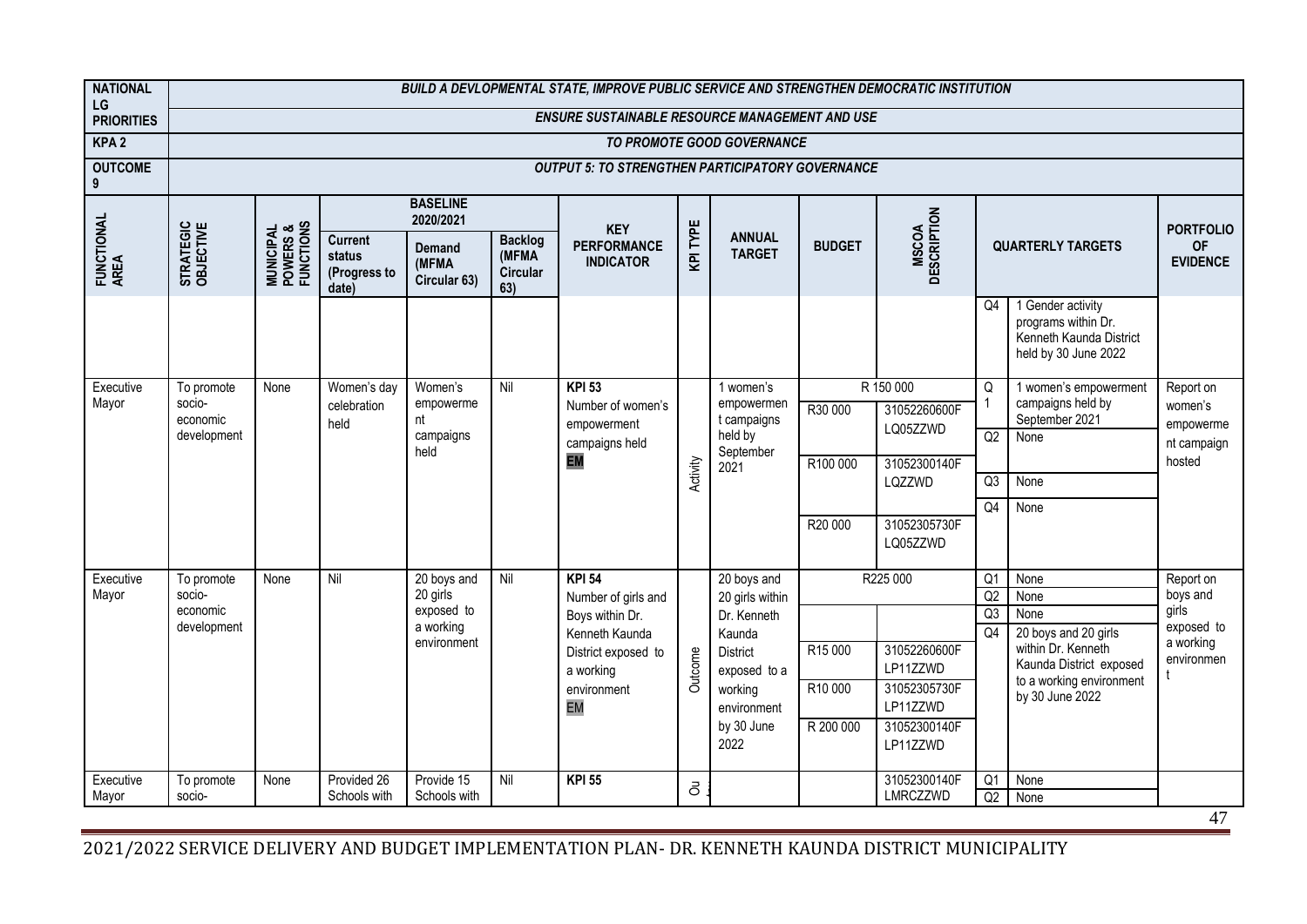| <b>NATIONAL</b>         | BUILD A DEVLOPMENTAL STATE, IMPROVE PUBLIC SERVICE AND STRENGTHEN DEMOCRATIC INSTITUTION |                                                 |                                                   |                                        |                                            |                                                                                          |         |                                               |               |                             |                 |                                                                                                                                            |                                                 |
|-------------------------|------------------------------------------------------------------------------------------|-------------------------------------------------|---------------------------------------------------|----------------------------------------|--------------------------------------------|------------------------------------------------------------------------------------------|---------|-----------------------------------------------|---------------|-----------------------------|-----------------|--------------------------------------------------------------------------------------------------------------------------------------------|-------------------------------------------------|
| LG<br><b>PRIORITIES</b> |                                                                                          |                                                 |                                                   |                                        |                                            | <b>ENSURE SUSTAINABLE RESOURCE MANAGEMENT AND USE</b>                                    |         |                                               |               |                             |                 |                                                                                                                                            |                                                 |
| KPA <sub>2</sub>        |                                                                                          |                                                 |                                                   |                                        |                                            |                                                                                          |         | TO PROMOTE GOOD GOVERNANCE                    |               |                             |                 |                                                                                                                                            |                                                 |
| <b>OUTCOME</b><br>9     |                                                                                          |                                                 |                                                   |                                        |                                            | <b>OUTPUT 5: TO STRENGTHEN PARTICIPATORY GOVERNANCE</b>                                  |         |                                               |               |                             |                 |                                                                                                                                            |                                                 |
|                         |                                                                                          |                                                 |                                                   | <b>BASELINE</b><br>2020/2021           |                                            | <b>KEY</b>                                                                               |         |                                               |               |                             |                 |                                                                                                                                            | <b>PORTFOLIO</b>                                |
| FUNCTIONAL<br>AREA      | STRATEGIC<br>OBJECTIVE                                                                   | <b>MUNICIPAL<br/>POWERS &amp;<br/>FUNCTIONS</b> | <b>Current</b><br>status<br>(Progress to<br>date) | <b>Demand</b><br>(MFMA<br>Circular 63) | <b>Backlog</b><br>(MFMA<br>Circular<br>63) | <b>PERFORMANCE</b><br><b>INDICATOR</b>                                                   | KPITYPE | <b>ANNUAL</b><br><b>TARGET</b>                | <b>BUDGET</b> | <b>MSCOA</b><br>DESCRIPTION |                 | <b>QUARTERLY TARGETS</b>                                                                                                                   | <b>OF</b><br><b>EVIDENCE</b>                    |
|                         | economic<br>development                                                                  |                                                 | Sanitary<br>Towels                                | Sanitary<br>Towels                     |                                            | Number of Schools<br>provided with<br>Sanitary towels                                    |         | 15 Schools<br>provided with<br>Sanitary       | R 100 000     |                             | Q <sub>3</sub>  | 5 Schools provided with<br>Sanitary Towels by 31<br>March 2022                                                                             | Report on<br>sanitary<br>towels                 |
|                         |                                                                                          |                                                 |                                                   |                                        |                                            | EM                                                                                       |         | Towels by 30<br><b>June 2022</b>              |               |                             | Q <sub>4</sub>  | 10 Schools provided with<br>Sanitary Towels by 30<br>June 2022                                                                             | provided                                        |
| Executive<br>Mayor      | To promote<br>socio-                                                                     | None                                            | 20 assistive<br>devices                           | Provide 15<br>assistive                | Nil                                        | <b>KPI 56</b>                                                                            |         | 15 assistive<br>devices                       |               | R 190 000                   | $\overline{Q1}$ | None                                                                                                                                       | Report on                                       |
|                         | economic<br>development                                                                  |                                                 | provided or<br>fixed to<br>identified             | devices<br>provided or<br>fixed to     |                                            | Number of assistive<br>devices provided or<br>fixed to identified<br>disabled individual |         | provided to<br>identified<br>disabled         | R150 000      | 31052300140F<br>LP21ZZWD    | Q2              | 5 assistive devices<br>provided or fixed to<br>identified disabled<br>individual within Dr.                                                | proof of<br>assistive<br>devices<br>provided to |
|                         |                                                                                          |                                                 | disabled<br>individuals                           | identified<br>disabled<br>individuals  |                                            | within Dr. Kenneth<br>Kaunda District<br>EM                                              |         | individual<br>within Dr.<br>Kenneth<br>Kaunda | R30 000       | 31052260600F<br>LP21ZZWD    |                 | Kenneth Kaunda District<br>by 31 December 2021                                                                                             | identified<br>disabled<br>individuals           |
|                         |                                                                                          |                                                 |                                                   |                                        |                                            |                                                                                          | Output  | District by 30<br>June 2022                   | R20 000       | 31052305730F<br>LP21ZZWD    | Q <sub>3</sub>  | 5 assistive devices<br>provided or fixed to<br>identified disabled<br>individual within Dr.<br>Kenneth Kaunda District<br>by 31 March 2022 |                                                 |
|                         |                                                                                          |                                                 |                                                   |                                        |                                            |                                                                                          |         |                                               |               |                             | Q4              | 5 assistive devices<br>provided or fixed to<br>identified disabled<br>individual within Dr.<br>Kenneth Kaunda District<br>by 30 June 2022  |                                                 |
|                         |                                                                                          | None                                            |                                                   |                                        | Nil                                        |                                                                                          | A       |                                               |               |                             | Q <sub>1</sub>  | None                                                                                                                                       |                                                 |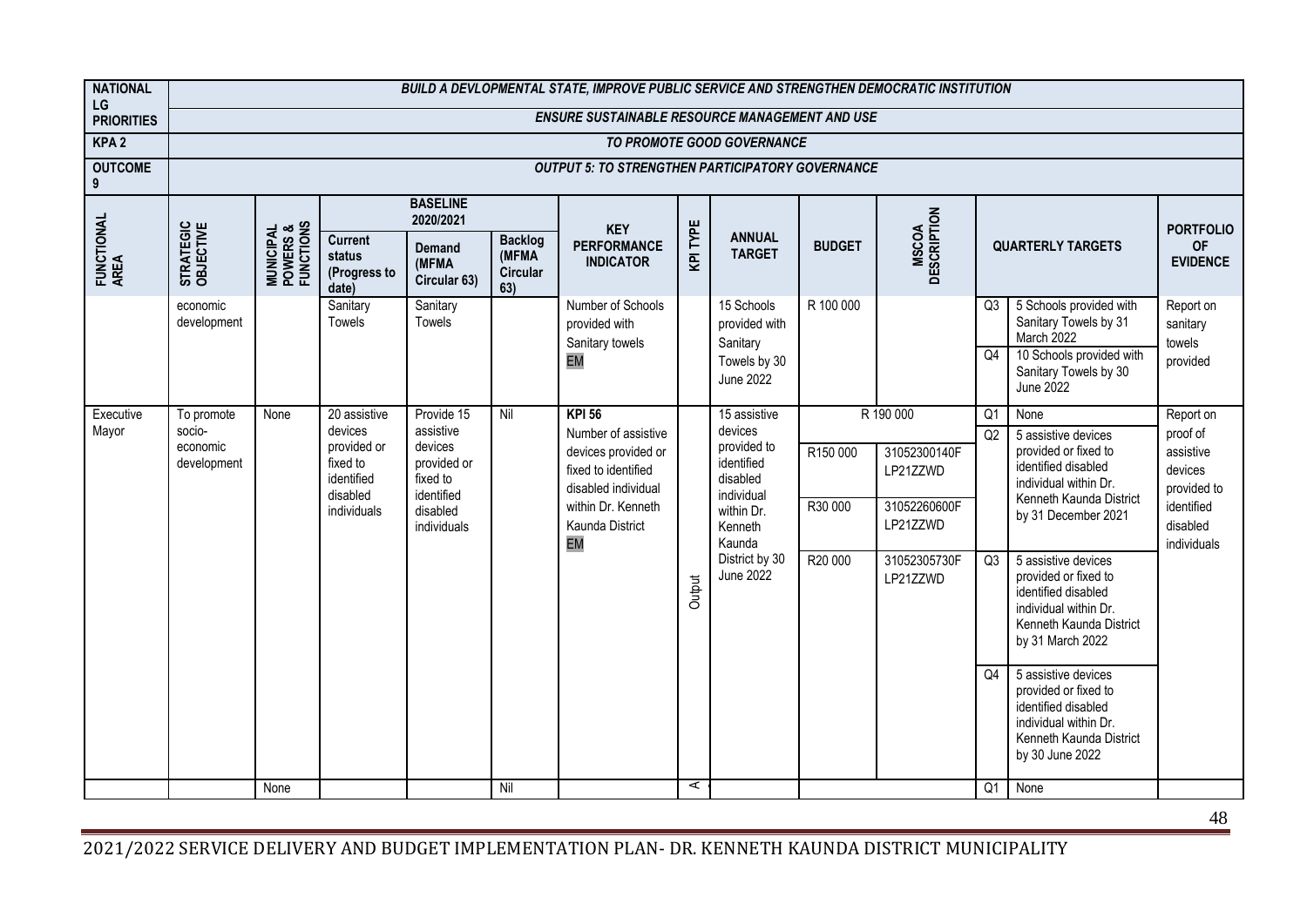| <b>NATIONAL</b><br>LG | BUILD A DEVLOPMENTAL STATE, IMPROVE PUBLIC SERVICE AND STRENGTHEN DEMOCRATIC INSTITUTION |                                                 |                                                   |                                        |                                                   |                                                         |                |                                              |               |                                       |                |                                                                        |                                         |
|-----------------------|------------------------------------------------------------------------------------------|-------------------------------------------------|---------------------------------------------------|----------------------------------------|---------------------------------------------------|---------------------------------------------------------|----------------|----------------------------------------------|---------------|---------------------------------------|----------------|------------------------------------------------------------------------|-----------------------------------------|
| <b>PRIORITIES</b>     |                                                                                          |                                                 |                                                   |                                        |                                                   | <b>ENSURE SUSTAINABLE RESOURCE MANAGEMENT AND USE</b>   |                |                                              |               |                                       |                |                                                                        |                                         |
| KPA <sub>2</sub>      |                                                                                          |                                                 |                                                   |                                        |                                                   |                                                         |                | TO PROMOTE GOOD GOVERNANCE                   |               |                                       |                |                                                                        |                                         |
| <b>OUTCOME</b><br>9   |                                                                                          |                                                 |                                                   |                                        |                                                   | <b>OUTPUT 5: TO STRENGTHEN PARTICIPATORY GOVERNANCE</b> |                |                                              |               |                                       |                |                                                                        |                                         |
|                       |                                                                                          |                                                 |                                                   | <b>BASELINE</b><br>2020/2021           |                                                   | <b>KEY</b>                                              |                |                                              |               |                                       |                |                                                                        | <b>PORTFOLIO</b>                        |
| FUNCTIONAL<br>AREA    | STRATEGIC<br>OBJECTIVE                                                                   | <b>MUNICIPAL<br/>POWERS &amp;<br/>FUNCTIONS</b> | <b>Current</b><br>status<br>(Progress to<br>date) | <b>Demand</b><br>(MFMA<br>Circular 63) | <b>Backlog</b><br>(MFMA<br><b>Circular</b><br>63) | <b>PERFORMANCE</b><br><b>INDICATOR</b>                  | <b>KPITYPE</b> | <b>ANNUAL</b><br><b>TARGET</b>               | <b>BUDGET</b> | <b>MSCOA</b><br>DESCRIPTION           |                | <b>QUARTERLY TARGETS</b>                                               | <b>OF</b><br><b>EVIDENCE</b>            |
|                       |                                                                                          |                                                 | 15 Elderly                                        | 5 Elderly                              |                                                   |                                                         |                | 5 of Elderly<br>Sports Teams                 |               | R250 000                              | Q <sub>2</sub> | 5 of Elderly Sports Teams<br>provided with sports                      | Report on<br>Sports                     |
| Executive             | To promote<br>socio-                                                                     |                                                 | Sports<br>Teams                                   | Sports<br>Teams<br>provided with       |                                                   | <b>KPI 57</b><br>Number of Elderly<br>Sports Teams      |                | provided with<br>sports                      | R200 000      | 31052300140F<br>LP37ZZWD              |                | equipment<br>by 31 December 2021                                       | equipment<br>provided to<br>the elderly |
| Mayor                 | economic                                                                                 |                                                 | provided with<br>spots                            | spots                                  |                                                   | provided with sports                                    |                | equipment<br>by 31                           | R 30 000      | 31052260600F<br>LP37ZZWD              | Q3<br>Q4       | None<br>None                                                           |                                         |
|                       | development                                                                              |                                                 | equipment                                         | equipment                              |                                                   | equipment<br>EM                                         |                | December                                     | R20 000       | 31052305730F                          |                |                                                                        |                                         |
|                       |                                                                                          |                                                 |                                                   |                                        |                                                   |                                                         |                | 2021                                         |               | LP37ZZWD                              |                |                                                                        |                                         |
| Executive<br>Mayor    | To promote<br>socio-                                                                     | None                                            | 4 RHR<br>programs                                 | Conduct 2<br><b>RHR</b>                | Nil                                               | <b>KPI 58</b><br>Number of moral                        |                | 2 moral<br>regeneration                      |               | R 230 000                             | O <sub>1</sub> | None                                                                   | Report on<br>moral                      |
|                       | economic<br>development                                                                  |                                                 | conducted                                         | programs                               |                                                   | regeneration<br>program conducted                       |                | program<br>conducted<br>within Dr.           | R 100 000     | 31052300140F<br>LP66ZZWD              | Q2             | 1 moral regeneration<br>program conducted within<br>Dr. Kenneth Kaunda | regeneration<br>programs                |
|                       |                                                                                          |                                                 |                                                   |                                        |                                                   | within Dr. Kenneth<br>Kaunda District                   |                | Kenneth<br>Kaunda                            | R 30 000      | 31052260600F                          |                | District by 31 December<br>2021                                        | conducted                               |
|                       |                                                                                          |                                                 |                                                   |                                        |                                                   | EM                                                      | Activity       | District by 30<br><b>June 2022</b>           |               | LP66ZZWD                              |                |                                                                        |                                         |
|                       |                                                                                          |                                                 |                                                   |                                        |                                                   |                                                         |                |                                              | R80 000       | 31052301870F                          | Q3             | None                                                                   |                                         |
|                       |                                                                                          |                                                 |                                                   |                                        |                                                   |                                                         |                |                                              |               | LP66ZZWD                              | Q4             | 1 moral regeneration<br>program conducted within                       |                                         |
|                       |                                                                                          |                                                 |                                                   |                                        |                                                   |                                                         |                |                                              | R20 000       | 31052305730F<br>LP66ZZWD              |                | Dr. Kenneth Kaunda<br>District by 30 June 2022                         |                                         |
| Executive<br>Mayor    | To promote<br>socio-<br>economic<br>development                                          | None                                            | 2 youth<br>programs or<br>projects<br>supported   | 4 youth<br>programs or<br>projects     | Nil                                               | <b>KPI 59</b><br>Number of youth<br>projects within Dr. | Activity       | 4 youth<br>projects<br>within Dr.<br>Kenneth | R 30 000      | R 300 000<br>31052260600F<br>LQ06ZZWD | Q <sub>1</sub> | 1 youth programs or<br>projects within Dr.<br>Kenneth Kaunda District  | Report on<br>Youth                      |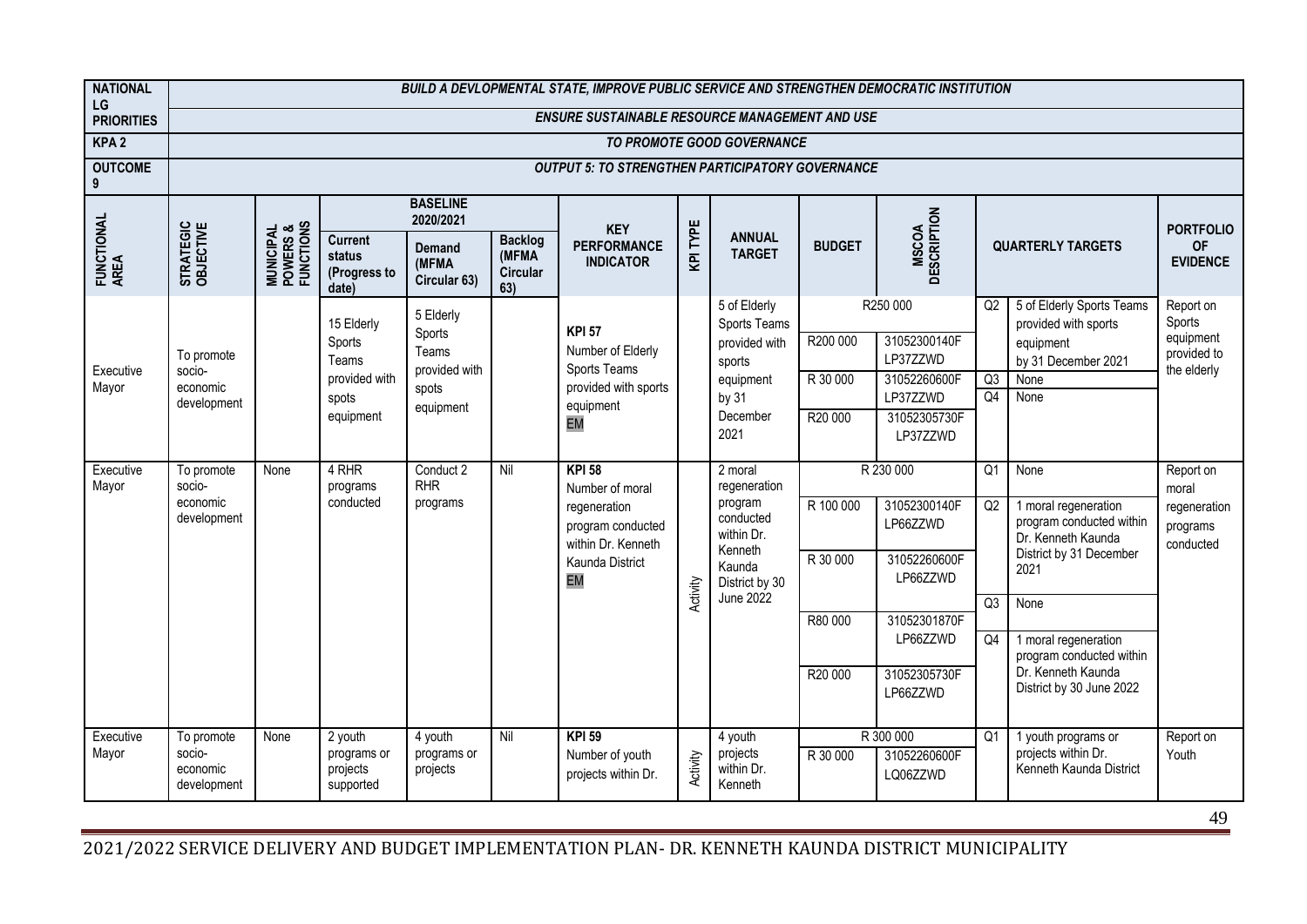| <b>NATIONAL</b><br>LG | BUILD A DEVLOPMENTAL STATE, IMPROVE PUBLIC SERVICE AND STRENGTHEN DEMOCRATIC INSTITUTION |                                                 |                                                   |                                        |                                                   |                                                         |                |                                |               |                             |                |                                                                                                                              |                              |
|-----------------------|------------------------------------------------------------------------------------------|-------------------------------------------------|---------------------------------------------------|----------------------------------------|---------------------------------------------------|---------------------------------------------------------|----------------|--------------------------------|---------------|-----------------------------|----------------|------------------------------------------------------------------------------------------------------------------------------|------------------------------|
| <b>PRIORITIES</b>     |                                                                                          |                                                 |                                                   |                                        |                                                   | <b>ENSURE SUSTAINABLE RESOURCE MANAGEMENT AND USE</b>   |                |                                |               |                             |                |                                                                                                                              |                              |
| KPA <sub>2</sub>      |                                                                                          |                                                 |                                                   |                                        |                                                   |                                                         |                | TO PROMOTE GOOD GOVERNANCE     |               |                             |                |                                                                                                                              |                              |
| <b>OUTCOME</b><br>9   |                                                                                          |                                                 |                                                   |                                        |                                                   | <b>OUTPUT 5: TO STRENGTHEN PARTICIPATORY GOVERNANCE</b> |                |                                |               |                             |                |                                                                                                                              |                              |
|                       |                                                                                          |                                                 |                                                   | <b>BASELINE</b><br>2020/2021           |                                                   | <b>KEY</b>                                              |                |                                |               |                             |                |                                                                                                                              | <b>PORTFOLIO</b>             |
| FUNCTIONAL<br>AREA    | STRATEGIC<br>OBJECTIVE                                                                   | <b>MUNICIPAL<br/>POWERS &amp;<br/>FUNCTIONS</b> | <b>Current</b><br>status<br>(Progress to<br>date) | <b>Demand</b><br>(MFMA<br>Circular 63) | <b>Backlog</b><br>(MFMA<br><b>Circular</b><br>63) | <b>PERFORMANCE</b><br><b>INDICATOR</b>                  | <b>KPITYPE</b> | <b>ANNUAL</b><br><b>TARGET</b> | <b>BUDGET</b> | <b>MSCOA</b><br>DESCRIPTION |                | <b>QUARTERLY TARGETS</b>                                                                                                     | <b>OF</b><br><b>EVIDENCE</b> |
|                       |                                                                                          |                                                 |                                                   |                                        |                                                   | Kenneth Kaunda<br>District supported                    |                | Kaunda<br><b>District</b>      |               |                             |                | supported by 30<br>September 2021                                                                                            | program or<br>project        |
|                       |                                                                                          |                                                 |                                                   |                                        |                                                   | EM                                                      |                | supported by<br>30 June 2022   | R 50 000      | 31052301870F<br>LQ06ZZWD    | Q2             | - Heritage Program<br>2 youth programs or<br>projects within Dr.                                                             |                              |
|                       |                                                                                          |                                                 |                                                   |                                        |                                                   |                                                         |                |                                | R 20 000      | 31052305730F<br>LQ06ZZWD    |                | Kenneth Kaunda District<br>(Matlosana) supported<br>by31 December 2021                                                       |                              |
|                       |                                                                                          |                                                 |                                                   |                                        |                                                   |                                                         |                |                                | R 200 000     | 31052300140F<br>LQ06ZZWD    |                | - Youth with Disability<br>Program<br>-Youth Program                                                                         |                              |
|                       |                                                                                          |                                                 |                                                   |                                        |                                                   |                                                         |                |                                |               |                             | Q3             | None                                                                                                                         |                              |
|                       |                                                                                          |                                                 |                                                   |                                        |                                                   |                                                         |                |                                |               |                             | Q <sub>4</sub> | 1 youth programs or<br>projects within Dr.<br>Kenneth Kaunda District<br>supported by 30 June<br>2022<br>Youth in Business - |                              |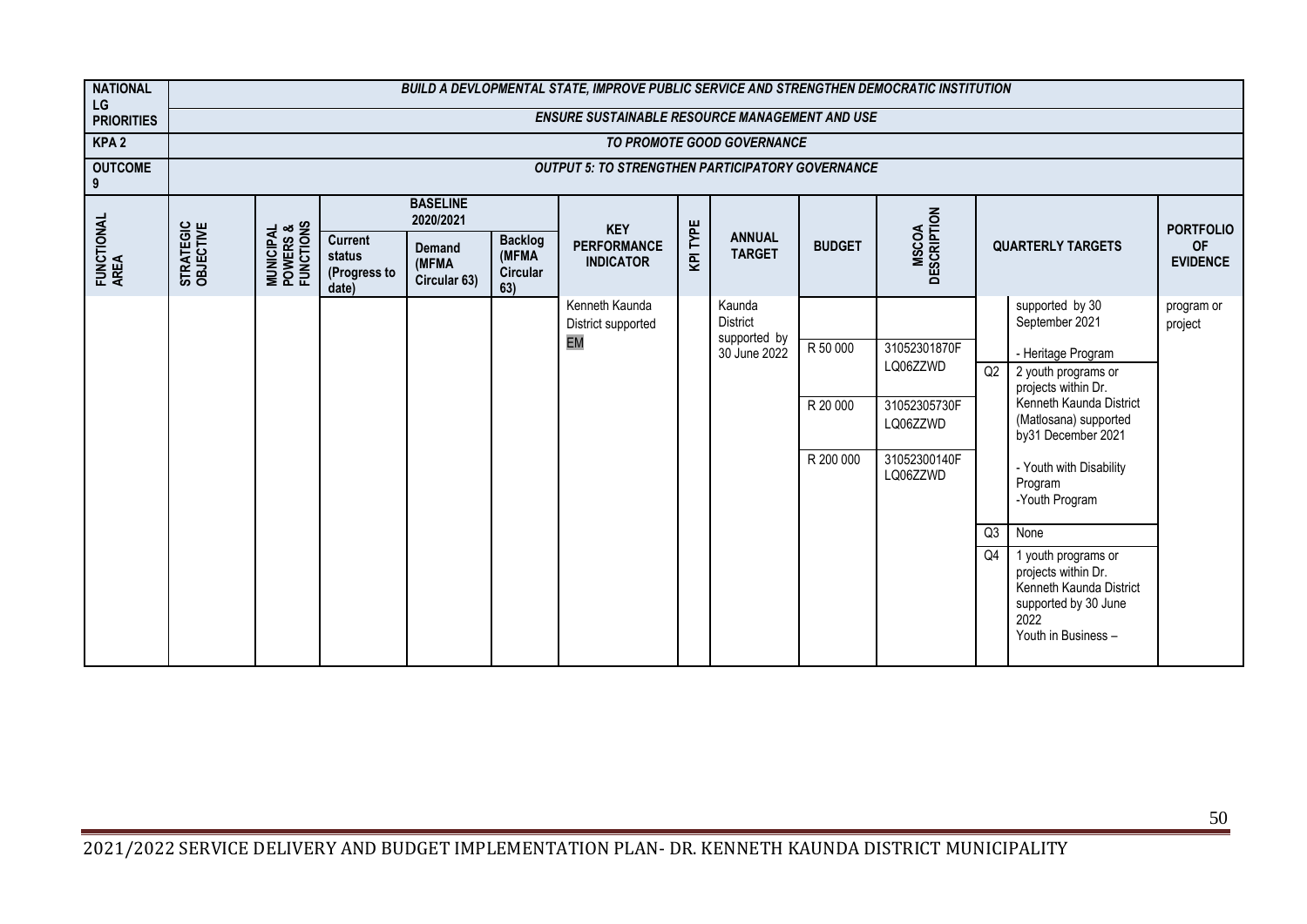# <span id="page-51-0"></span>**KPA 6: SPATIAL RATIONALE**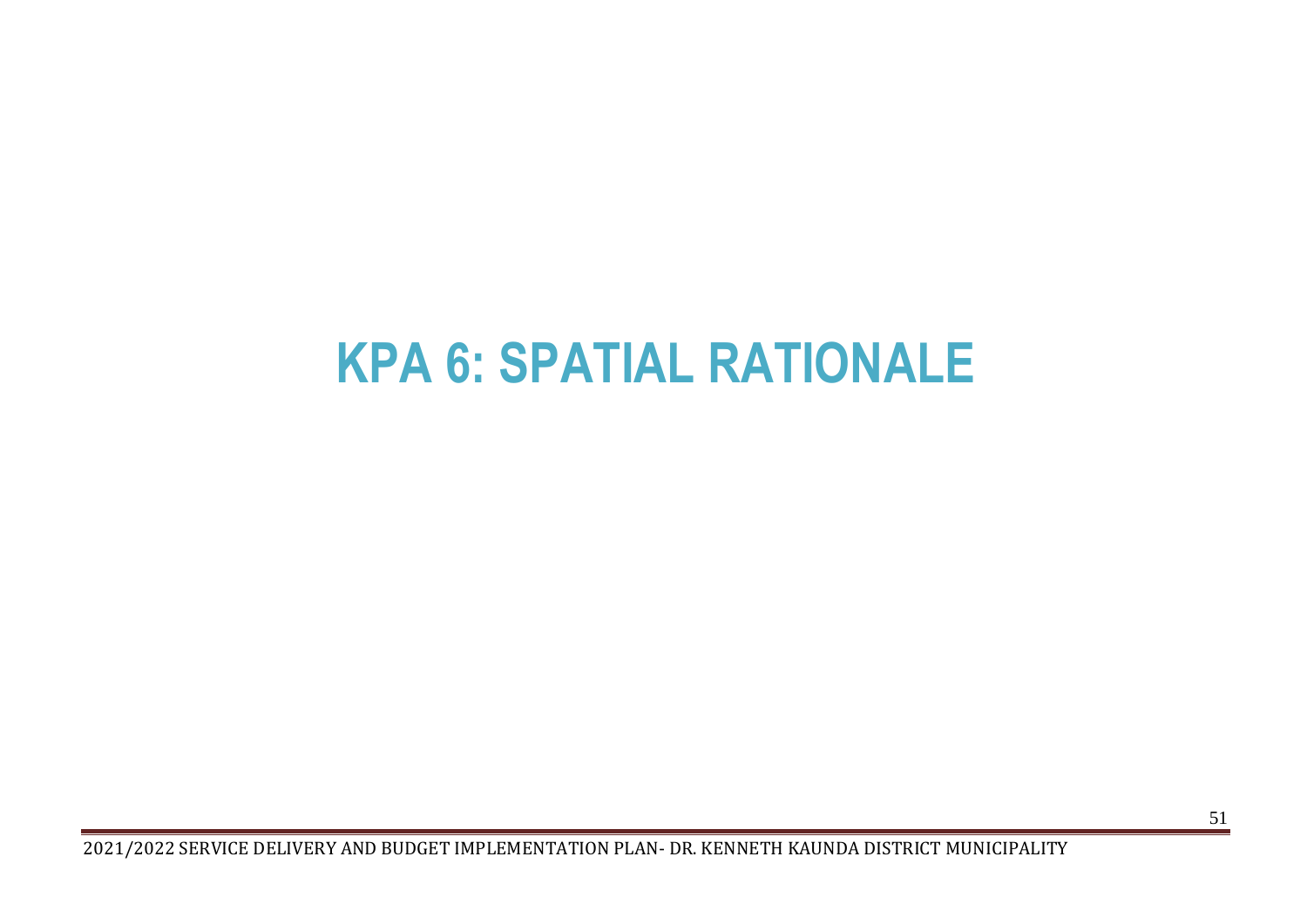#### **7.6 KPA 6: SPATIAL RATIONALE**

#### **DISASTER RISK MANAGEMENT**

| <b>NATIONAL</b><br>LG                 | <b>BUILD A DEVLOPMENTAL STATE, IMPROVE PUBLIC SERVICE AND STRENGTHEN DEMOCRATIC INSTITUTION</b> |                                                |                                                                                        |                                                                   |                                                   |                                                                                                                                             |          |                                                                                                                        |                                                |                                                                                                |                                  |                                                                                                                                                                                                                                                                                                                                                                                                   |                                        |
|---------------------------------------|-------------------------------------------------------------------------------------------------|------------------------------------------------|----------------------------------------------------------------------------------------|-------------------------------------------------------------------|---------------------------------------------------|---------------------------------------------------------------------------------------------------------------------------------------------|----------|------------------------------------------------------------------------------------------------------------------------|------------------------------------------------|------------------------------------------------------------------------------------------------|----------------------------------|---------------------------------------------------------------------------------------------------------------------------------------------------------------------------------------------------------------------------------------------------------------------------------------------------------------------------------------------------------------------------------------------------|----------------------------------------|
| <b>PRIORITIES</b>                     |                                                                                                 |                                                |                                                                                        |                                                                   |                                                   | <b>ENSURE SUSTAINABLE RESOURCE MANAGEMENT AND USE</b>                                                                                       |          |                                                                                                                        |                                                |                                                                                                |                                  |                                                                                                                                                                                                                                                                                                                                                                                                   |                                        |
| KPA <sub>2</sub>                      |                                                                                                 |                                                |                                                                                        |                                                                   |                                                   |                                                                                                                                             |          | TO PROMOTE GOOD GOVERNANCE                                                                                             |                                                |                                                                                                |                                  |                                                                                                                                                                                                                                                                                                                                                                                                   |                                        |
| <b>OUTCOME</b><br>9                   |                                                                                                 |                                                |                                                                                        |                                                                   |                                                   | <b>OUTPUT 5: TO STRENGTHEN PARTICIPATORY GOVERNANCE</b>                                                                                     |          |                                                                                                                        |                                                |                                                                                                |                                  |                                                                                                                                                                                                                                                                                                                                                                                                   |                                        |
| Functional<br>Area                    | <b>STRATEGIC</b><br><b>OBJECTIVE</b>                                                            |                                                |                                                                                        | <b>BASELINE</b><br>2019/2020                                      |                                                   | <b>REVISED KEY</b>                                                                                                                          |          | <b>REVISED</b>                                                                                                         |                                                |                                                                                                |                                  | <b>QUARTERLY TARGETS</b>                                                                                                                                                                                                                                                                                                                                                                          | <b>PORTFOLIO</b><br>OF EVIDENCE        |
|                                       |                                                                                                 | <b>MUNICIPAL<br/>POWERS &amp;<br/>FUNCTION</b> | <b>Current</b><br>status<br>(Progress<br>to date)                                      | Demand<br>(MFMA<br>Circular 63)                                   | <b>Backlog</b><br>(MFMA<br><b>Circular</b><br>63) | <b>PERFORMANCE</b><br><b>INDICATOR</b>                                                                                                      | KPI TYPE | <b>ANNUAL</b><br><b>TARGET</b>                                                                                         | <b>REVISED</b><br><b>BUDGET</b>                | <b>DESCRIPTION</b><br><b>MSCOA</b>                                                             |                                  |                                                                                                                                                                                                                                                                                                                                                                                                   |                                        |
| <b>Fire Services</b>                  | To ensure<br>fire services                                                                      | <b>Fire Services</b>                           | 60 Fire<br>Safety<br>Inspections<br>within Dr.<br>Kenneth<br>Kaunda<br><b>District</b> | 60 Fire<br>Safety<br>inspections<br>conducted                     | Nil                                               | <b>KPI 60</b><br>Number of Fire<br>Safety<br>Inspections within<br>Dr. Kenneth<br>Kaunda District<br>conducted<br><b>FIRE</b>               | Activity | 60 Fire<br>Safety<br>Inspections<br>within Dr.<br>Kenneth<br>Kaunda<br><b>District</b><br>conducted by<br>30 June 2021 | <b>OPEX</b>                                    |                                                                                                | Q <sub>1</sub><br>Q2<br>Q3<br>Q4 | 15 Fire Inspections within<br>Dr. Kenneth Kaunda<br>District conducted by 30<br>September 2021<br>15 Fire Inspections within<br>Dr. Kenneth Kaunda<br>District conducted by 31<br>December 2021<br>15 Fire Inspections within<br>Dr. Kenneth Kaunda<br>District conducted by 31<br>March 2022<br>15 Fire Inspections within<br>Dr. Kenneth Kaunda<br>District conducted by 30<br><b>June 2022</b> | Fire<br>Inspection<br>Reports          |
| <b>Disaster</b><br>Risk<br>Management | To ensure<br>disaster risk<br>management                                                        | <b>Disaster Risk</b><br>Management             | Internation<br>al Disaster<br><b>Risk</b><br>Reduction<br>event<br>conducted           | International<br>Disaster Risk<br>Reduction<br>event<br>conducted | Nil                                               | <b>KPI 61</b><br>Number of<br>International<br>Disaster Risk<br>Reduction events<br>held within Dr.<br>Kenneth Kaunda<br>District conducted | Output   | International:<br>Disaster Risk<br>Reduction<br>event<br>conducted by                                                  | R 313,000<br>R150,000<br>R 100, 000<br>R50,000 | 3905228003<br>0FLP23ZZW<br>D<br>3905230014<br>0FLP23ZZW<br>D.<br>3905226060<br>0FLP23ZZW<br>D. | Q1<br>Q2                         | None<br>1 International; Disaster<br><b>Risk Reduction event</b><br>conducted by 31<br>December 2021                                                                                                                                                                                                                                                                                              | Reports and<br>Attendance<br>Registers |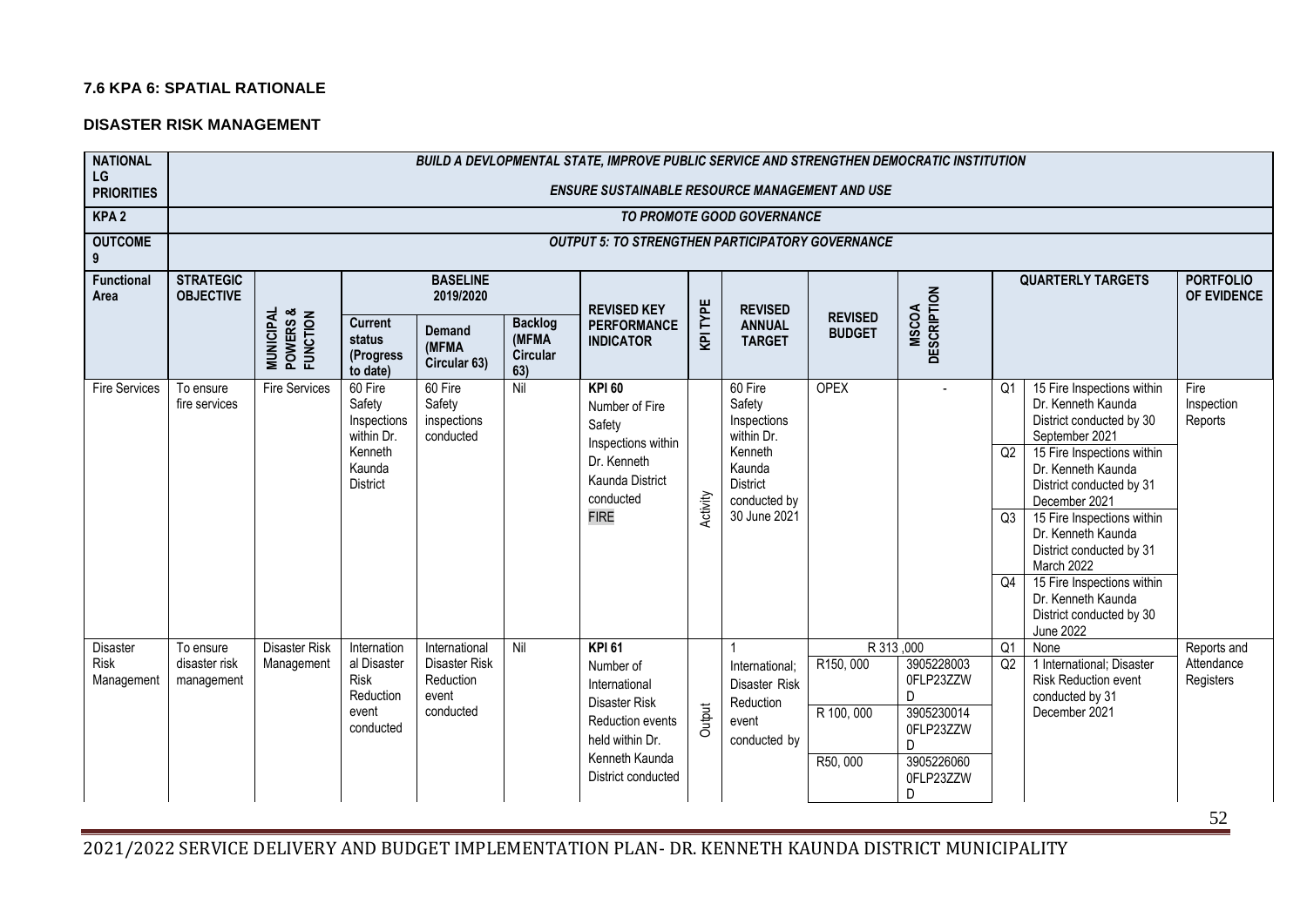| <b>NATIONAL</b><br>LG     | BUILD A DEVLOPMENTAL STATE, IMPROVE PUBLIC SERVICE AND STRENGTHEN DEMOCRATIC INSTITUTION |                                                |                                                             |                                               |                                            |                                                                                        |          |                                                                    |                                 |                                    |                |                                                                                                          |                                        |
|---------------------------|------------------------------------------------------------------------------------------|------------------------------------------------|-------------------------------------------------------------|-----------------------------------------------|--------------------------------------------|----------------------------------------------------------------------------------------|----------|--------------------------------------------------------------------|---------------------------------|------------------------------------|----------------|----------------------------------------------------------------------------------------------------------|----------------------------------------|
| <b>PRIORITIES</b>         |                                                                                          |                                                |                                                             |                                               |                                            | <b>ENSURE SUSTAINABLE RESOURCE MANAGEMENT AND USE</b>                                  |          |                                                                    |                                 |                                    |                |                                                                                                          |                                        |
| KPA <sub>2</sub>          |                                                                                          |                                                |                                                             |                                               |                                            |                                                                                        |          | TO PROMOTE GOOD GOVERNANCE                                         |                                 |                                    |                |                                                                                                          |                                        |
| <b>OUTCOME</b><br>9       |                                                                                          |                                                |                                                             |                                               |                                            | <b>OUTPUT 5: TO STRENGTHEN PARTICIPATORY GOVERNANCE</b>                                |          |                                                                    |                                 |                                    |                |                                                                                                          |                                        |
| <b>Functional</b><br>Area | <b>STRATEGIC</b><br><b>OBJECTIVE</b>                                                     |                                                |                                                             | <b>BASELINE</b><br>2019/2020                  |                                            | <b>REVISED KEY</b>                                                                     |          | <b>REVISED</b>                                                     |                                 |                                    |                | <b>QUARTERLY TARGETS</b>                                                                                 | <b>PORTFOLIO</b><br>OF EVIDENCE        |
|                           |                                                                                          | <b>MUNICIPAL<br/>POWERS &amp;<br/>FUNCTION</b> | <b>Current</b><br>status<br>(Progress<br>to date)           | Demand<br>(MFMA<br>Circular 63)               | <b>Backlog</b><br>(MFMA<br>Circular<br>63) | <b>PERFORMANCE</b><br><b>INDICATOR</b>                                                 | KPI TYPE | <b>ANNUAL</b><br><b>TARGET</b>                                     | <b>REVISED</b><br><b>BUDGET</b> | <b>DESCRIPTION</b><br><b>MSCOA</b> |                |                                                                                                          |                                        |
|                           |                                                                                          |                                                |                                                             |                                               |                                            | <b>DRM</b>                                                                             |          | 31 December<br>2021                                                | R13,000                         | 3905230187<br>0FLP23ZZW<br>D.      |                |                                                                                                          |                                        |
|                           | R 235, 000<br>Q3<br>None                                                                 |                                                |                                                             |                                               |                                            |                                                                                        |          |                                                                    |                                 |                                    |                |                                                                                                          |                                        |
|                           |                                                                                          |                                                |                                                             |                                               |                                            |                                                                                        |          |                                                                    | R 60, 000                       | 3905226060<br>0FLP76ZZW<br>D       | Q4             | None                                                                                                     |                                        |
|                           |                                                                                          |                                                |                                                             |                                               |                                            |                                                                                        |          |                                                                    | R 150, 000                      | 3905228003<br>0FLP76ZZW<br>D       |                |                                                                                                          |                                        |
|                           |                                                                                          |                                                |                                                             |                                               |                                            |                                                                                        |          |                                                                    | R25,000                         | 3905230012<br>0FLP76ZZW<br>D       |                |                                                                                                          |                                        |
| Fire services             | To ensure<br>disaster risk<br>management                                                 | <b>Disaster Risk</b><br>Management             | 6 BESAFE<br>Centre<br>Activities<br>conducted<br>within Dr. | 6 BESAFE<br>Centre<br>Activities<br>conducted | Nil                                        | <b>KPI 62</b><br>Number of<br><b>BESAFE Centre</b><br>Activities within<br>Dr. Kenneth |          | <b>6 BESAFE</b><br>Centre<br>Activities<br>conducted<br>within Dr. | <b>OPEX</b>                     |                                    | Q1             | 2 BESAFE Centre<br>Activities within Dr.<br>Kenneth Kaunda District<br>conducted by 30<br>September 2021 | Reports and<br>Attendance<br>Registers |
|                           |                                                                                          |                                                | Kenneth<br>Kaunda<br><b>District</b>                        |                                               |                                            | Kaunda District<br>conducted<br><b>DRM</b>                                             | Activity | Kenneth<br>Kaunda<br>District by 31<br>March 2022                  |                                 |                                    | Q2             | 2 BESAFE Centre<br>Activities within Dr.<br>Kenneth Kaunda District<br>conducted by 31<br>December 2022  |                                        |
|                           |                                                                                          |                                                |                                                             |                                               |                                            |                                                                                        |          |                                                                    |                                 |                                    | Q3             | 2 BESAFE Centre<br>Activities within Dr.<br>Kenneth Kaunda District<br>conducted by 31 March<br>2022     |                                        |
|                           |                                                                                          |                                                |                                                             |                                               |                                            |                                                                                        | ⋖        |                                                                    |                                 |                                    | Q4             | None                                                                                                     |                                        |
|                           |                                                                                          |                                                |                                                             |                                               | Nil                                        |                                                                                        |          |                                                                    | R 313 000                       |                                    | Q <sub>1</sub> | None                                                                                                     |                                        |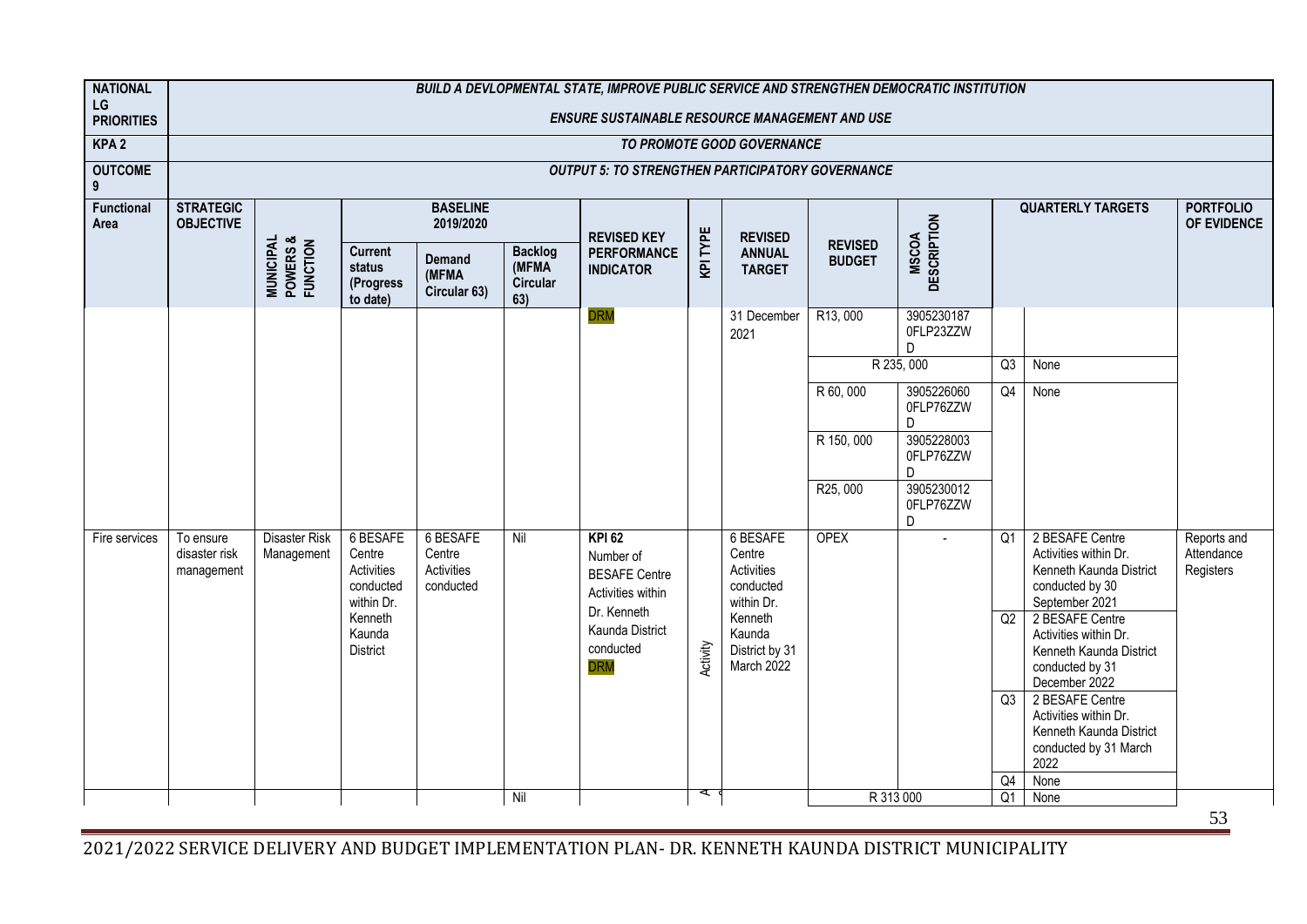| <b>NATIONAL</b><br>LG          | <b>BUILD A DEVLOPMENTAL STATE, IMPROVE PUBLIC SERVICE AND STRENGTHEN DEMOCRATIC INSTITUTION</b> |                                                |                                                   |                                        |                                                   |                                                         |          |                                |                                 |                                    |    |                                                 |                                 |
|--------------------------------|-------------------------------------------------------------------------------------------------|------------------------------------------------|---------------------------------------------------|----------------------------------------|---------------------------------------------------|---------------------------------------------------------|----------|--------------------------------|---------------------------------|------------------------------------|----|-------------------------------------------------|---------------------------------|
| <b>PRIORITIES</b>              | <b>ENSURE SUSTAINABLE RESOURCE MANAGEMENT AND USE</b>                                           |                                                |                                                   |                                        |                                                   |                                                         |          |                                |                                 |                                    |    |                                                 |                                 |
| KPA <sub>2</sub>               |                                                                                                 |                                                |                                                   |                                        |                                                   |                                                         |          | TO PROMOTE GOOD GOVERNANCE     |                                 |                                    |    |                                                 |                                 |
| <b>OUTCOME</b><br>9            |                                                                                                 |                                                |                                                   |                                        |                                                   | <b>OUTPUT 5: TO STRENGTHEN PARTICIPATORY GOVERNANCE</b> |          |                                |                                 |                                    |    |                                                 |                                 |
| Functional<br>Area             | <b>STRATEGIC</b><br><b>OBJECTIVE</b>                                                            |                                                |                                                   | <b>BASELINE</b><br>2019/2020           |                                                   | <b>REVISED KEY</b>                                      |          | <b>REVISED</b>                 |                                 |                                    |    | <b>QUARTERLY TARGETS</b>                        | <b>PORTFOLIO</b><br>OF EVIDENCE |
|                                |                                                                                                 | <b>MUNICIPAL<br/>POWERS &amp;<br/>FUNCTION</b> | <b>Current</b><br>status<br>(Progress<br>to date) | <b>Demand</b><br>(MFMA<br>Circular 63) | <b>Backlog</b><br>(MFMA<br><b>Circular</b><br>63) | <b>PERFORMANCE</b><br><b>INDICATOR</b>                  | KPI TYPE | <b>ANNUAL</b><br><b>TARGET</b> | <b>REVISED</b><br><b>BUDGET</b> | <b>DESCRIPTION</b><br><b>MSCOA</b> |    |                                                 |                                 |
| <b>Disaster</b><br>Risk        | To ensure<br>disaster risk                                                                      | <b>Disaster Risk</b><br>Management             | 1 Winter<br>Awareness                             | 1 Winter<br>Awareness                  |                                                   | <b>KPI 63</b><br>Number of Winter                       |          | 1 Winter<br>Awareness          | R150,000                        | 3905228003<br>0FLP23ZZW            | Q2 | None                                            | 1 Report and<br>Attendance      |
| Management                     | management                                                                                      |                                                | Campaign                                          | Campaign                               |                                                   | Awareness                                               |          | Campaign                       |                                 | D                                  | Q3 | None                                            | Registers                       |
|                                |                                                                                                 |                                                | conducted<br>within Dr.                           | conducted                              |                                                   | campaigns within<br>Dr. Kenneth                         |          | conducted<br>within Dr.        | R100,000                        | 3905230014<br>0FLP23ZZW            | Q4 | 1 Winter Awareness<br>Campaign within Dr.       |                                 |
|                                |                                                                                                 |                                                | Kenneth<br>Kaunda                                 |                                        |                                                   | Kaunda District                                         |          | Kenneth                        | R50,000                         | D.<br>3905226060                   |    | Kenneth Kaunda District<br>conducted by 30 June |                                 |
|                                |                                                                                                 |                                                | <b>District</b>                                   |                                        |                                                   | conducted<br><b>DRM</b>                                 |          | Kaunda<br>District by 30       |                                 | 0FLP23ZZW                          |    | 2022                                            |                                 |
|                                |                                                                                                 |                                                |                                                   |                                        |                                                   |                                                         |          | <b>June 2022</b>               | R13,000                         | D.<br>3905230187                   |    |                                                 |                                 |
|                                |                                                                                                 |                                                |                                                   |                                        |                                                   |                                                         |          |                                |                                 | 0FLP23ZZW<br>D                     |    |                                                 |                                 |
|                                |                                                                                                 |                                                |                                                   |                                        |                                                   |                                                         |          |                                |                                 |                                    |    |                                                 |                                 |
|                                |                                                                                                 |                                                |                                                   |                                        |                                                   |                                                         |          |                                | R 60, 000                       | R 235, 000<br>3905226060           |    |                                                 |                                 |
|                                |                                                                                                 |                                                |                                                   |                                        |                                                   |                                                         |          |                                |                                 | 0FLP76ZZW                          |    |                                                 |                                 |
|                                |                                                                                                 |                                                |                                                   |                                        |                                                   |                                                         |          |                                | R 150, 000                      | D.<br>3905228003                   |    |                                                 |                                 |
|                                |                                                                                                 |                                                |                                                   |                                        |                                                   |                                                         |          |                                |                                 | 0FLP76ZZW<br>D                     |    |                                                 |                                 |
|                                |                                                                                                 |                                                |                                                   |                                        |                                                   |                                                         |          |                                | R 25,000                        | 3905230012                         |    |                                                 |                                 |
|                                |                                                                                                 |                                                |                                                   |                                        |                                                   |                                                         |          |                                |                                 | 0FLP76ZZW<br>D                     |    |                                                 |                                 |
| <b>Disaster</b><br><b>Risk</b> | Good<br>Governance                                                                              | <b>Disaster Risk</b>                           | 3 Disaster<br>Advisory                            | 4 Disaster<br>Advisory                 | Nil                                               | $KPI$ 64                                                |          | 4 Disaster                     | <b>OPEX</b>                     |                                    | Q1 | 1 Disaster Advisory Forum<br>Conducted by 30    | Attendance                      |
| Management                     |                                                                                                 | Management                                     | Forums                                            | Forums                                 |                                                   | Number of<br><b>Disaster Advisory</b>                   | Activity | Advisory<br>Forums             |                                 |                                    |    | September 2021                                  | Register                        |
|                                |                                                                                                 |                                                | conducted                                         | conducted                              |                                                   | Forums                                                  |          | Conducted                      |                                 |                                    | Q2 | 1 Disaster Advisory Forum<br>Conducted by 31    |                                 |
|                                |                                                                                                 |                                                |                                                   |                                        |                                                   | Conducted                                               |          |                                |                                 |                                    |    | December 2021                                   |                                 |